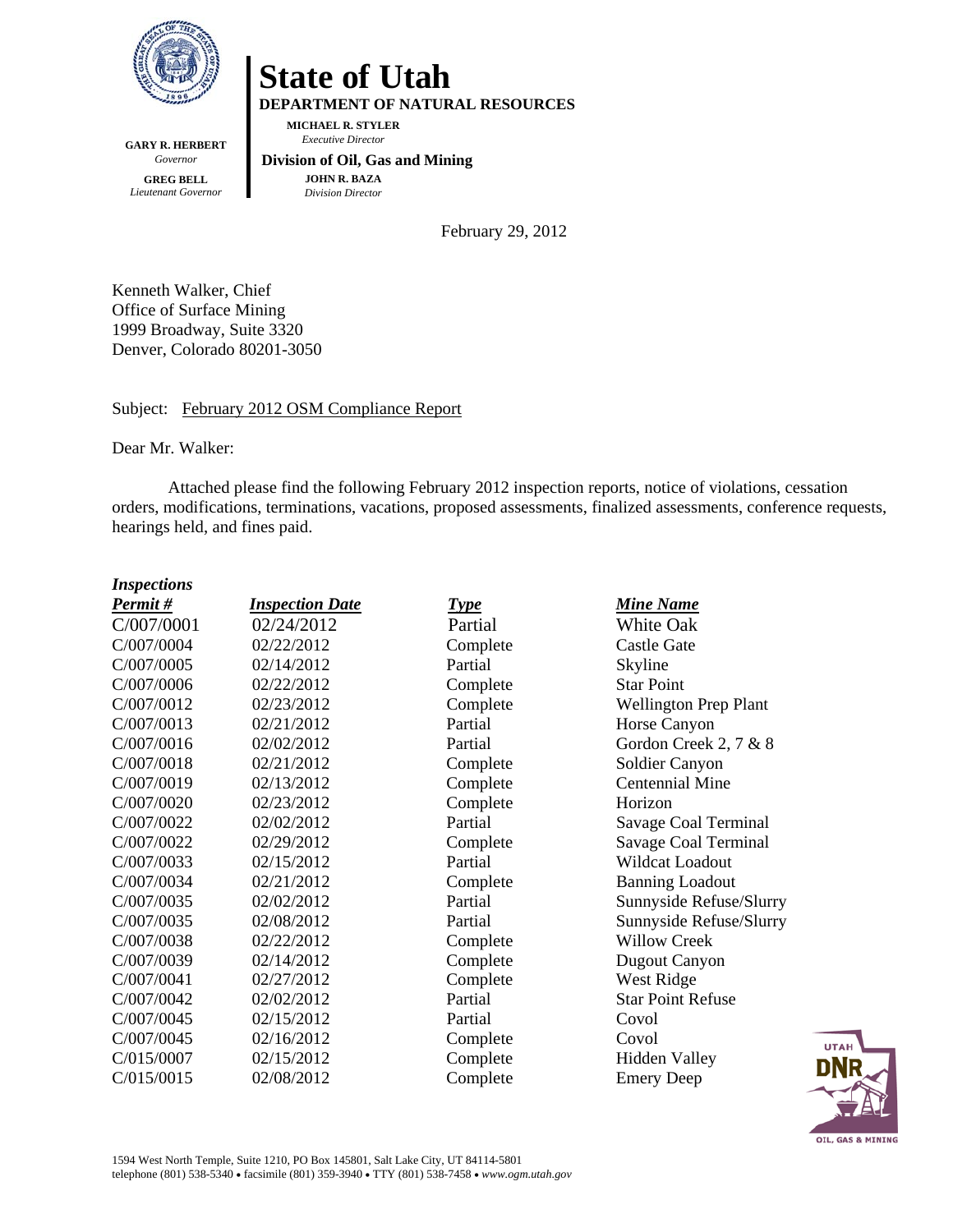| C/015/0017                      | 02/07/2012         | Complete               |         | Des Bee Dove     |
|---------------------------------|--------------------|------------------------|---------|------------------|
| C/015/0018                      | 02/09/2012         | Partial                |         | Deer Creek       |
| C/015/0025                      | 02/01/2012         | Partial                |         | Bear Canyon      |
| C/015/0032                      | 02/06/2012         | Complete               |         | Crandall Canyon  |
| C/025/0005                      | 02/08/2012         | Partial                |         | Coal Hollow      |
| C/041/0002                      | 02/15/2012         | Partial                |         | Sufco            |
|                                 |                    |                        |         |                  |
| <b>NOV/CO Termination Date</b>  |                    |                        |         |                  |
|                                 |                    |                        |         |                  |
| Permit#                         | <b>Date Issued</b> | <b>Date Terminated</b> | NOV/CO# | <b>Mine Name</b> |
| C/007/0011                      | 01/23/2012         | 2/01/2012              | 10094   | Hiawatha         |
| C/007/0013                      | 12/12/2011         | 2/29/2012              | 10093   | Horse Canyon     |
|                                 |                    |                        |         |                  |
| <b>NOV/CO Modification Date</b> |                    |                        |         |                  |
| Permit#                         | <b>Date Issued</b> | <b>Date Modified</b>   | NOV/CO# | <b>Mine Name</b> |
| C/025/0005                      | 12/05/2011         | 2/14/2012              | 10092   | Coal Hollow      |

All of the listed inspection reports, modifications, terminations, vacations, assessments and correspondence, included in this envelope have been verified by one of the Permit Supervisors.

Sincerely,

Surgenne Steab

Suzanne Steab Office Specialist

Enclosure

O:\ComplianceReport\2012\February\LetterFebruary2012.doc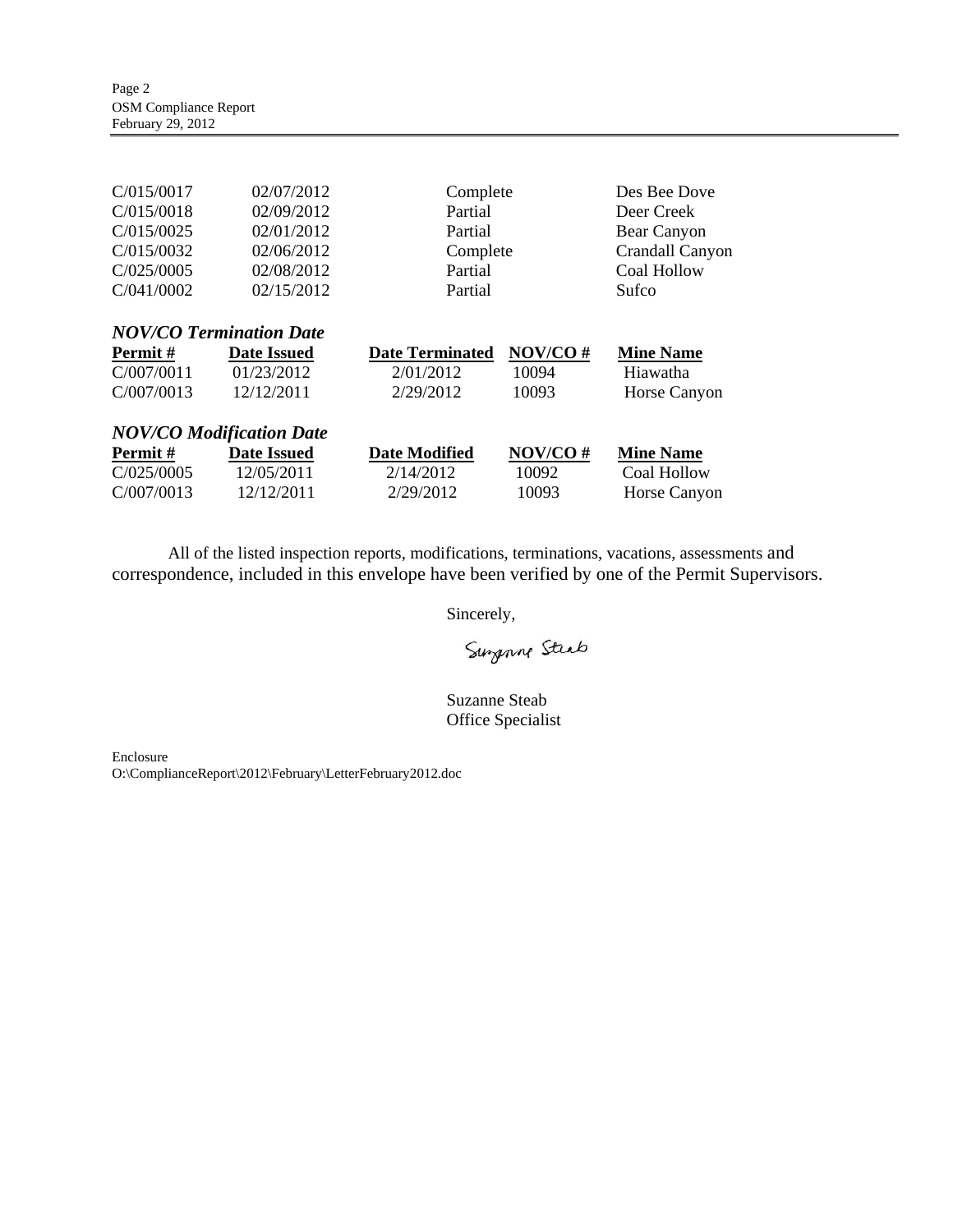

## **State of Utah**

DEPARTMENT OF NATURAL RESOURCES

**MICHAEL R. STYLER Executive Director** 

#### Division of Oil, Gas and Mining

**JOHN R. BAZA Division Director** 

| Representatives Present During the Inspection: |
|------------------------------------------------|
| OGM Priscilla Burton                           |

## **Inspection Report**

| Permit Number:   | C0070001                  |
|------------------|---------------------------|
| Inspection Type: | <b>PARTIAL</b>            |
| Inspection Date: | Friday, February 24, 2012 |
| Start Date/Time: | 2/24/2012 10:30:00 AM     |
| End Date/Time:   | 2/24/2012 12:30:00 AM     |
| Last Inspection: | Tuesday, January 31, 2012 |

Inspector: Priscilla Burton,

Weather: sun, 40F

InspectionID Report Number: 3025

Accepted by:

| Permitee: LODESTAR ENERGY INC |                                     |                            |
|-------------------------------|-------------------------------------|----------------------------|
| Operator:                     |                                     |                            |
| Site: WHITE OAK MINE          |                                     |                            |
| Address:                      |                                     |                            |
| County: <b>CARBON</b>         |                                     |                            |
|                               | Permit Type: PERMANENT COAL PROGRAM |                            |
| Permit Status: RECLAIMED      |                                     |                            |
| <b>Current Acreages</b>       | <b>Mineral Ownership</b>            | <b>Types of Operations</b> |
| 3,906.00 Total Permitted      | V<br>Federal                        | M<br>Underaround           |

| 3,906.00 Total Permitted |
|--------------------------|
| 151.10 Total Disturbed   |
| <b>Phase</b> I           |
| <b>Phase II</b>          |
| <b>Phase III</b>         |

| eral Ownershi <sub>l</sub>            |
|---------------------------------------|
| $\overline{\mathbf{y}}$ Federal       |
| $\overline{\smash{\mathsf{y}}}$ State |
| $\overline{\mathbf{y}}$ County        |

**Fee Other**

| $\triangledown$ Underground |
|-----------------------------|
| $\vee$ Surface              |
| $\vee$ Loadout              |

**Processing**

**Reprocessing**

**Report summary and status for pending enforcement actions, permit conditions, Division Orders, and amendments:**

Mine site access is blocked by snow. At the loadout snow covers the site about 2 - 4 inches deep.

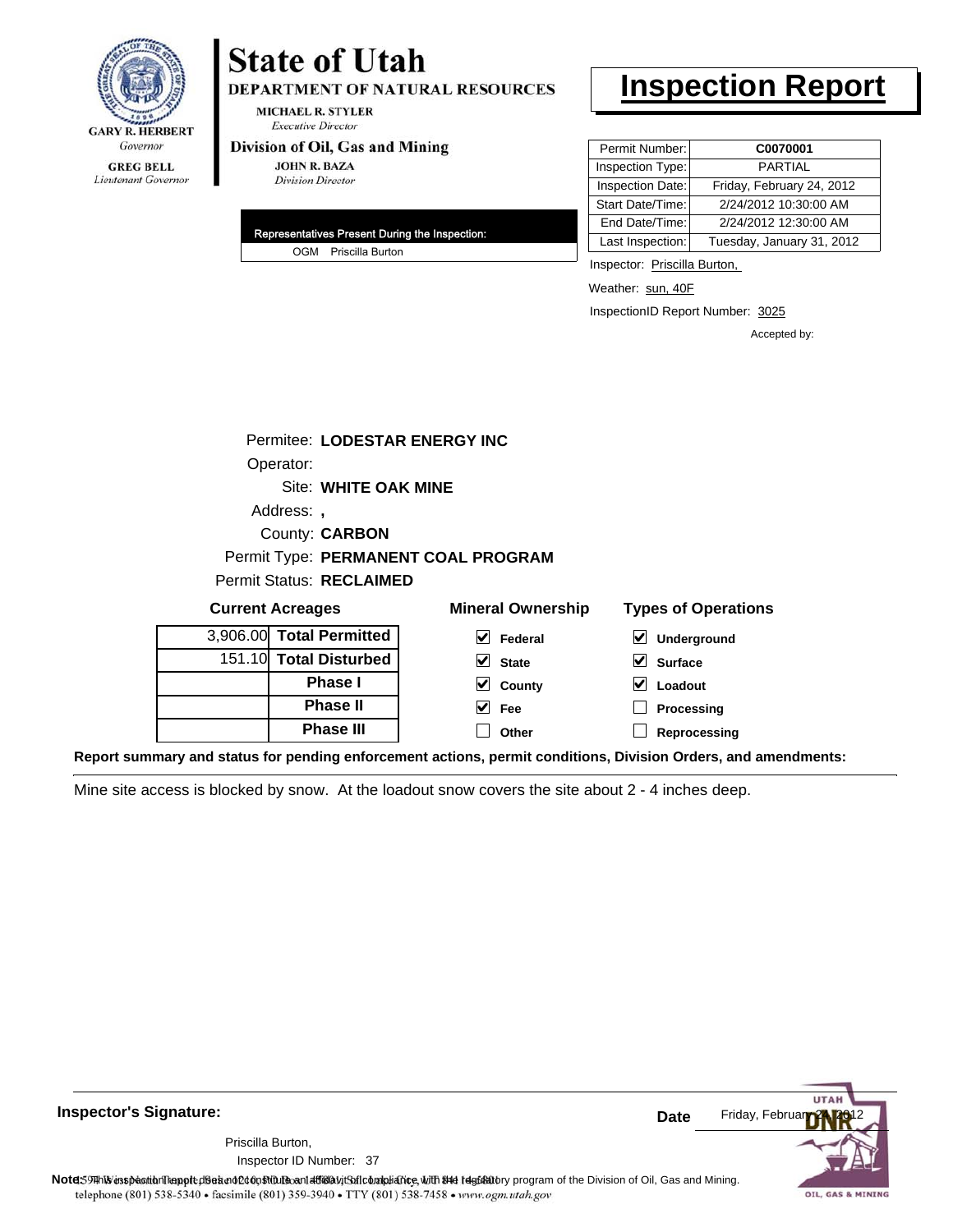#### *REVIEW OF PERMIT, PERFORMANCE STANDARDS PERMIT CONDITION REQUIREMENTS*

- *1. Substantiate the elements on this inspection by checking the appropriate performance standard.*
- *a. For COMPLETE inspections provide narrative justification for any elements not fully inspected unless element is not appropriate to the site, in which case check Not Applicable.*
- *b. For PARTIAL inspections check only the elements evaluated.*
- *2. Document any noncompliance situation by reference the NOV issued at the appropriate performance standard listed below.*
- *3. Reference any narratives written in conjunction with this inspection at the appropriate performace standard listed below.*
- *4. Provide a brief status report for all pending enforcement actions, permit conditions, Divison Orders, and amendments.*

|     |                                                               | Evaluated               | Not Applicable Comment |                         | Enforcement |
|-----|---------------------------------------------------------------|-------------------------|------------------------|-------------------------|-------------|
| 1.  | Permits, Change, Transfer, Renewal, Sale                      |                         |                        |                         |             |
| 2.  | Signs and Markers                                             |                         |                        |                         |             |
| 3.  | Topsoil                                                       |                         |                        |                         |             |
|     | 4.a Hydrologic Balance: Diversions                            |                         |                        |                         |             |
| 4.b | Hydrologic Balance: Sediment Ponds and Impoundments           |                         |                        |                         |             |
| 4.c | Hydrologic Balance: Other Sediment Control Measures           | $\overline{\mathbf{v}}$ |                        | $\overline{\mathbf{v}}$ |             |
| 4.d | Hydrologic Balance: Water Monitoring                          |                         |                        |                         |             |
| 4.e | Hydrologic Balance: Effluent Limitations                      |                         |                        |                         |             |
| 5.  | <b>Explosives</b>                                             |                         |                        |                         |             |
| 6.  | Disposal of Excess Spoil, Fills, Benches                      |                         |                        |                         |             |
| 7.  | Coal Mine Waste, Refuse Piles, Impoundments                   |                         |                        |                         |             |
| 8.  | Noncoal Waste                                                 |                         |                        |                         |             |
| 9.  | Protection of Fish, Wildlife and Related Environmental Issues |                         |                        |                         |             |
| 10. | Slides and Other Damage                                       |                         |                        |                         |             |
| 11. | Contemporaneous Reclamation                                   |                         |                        |                         |             |
| 12. | <b>Backfilling And Grading</b>                                |                         |                        |                         |             |
| 13. | Revegetation                                                  | $\overline{\mathbf{v}}$ |                        | $\overline{\mathbf{v}}$ |             |
| 14. | Subsidence Control                                            |                         |                        |                         |             |
|     | 15. Cessation of Operations                                   |                         |                        |                         |             |
|     | 16.a Roads: Construction, Maintenance, Surfacing              |                         |                        |                         |             |
|     | 16.b Roads: Drainage Controls                                 |                         |                        |                         |             |
| 17. | <b>Other Transportation Facilities</b>                        |                         |                        |                         |             |
| 18. | Support Facilities, Utility Installations                     |                         |                        |                         |             |
|     | 19. AVS Check                                                 |                         |                        |                         |             |
| 20. | <b>Air Quality Permit</b>                                     |                         |                        |                         |             |
| 21. | Bonding and Insurance                                         |                         |                        |                         |             |
|     | 22. Other                                                     |                         |                        |                         |             |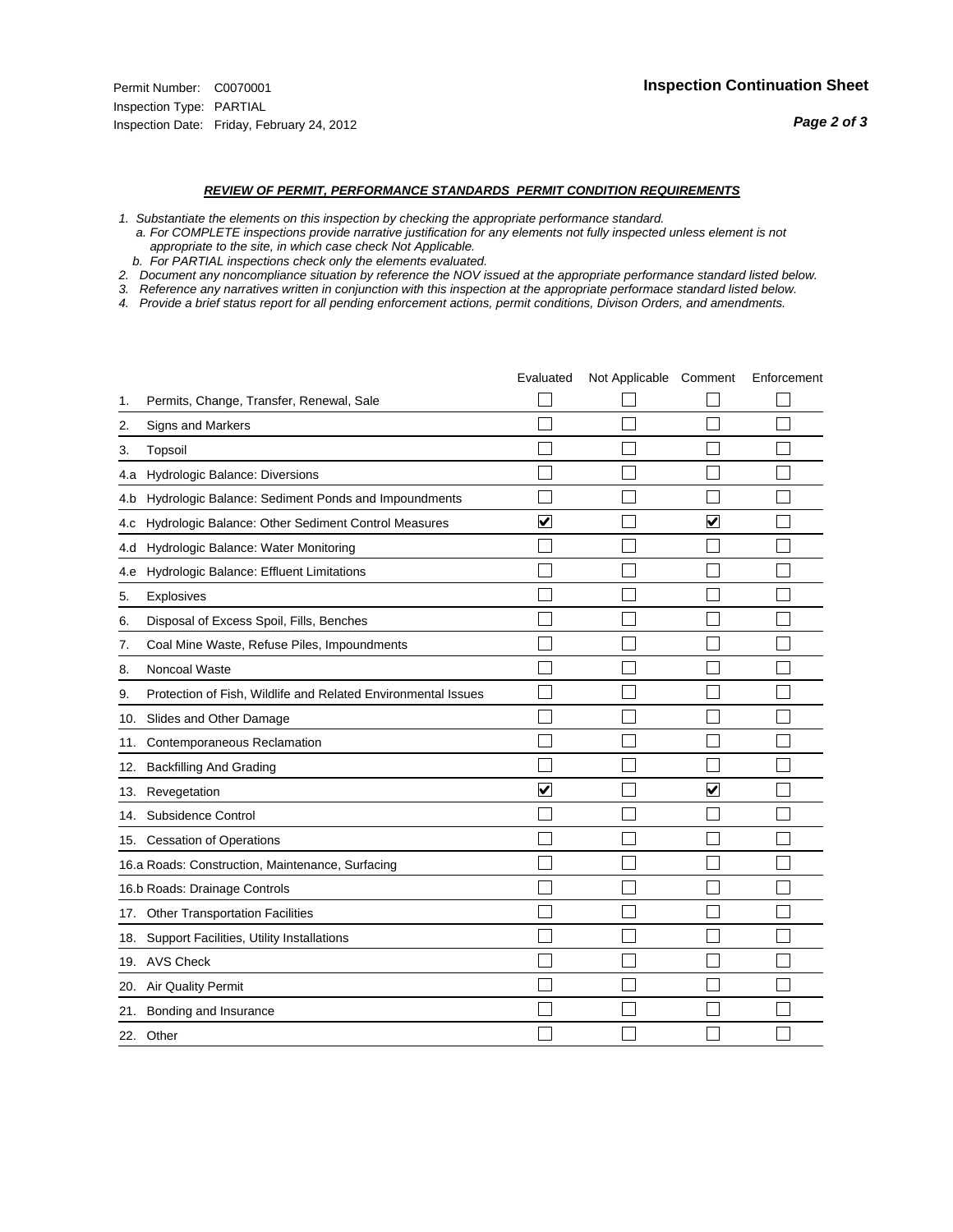#### **4.c Hydrologic Balance: Other Sediment Control Measures**

Water Flows in Eccles Creek and Mud Creek are clear.

#### **13. Revegetation**

The regraded, seeded, and mulched area above C-14-42 at the loadout has a blanket of snow cover a bout 4 inches deep.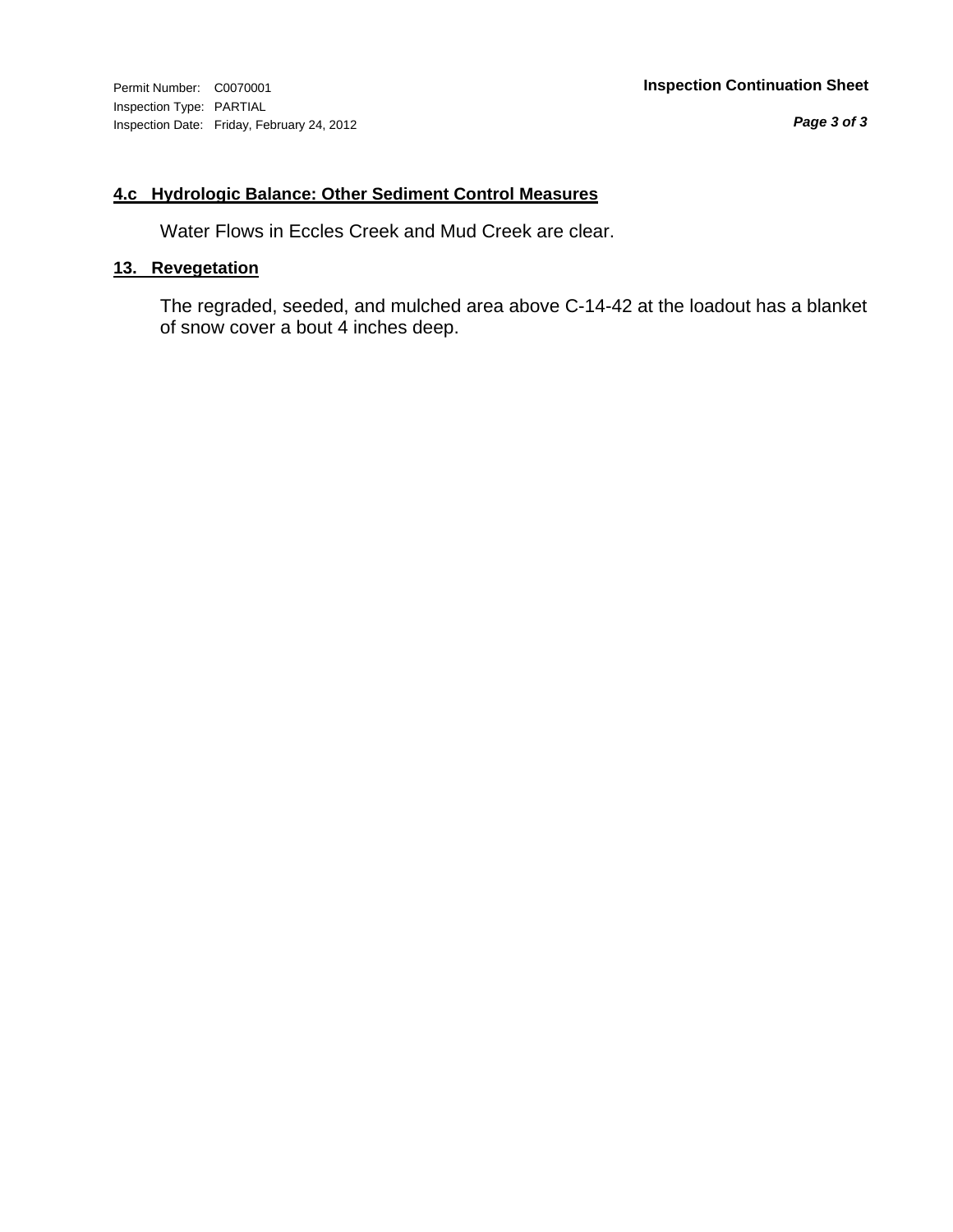

## Lieutenant Governor

# **State of Utah**

**DEPARTMENT OF NATURAL RESOURCES** 

**MICHAEL R. STYLER Executive Director** 

#### Division of Oil, Gas and Mining

**JOHN R. BAZA Division Director** 

|  | Representatives Present During the Inspection: |
|--|------------------------------------------------|
|  | Company Dennis Ware                            |
|  | OGM Steve Demczak                              |

### **Inspection Report**

| Permit Number:   | C0070004                     |
|------------------|------------------------------|
| Inspection Type: | <b>COMPLETE</b>              |
| Inspection Date: | Wednesday, February 22, 2012 |
| Start Date/Time: | 2/22/2012 10:00:00 AM        |
| End Date/Time:   | 2/22/2012 1:00:00 PM         |
| Last Inspection: | Monday, January 09, 2012     |
|                  |                              |

Inspector: Steve Demczak,

Weather: Sunny, 30's, Snow Covered

InspectionID Report Number: 3026

**Processing Reprocessing** Accepted by:

|                                 |                          | Permitee: CASTLE GATE HOLDING CO         |                                          |
|---------------------------------|--------------------------|------------------------------------------|------------------------------------------|
|                                 |                          | Operator: CASTLE GATE HOLDING CO         |                                          |
|                                 | Site: CASTLE GATE MINE   |                                          |                                          |
|                                 |                          | Address: PO BOX 30, HELPER UT 84526-0030 |                                          |
|                                 | <b>County: CARBON</b>    |                                          |                                          |
|                                 |                          | Permit Type: PERMANENT COAL PROGRAM      |                                          |
| <b>Permit Status: RECLAIMED</b> |                          |                                          |                                          |
|                                 | <b>Current Acreages</b>  | <b>Mineral Ownership</b>                 | <b>Types of Operations</b>               |
|                                 | 7,619.00 Total Permitted | M<br>Federal                             | $\boldsymbol{\mathsf{v}}$<br>Underground |
|                                 | 62.42 Total Disturbed    | M<br><b>State</b>                        | <b>Surface</b>                           |
| 62.42                           | <b>Phase I</b>           | County                                   | Loadout                                  |

**Fee Other**

**Report summary and status for pending enforcement actions, permit conditions, Division Orders, and amendments:**

No violatios were issued.

58.10

**Phase II Phase III**

The Permittee notified the Division that the required second quarter of 2011 surface water monitoring information for the Castle Gate Mine was in the DOGM EDI pipeline and was acceptable for uploading. The Permittee continues to meet the Special Condition included as Attachment "A" of the current State permit. There are no other "special" permit conditions.

The field conditions in Sowbelly and Hardscrabble Canyons remain virtually unchanged, as does the condition of the reclaimed area for Adit #1.

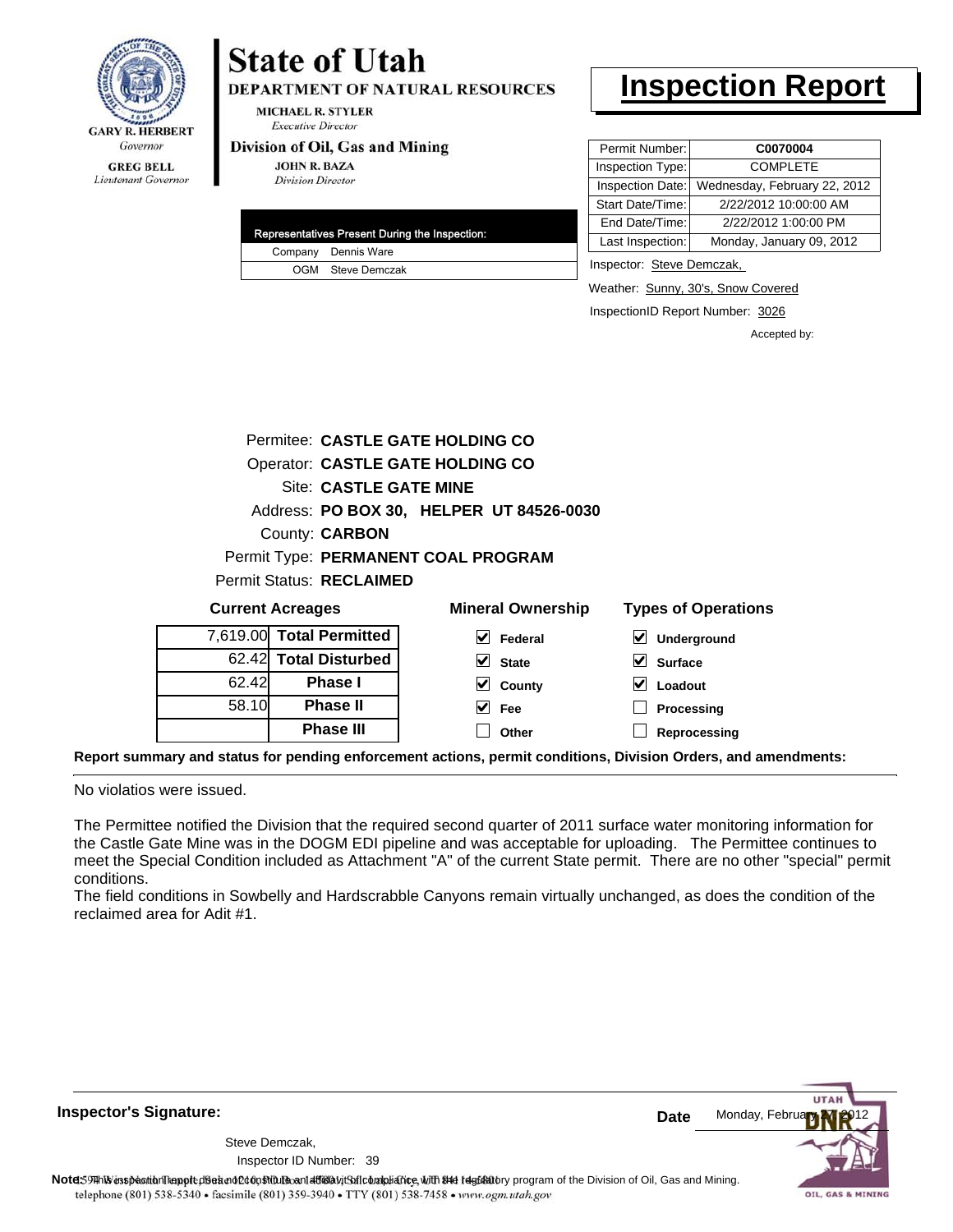#### *REVIEW OF PERMIT, PERFORMANCE STANDARDS PERMIT CONDITION REQUIREMENTS*

*1. Substantiate the elements on this inspection by checking the appropriate performance standard.*

 *a. For COMPLETE inspections provide narrative justification for any elements not fully inspected unless element is not appropriate to the site, in which case check Not Applicable.*

 *b. For PARTIAL inspections check only the elements evaluated.*

*2. Document any noncompliance situation by reference the NOV issued at the appropriate performance standard listed below.*

*3. Reference any narratives written in conjunction with this inspection at the appropriate performace standard listed below.*

|     |                                                               | Evaluated               | Not Applicable Comment  |                         | Enforcement |
|-----|---------------------------------------------------------------|-------------------------|-------------------------|-------------------------|-------------|
| 1.  | Permits, Change, Transfer, Renewal, Sale                      | $\overline{\mathbf{v}}$ |                         | V                       |             |
| 2.  | Signs and Markers                                             | $\overline{\mathbf{v}}$ |                         | $\blacktriangledown$    |             |
| 3.  | Topsoil                                                       | $\overline{\mathbf{v}}$ |                         | $\overline{\mathsf{v}}$ |             |
| 4.a | Hydrologic Balance: Diversions                                | $\blacktriangledown$    |                         | $\blacktriangledown$    |             |
| 4.b | Hydrologic Balance: Sediment Ponds and Impoundments           |                         | ⊽                       |                         |             |
| 4.C | Hydrologic Balance: Other Sediment Control Measures           | $\overline{\mathbf{v}}$ |                         | $\blacktriangledown$    |             |
| 4.d | Hydrologic Balance: Water Monitoring                          | $\overline{\mathbf{v}}$ |                         | $\overline{\mathbf{v}}$ |             |
| 4.e | Hydrologic Balance: Effluent Limitations                      |                         | ⊽                       |                         |             |
| 5.  | <b>Explosives</b>                                             |                         | $\overline{\mathbf{v}}$ |                         |             |
| 6.  | Disposal of Excess Spoil, Fills, Benches                      |                         | $\blacktriangledown$    |                         |             |
| 7.  | Coal Mine Waste, Refuse Piles, Impoundments                   | $\overline{\mathsf{v}}$ |                         | $\overline{\mathbf{v}}$ |             |
| 8.  | Noncoal Waste                                                 | $\overline{\mathbf{v}}$ |                         | $\overline{\mathbf{v}}$ |             |
| 9.  | Protection of Fish, Wildlife and Related Environmental Issues | $\overline{\mathbf{v}}$ |                         |                         |             |
|     | 10. Slides and Other Damage                                   | $\overline{\mathbf{v}}$ |                         | ⊽                       |             |
| 11. | Contemporaneous Reclamation                                   |                         | ☑                       |                         |             |
| 12. | <b>Backfilling And Grading</b>                                | $\overline{\mathbf{v}}$ |                         | $\blacktriangledown$    |             |
| 13. | Revegetation                                                  | $\overline{\mathbf{v}}$ |                         | $\overline{\mathbf{v}}$ |             |
| 14. | Subsidence Control                                            |                         | $\overline{\mathbf{v}}$ |                         |             |
|     | 15. Cessation of Operations                                   |                         | $\blacktriangleright$   |                         |             |
|     | 16.a Roads: Construction, Maintenance, Surfacing              | ⊽                       |                         | $\overline{\mathbf{v}}$ |             |
|     | 16.b Roads: Drainage Controls                                 | $\overline{\mathbf{v}}$ |                         | $\overline{\mathbf{v}}$ |             |
| 17. | <b>Other Transportation Facilities</b>                        |                         | $\overline{\mathbf{v}}$ |                         |             |
| 18. | Support Facilities, Utility Installations                     |                         | $\overline{\mathbf{v}}$ |                         |             |
|     | 19. AVS Check                                                 | $\overline{\mathbf{v}}$ |                         | $\blacktriangledown$    |             |
| 20. | Air Quality Permit                                            |                         | $\blacktriangledown$    |                         |             |
| 21. | Bonding and Insurance                                         | $\overline{\mathbf{v}}$ |                         | $\blacktriangledown$    |             |
|     | 22. Other                                                     |                         |                         |                         |             |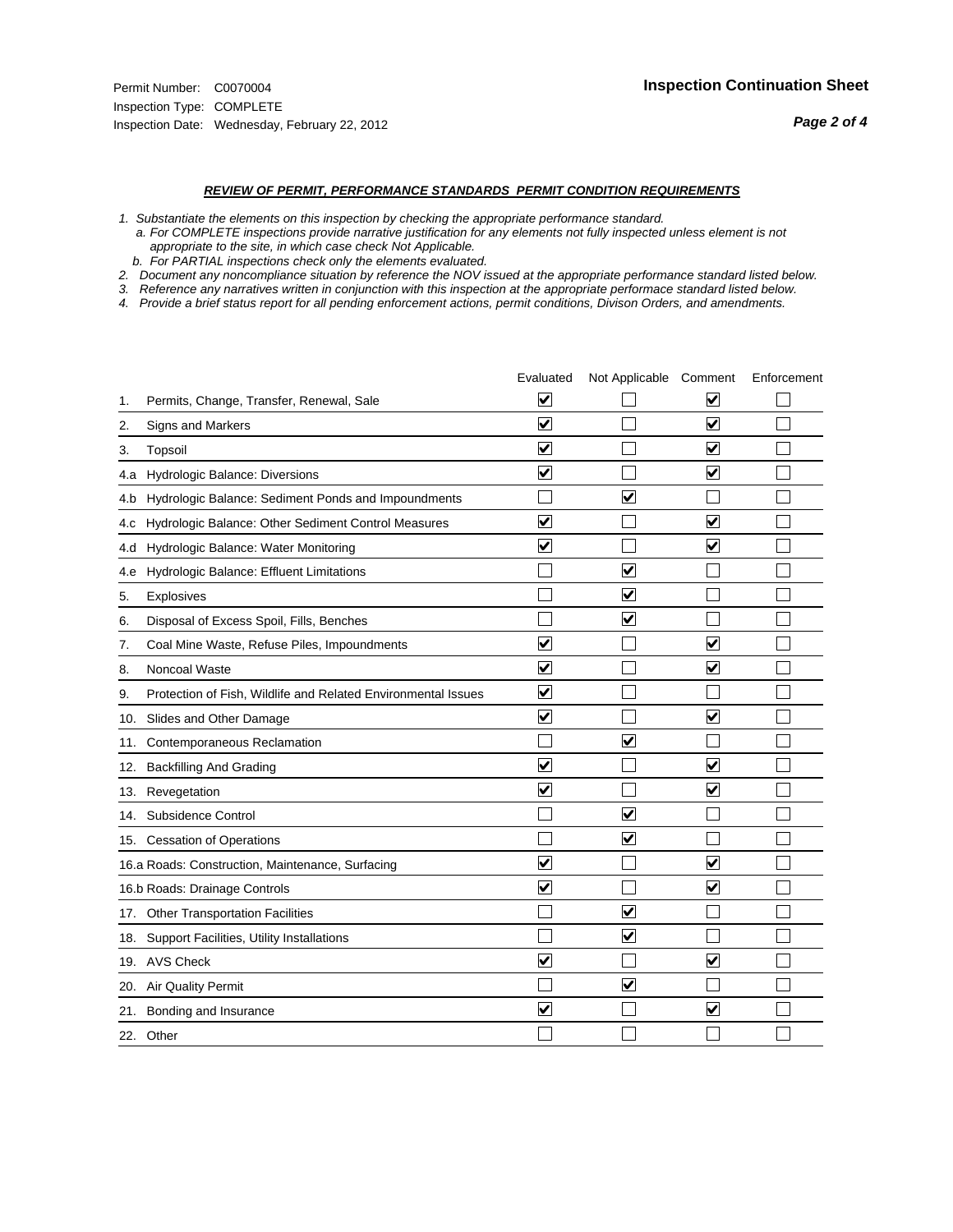*Page 3 of 4*

#### **1. Permits, Change, Transfer, Renewal, Sale**

Castle Gate is in the Phase II stage of reclamation. There are two sub-stations and a small area (Adit #1) that are in Phase I. The permit expires on December 23, 2014.

#### **2. Signs and Markers**

Identification signs are at the gates to the property.

#### **3. Topsoil**

All topsoil was used in reclamation.

#### **4.a Hydrologic Balance: Diversions**

Diversions were partly contained snow in shaded areas. They would function in a storm event.

#### **4.c Hydrologic Balance: Other Sediment Control Measures**

The reclaimed site is pocked for sediment control.

#### **4.d Hydrologic Balance: Water Monitoring**

Water Monitoring was taken for the fourth quarter of 2011.

#### **7. Coal Mine Waste, Refuse Piles, Impoundments**

The site has been reclaimed and no inspections are required.

#### **8. Noncoal Waste**

The site was clear of non-coal waste materials.

#### **10. Slides and Other Damage**

No slides or damage was noticed during the inspection.

#### **12. Backfilling And Grading**

The sites are completely reclaimed. All backfilled material was used.

#### **13. Revegetation**

This site in my judgment is highly vegetated in the summer..

#### **16.a Roads: Construction, Maintenance, Surfacing**

The road is graveled running through the property at Hardscrabble Canyon. There is no road at #5 Mine.

#### **16.b Roads: Drainage Controls**

No water crossing over the road.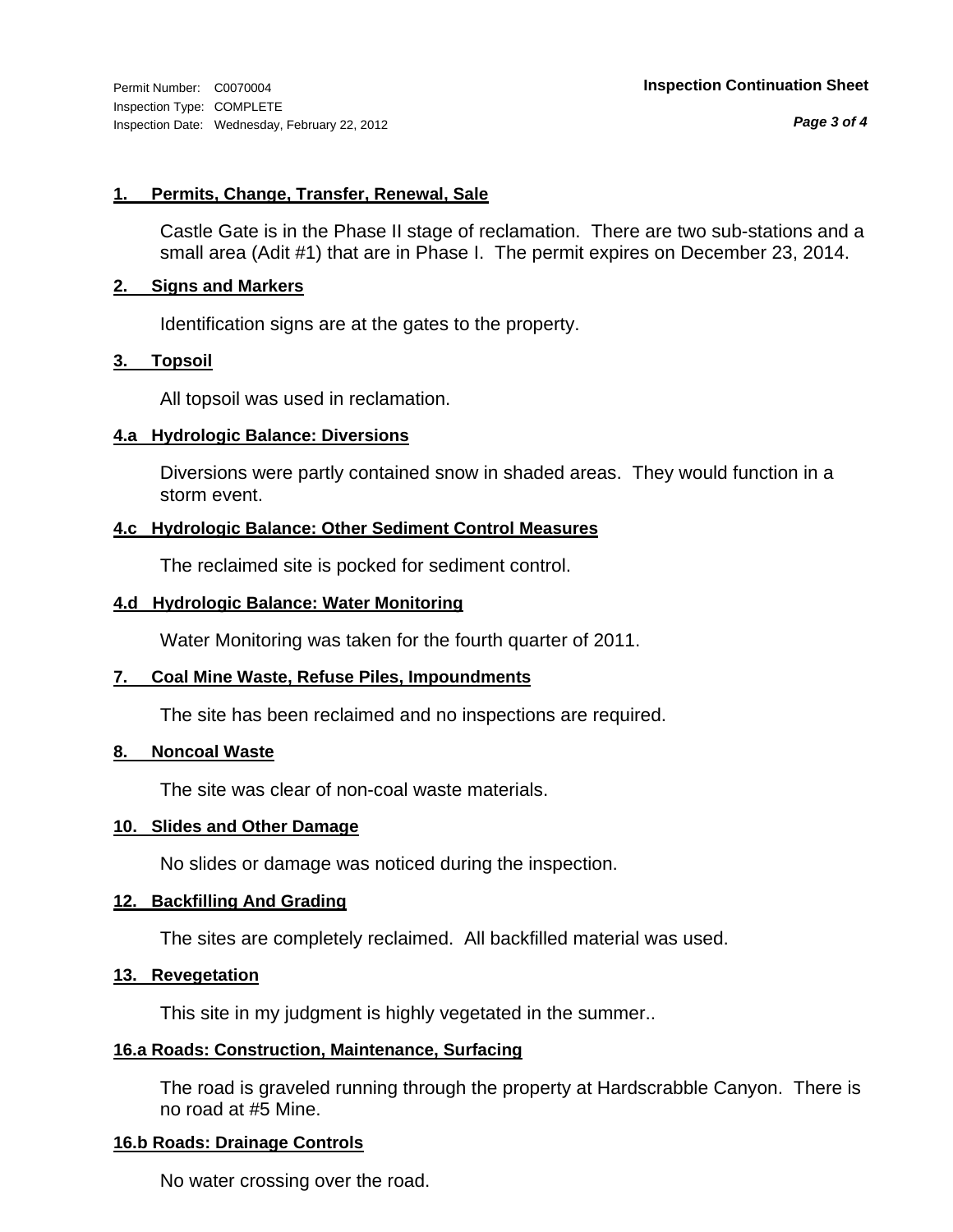*Page 4 of 4*

### **19. AVS Check**

AVS checks are made in Salt Lake City.

#### **21. Bonding and Insurance**

The bonding amount is \$490,100. The insurance policy will expire on Dec. 13, 2012.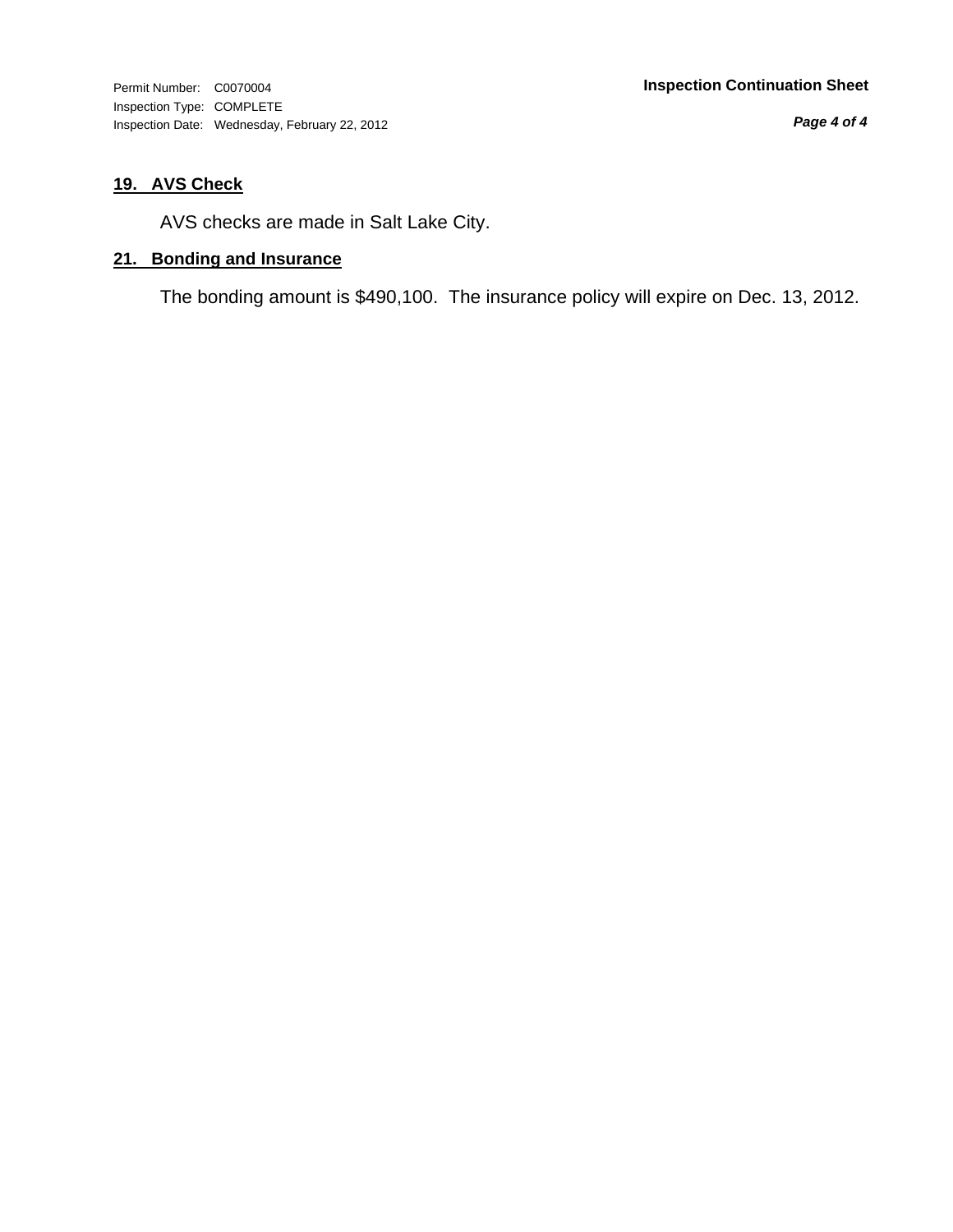

#### **GREG BELL** Lieutenant Governor

## **State of Utah**

DEPARTMENT OF NATURAL RESOURCES

**MICHAEL R. STYLER Executive Director** 

#### Division of Oil, Gas and Mining

**JOHN R. BAZA Division Director** 

|  | Representatives Present During the Inspection: |
|--|------------------------------------------------|
|  | Company Gregg Galecki                          |
|  | OGM Karl Houskeeper                            |

### **Inspection Report**

| Permit Number:   | C0070005                    |
|------------------|-----------------------------|
| Inspection Type: | <b>PARTIAL</b>              |
| Inspection Date: | Tuesday, February 14, 2012  |
| Start Date/Time: | 2/14/2012 8:30:00 AM        |
| End Date/Time:   | 2/14/2012 1:00:00 PM        |
| Last Inspection: | Wednesday, January 11, 2012 |

Inspector: Karl Houskeeper,

Weather: Overcast/Snowing, Temp 28 Deg. F.

InspectionID Report Number: 3011

Accepted by: jhelfric 2/21/2012

| Permitee: CANYON FUEL COMPANY        |                                         |                                            |
|--------------------------------------|-----------------------------------------|--------------------------------------------|
| <b>Operator: CANYON FUEL COMPANY</b> |                                         |                                            |
| Site: SKYLINE MINE                   |                                         |                                            |
|                                      | Address: HC 35 BOX 380, HELPER UT 84526 |                                            |
| County: <b>CARBON</b>                |                                         |                                            |
|                                      | Permit Type: PERMANENT COAL PROGRAM     |                                            |
| Permit Status: ACTIVE                |                                         |                                            |
| <b>Current Acreages</b>              | <b>Mineral Ownership</b>                | <b>Types of Operations</b>                 |
| 121.97 Total Permitted               | $\vert \mathbf{v} \vert$ Federal        | $\vert\bm{\mathsf{v}}\vert$<br>Underground |
| 121.97 Total Disturbed               | $\vee$ State                            | <b>Surface</b>                             |
| <b>Phase I</b>                       | County                                  | Loadout                                    |
| <b>Phase II</b>                      | $\vee$ Fee                              | <b>Processing</b>                          |
| <b>Phase III</b>                     | Other                                   | Reprocessing                               |

**Report summary and status for pending enforcement actions, permit conditions, Division Orders, and amendments:**



Karl Houskeeper,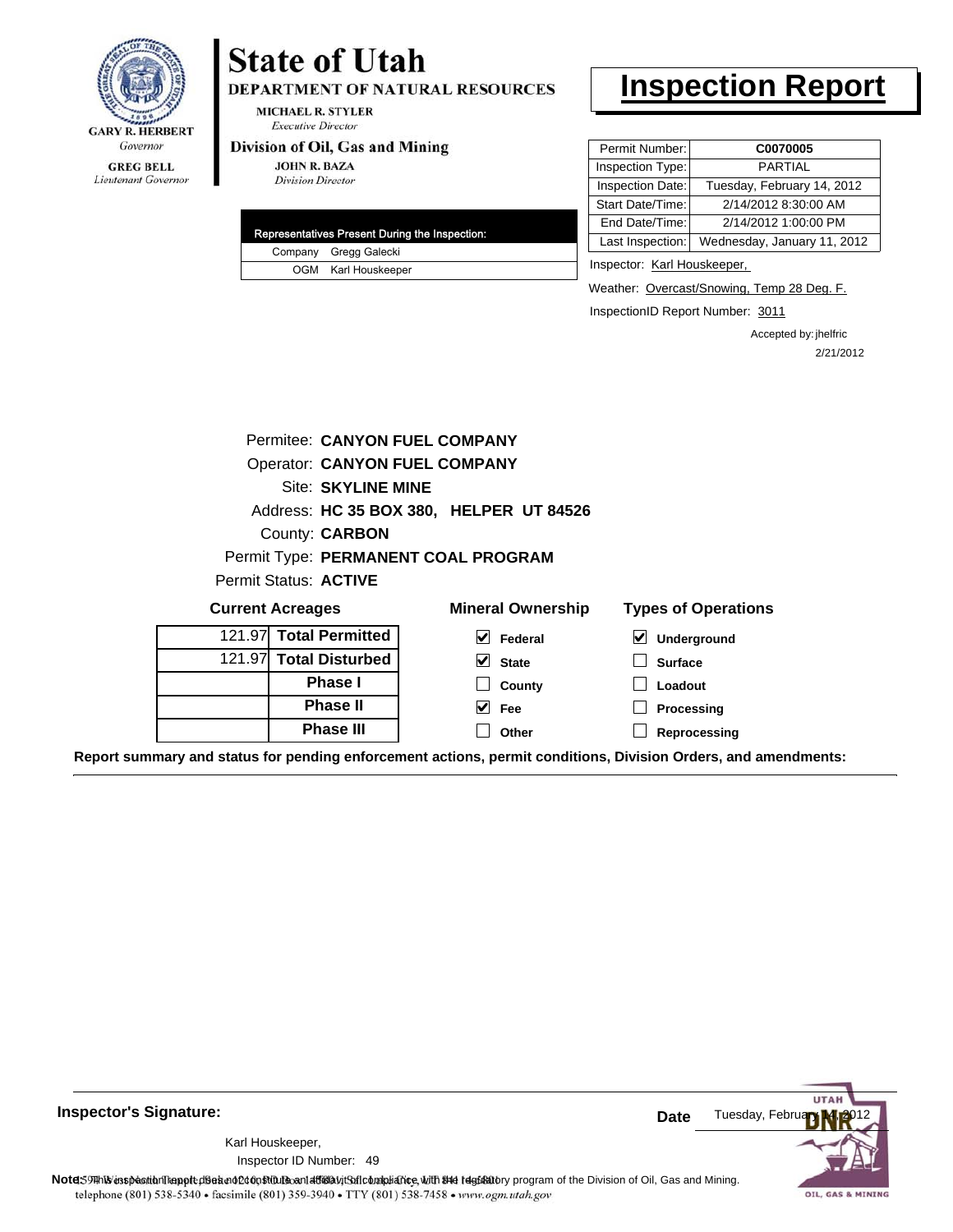#### *REVIEW OF PERMIT, PERFORMANCE STANDARDS PERMIT CONDITION REQUIREMENTS*

*1. Substantiate the elements on this inspection by checking the appropriate performance standard.*

 *a. For COMPLETE inspections provide narrative justification for any elements not fully inspected unless element is not appropriate to the site, in which case check Not Applicable.*

 *b. For PARTIAL inspections check only the elements evaluated.*

*2. Document any noncompliance situation by reference the NOV issued at the appropriate performance standard listed below.*

*3. Reference any narratives written in conjunction with this inspection at the appropriate performace standard listed below.*

|     |                                                               | Evaluated               | Not Applicable Comment |                         | Enforcement |
|-----|---------------------------------------------------------------|-------------------------|------------------------|-------------------------|-------------|
| 1.  | Permits, Change, Transfer, Renewal, Sale                      |                         |                        |                         |             |
| 2.  | Signs and Markers                                             | $\overline{\mathbf{v}}$ |                        | $\overline{\mathbf{v}}$ |             |
| 3.  | Topsoil                                                       |                         |                        |                         |             |
| 4.a | Hydrologic Balance: Diversions                                | $\blacktriangledown$    |                        | $\overline{\mathbf{v}}$ |             |
| 4.b | Hydrologic Balance: Sediment Ponds and Impoundments           | ⊻                       |                        | V                       |             |
| 4.c | Hydrologic Balance: Other Sediment Control Measures           |                         |                        |                         |             |
| 4.d | Hydrologic Balance: Water Monitoring                          |                         |                        |                         |             |
| 4.e | Hydrologic Balance: Effluent Limitations                      |                         |                        |                         |             |
| 5.  | <b>Explosives</b>                                             | ⊽                       |                        | $\overline{\mathbf{v}}$ |             |
| 6.  | Disposal of Excess Spoil, Fills, Benches                      |                         |                        |                         |             |
| 7.  | Coal Mine Waste, Refuse Piles, Impoundments                   |                         |                        |                         |             |
| 8.  | Noncoal Waste                                                 | $\overline{\mathsf{v}}$ |                        |                         |             |
| 9.  | Protection of Fish, Wildlife and Related Environmental Issues |                         |                        |                         |             |
|     | 10. Slides and Other Damage                                   |                         |                        |                         |             |
| 11. | Contemporaneous Reclamation                                   |                         |                        |                         |             |
| 12. | <b>Backfilling And Grading</b>                                |                         |                        |                         |             |
| 13. | Revegetation                                                  |                         |                        |                         |             |
| 14. | Subsidence Control                                            |                         |                        |                         |             |
|     | 15. Cessation of Operations                                   |                         |                        |                         |             |
|     | 16.a Roads: Construction, Maintenance, Surfacing              |                         |                        |                         |             |
|     | 16.b Roads: Drainage Controls                                 |                         |                        |                         |             |
| 17. | Other Transportation Facilities                               |                         |                        |                         |             |
| 18. | Support Facilities, Utility Installations                     |                         |                        |                         |             |
|     | 19. AVS Check                                                 |                         |                        |                         |             |
| 20. | Air Quality Permit                                            |                         |                        |                         |             |
| 21. | Bonding and Insurance                                         |                         |                        |                         |             |
|     | 22. Other                                                     |                         |                        |                         |             |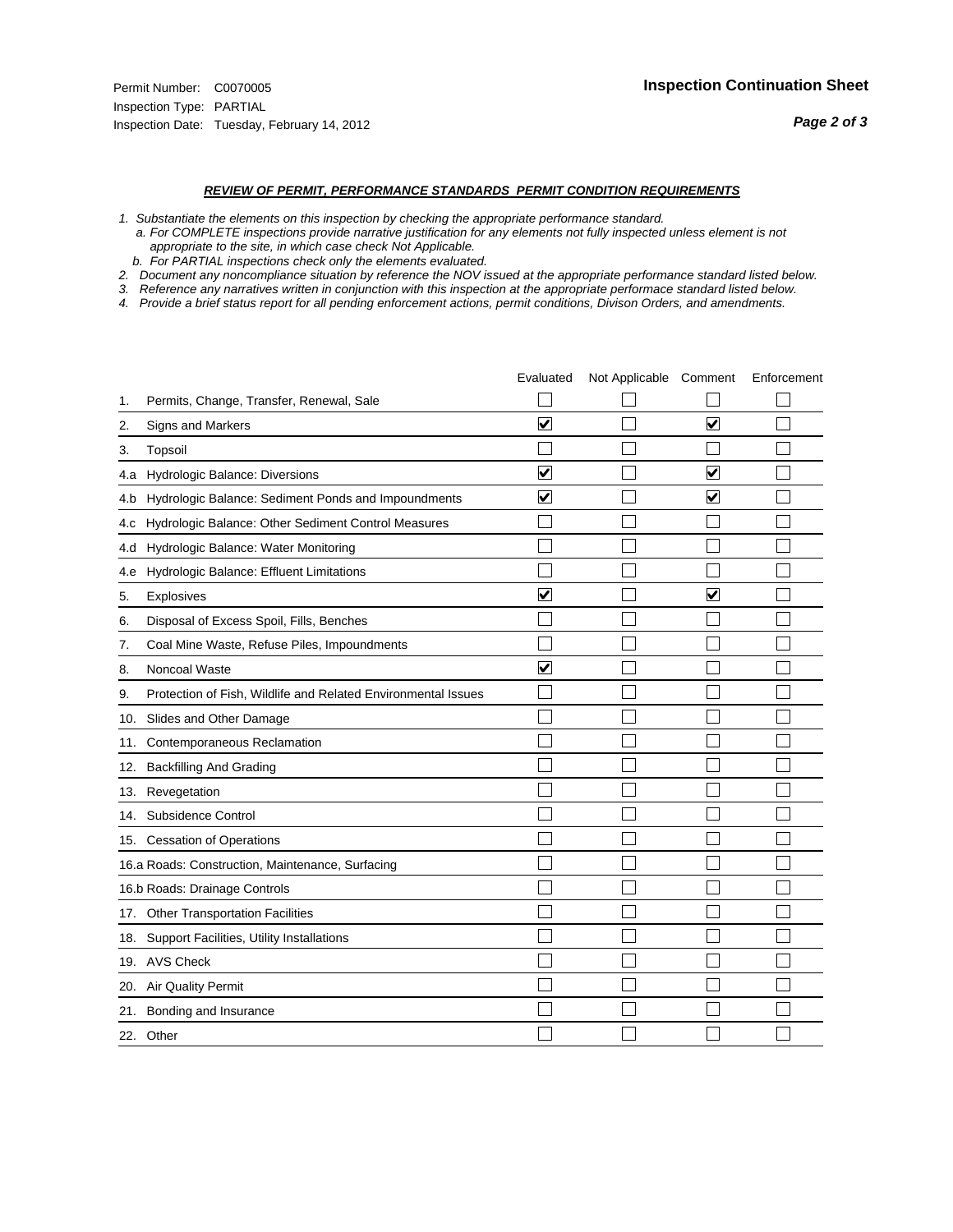#### **2. Signs and Markers**

Observed the mine identification signs at the Main Mine Facility and at the Coal Load Out Facility during the inspection. Both signs are located at entrance points into the mine permit area from a public access. Both of these signs contained all of the information that is required by regulation.

#### **4.a Hydrologic Balance: Diversions**

All diversions are blanketed by a heavy snow covering. No snow has been pushed into the diversions so they should function properly when snow melting takes place.

#### **4.b Hydrologic Balance: Sediment Ponds and Impoundments**

The sediment ponds at the Main Mine Facility and the Coal Load Out Facility are iced over and then snow covered. Both ponds appeared stable and are functioning as designed.

#### **5. Explosives**

Explosive and Cap magazines located at the Main Mine Facility are signed properly. The enclosures are grounded as required by regulation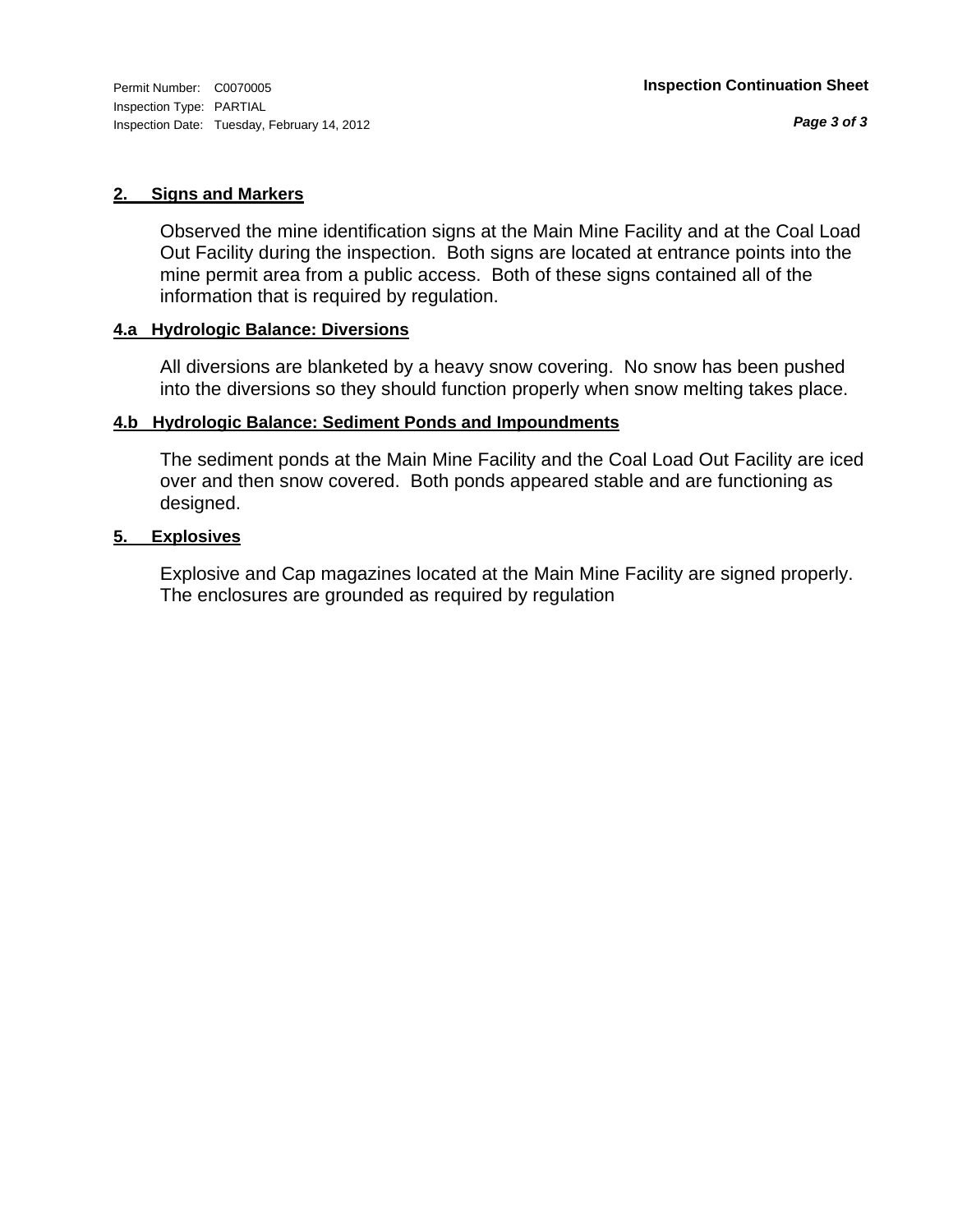

#### **GREG BELL** Lieutenant Governor

# **State of Utah**

DEPARTMENT OF NATURAL RESOURCES

**MICHAEL R. STYLER Executive Director** 

#### Division of Oil, Gas and Mining

**JOHN R. BAZA Division Director** 

|  | Representatives Present During the Inspection: |
|--|------------------------------------------------|
|  | Company Dennis Ware                            |
|  | OGM Steve Demczak                              |

### **Inspection Report**

| Permit Number:   | C0070006                     |
|------------------|------------------------------|
| Inspection Type: | <b>COMPLETE</b>              |
| Inspection Date: | Wednesday, February 22, 2012 |
| Start Date/Time: | 2/22/2012 3:00:00 PM         |
| End Date/Time:   | 2/22/2012 5:00:00 PM         |
| Last Inspection: | Monday, January 09, 2012     |

Inspector: Steve Demczak,

Weather: **Snow Covered, 30's, Sunny** 

InspectionID Report Number: 3028

**Reprocessing**

Accepted by:

| Permitee: PLATEAU MINING CORP        |                          |                                          |                                     |
|--------------------------------------|--------------------------|------------------------------------------|-------------------------------------|
| <b>Operator: PLATEAU MINING CORP</b> |                          |                                          |                                     |
| Site: STAR POINT MINE                |                          |                                          |                                     |
|                                      |                          | Address: PO BOX 30, HELPER UT 84526-0030 |                                     |
|                                      | County: <b>CARBON</b>    |                                          |                                     |
|                                      |                          | Permit Type: PERMANENT COAL PROGRAM      |                                     |
|                                      | Permit Status: RECLAIMED |                                          |                                     |
|                                      | <b>Current Acreages</b>  | <b>Mineral Ownership</b>                 | <b>Types of Operations</b>          |
|                                      | 8,885.00 Total Permitted | V<br>Federal                             | $\blacktriangledown$<br>Underground |
|                                      | 87.30 Total Disturbed    | $\vee$ State                             | <b>Surface</b>                      |
| 100.76                               | <b>Phase I</b>           | County                                   | Loadout                             |
| 100.76                               | <b>Phase II</b>          | Fee                                      | Processing                          |

**Other**

**Report summary and status for pending enforcement actions, permit conditions, Division Orders, and amendments:**

No violations were issued.

13.46

**Phase III**



**Inspector's Signature:**

Inspector ID Number: 39

Steve Demczak,

Note: 59Hh is inspection report does not constitute and affidavit Control and Mining.<br>
telephone (801) 538-5340 • facsimile (801) 539-3940 • TTY (801) 538-7458 • www.ogm.utah.gov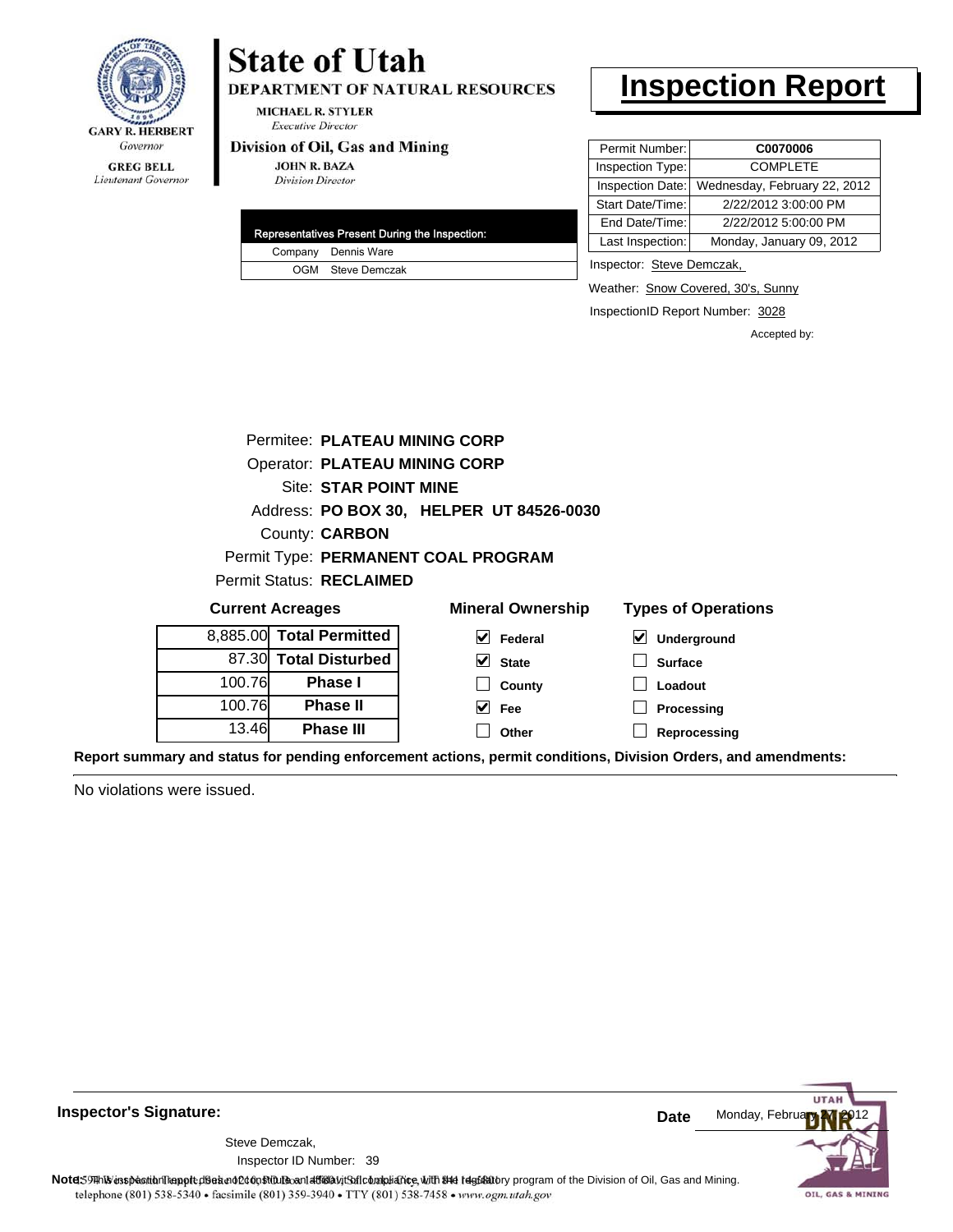#### *REVIEW OF PERMIT, PERFORMANCE STANDARDS PERMIT CONDITION REQUIREMENTS*

*1. Substantiate the elements on this inspection by checking the appropriate performance standard.*

 *a. For COMPLETE inspections provide narrative justification for any elements not fully inspected unless element is not appropriate to the site, in which case check Not Applicable.*

 *b. For PARTIAL inspections check only the elements evaluated.*

*2. Document any noncompliance situation by reference the NOV issued at the appropriate performance standard listed below.*

*3. Reference any narratives written in conjunction with this inspection at the appropriate performace standard listed below.*

|     |                                                               | Evaluated               | Not Applicable Comment  |                                 | Enforcement |
|-----|---------------------------------------------------------------|-------------------------|-------------------------|---------------------------------|-------------|
| 1.  | Permits, Change, Transfer, Renewal, Sale                      | V                       |                         | V                               |             |
| 2.  | Signs and Markers                                             | $\overline{\mathbf{v}}$ |                         | $\overline{\blacktriangledown}$ |             |
| 3.  | Topsoil                                                       | $\overline{\mathbf{v}}$ |                         | $\blacktriangledown$            |             |
| 4.a | Hydrologic Balance: Diversions                                | ⊻                       |                         | $\checkmark$                    |             |
| 4.b | Hydrologic Balance: Sediment Ponds and Impoundments           |                         | V                       |                                 |             |
| 4.c | Hydrologic Balance: Other Sediment Control Measures           | $\overline{\mathbf{v}}$ |                         | $\overline{\mathbf{v}}$         |             |
| 4.d | Hydrologic Balance: Water Monitoring                          | $\overline{\mathbf{v}}$ |                         | $\overline{\mathbf{v}}$         |             |
| 4.e | Hydrologic Balance: Effluent Limitations                      |                         | $\overline{\mathbf{v}}$ |                                 |             |
| 5.  | <b>Explosives</b>                                             |                         | ☑                       |                                 |             |
| 6.  | Disposal of Excess Spoil, Fills, Benches                      |                         | ⊻                       |                                 |             |
| 7.  | Coal Mine Waste, Refuse Piles, Impoundments                   |                         | ⊻                       |                                 |             |
| 8.  | Noncoal Waste                                                 | $\overline{\mathbf{v}}$ |                         | $\overline{\mathbf{v}}$         |             |
| 9.  | Protection of Fish, Wildlife and Related Environmental Issues | ⊽                       |                         |                                 |             |
| 10. | Slides and Other Damage                                       | $\blacktriangledown$    |                         | $\overline{\mathbf{v}}$         |             |
| 11. | Contemporaneous Reclamation                                   |                         | $\blacktriangledown$    |                                 |             |
| 12. | <b>Backfilling And Grading</b>                                | $\blacktriangledown$    |                         | $\blacktriangledown$            |             |
| 13. | Revegetation                                                  | $\overline{\mathbf{v}}$ |                         | $\blacktriangledown$            |             |
| 14. | Subsidence Control                                            |                         | $\blacktriangledown$    |                                 |             |
|     | 15. Cessation of Operations                                   |                         | $\blacktriangledown$    |                                 |             |
|     | 16.a Roads: Construction, Maintenance, Surfacing              | $\overline{\mathsf{v}}$ |                         | $\overline{\mathsf{v}}$         |             |
|     | 16.b Roads: Drainage Controls                                 |                         | ⊻                       |                                 |             |
| 17. | <b>Other Transportation Facilities</b>                        |                         | $\blacktriangledown$    |                                 |             |
|     | 18. Support Facilities, Utility Installations                 |                         | $\blacktriangledown$    |                                 |             |
|     | 19. AVS Check                                                 | $\overline{\mathbf{v}}$ |                         | $\blacktriangledown$            |             |
| 20. | <b>Air Quality Permit</b>                                     |                         | $\blacktriangledown$    |                                 |             |
| 21. | Bonding and Insurance                                         |                         |                         |                                 |             |
|     | 22. Other                                                     |                         |                         |                                 |             |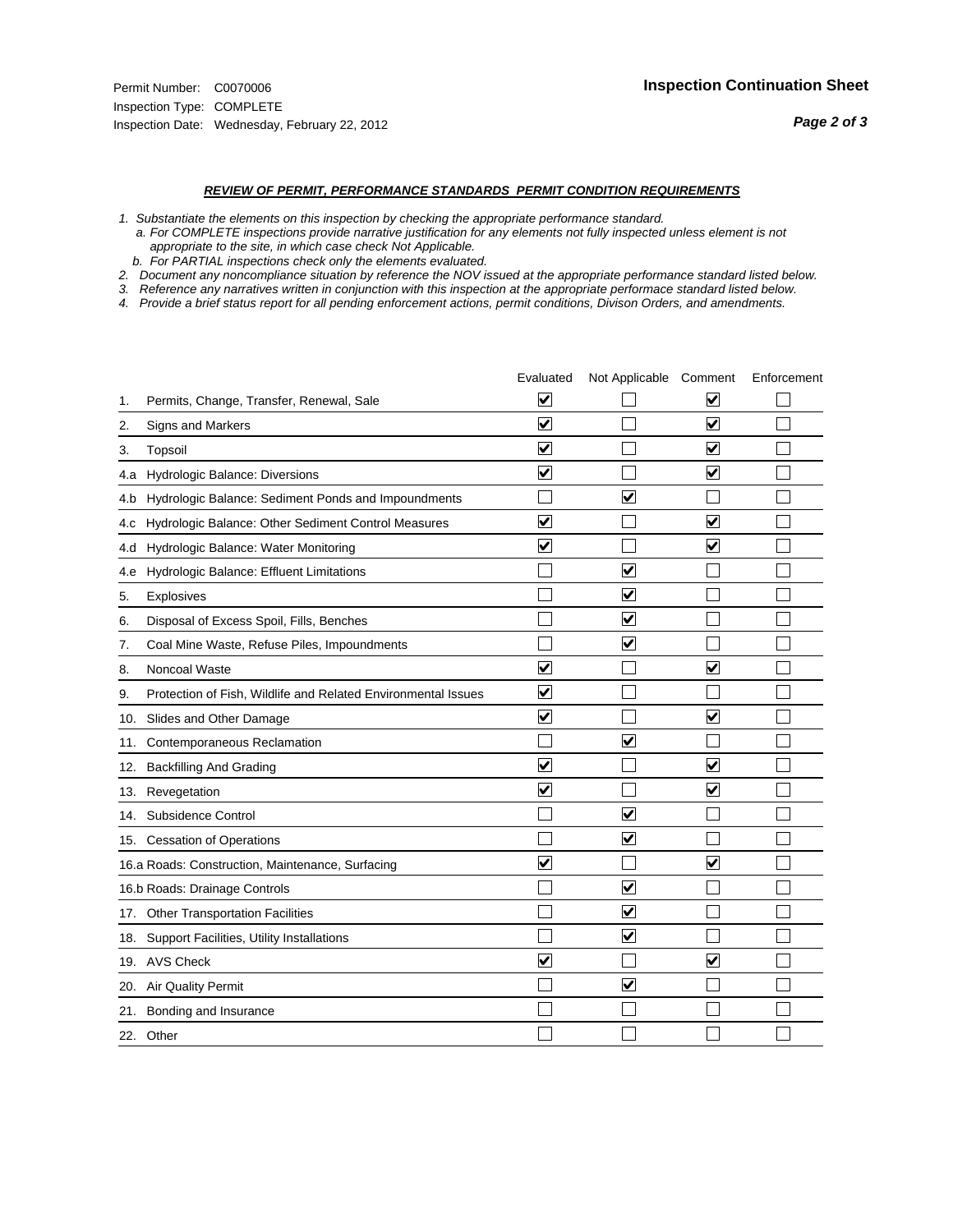*Page 3 of 3*

#### **1. Permits, Change, Transfer, Renewal, Sale**

The permit will expire on January 28, 2017. The permittee has received Phase II bond release on the Starpoint Mine from the Division. The permittee will be submitting an amandment to adjust the total disturb area acreas. The number is slightly off due to personal changes in the past.

#### **2. Signs and Markers**

The identification sign is next to the road to the site. The permittee has removed the subsidence markers from the permit area.

#### **3. Topsoil**

All topsoil was used for reclamation.

#### **4.a Hydrologic Balance: Diversions**

The diversions were snow covered.

#### **4.c Hydrologic Balance: Other Sediment Control Measures**

The complete site is pocked to prevent sediment from leaving the reclaimed area.

#### **4.d Hydrologic Balance: Water Monitoring**

No water monitoring is required. Permittee received Division approval.

#### **8. Noncoal Waste**

The area was clear of non-coal waste materials.

#### **10. Slides and Other Damage**

No slides were noticed during the inspection.

#### **12. Backfilling And Grading**

The site is completely backfilled and graded to AOC.

#### **13. Revegetation**

Vegetation appears to be doing well in the summer.

#### **16.a Roads: Construction, Maintenance, Surfacing**

County road passes throught the site.

#### **19. AVS Check**

AVS checks are done in SLC.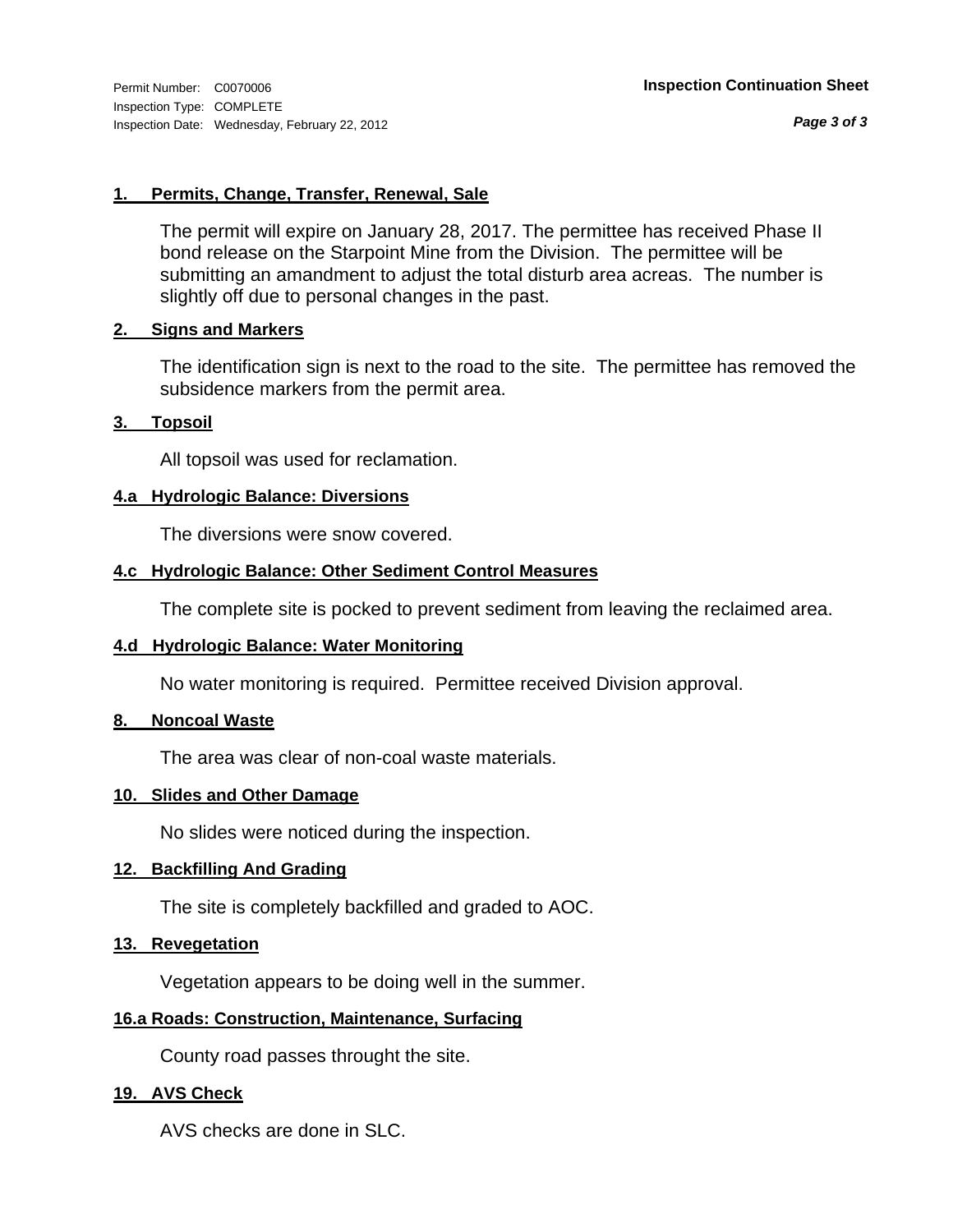

## **State of Utah**

**DEPARTMENT OF NATURAL RESOURCES** 

**MICHAEL R. STYLER Executive Director** 

#### Division of Oil, Gas and Mining

**JOHN R. BAZA Division Director** 

|  | Representatives Present During the Inspection: |
|--|------------------------------------------------|
|  | Company Patrick Collins                        |
|  | OGM Steve Demczak                              |

### **Inspection Report**

| Permit Number:   | C0070012                    |
|------------------|-----------------------------|
| Inspection Type: | <b>COMPLETE</b>             |
| Inspection Date: | Thursday, February 23, 2012 |
| Start Date/Time: | 2/23/2012 9:00:00 AM        |
| End Date/Time:   | 2/23/2012 3:00:00 PM        |
| Last Inspection: | Saturday, November 17, 2012 |

Inspector: Steve Demczak,

Weather: Sunny, 30

InspectionID Report Number: 3030

**Reprocessing**

Accepted by:

|                          | Permitee: NEVADA ELECTRIC INVESTMENT CO   |                            |
|--------------------------|-------------------------------------------|----------------------------|
|                          | Operator: NEVADA ELECTRIC INVESTMENT CO   |                            |
|                          | Site: WELLINGTON PREPARATION PLANT        |                            |
|                          | Address: PO BOX 337, SPRINGVILLE UT 84663 |                            |
| County: <b>CARBON</b>    |                                           |                            |
|                          | Permit Type: PERMANENT COAL PROGRAM       |                            |
| Permit Status: ACTIVE    |                                           |                            |
| <b>Current Acreages</b>  | <b>Mineral Ownership</b>                  | <b>Types of Operations</b> |
| 1,573.50 Total Permitted | Federal                                   | <b>Underground</b>         |
| 392.00 Total Disturbed   | <b>State</b>                              | <b>Surface</b>             |
| <b>Phase I</b>           | County                                    | Loadout                    |
| <b>Phase II</b>          | $\vee$ Fee                                | M<br>Processing            |
| <b>Phase III</b>         | Other                                     | Reprocessing               |

**Report summary and status for pending enforcement actions, permit conditions, Division Orders, and amendments:**

No violations were issued.

Permittee has received approval to conduct slurry pond inspections on a monthly basis instead of weekly from MSHA.

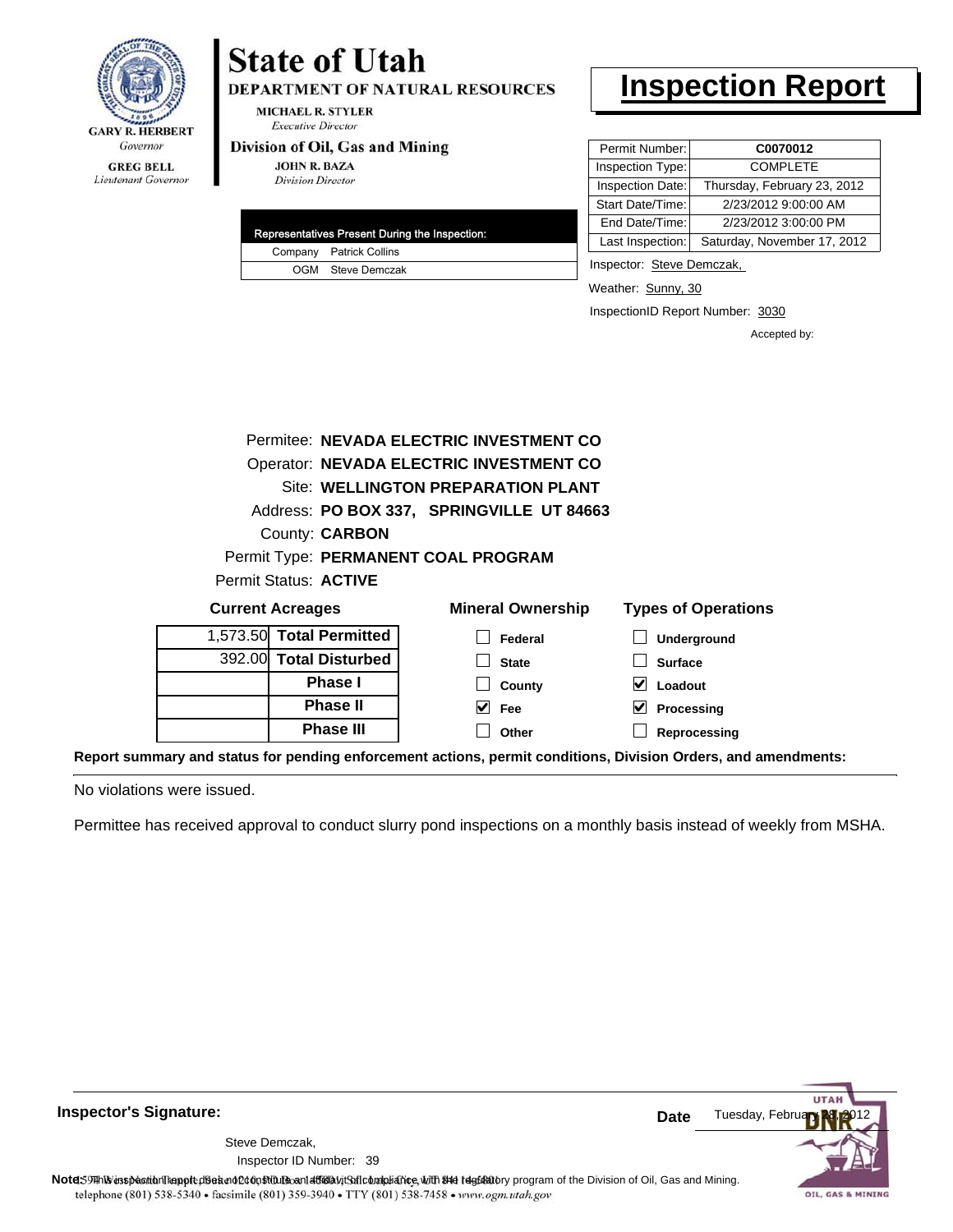#### *REVIEW OF PERMIT, PERFORMANCE STANDARDS PERMIT CONDITION REQUIREMENTS*

*1. Substantiate the elements on this inspection by checking the appropriate performance standard.*

 *a. For COMPLETE inspections provide narrative justification for any elements not fully inspected unless element is not appropriate to the site, in which case check Not Applicable.*

 *b. For PARTIAL inspections check only the elements evaluated.*

*2. Document any noncompliance situation by reference the NOV issued at the appropriate performance standard listed below.*

*3. Reference any narratives written in conjunction with this inspection at the appropriate performace standard listed below.*

|     |                                                               | Evaluated               | Not Applicable Comment  |                         | Enforcement |
|-----|---------------------------------------------------------------|-------------------------|-------------------------|-------------------------|-------------|
| 1.  | Permits, Change, Transfer, Renewal, Sale                      | $\overline{\mathbf{v}}$ |                         | V                       |             |
| 2.  | Signs and Markers                                             | $\overline{\mathbf{v}}$ |                         | $\blacktriangledown$    |             |
| 3.  | Topsoil                                                       | $\overline{\mathbf{v}}$ |                         | $\overline{\mathsf{v}}$ |             |
| 4.a | Hydrologic Balance: Diversions                                | $\blacktriangledown$    |                         | $\blacktriangledown$    |             |
| 4.b | Hydrologic Balance: Sediment Ponds and Impoundments           | $\blacktriangledown$    |                         | V                       |             |
| 4.C | Hydrologic Balance: Other Sediment Control Measures           | $\overline{\mathbf{v}}$ |                         | $\blacktriangledown$    |             |
| 4.d | Hydrologic Balance: Water Monitoring                          | $\overline{\mathbf{v}}$ |                         | $\overline{\mathsf{v}}$ |             |
| 4.e | Hydrologic Balance: Effluent Limitations                      | $\overline{\mathbf{v}}$ |                         | $\blacktriangledown$    |             |
| 5.  | <b>Explosives</b>                                             |                         | ⊽                       |                         |             |
| 6.  | Disposal of Excess Spoil, Fills, Benches                      |                         | $\blacktriangledown$    |                         |             |
| 7.  | Coal Mine Waste, Refuse Piles, Impoundments                   | $\overline{\mathbf{v}}$ |                         | $\overline{\mathbf{v}}$ |             |
| 8.  | Noncoal Waste                                                 | $\overline{\mathbf{v}}$ |                         | $\blacktriangledown$    |             |
| 9.  | Protection of Fish, Wildlife and Related Environmental Issues | $\overline{\mathbf{v}}$ |                         | ☑                       |             |
|     | 10. Slides and Other Damage                                   | $\overline{\mathbf{v}}$ |                         | ⊽                       |             |
| 11. | Contemporaneous Reclamation                                   |                         | ☑                       |                         |             |
| 12. | <b>Backfilling And Grading</b>                                |                         | $\overline{\mathbf{v}}$ |                         |             |
| 13. | Revegetation                                                  | $\overline{\mathbf{v}}$ |                         | $\overline{\mathsf{v}}$ |             |
| 14. | Subsidence Control                                            |                         | $\overline{\mathbf{v}}$ |                         |             |
|     | 15. Cessation of Operations                                   | $\blacktriangledown$    |                         | $\blacktriangledown$    |             |
|     | 16.a Roads: Construction, Maintenance, Surfacing              | $\blacktriangledown$    |                         | $\blacktriangledown$    |             |
|     | 16.b Roads: Drainage Controls                                 | $\overline{\mathbf{v}}$ |                         | $\overline{\mathbf{v}}$ |             |
| 17. | <b>Other Transportation Facilities</b>                        |                         | $\overline{\mathbf{v}}$ |                         |             |
| 18. | Support Facilities, Utility Installations                     | $\overline{\mathbf{v}}$ |                         | $\blacktriangledown$    |             |
|     | 19. AVS Check                                                 | $\overline{\mathbf{v}}$ |                         | $\blacktriangledown$    |             |
| 20. | Air Quality Permit                                            |                         |                         |                         |             |
| 21. | Bonding and Insurance                                         | $\overline{\mathbf{v}}$ |                         | $\blacktriangledown$    |             |
|     | 22. Other                                                     |                         |                         |                         |             |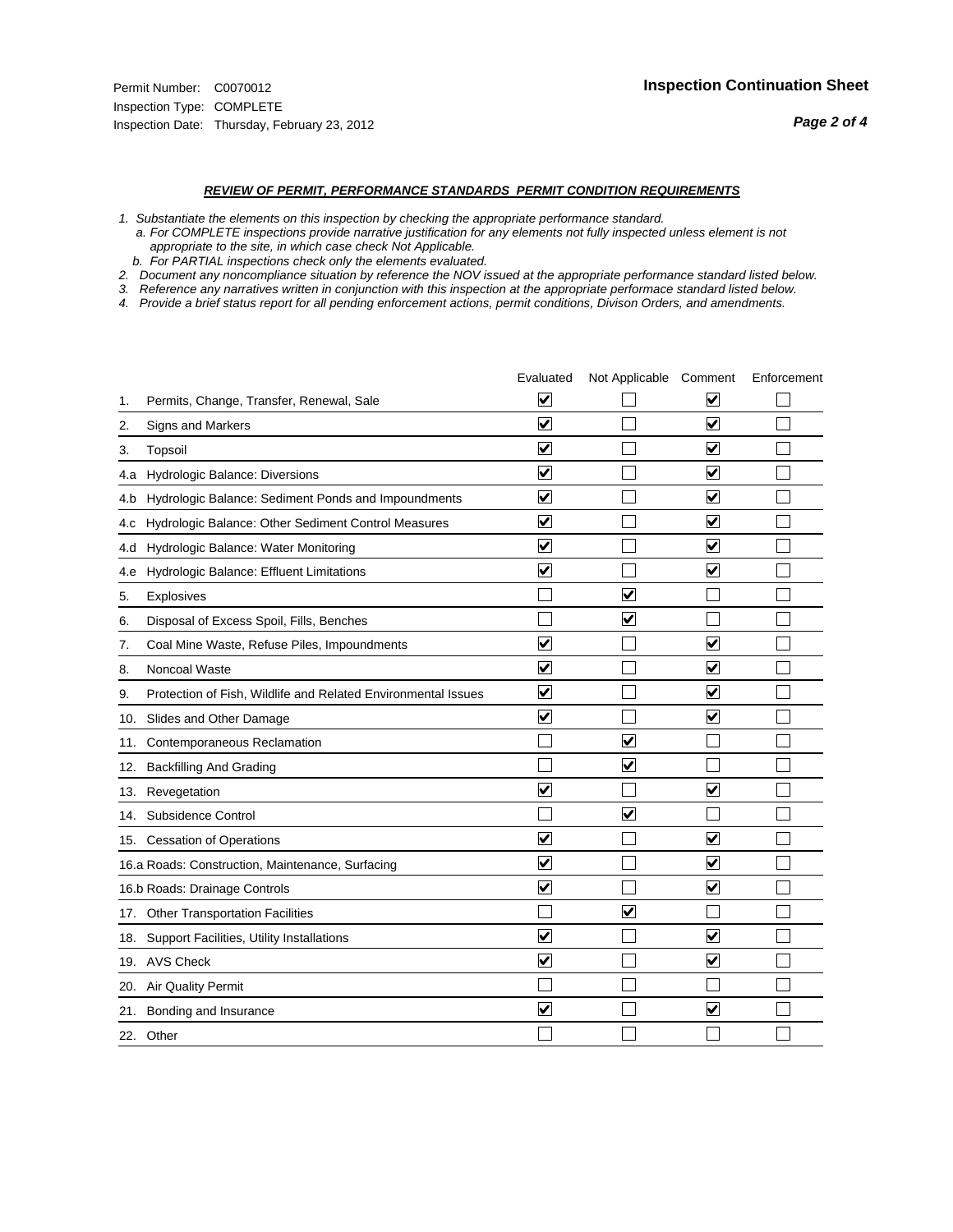*Page 3 of 4*

#### **1. Permits, Change, Transfer, Renewal, Sale**

The Mining and Reclamation Permit will expire on December 9, 2014. The permittee has received a new UPDES Permit #UTG040010. This permit will expire on April 30, 2013.

#### **2. Signs and Markers**

Identification signs are posted at the gates to the property. Information meets the requirements of the R645 Coal Rules.

#### **3. Topsoil**

The topsoil pile shows no signs of wind or water erosion.

#### **4.a Hydrologic Balance: Diversions**

The diversions were open and would function as designed.

#### **4.b Hydrologic Balance: Sediment Ponds and Impoundments**

Sediment ponds were inspected by the permittee for the fourth quarter of 2011 on November 16, 2012. There was no hazardous conditions reported in the report. I inspected the sediment ponds and did not see any hazardous conditions. No sediment pond was discharging during the inspection. The annual sediment pond inspections were made on September 15, 2011.

#### **4.c Hydrologic Balance: Other Sediment Control Measures**

The permittee received approval to pock a portion of a road next to the Siaperas ditch. The construction of the pocking has taken place as designed. This was to remove silt fences and designed to stop sediment from entering the Siaperas ditch. The site was inspected and is stable. I did not see any sediment going off site.

#### **4.d Hydrologic Balance: Water Monitoring**

Water sample information was submitted to the Division for the fourth quarter of 2011.

#### **4.e Hydrologic Balance: Effluent Limitations**

There was no discharge from the sediment ponds for the fourth quarter of 2011.

#### **7. Coal Mine Waste, Refuse Piles, Impoundments**

The refuse piles were inspected by a P.E. on Novemeber 16, 2011 by Dan Guy. There was no hazardous conditions reported. No hazardous conditions were noticed during the inspection.

#### **8. Noncoal Waste**

The site was clear of non-coal waste materials.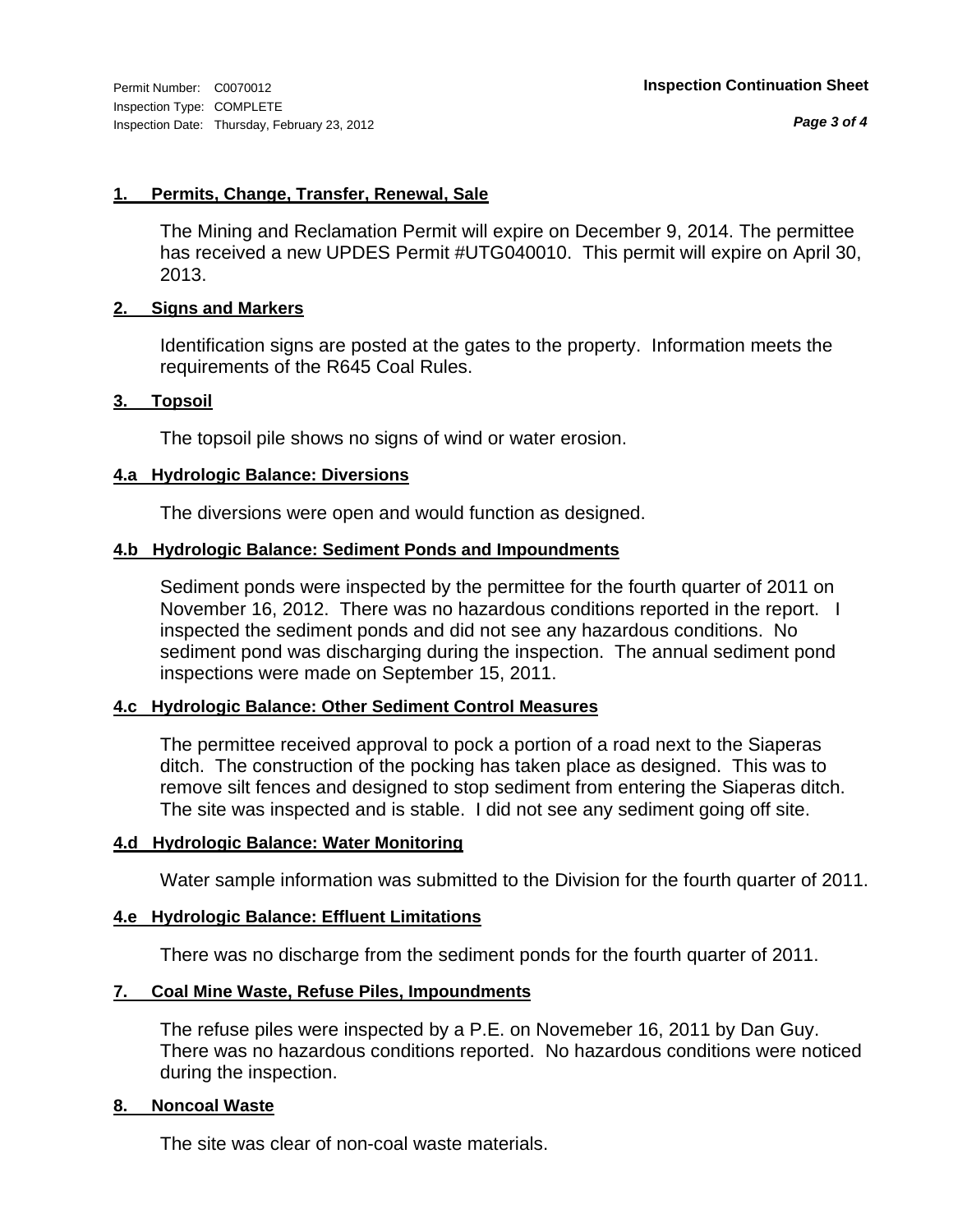Inspection Type: COMPLETE Inspection Date: Thursday, February 23, 2012

#### Permit Number: C0070012 **Inspection Continuation Sheet**

*Page 4 of 4*

#### **9. Protection of Fish, Wildlife and Related Environmental Issues**

No wildlife was noticed during the inspection.

#### **10. Slides and Other Damage**

No slides or other damage was noticed during the inspection.

#### **13. Revegetation**

There very little vegetation on the topsoil piles in the summer.

#### **15. Cessation of Operations**

No activity is occurring at Wellington.

#### **16.a Roads: Construction, Maintenance, Surfacing**

Roads are still in good condition.

#### **16.b Roads: Drainage Controls**

Road drainage is still working.

#### **18. Support Facilities, Utility Installations**

There are no support facilities at Wellington

#### **19. AVS Check**

AVS's checks are made in Salt Lake City.

#### **21. Bonding and Insurance**

The insurance policy will expire on Feb 9, 2013. The policy is afforded by Colony Ins. Co.. The insurance accord form was reviewed and meets Division requirements. The bonding amount is \$5,153,000.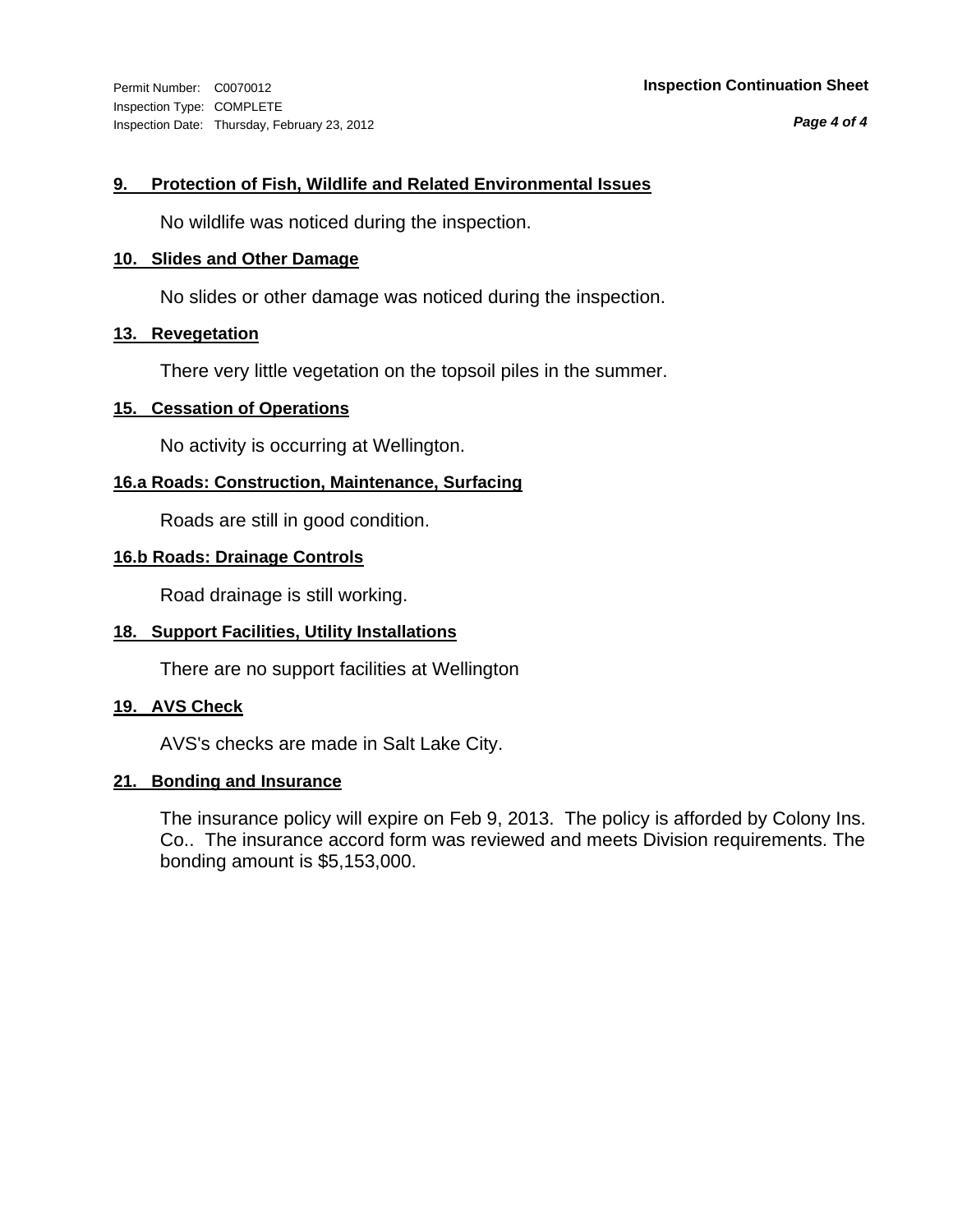

### Lieutenant Governor

## **State of Utah**

**DEPARTMENT OF NATURAL RESOURCES** 

**MICHAEL R. STYLER Executive Director** 

#### Division of Oil, Gas and Mining

**JOHN R. BAZA Division Director** 

|  | Representatives Present During the Inspection: |
|--|------------------------------------------------|
|  | Company Jay Marshall                           |
|  | OGM Pete Hess                                  |

### **Inspection Report**

| Permit Number:   | C0070013                   |
|------------------|----------------------------|
| Inspection Type: | PARTIAI                    |
| Inspection Date: | Tuesday, February 21, 2012 |
| Start Date/Time: | 2/21/2012 9:57:00 AM       |
| End Date/Time:   | 2/21/2012 11:30:00 AM      |
| Last Inspection: | Tuesday, January 10, 2012  |
|                  |                            |

Inspector: Pete Hess,

Weather: Overcast in AM; partly cloudy in PM

InspectionID Report Number: 3021

**Loadout Processing** Accepted by:

|                                                |  |                          | Permitee: UTAHAMERICAN ENERGY INC        |                          |  |                            |  |
|------------------------------------------------|--|--------------------------|------------------------------------------|--------------------------|--|----------------------------|--|
|                                                |  |                          | <b>Operator: UTAHAMERICAN ENERGY INC</b> |                          |  |                            |  |
|                                                |  |                          | Site: HORSE CANYON MINE                  |                          |  |                            |  |
| Address: PO BOX 910, EAST CARBON UT 84520-0910 |  |                          |                                          |                          |  |                            |  |
|                                                |  | County: <b>CARBON</b>    |                                          |                          |  |                            |  |
|                                                |  |                          | Permit Type: PERMANENT COAL PROGRAM      |                          |  |                            |  |
|                                                |  | Permit Status: ACTIVE    |                                          |                          |  |                            |  |
| <b>Current Acreages</b>                        |  |                          |                                          | <b>Mineral Ownership</b> |  | <b>Types of Operations</b> |  |
|                                                |  | 5,992.07 Total Permitted | V                                        | Federal                  |  | Underground                |  |
| 42.60                                          |  | <b>Total Disturbed</b>   |                                          | <b>State</b>             |  | <b>Surface</b>             |  |

**Reprocessing Report summary and status for pending enforcement actions, permit conditions, Division Orders, and amendments:**

The Permittee has submitted a Phase III bond release application (Task ID # 4008) for the 0.49 acres associated with Ditch 31 (this is the 100 year 6 hour diversion ditch and access road located on the toe of the Geneva Mine roadside waste rock site (permit area "A").

 $\blacktriangledown$  $\blacktriangledown$  **County Fee Other**

The Permittee has also submitted an amendment to update the drainage control plan for the disturbed area (permit area "B") at Lila Canyon (Task ID # 4005).

The Mine was producing coal during today's inspection.

51.56 51.56 74.26

**Phase I Phase II Phase III**



Tuesday, Febru

OIL, GAS & MINING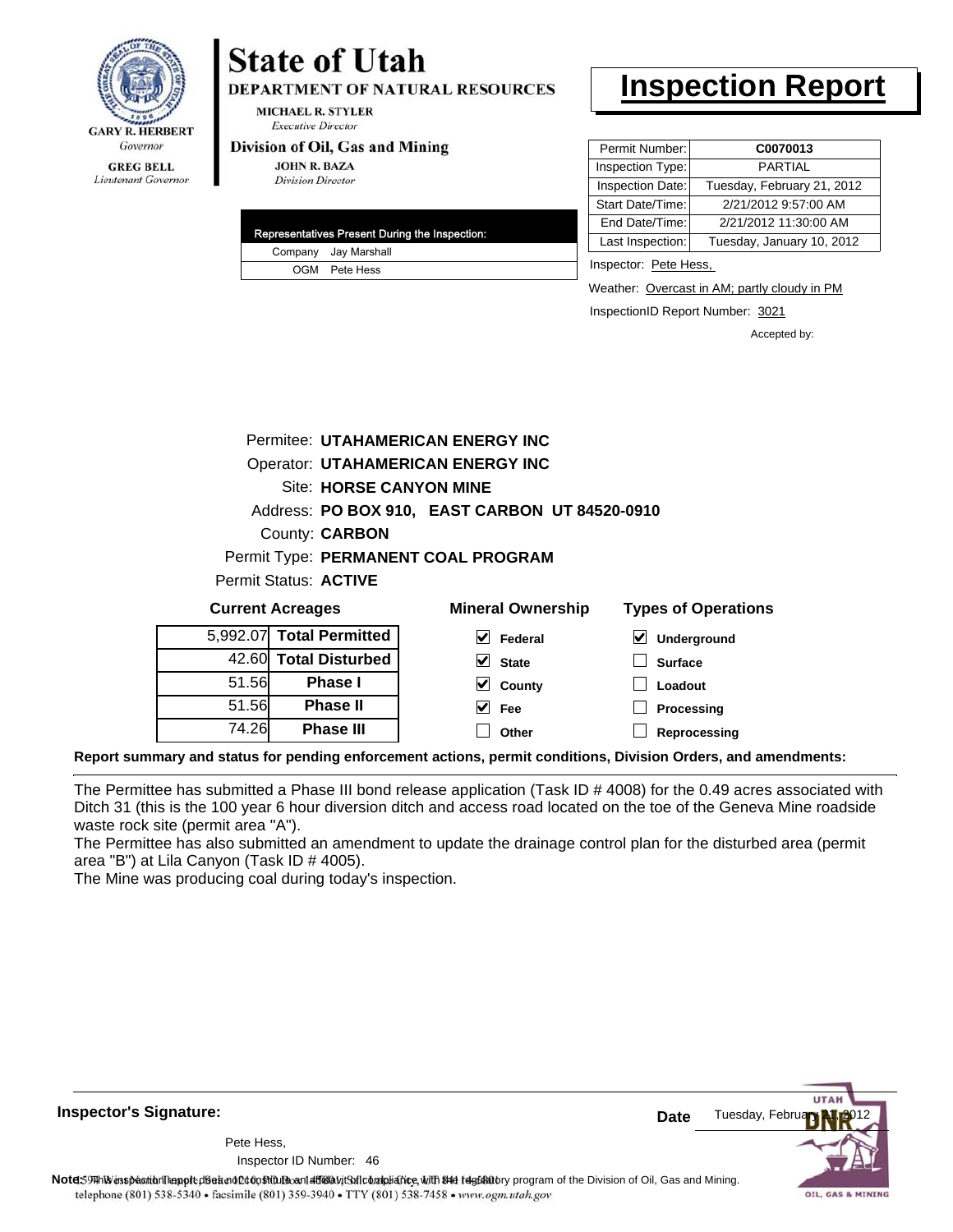#### *REVIEW OF PERMIT, PERFORMANCE STANDARDS PERMIT CONDITION REQUIREMENTS*

*1. Substantiate the elements on this inspection by checking the appropriate performance standard.*

 *a. For COMPLETE inspections provide narrative justification for any elements not fully inspected unless element is not appropriate to the site, in which case check Not Applicable.*

 *b. For PARTIAL inspections check only the elements evaluated.*

*2. Document any noncompliance situation by reference the NOV issued at the appropriate performance standard listed below.*

*3. Reference any narratives written in conjunction with this inspection at the appropriate performace standard listed below.*

|     |                                                               | Evaluated               | Not Applicable Comment  |                      | Enforcement |
|-----|---------------------------------------------------------------|-------------------------|-------------------------|----------------------|-------------|
| 1.  | Permits, Change, Transfer, Renewal, Sale                      | V                       |                         |                      |             |
| 2.  | Signs and Markers                                             | $\overline{\mathbf{v}}$ |                         |                      |             |
| 3.  | Topsoil                                                       |                         |                         |                      |             |
| 4.a | Hydrologic Balance: Diversions                                |                         |                         |                      |             |
| 4.b | Hydrologic Balance: Sediment Ponds and Impoundments           | $\blacktriangledown$    |                         | V                    |             |
| 4.C | Hydrologic Balance: Other Sediment Control Measures           |                         |                         |                      |             |
| 4.d | Hydrologic Balance: Water Monitoring                          | $\overline{\mathbf{v}}$ |                         | $\blacktriangledown$ |             |
| 4.e | Hydrologic Balance: Effluent Limitations                      |                         |                         |                      |             |
| 5.  | Explosives                                                    |                         |                         |                      |             |
| 6.  | Disposal of Excess Spoil, Fills, Benches                      |                         | $\blacktriangledown$    |                      |             |
| 7.  | Coal Mine Waste, Refuse Piles, Impoundments                   |                         | $\blacktriangledown$    |                      |             |
| 8.  | Noncoal Waste                                                 | $\overline{\mathsf{v}}$ |                         |                      |             |
| 9.  | Protection of Fish, Wildlife and Related Environmental Issues | $\blacktriangledown$    |                         | ✓                    |             |
| 10. | Slides and Other Damage                                       |                         | $\overline{\mathsf{v}}$ |                      |             |
| 11. | Contemporaneous Reclamation                                   |                         | ⊻                       |                      |             |
| 12. | <b>Backfilling And Grading</b>                                |                         | $\overline{\mathbf{v}}$ |                      |             |
| 13. | Revegetation                                                  |                         |                         |                      |             |
| 14. | Subsidence Control                                            | $\overline{\mathbf{v}}$ |                         | $\blacktriangledown$ |             |
|     | 15. Cessation of Operations                                   |                         | $\blacktriangledown$    |                      |             |
|     | 16.a Roads: Construction, Maintenance, Surfacing              | ⊽                       |                         | $\blacktriangledown$ |             |
|     | 16.b Roads: Drainage Controls                                 | $\blacktriangledown$    |                         |                      |             |
| 17. | <b>Other Transportation Facilities</b>                        | $\overline{\mathbf{v}}$ |                         |                      |             |
| 18. | Support Facilities, Utility Installations                     | $\overline{\mathbf{v}}$ |                         |                      |             |
|     | 19. AVS Check                                                 |                         |                         |                      |             |
| 20. | Air Quality Permit                                            | $\checkmark$            |                         |                      |             |
| 21. | Bonding and Insurance                                         |                         |                         |                      |             |
|     | 22. Other                                                     |                         |                         |                      |             |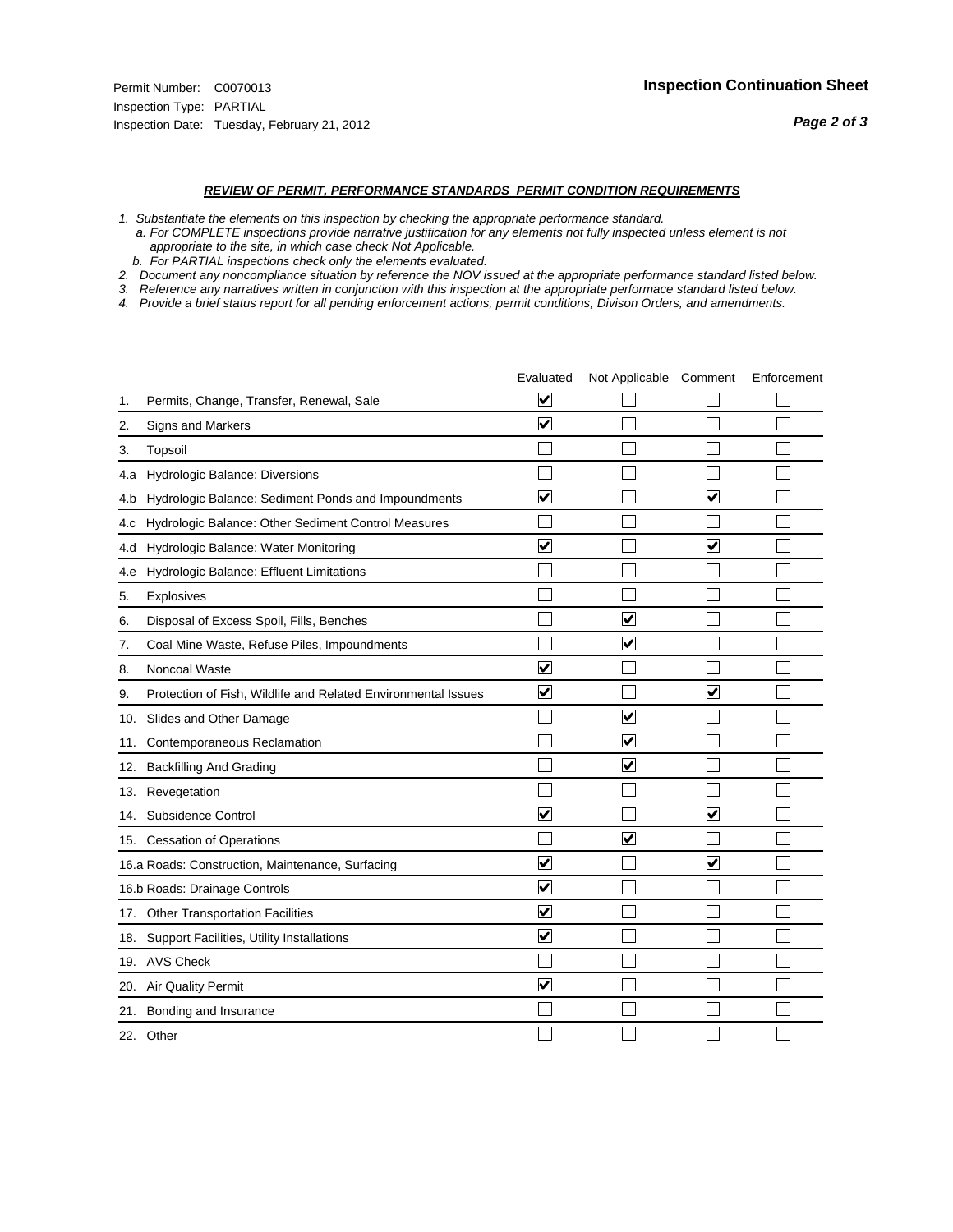Inspection Type: PARTIAL Inspection Date: Tuesday, February 21, 2012

#### **4.b Hydrologic Balance: Sediment Ponds and Impoundments**

The main sediment pond (#1) had a snow covered bottom. Snow had melted off most of the Mine site.

#### **4.d Hydrologic Balance: Water Monitoring**

No flow was visible in the left fork of Lila Creek.

#### **9. Protection of Fish, Wildlife and Related Environmental Issues**

No wildlife was observed during today's inspection.

#### **14. Subsidence Control**

The Permittee submitted an Annual Report for 2011 on January 20, 2012. Review by the Division Tech Staff is pending. No subsidence data was submitted; only development mining is occurring at this time.

#### **16.a Roads: Construction, Maintenance, Surfacing**

The cattle guard located at the terminus of Emery County road # 126 was in the final stages of re-construction during today's inspection. Concrete aprons had just been poured on both approaches of the crossing. Drainage concerns were behind the reconstruction of the crossing, but no definite flaw(s) was / were identified when the under-surface culverts were exposed. The cattle guard will be out of service until Monday, February 27th, when the Permittee intends to resume coal haul activities.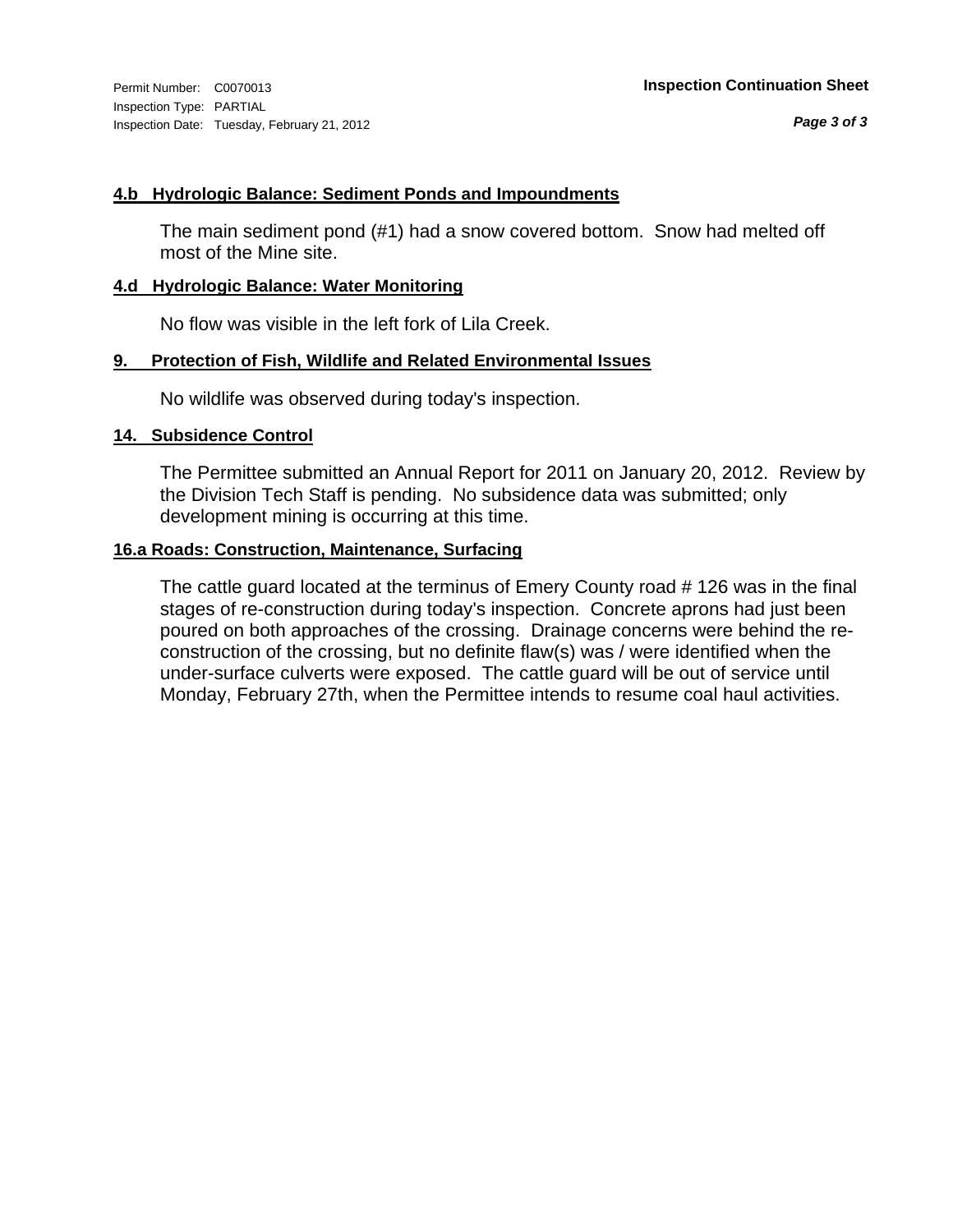

## **State of Utah**

**DEPARTMENT OF NATURAL RESOURCES** 

**MICHAEL R. STYLER Executive Director** 

#### Division of Oil, Gas and Mining

**JOHN R. BAZA Division Director** 

| Representatives Present During the Inspection: |
|------------------------------------------------|
| OGM Pete Hess                                  |

### **Inspection Report**

| Permit Number:   | C0070016                    |
|------------------|-----------------------------|
| Inspection Type: | PARTIAL                     |
| Inspection Date: | Thursday, February 02, 2012 |
| Start Date/Time: | 2/2/2012 9:55:00 AM         |
| End Date/Time:   | 2/2/2012 10:05:00 AM        |
| Last Inspection: | Tuesday, January 03, 2012   |

Inspector: Pete Hess,

Weather: Overcast; flurries at site; windy.

InspectionID Report Number: 3002

Accepted by: jhelfric 2/14/2012

|                         |                                      | Permitee: CANYON FUEL COMPANY           |                                     |
|-------------------------|--------------------------------------|-----------------------------------------|-------------------------------------|
|                         | <b>Operator: CANYON FUEL COMPANY</b> |                                         |                                     |
|                         |                                      | Site: GORDON CREEK 2, 7 & 8 MINES       |                                     |
|                         |                                      | Address: HC 35 BOX 380, HELPER UT 84526 |                                     |
|                         | County: <b>CARBON</b>                |                                         |                                     |
|                         |                                      | Permit Type: PERMANENT COAL PROGRAM     |                                     |
|                         | Permit Status: RECLAIMED             |                                         |                                     |
| <b>Current Acreages</b> |                                      | <b>Mineral Ownership</b>                | <b>Types of Operations</b>          |
|                         | 179.27 Total Permitted               | V<br>Federal                            | $\blacktriangledown$<br>Underground |
|                         | 34.15 Total Disturbed                | <b>State</b>                            | <b>Surface</b>                      |
| 32.52                   | <b>Phase I</b>                       | County                                  | Loadout                             |
| 32.52                   | <b>Phase II</b>                      | M<br>Fee                                | <b>Processing</b>                   |
| 0.73                    | <b>Phase III</b>                     | Other                                   | Reprocessing                        |

**Report summary and status for pending enforcement actions, permit conditions, Division Orders, and amendments:**

The site is snow covered with drifting observed to a 15 inch depth in some areas. Flurries were occurring during today's site visit with the wind blowing the flakes almost horizontally.

Access to the site is possible with the exception of the last 250 feet, which is snow bound.



**Inspector's Signature:**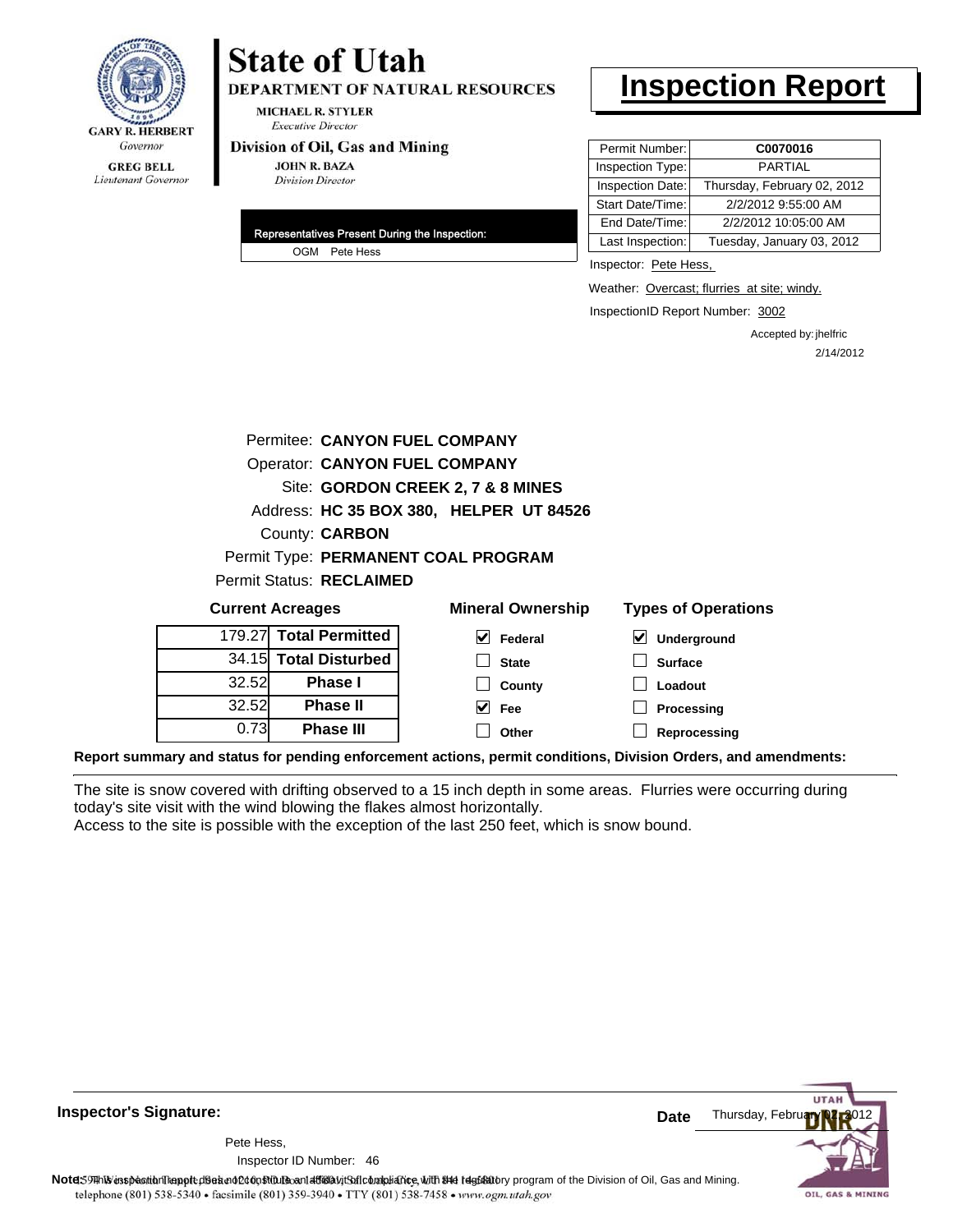#### *REVIEW OF PERMIT, PERFORMANCE STANDARDS PERMIT CONDITION REQUIREMENTS*

- *1. Substantiate the elements on this inspection by checking the appropriate performance standard.*
- *a. For COMPLETE inspections provide narrative justification for any elements not fully inspected unless element is not appropriate to the site, in which case check Not Applicable.*
- *b. For PARTIAL inspections check only the elements evaluated.*
- *2. Document any noncompliance situation by reference the NOV issued at the appropriate performance standard listed below.*
- *3. Reference any narratives written in conjunction with this inspection at the appropriate performace standard listed below.*
- *4. Provide a brief status report for all pending enforcement actions, permit conditions, Divison Orders, and amendments.*

|     |                                                               | Evaluated               | Not Applicable Comment  |   | Enforcement |
|-----|---------------------------------------------------------------|-------------------------|-------------------------|---|-------------|
| 1.  | Permits, Change, Transfer, Renewal, Sale                      |                         |                         |   |             |
| 2.  | Signs and Markers                                             | $\overline{\mathbf{v}}$ |                         |   |             |
| 3.  | Topsoil                                                       |                         | $\overline{\mathbf{v}}$ |   |             |
| 4.a | Hydrologic Balance: Diversions                                | $\blacktriangledown$    |                         | V |             |
| 4.b | Hydrologic Balance: Sediment Ponds and Impoundments           | V                       |                         | V |             |
| 4.c | Hydrologic Balance: Other Sediment Control Measures           |                         |                         |   |             |
| 4.d | Hydrologic Balance: Water Monitoring                          |                         |                         |   |             |
| 4.e | Hydrologic Balance: Effluent Limitations                      |                         |                         |   |             |
| 5.  | <b>Explosives</b>                                             |                         | $\overline{\mathsf{v}}$ |   |             |
| 6.  | Disposal of Excess Spoil, Fills, Benches                      |                         | $\bm{\mathsf{v}}$       |   |             |
| 7.  | Coal Mine Waste, Refuse Piles, Impoundments                   |                         | $\blacktriangledown$    |   |             |
| 8.  | Noncoal Waste                                                 |                         |                         |   |             |
| 9.  | Protection of Fish, Wildlife and Related Environmental Issues |                         |                         |   |             |
| 10. | Slides and Other Damage                                       |                         |                         |   |             |
| 11. | Contemporaneous Reclamation                                   |                         |                         |   |             |
| 12. | <b>Backfilling And Grading</b>                                |                         |                         |   |             |
| 13. | Revegetation                                                  |                         |                         |   |             |
| 14. | Subsidence Control                                            |                         |                         |   |             |
|     | 15. Cessation of Operations                                   |                         |                         |   |             |
|     | 16.a Roads: Construction, Maintenance, Surfacing              |                         |                         |   |             |
|     | 16.b Roads: Drainage Controls                                 |                         |                         |   |             |
| 17. | <b>Other Transportation Facilities</b>                        |                         |                         |   |             |
| 18. | Support Facilities, Utility Installations                     |                         |                         |   |             |
|     | 19. AVS Check                                                 |                         |                         |   |             |
| 20. | <b>Air Quality Permit</b>                                     |                         |                         |   |             |
| 21. | Bonding and Insurance                                         |                         |                         |   |             |
|     | 22. Other                                                     |                         |                         |   |             |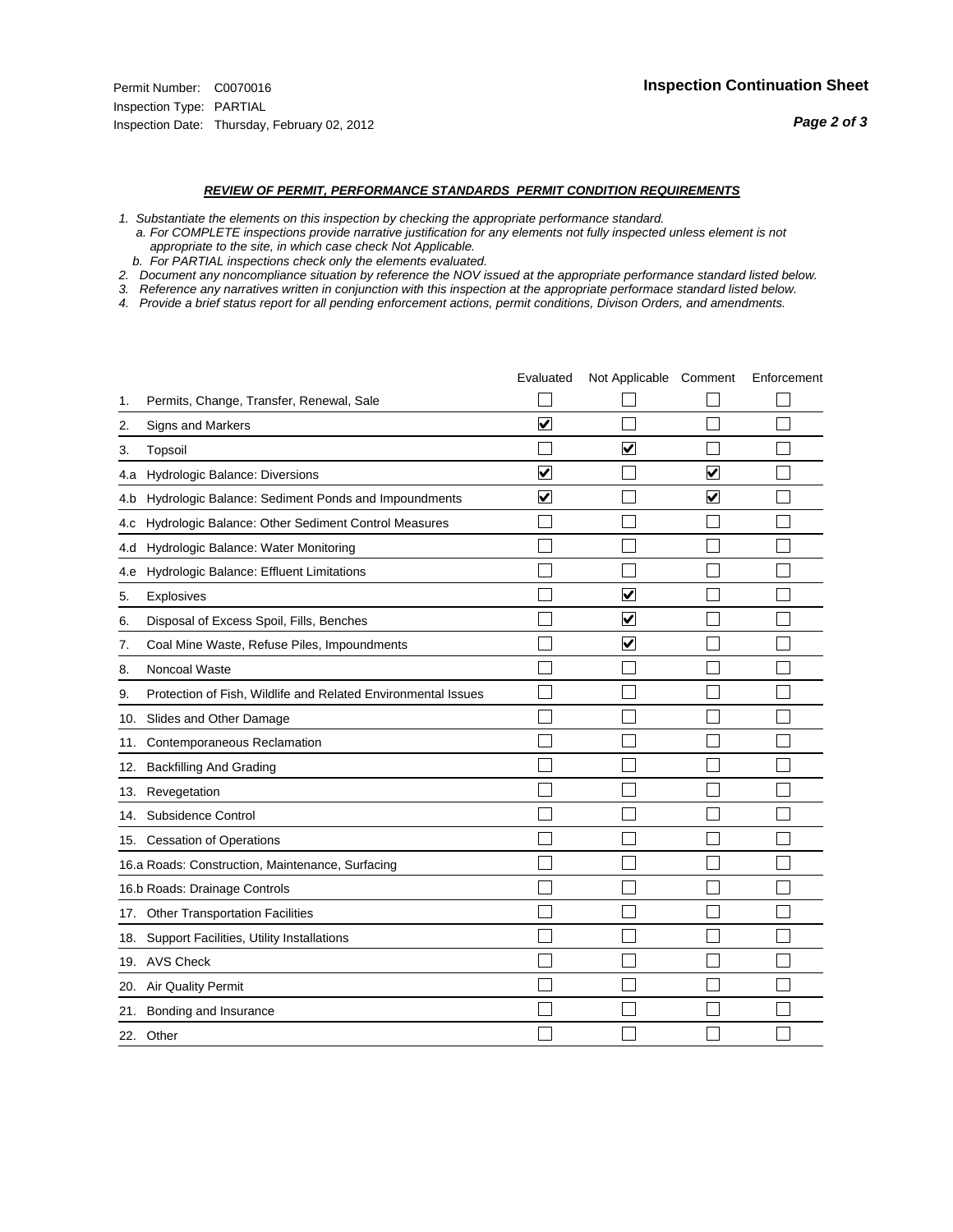Inspection Type: PARTIAL Inspection Date: Thursday, February 02, 2012

#### **4.a Hydrologic Balance: Diversions**

The Bryner Creek channel is snow covered.

#### **4.b Hydrologic Balance: Sediment Ponds and Impoundments**

The Permittee's qualified individual performed the 4th quarter 2011 impoundment inspection for the Jacob's Pond stock impoundment on December 8, 2011. At that time, the pond was observed as being frozen, with snow drifts adjacent to and about this incisement. Snow depths were varied from barren to approximately one foot of depth where drifted. The August 30th inspection (3rd Quarter 2011) did not identify any safety hazards. The 4th Quarter inspection report was P.E. certified by Mr. Garrett Barton, Utah registered professional engineer.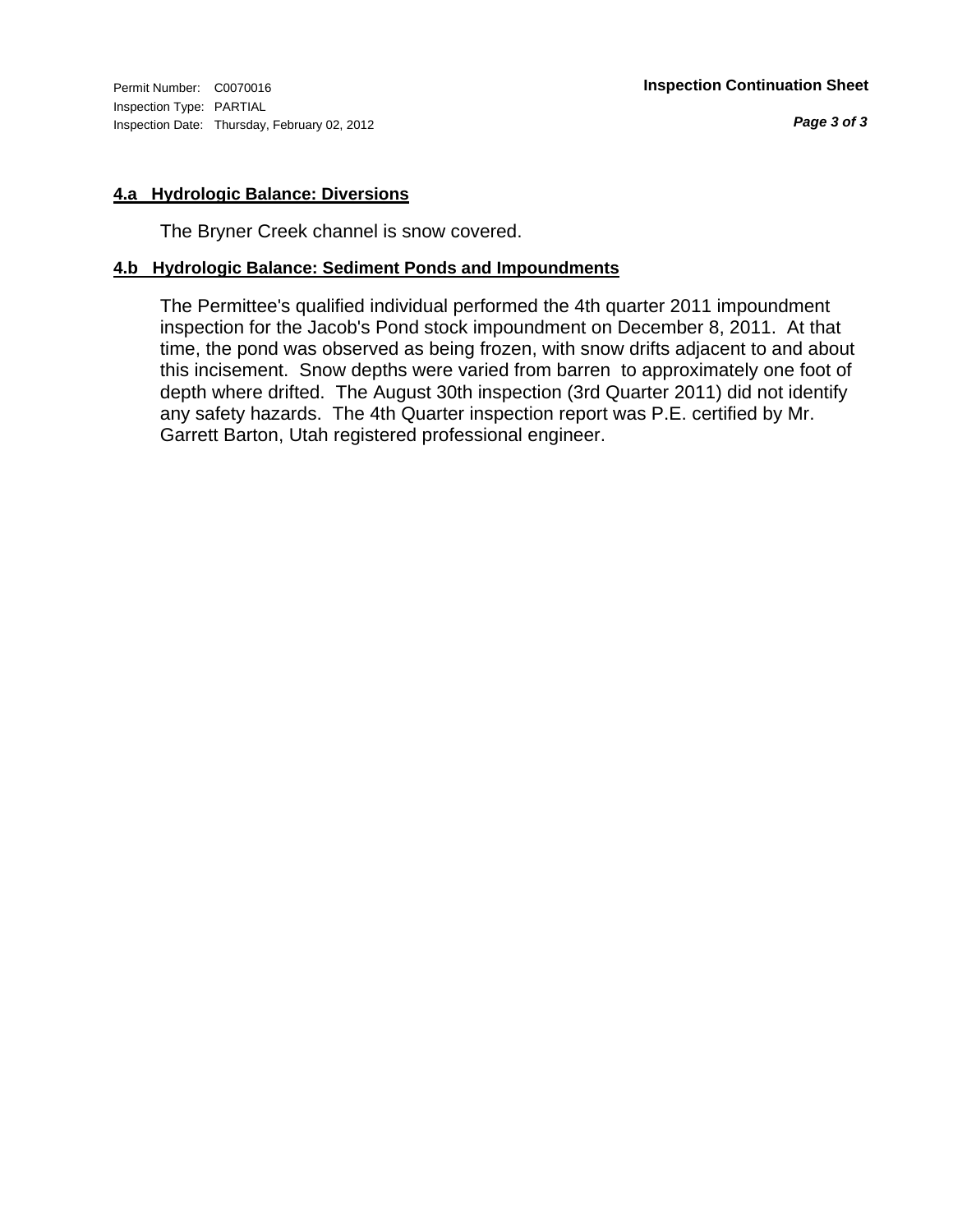

#### **MICHAEL R. STYLER Executive Director**

#### Division of Oil, Gas and Mining

**JOHN R. BAZA** 

**Division Director** 

**State of Utah** 

**Phase II Phase III**

Lieutenant Governor

| Representatives Present During the Inspection: |
|------------------------------------------------|
| Company Vicky Miller                           |
| OGM Steve Demczak                              |

**DEPARTMENT OF NATURAL RESOURCES** 

### **Inspection Report**

| Permit Number:   | C0070018                    |
|------------------|-----------------------------|
| Inspection Type: | <b>COMPLETE</b>             |
| Inspection Date: | Tuesday, February 21, 2012  |
| Start Date/Time: | 2/21/2012 10:00:00 AM       |
| End Date/Time:   | 2/21/2012 1:00:00 PM        |
| Last Inspection: | Thursday, November 22, 2012 |

Inspector: Steve Demczak,

Weather: Sunny, 30's, Snow Covered

InspectionID Report Number: 3022

**Processing Reprocessing** Accepted by:

|                         |  |                          | Permitee: CANYON FUEL COMPANY             |                                     |
|-------------------------|--|--------------------------|-------------------------------------------|-------------------------------------|
|                         |  |                          | <b>Operator: CANYON FUEL COMPANY</b>      |                                     |
|                         |  |                          | <b>Site: SOLDIER CANYON MINE</b>          |                                     |
|                         |  |                          | Address: PO BOX 1029, WELLINGTON UT 84542 |                                     |
|                         |  | County: <b>CARBON</b>    |                                           |                                     |
|                         |  |                          | Permit Type: PERMANENT COAL PROGRAM       |                                     |
|                         |  | Permit Status: ACTIVE    |                                           |                                     |
| <b>Current Acreages</b> |  |                          | <b>Mineral Ownership</b>                  | <b>Types of Operations</b>          |
|                         |  | 6,624.64 Total Permitted | V<br>Federal                              | $\blacktriangledown$<br>Underground |
|                         |  | 24.32 Total Disturbed    | V<br><b>State</b>                         | <b>Surface</b>                      |
|                         |  | <b>Phase I</b>           | County                                    | Loadout                             |

**Fee Other**

**Report summary and status for pending enforcement actions, permit conditions, Division Orders, and amendments:**

Permit Condition: Canyon Fuel Company has just one permit condition for the Soldier Canyon Mine; to submit water quality data in an electronic format through the Electronic Data Input web site.

Permitting Actions: None

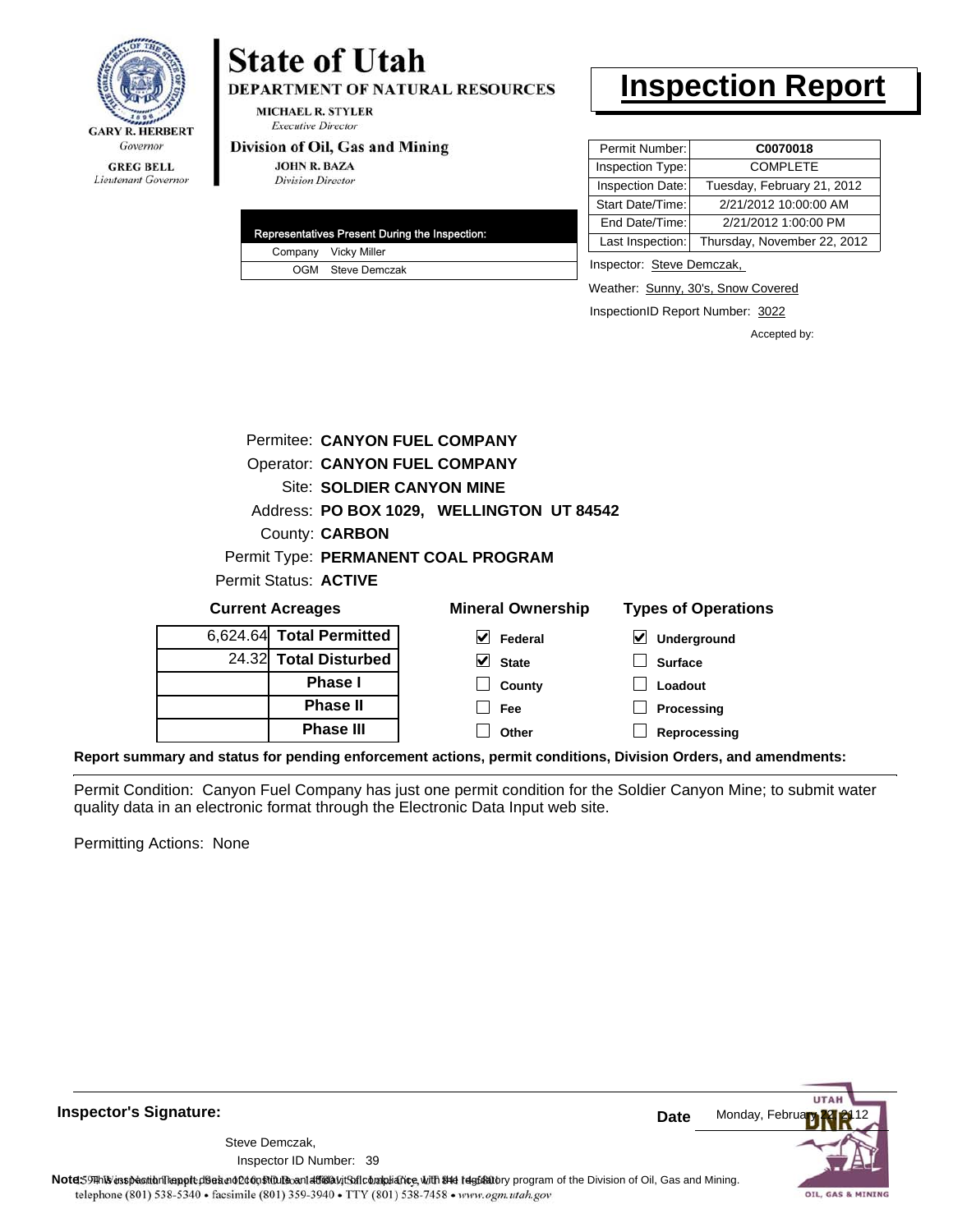#### *REVIEW OF PERMIT, PERFORMANCE STANDARDS PERMIT CONDITION REQUIREMENTS*

*1. Substantiate the elements on this inspection by checking the appropriate performance standard.*

 *a. For COMPLETE inspections provide narrative justification for any elements not fully inspected unless element is not appropriate to the site, in which case check Not Applicable.*

 *b. For PARTIAL inspections check only the elements evaluated.*

*2. Document any noncompliance situation by reference the NOV issued at the appropriate performance standard listed below.*

*3. Reference any narratives written in conjunction with this inspection at the appropriate performace standard listed below.*

|     |                                                               | Evaluated               | Not Applicable Comment          |                         | Enforcement |
|-----|---------------------------------------------------------------|-------------------------|---------------------------------|-------------------------|-------------|
| 1.  | Permits, Change, Transfer, Renewal, Sale                      | $\overline{\mathbf{v}}$ |                                 | V                       |             |
| 2.  | Signs and Markers                                             | $\overline{\mathbf{v}}$ |                                 | $\blacktriangledown$    |             |
| 3.  | Topsoil                                                       | $\overline{\mathbf{v}}$ |                                 | $\overline{\mathsf{v}}$ |             |
| 4.a | Hydrologic Balance: Diversions                                | $\overline{\mathbf{v}}$ |                                 | $\blacktriangledown$    |             |
| 4.b | Hydrologic Balance: Sediment Ponds and Impoundments           | $\blacktriangledown$    |                                 | ⊻                       |             |
| 4.C | Hydrologic Balance: Other Sediment Control Measures           | $\overline{\mathbf{v}}$ |                                 |                         |             |
| 4.d | Hydrologic Balance: Water Monitoring                          | $\overline{\mathbf{v}}$ |                                 | $\overline{\mathbf{v}}$ |             |
| 4.e | Hydrologic Balance: Effluent Limitations                      | $\overline{\mathbf{v}}$ |                                 | $\blacktriangledown$    |             |
| 5.  | <b>Explosives</b>                                             |                         | ⊽                               |                         |             |
| 6.  | Disposal of Excess Spoil, Fills, Benches                      |                         | $\blacktriangledown$            |                         |             |
| 7.  | Coal Mine Waste, Refuse Piles, Impoundments                   |                         | $\overline{\mathbf{v}}$         |                         |             |
| 8.  | Noncoal Waste                                                 | $\overline{\mathsf{v}}$ |                                 | $\overline{\mathbf{v}}$ |             |
| 9.  | Protection of Fish, Wildlife and Related Environmental Issues | $\overline{\mathbf{v}}$ |                                 |                         |             |
|     | 10. Slides and Other Damage                                   | $\overline{\mathbf{v}}$ |                                 | ⊽                       |             |
| 11. | Contemporaneous Reclamation                                   |                         | ☑                               |                         |             |
| 12. | <b>Backfilling And Grading</b>                                | $\overline{\mathbf{v}}$ |                                 | $\blacktriangledown$    |             |
| 13. | Revegetation                                                  |                         | $\overline{\blacktriangledown}$ |                         |             |
| 14. | Subsidence Control                                            | $\overline{\mathbf{v}}$ |                                 |                         |             |
|     | 15. Cessation of Operations                                   | $\overline{\mathbf{v}}$ |                                 | $\blacktriangledown$    |             |
|     | 16.a Roads: Construction, Maintenance, Surfacing              | $\blacktriangledown$    |                                 | $\blacktriangledown$    |             |
|     | 16.b Roads: Drainage Controls                                 | $\overline{\mathbf{v}}$ |                                 | $\overline{\mathbf{v}}$ |             |
| 17. | <b>Other Transportation Facilities</b>                        |                         |                                 |                         |             |
| 18. | Support Facilities, Utility Installations                     | $\overline{\mathbf{v}}$ |                                 | $\blacktriangledown$    |             |
|     | 19. AVS Check                                                 | $\overline{\mathbf{v}}$ |                                 | $\blacktriangledown$    |             |
| 20. | Air Quality Permit                                            | $\checkmark$            |                                 | $\blacktriangledown$    |             |
| 21. | Bonding and Insurance                                         | $\overline{\mathbf{v}}$ |                                 | $\blacktriangledown$    |             |
|     | 22. Other                                                     |                         |                                 |                         |             |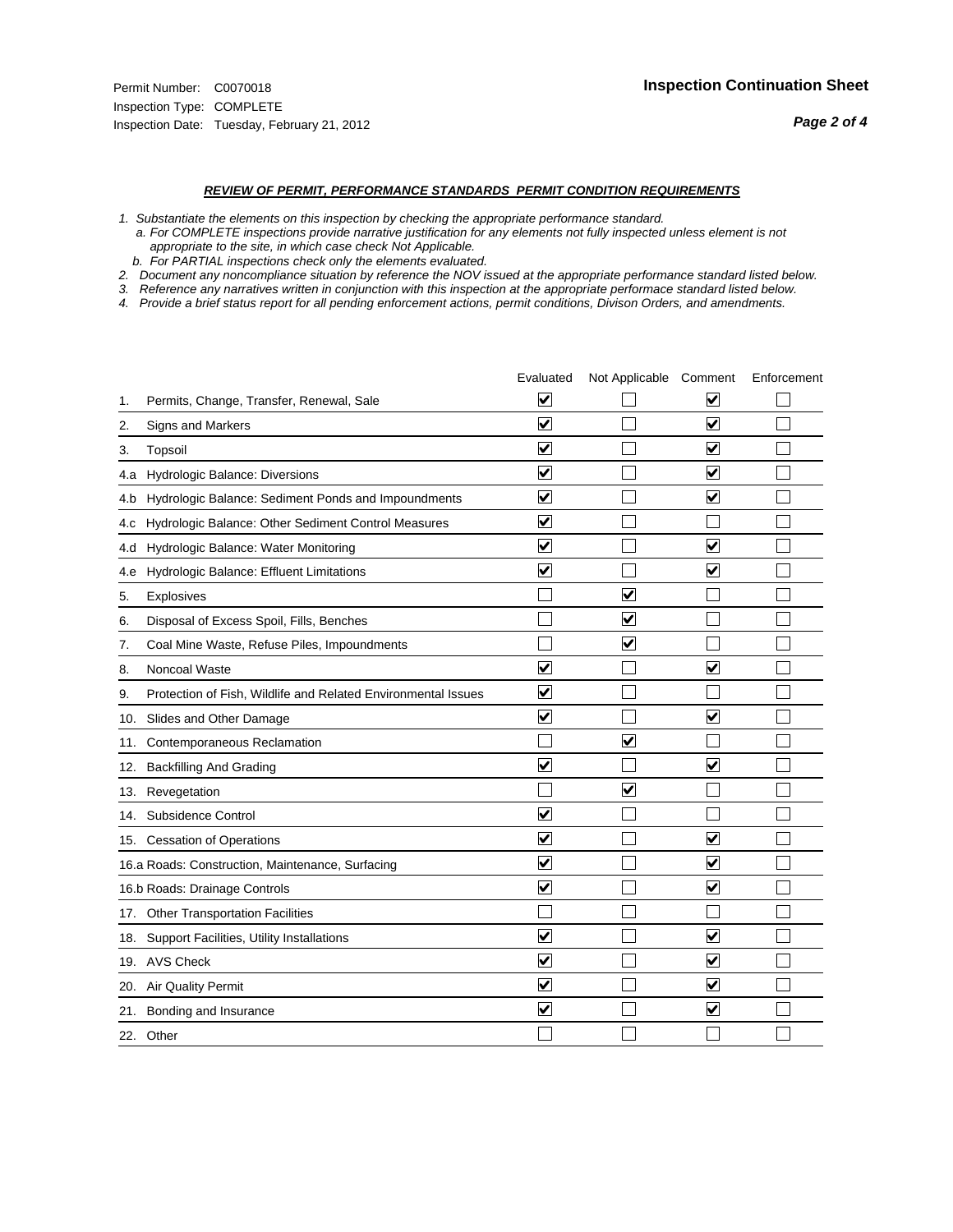*Page 3 of 4*

#### **1. Permits, Change, Transfer, Renewal, Sale**

No permitting action is currently being processed with the Division for Soldier Creek Mine. The permit will expire on Feb. 03, 2017. The SPCC plan was last inspected on December 3, 2007. The UPDES permit will expire on April 31, 2013.

#### **2. Signs and Markers**

The identification sign was on the side of the main road overlooking the sediment pond. The information addressed the requirements of the R645 Coal Rules.

#### **3. Topsoil**

The topsoil piles are located below the mine. There were no signs of wind or water erosion.

#### **4.a Hydrologic Balance: Diversions**

Diversions were opened and functioning as designed.

#### **4.b Hydrologic Balance: Sediment Ponds and Impoundments**

Sediment pond contained no water. It is unlikely to discharge in the near future. I inspected the sediment pond and did not see any hazardous conditions. The permittee inspected the pond on Oct. 3, 2011. The annual Sediment pond inspection was made on November 16, 2011. There were no hazardous conditions reported. The annual inspection was P.E. Certified.

#### **4.d Hydrologic Balance: Water Monitoring**

The water data was submitted to the Division. The site in 2011 had met requirements for taking water samples in high flow year. It is extremely unlikely that in 2012 will be a high flow year.

#### **4.e Hydrologic Balance: Effluent Limitations**

No discharge for the fourth quarter of 2011.

#### **8. Noncoal Waste**

The site was clear of non-coal waste material.

#### **10. Slides and Other Damage**

No slides or orther damage was noticed during the inspection.

#### **12. Backfilling And Grading**

Only the portal are backfilled

#### **15. Cessation of Operations**

No activity is taking place at mine site.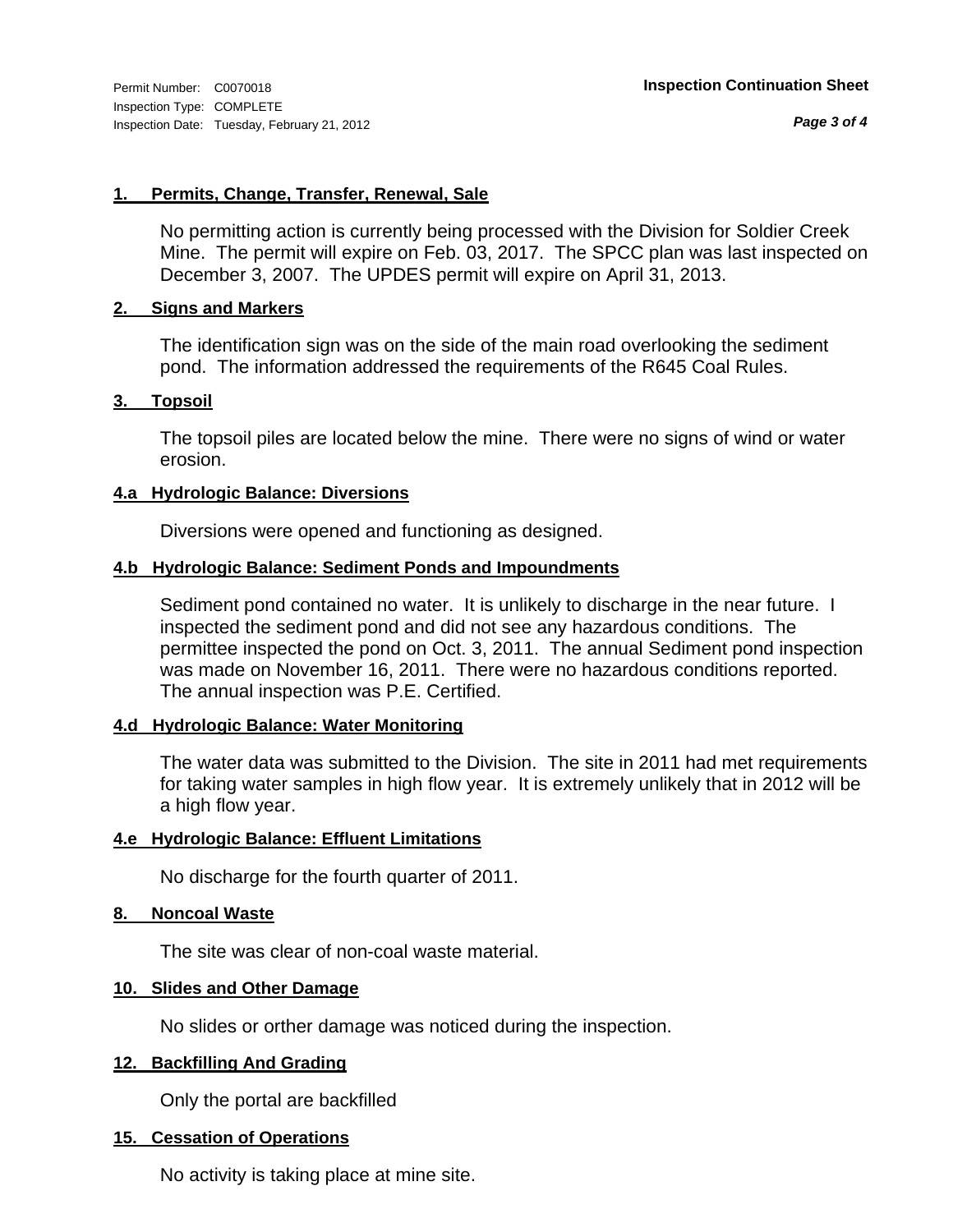Inspection Type: COMPLETE Inspection Date: Tuesday, February 21, 2012

#### Permit Number: C0070018 **Inspection Continuation Sheet**

*Page 4 of 4*

#### **16.a Roads: Construction, Maintenance, Surfacing**

It is still functioning but the concrete is breaking up.

#### **16.b Roads: Drainage Controls**

Diversions are functioning as designed.

#### **18. Support Facilities, Utility Installations**

There are no new facilities.

#### **19. AVS Check**

AVS checks are made in SLC.

#### **20. Air Quality Permit**

The Air Quality Permit is DAQE-334-94.

#### **21. Bonding and Insurance**

The insurance policy will expire on July 31, 2012. The bonding amount is \$1,593,000.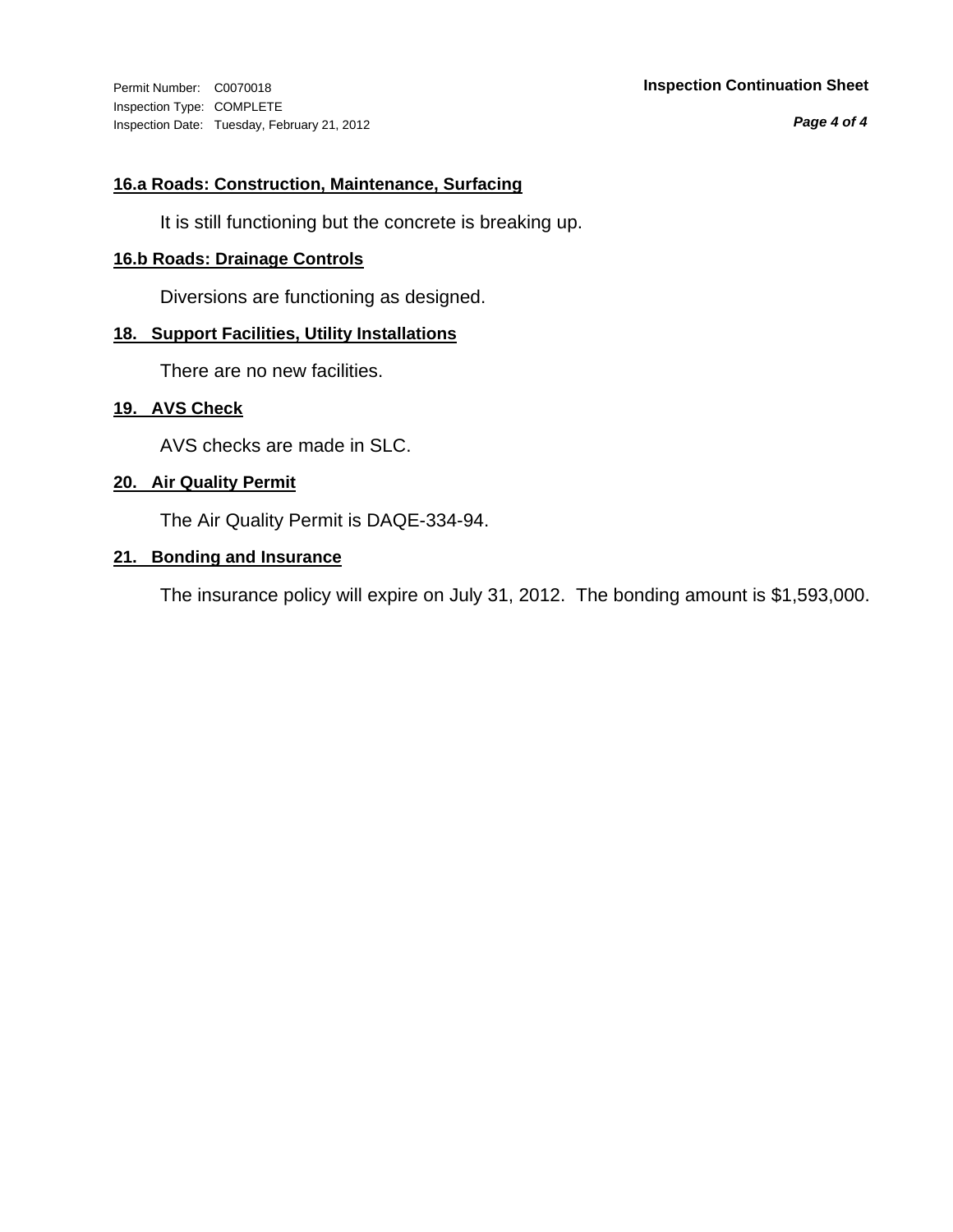

Lieutenant Governor

## **State of Utah**

DEPARTMENT OF NATURAL RESOURCES

**MICHAEL R. STYLER Executive Director** 

#### Division of Oil, Gas and Mining

**JOHN R. BAZA Division Director** 

| Representatives Present During the Inspection: |
|------------------------------------------------|
| Company Dave Shaver                            |
| OGM Karl Houskeeper                            |

## **Inspection Report**

| Permit Number:   | C0070019                  |
|------------------|---------------------------|
| Inspection Type: | <b>COMPLETE</b>           |
| Inspection Date: | Monday, February 13, 2012 |
| Start Date/Time: | 2/13/2012 9:30:00 AM      |
| End Date/Time:   | 2/13/2012 12:00:00 PM     |
| Last Inspection: | Monday, January 09, 2012  |
|                  |                           |

Inspector: Karl Houskeeper,

Weather: Cloudy, Temp. 33 Deg. F.

InspectionID Report Number: 3010

Accepted by: jhelfric 2/14/2012

| Permitee: ANDALEX RESOURCES INC                |                                     |                            |  |  |  |
|------------------------------------------------|-------------------------------------|----------------------------|--|--|--|
| Operator: ANDALEX RESOURCES INC                |                                     |                            |  |  |  |
| <b>Site: CENTENNIAL MINE</b>                   |                                     |                            |  |  |  |
| Address: PO BOX 910, EAST CARBON UT 84520-0910 |                                     |                            |  |  |  |
| County: <b>CARBON</b>                          |                                     |                            |  |  |  |
|                                                | Permit Type: PERMANENT COAL PROGRAM |                            |  |  |  |
| Permit Status: ACTIVE                          |                                     |                            |  |  |  |
| <b>Current Acreages</b>                        | <b>Mineral Ownership</b>            | <b>Types of Operations</b> |  |  |  |
|                                                |                                     |                            |  |  |  |
| 6,516.91 Total Permitted                       | M<br>Federal                        | $\vee$ Underground         |  |  |  |
| 47.19 Total Disturbed                          | M<br><b>State</b>                   | <b>Surface</b>             |  |  |  |
| <b>Phase I</b>                                 | County                              | Loadout                    |  |  |  |
| <b>Phase II</b>                                | M<br>Fee                            | <b>Processing</b>          |  |  |  |
| <b>Phase III</b>                               | Other                               | Reprocessing               |  |  |  |

**Report summary and status for pending enforcement actions, permit conditions, Division Orders, and amendments:**



49 Inspector ID Number:Karl Houskeeper,



**Note**: **59HhV** inspection report does not 260n Studio and affidavit Suite and suith the deptatory program of the Division of Oil, Gas and Mining.<br>telephone (801) 538-5340 • facsimile (801) 359-3940 • TTY (801) 538-7458 •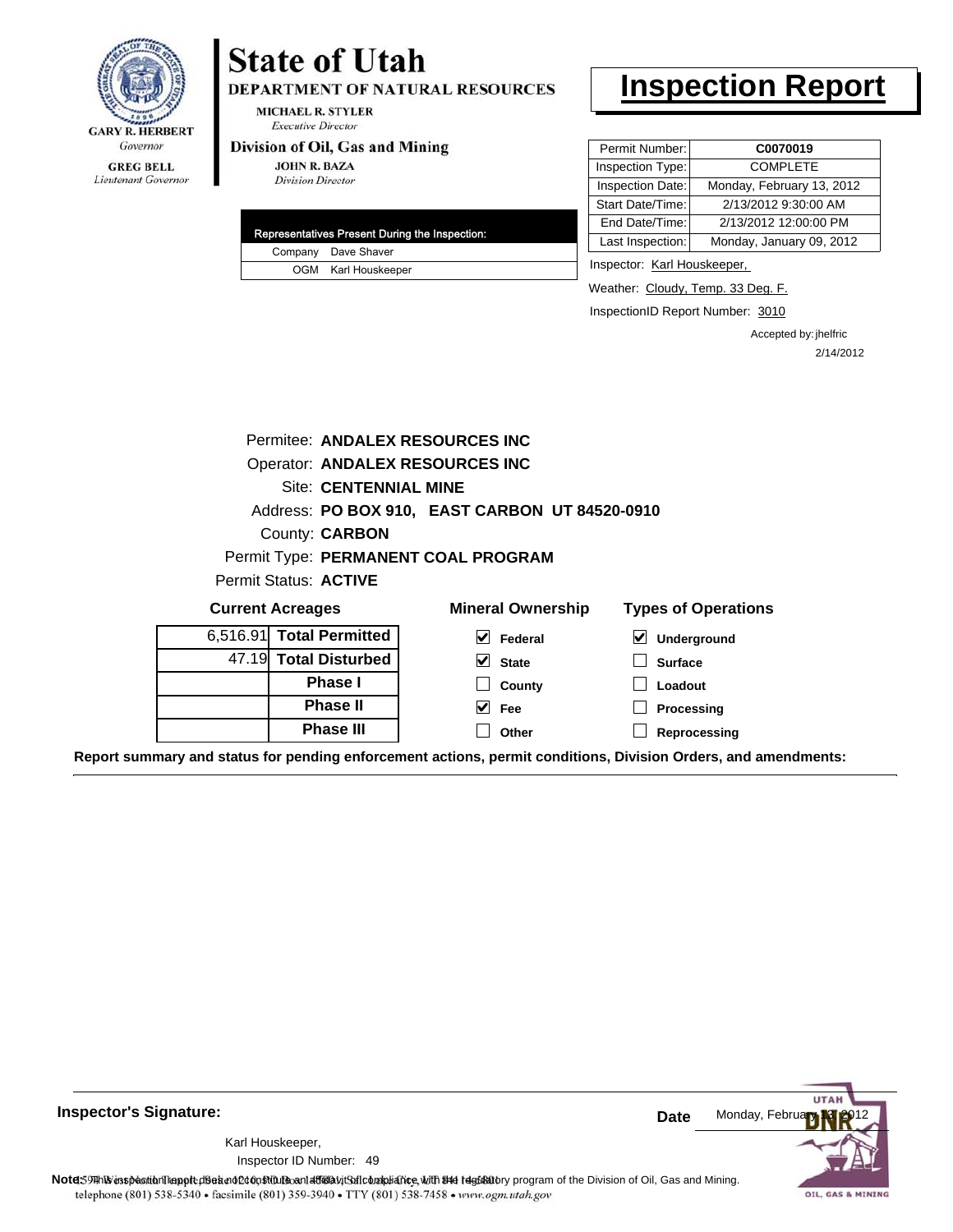#### *REVIEW OF PERMIT, PERFORMANCE STANDARDS PERMIT CONDITION REQUIREMENTS*

*1. Substantiate the elements on this inspection by checking the appropriate performance standard.*

 *a. For COMPLETE inspections provide narrative justification for any elements not fully inspected unless element is not appropriate to the site, in which case check Not Applicable.*

 *b. For PARTIAL inspections check only the elements evaluated.*

*2. Document any noncompliance situation by reference the NOV issued at the appropriate performance standard listed below.*

*3. Reference any narratives written in conjunction with this inspection at the appropriate performace standard listed below.*

|     |                                                               | Evaluated               | Not Applicable Comment  |                         | Enforcement |
|-----|---------------------------------------------------------------|-------------------------|-------------------------|-------------------------|-------------|
| 1.  | Permits, Change, Transfer, Renewal, Sale                      | $\overline{\mathbf{v}}$ |                         | V                       |             |
| 2.  | Signs and Markers                                             | $\overline{\mathbf{v}}$ |                         | ☑                       |             |
| 3.  | Topsoil                                                       | $\overline{\mathbf{v}}$ |                         |                         |             |
| 4.a | Hydrologic Balance: Diversions                                | $\overline{\mathbf{v}}$ |                         |                         |             |
| 4.b | Hydrologic Balance: Sediment Ponds and Impoundments           | $\blacktriangledown$    |                         | V                       |             |
| 4.C | Hydrologic Balance: Other Sediment Control Measures           | $\overline{\mathbf{v}}$ |                         |                         |             |
| 4.d | Hydrologic Balance: Water Monitoring                          | $\overline{\mathbf{v}}$ |                         |                         |             |
| 4.e | Hydrologic Balance: Effluent Limitations                      | $\overline{\mathbf{v}}$ |                         |                         |             |
| 5.  | <b>Explosives</b>                                             | $\overline{\mathbf{v}}$ | ⊽                       |                         |             |
| 6.  | Disposal of Excess Spoil, Fills, Benches                      | $\blacktriangledown$    | $\blacktriangledown$    |                         |             |
| 7.  | Coal Mine Waste, Refuse Piles, Impoundments                   | $\overline{\mathbf{v}}$ | $\overline{\mathbf{v}}$ |                         |             |
| 8.  | Noncoal Waste                                                 | $\overline{\mathbf{v}}$ |                         |                         |             |
| 9.  | Protection of Fish, Wildlife and Related Environmental Issues | $\overline{\mathbf{v}}$ |                         |                         |             |
|     | 10. Slides and Other Damage                                   | $\overline{\mathbf{v}}$ |                         |                         |             |
| 11. | Contemporaneous Reclamation                                   | ⊽                       |                         |                         |             |
| 12. | <b>Backfilling And Grading</b>                                | $\overline{\mathbf{v}}$ |                         |                         |             |
| 13. | Revegetation                                                  | $\overline{\mathbf{v}}$ |                         |                         |             |
| 14. | Subsidence Control                                            | $\overline{\mathbf{v}}$ |                         |                         |             |
|     | 15. Cessation of Operations                                   | $\overline{\mathbf{v}}$ |                         |                         |             |
|     | 16.a Roads: Construction, Maintenance, Surfacing              | $\blacktriangledown$    |                         | $\overline{\mathbf{v}}$ |             |
|     | 16.b Roads: Drainage Controls                                 | $\overline{\mathbf{v}}$ |                         |                         |             |
| 17. | <b>Other Transportation Facilities</b>                        | $\overline{\mathbf{v}}$ |                         |                         |             |
| 18. | Support Facilities, Utility Installations                     | $\overline{\mathbf{v}}$ |                         |                         |             |
|     | 19. AVS Check                                                 | $\overline{\mathbf{v}}$ |                         |                         |             |
| 20. | Air Quality Permit                                            | $\checkmark$            |                         | $\blacktriangledown$    |             |
| 21. | Bonding and Insurance                                         | $\blacktriangledown$    |                         |                         |             |
|     | 22. Other                                                     | $\overline{\mathbf{v}}$ |                         |                         |             |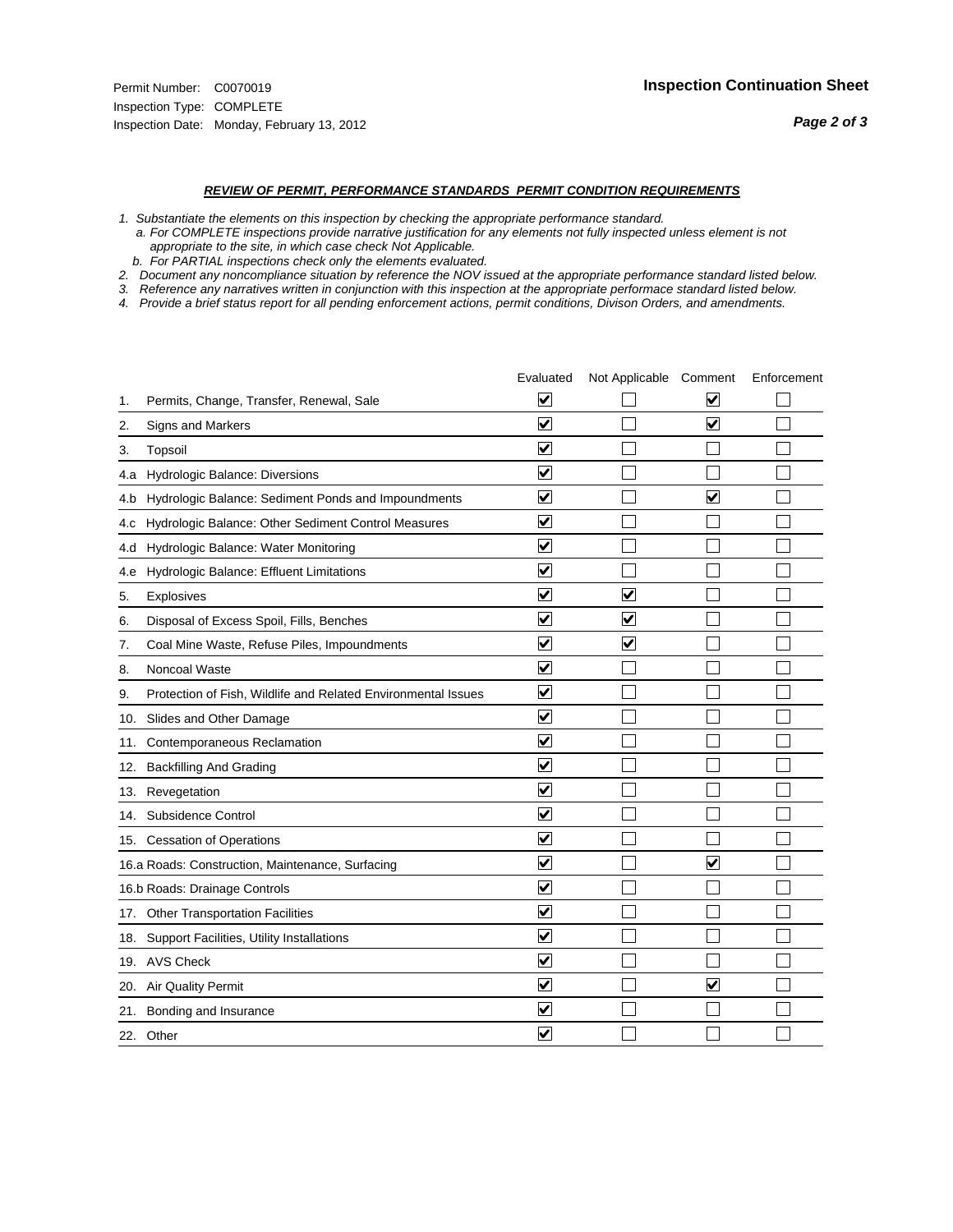#### **1. Permits, Change, Transfer, Renewal, Sale**

The current DOGM permit was issued effective 01/04/2012 and expires on 01/04/2017.

-Certificate of Insurance issued 06/01/2011 and terminates 06/01/2012. -Reclamation agreement dated and signed February 1990 (amended January 2001). -UPDES permit UT0025674 effective 12/01/2006 and expires midnight 11/30/2011. -Air Quality permit DAQE-997-96, issued October 25, 1996. -SPCC Plan dated 11/2/2009.

#### **2. Signs and Markers**

The mine identification sign is in place at the entrance point into the mine permit area. The sign contains the required information.

#### **4.b Hydrologic Balance: Sediment Ponds and Impoundments**

The fourth quarter 2011 sediment pond inspections were reviewed during the complete inspection. No problems were noted for any of the sediment ponds..

#### **16.a Roads: Construction, Maintenance, Surfacing**

The erosional cut across the access road to the oil storage area has been fixed. Gravel has been placed inside of the cut and then been brought to grade.

#### **20. Air Quality Permit**

The air quality permit DAQE-997-96 referenced above was issued on October 25, 1996 and remains in effect.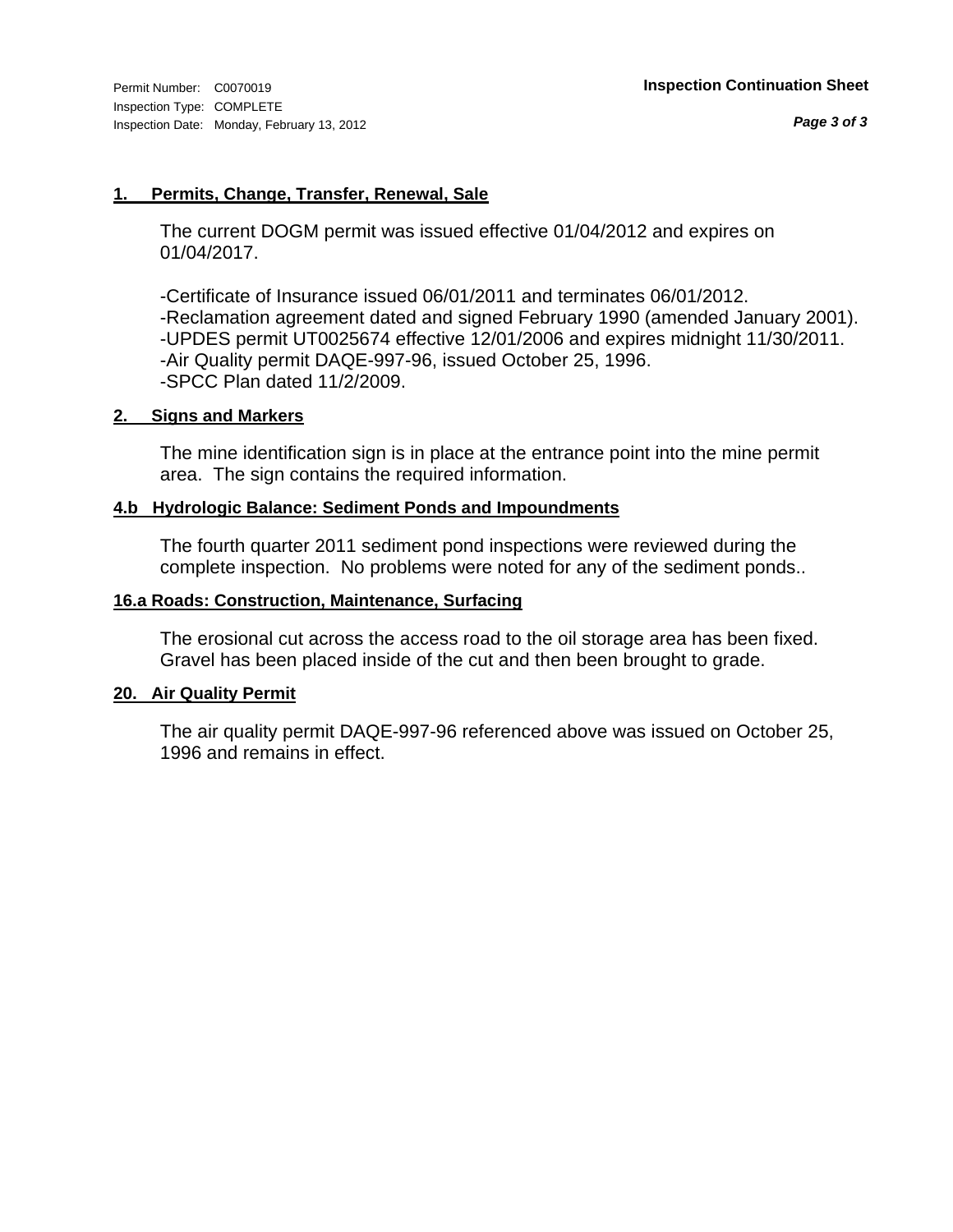

#### **GREG BELL** Lieutenant Governor

## **State of Utah**

DEPARTMENT OF NATURAL RESOURCES

**MICHAEL R. STYLER Executive Director** 

#### Division of Oil, Gas and Mining

**JOHN R. BAZA Division Director** 

|  | Representatives Present During the Inspection: |
|--|------------------------------------------------|
|  | Company Kit Pappas                             |
|  | OGM Karl Houskeeper                            |

### **Inspection Report**

| Permit Number:<br>C0070020                      |
|-------------------------------------------------|
| Inspection Type:<br><b>COMPLETE</b>             |
| Thursday, February 23, 2012<br>Inspection Date: |
| 2/23/2012 9:30:00 AM<br>Start Date/Time:        |
| 2/23/2012 12:30:00 PM<br>End Date/Time:         |
| Last Inspection:<br>Thursday, January 19, 2012  |
|                                                 |

Inspector: Karl Houskeeper,

Weather: Cloudy/Windy, Temp. 26 Deg. F.

InspectionID Report Number: 3024

Accepted by:

|                                            | Permitee: HIDDEN SPLENDOR RESOURCES |                                                                |                                            |  |  |  |
|--------------------------------------------|-------------------------------------|----------------------------------------------------------------|--------------------------------------------|--|--|--|
| <b>Operator: HIDDEN SPLENDOR RESOURCES</b> |                                     |                                                                |                                            |  |  |  |
| <b>Site: HORIZON MINE</b>                  |                                     |                                                                |                                            |  |  |  |
|                                            |                                     | Address: 57 WEST 200 SOUTH, SUITE 400, SALT LAKE CITY UT 84101 |                                            |  |  |  |
|                                            | County: <b>CARBON</b>               |                                                                |                                            |  |  |  |
|                                            |                                     | Permit Type: PERMANENT COAL PROGRAM                            |                                            |  |  |  |
|                                            | Permit Status: ACTIVE               |                                                                |                                            |  |  |  |
|                                            | <b>Current Acreages</b>             | <b>Mineral Ownership</b>                                       | <b>Types of Operations</b>                 |  |  |  |
|                                            | 1,577.00 Total Permitted            | $\vert \mathbf{v} \vert$ Federal                               | $\vert\bm{\checkmark}\vert$<br>Underground |  |  |  |
|                                            | 9.50 Total Disturbed                | <b>State</b>                                                   | <b>Surface</b>                             |  |  |  |
|                                            | <b>Phase I</b>                      | County                                                         | Loadout                                    |  |  |  |
|                                            | <b>Phase II</b>                     | M<br>Fee                                                       | <b>Processing</b>                          |  |  |  |
|                                            | <b>Phase III</b>                    | Other                                                          | Reprocessing                               |  |  |  |

**Report summary and status for pending enforcement actions, permit conditions, Division Orders, and amendments:**



**Inspector's Signature:**

**Note**: This inspection report does not constitute and affidavit and compliance, with the regulatory program of the Division of Oil, Gas and Mining. telephone (801) 538-5340 · facsimile (801) 359-3940 · TTY (801) 538-7458 · www.ogm.utah.gov

**UTA** 

OIL, GAS & MINING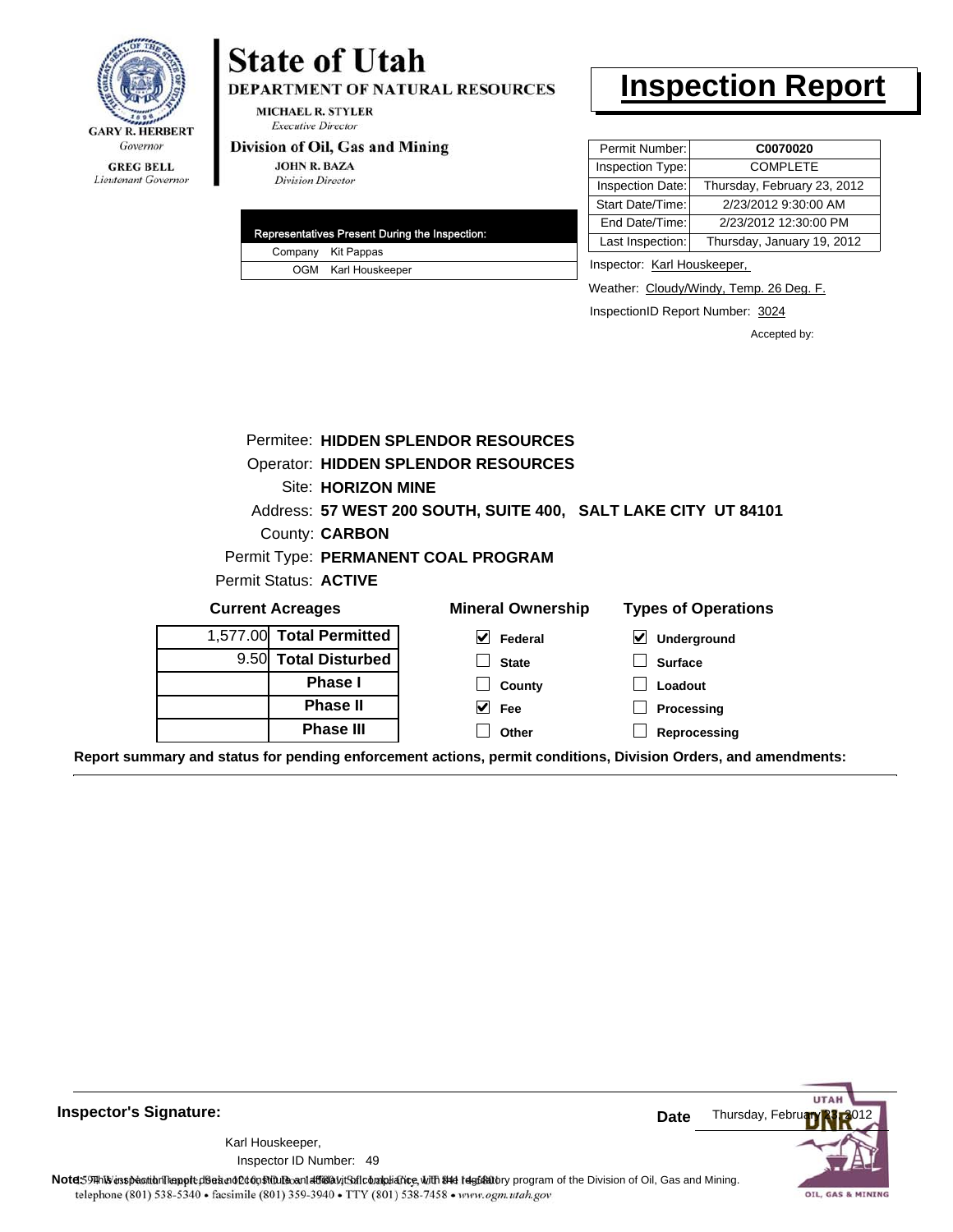#### *REVIEW OF PERMIT, PERFORMANCE STANDARDS PERMIT CONDITION REQUIREMENTS*

*1. Substantiate the elements on this inspection by checking the appropriate performance standard.*

 *a. For COMPLETE inspections provide narrative justification for any elements not fully inspected unless element is not appropriate to the site, in which case check Not Applicable.*

 *b. For PARTIAL inspections check only the elements evaluated.*

*2. Document any noncompliance situation by reference the NOV issued at the appropriate performance standard listed below.*

*3. Reference any narratives written in conjunction with this inspection at the appropriate performace standard listed below.*

|     |                                                               | Evaluated               | Not Applicable Comment  |                         | Enforcement |
|-----|---------------------------------------------------------------|-------------------------|-------------------------|-------------------------|-------------|
| 1.  | Permits, Change, Transfer, Renewal, Sale                      | $\overline{\mathbf{v}}$ |                         | V                       |             |
| 2.  | Signs and Markers                                             | $\overline{\mathbf{v}}$ |                         | $\blacktriangledown$    |             |
| 3.  | Topsoil                                                       | $\overline{\mathbf{v}}$ |                         |                         |             |
| 4.a | Hydrologic Balance: Diversions                                | $\overline{\mathsf{v}}$ |                         | $\overline{\mathbf{v}}$ |             |
| 4.b | Hydrologic Balance: Sediment Ponds and Impoundments           | $\blacktriangledown$    |                         | V                       |             |
| 4.C | Hydrologic Balance: Other Sediment Control Measures           | $\overline{\mathbf{v}}$ |                         |                         |             |
| 4.d | Hydrologic Balance: Water Monitoring                          | $\overline{\mathbf{v}}$ |                         |                         |             |
| 4.e | Hydrologic Balance: Effluent Limitations                      | $\overline{\mathbf{v}}$ |                         | $\blacktriangledown$    |             |
| 5.  | <b>Explosives</b>                                             | $\overline{\mathbf{v}}$ |                         |                         |             |
| 6.  | Disposal of Excess Spoil, Fills, Benches                      | $\blacktriangledown$    | $\blacktriangledown$    |                         |             |
| 7.  | Coal Mine Waste, Refuse Piles, Impoundments                   | $\overline{\mathsf{v}}$ | $\overline{\mathbf{v}}$ |                         |             |
| 8.  | Noncoal Waste                                                 | $\overline{\mathbf{v}}$ |                         |                         |             |
| 9.  | Protection of Fish, Wildlife and Related Environmental Issues | $\overline{\mathbf{v}}$ |                         |                         |             |
|     | 10. Slides and Other Damage                                   | $\overline{\mathbf{v}}$ |                         |                         |             |
| 11. | Contemporaneous Reclamation                                   | ⊽                       |                         |                         |             |
| 12. | <b>Backfilling And Grading</b>                                | $\overline{\mathbf{v}}$ |                         |                         |             |
| 13. | Revegetation                                                  | $\overline{\mathbf{v}}$ |                         |                         |             |
| 14. | Subsidence Control                                            | $\overline{\mathbf{v}}$ |                         |                         |             |
|     | 15. Cessation of Operations                                   | $\overline{\mathbf{v}}$ |                         |                         |             |
|     | 16.a Roads: Construction, Maintenance, Surfacing              | $\blacktriangledown$    |                         |                         |             |
|     | 16.b Roads: Drainage Controls                                 | $\overline{\mathbf{v}}$ |                         |                         |             |
| 17. | <b>Other Transportation Facilities</b>                        | $\overline{\mathbf{v}}$ |                         |                         |             |
| 18. | Support Facilities, Utility Installations                     | $\overline{\mathbf{v}}$ |                         |                         |             |
|     | 19. AVS Check                                                 | $\overline{\mathbf{v}}$ |                         |                         |             |
| 20. | Air Quality Permit                                            | $\checkmark$            |                         | $\blacktriangledown$    |             |
| 21. | Bonding and Insurance                                         | $\blacktriangledown$    |                         | $\blacktriangledown$    |             |
|     | 22. Other                                                     | $\overline{\mathbf{v}}$ |                         |                         |             |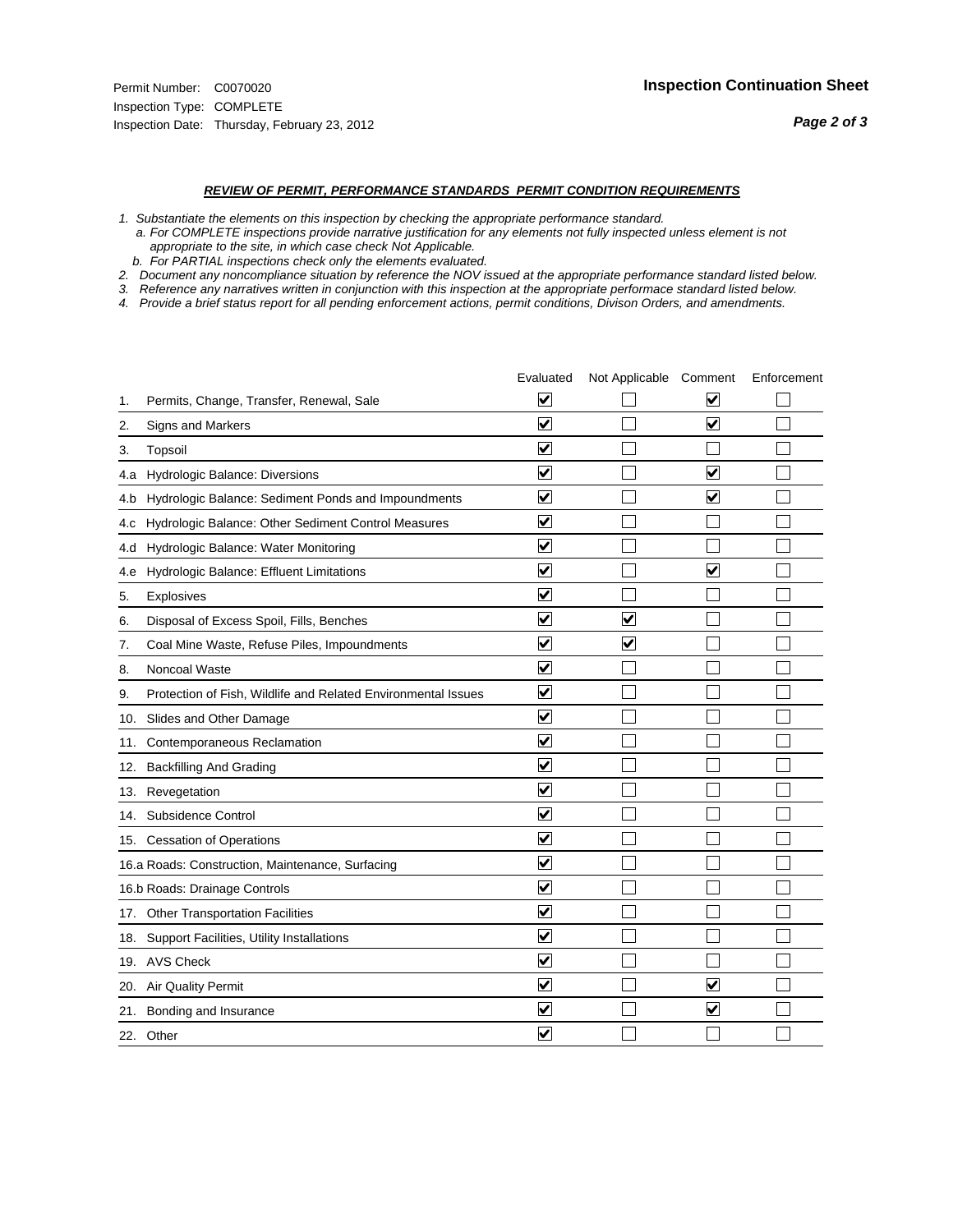#### **1. Permits, Change, Transfer, Renewal, Sale**

The current DOGM permit C/007/020 was issued effective 10/11/2011 and expires 10/11/2016.

-Certificate of Insurance policy number MNG880008-01 issued 06/04/2011 and terminates 06/04/2012.

-UPDES permit UTG040000 (General) UTG040019 (Site Specific) effective 05/01/2008 and expires midnight 04/30/2013.

-Air Quality permit DAQE-700-70, issued November 7, 2000. -SPCC Plan dated January 2010. The Plan is P.E. certified, stamped, signed and dated by a Utah P.E.

#### **2. Signs and Markers**

The mine ID sign was observed at the point of public access to the mine posted along side of the county road. The sign contained the name of the mine, address, phone number, permit number, and MSHA number.

#### **4.a Hydrologic Balance: Diversions**

A build up of sediment and or snow/ice was observed in the diversion adjacent to the access gate. The material should be removed as soon as possible to allow the diversion to function as designed.

#### **4.b Hydrologic Balance: Sediment Ponds and Impoundments**

The sediemnt pond is iced over. Fourth quarter 2011 sediment pond inspection was conducted on October 19, 2011.

#### **4.e Hydrologic Balance: Effluent Limitations**

The January 2011 discharge monitoring reports were reviewed. No parameters were exceeded.

#### **20. Air Quality Permit**

The Air Quality Permit Approval Order DAQE-700-00 was issued on November 7, 2000. Recent documentation shows the approval order number as DAQP-002-06.

#### **21. Bonding and Insurance**

The bond is secured by a letter of credit through Bank One in the amount of \$57,000 and collateral to add up to the amount of \$342,000. This letter of credit expired on January 20, 2007. The appraisal was updated as of 12/20/06 for the real estate (collateral) and the appraisal is now \$625,000 and the collateral is adequate. The updated reclamation cost estimate is \$445,000 in 2011 dollars.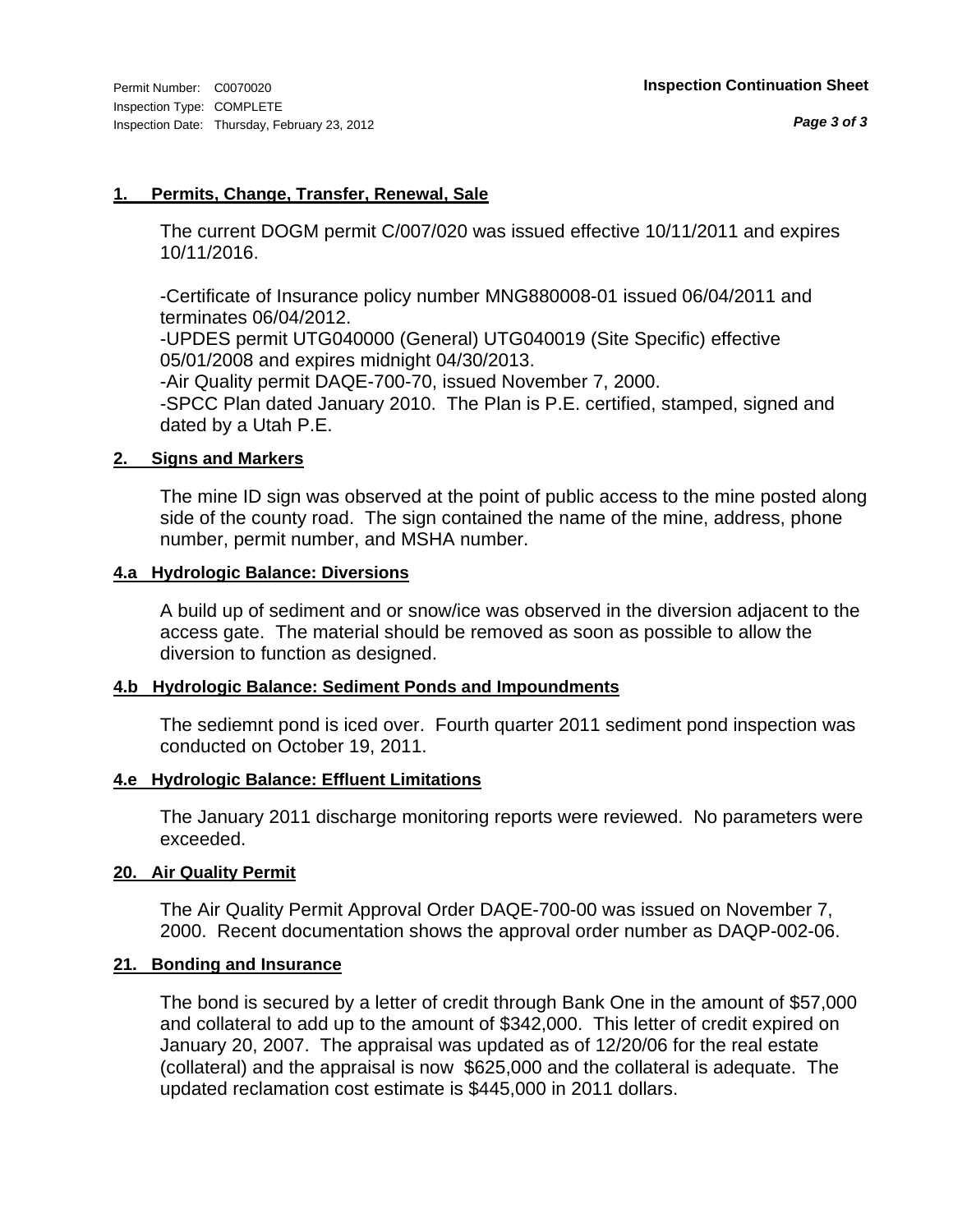

## **State of Utah**

**DEPARTMENT OF NATURAL RESOURCES** 

**MICHAEL R. STYLER Executive Director** 

#### Division of Oil, Gas and Mining

**JOHN R. BAZA Division Director** 

| Representatives Present During the Inspection: |
|------------------------------------------------|
| OGM Pete Hess                                  |

### **Inspection Report**

| Permit Number:   | C0070022                     |
|------------------|------------------------------|
| Inspection Type: | <b>COMPLETE</b>              |
| Inspection Date: | Wednesday, February 29, 2012 |
| Start Date/Time: | 2/29/2012 7:00:00 AM         |
| End Date/Time:   | 2/29/2012 10:20:00 AM        |
| Last Inspection: | Thursday, February 02, 2012  |

Inspector: Pete Hess,

Weather: Overcast; cold. Temperature below freezing.

InspectionID Report Number: 3032

**Reprocessing**

Accepted by:

| Permitee: SAVAGE SERVICES CORP        |                                                         |                                          |  |  |
|---------------------------------------|---------------------------------------------------------|------------------------------------------|--|--|
| <b>Operator: SAVAGE SERVICES CORP</b> |                                                         |                                          |  |  |
| Site: SAVAGE COAL TERMINAL            |                                                         |                                          |  |  |
|                                       | Address: 6340 S 3000 E STE 600, SALT LAKE CITY UT 84121 |                                          |  |  |
| County: <b>CARBON</b>                 |                                                         |                                          |  |  |
|                                       | Permit Type: PERMANENT COAL PROGRAM                     |                                          |  |  |
| Permit Status: ACTIVE                 |                                                         |                                          |  |  |
| <b>Current Acreages</b>               | <b>Mineral Ownership</b>                                | <b>Types of Operations</b>               |  |  |
| 153.46 Total Permitted                | Federal                                                 | $\boldsymbol{\mathsf{v}}$<br>Underground |  |  |
| 132.50 Total Disturbed                | <b>State</b>                                            | M<br><b>Surface</b>                      |  |  |
| Phase I                               | County                                                  | Loadout<br>M                             |  |  |
| <b>Phase II</b>                       | Fee                                                     | Processing                               |  |  |

**Report summary and status for pending enforcement actions, permit conditions, Division Orders, and amendments:**

**Phase III**

The only Special Condition attached to the current State permit is the requirement to submit quarterly water monitoring data to the DOGM data base "input" pipeline. The Permittee continues to meet this requirement.

**Other**



**Inspector's Signature:**

46 Inspector ID Number:Pete Hess,

Note: This inspection report does not constitute and affidavitor compliance, with the regulatory program of the Division of Oil, Gas and Mining. telephone (801) 538-5340 · facsimile (801) 359-3940 · TTY (801) 538-7458 · www.ogm.utah.gov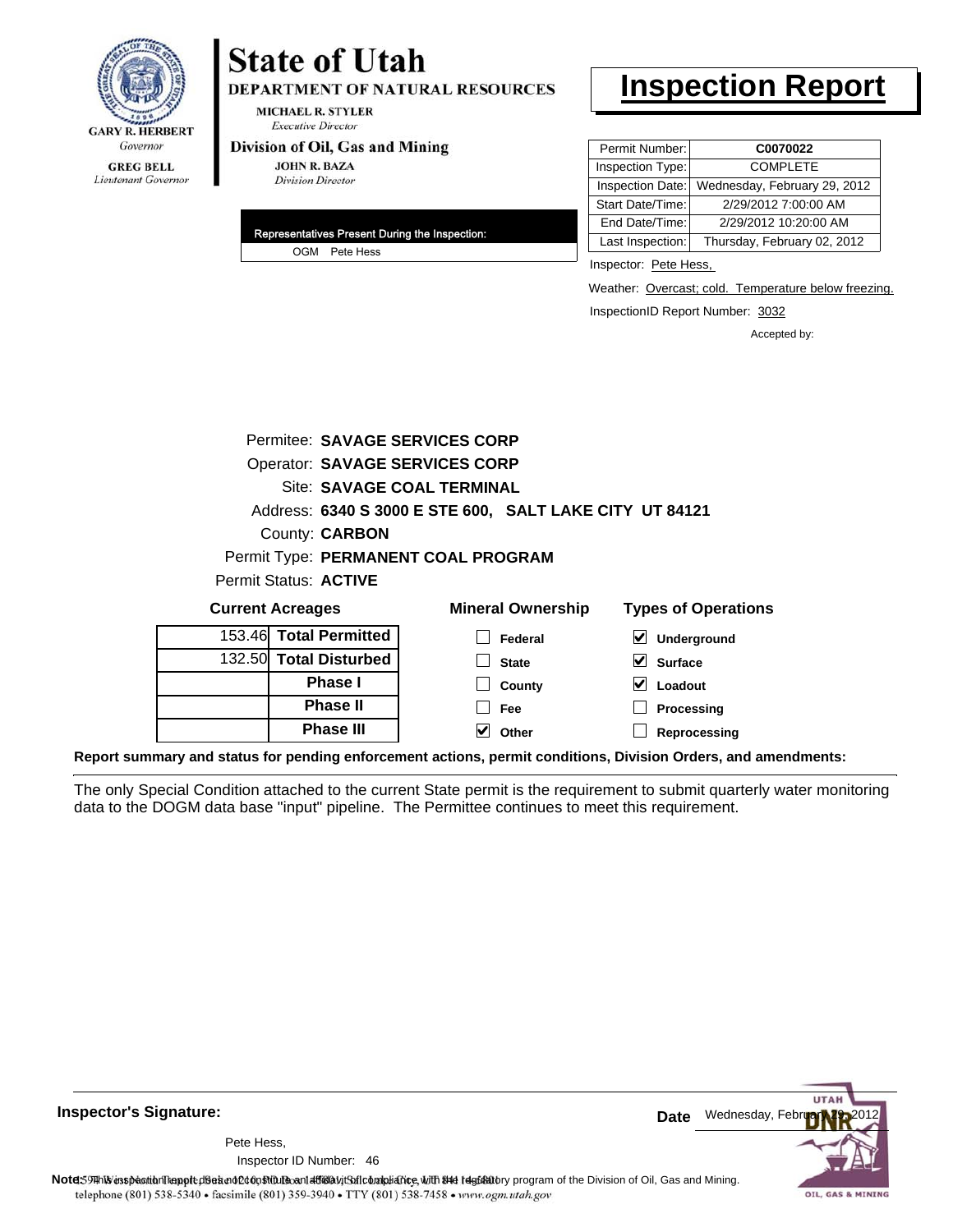#### *REVIEW OF PERMIT, PERFORMANCE STANDARDS PERMIT CONDITION REQUIREMENTS*

*1. Substantiate the elements on this inspection by checking the appropriate performance standard.*

 *a. For COMPLETE inspections provide narrative justification for any elements not fully inspected unless element is not appropriate to the site, in which case check Not Applicable.*

 *b. For PARTIAL inspections check only the elements evaluated.*

*2. Document any noncompliance situation by reference the NOV issued at the appropriate performance standard listed below.*

*3. Reference any narratives written in conjunction with this inspection at the appropriate performace standard listed below.*

*4. Provide a brief status report for all pending enforcement actions, permit conditions, Divison Orders, and amendments.*

|     |                                                               | Evaluated               | Not Applicable Comment  |                         | Enforcement |
|-----|---------------------------------------------------------------|-------------------------|-------------------------|-------------------------|-------------|
| 1.  | Permits, Change, Transfer, Renewal, Sale                      | V                       |                         | V                       |             |
| 2.  | <b>Signs and Markers</b>                                      | $\overline{\mathbf{v}}$ |                         |                         |             |
| 3.  | Topsoil                                                       | $\overline{\mathbf{v}}$ |                         |                         |             |
| 4.a | Hydrologic Balance: Diversions                                | $\blacktriangledown$    |                         |                         |             |
| 4.b | Hydrologic Balance: Sediment Ponds and Impoundments           | $\overline{\mathsf{v}}$ |                         | $\blacktriangledown$    |             |
| 4.c | Hydrologic Balance: Other Sediment Control Measures           | $\overline{\mathbf{v}}$ |                         |                         |             |
| 4.d | Hydrologic Balance: Water Monitoring                          | $\overline{\mathbf{v}}$ |                         | $\overline{\mathbf{v}}$ |             |
| 4.e | Hydrologic Balance: Effluent Limitations                      | $\overline{\mathbf{v}}$ |                         | $\blacktriangledown$    |             |
| 5.  | Explosives                                                    |                         | $\overline{\mathbf{v}}$ |                         |             |
| 6.  | Disposal of Excess Spoil, Fills, Benches                      |                         | ⊽                       |                         |             |
| 7.  | Coal Mine Waste, Refuse Piles, Impoundments                   | $\overline{\mathbf{v}}$ |                         | $\blacktriangledown$    |             |
| 8.  | Noncoal Waste                                                 | $\overline{\mathbf{v}}$ |                         |                         |             |
| 9.  | Protection of Fish, Wildlife and Related Environmental Issues | $\blacktriangledown$    |                         | $\blacktriangledown$    |             |
| 10. | Slides and Other Damage                                       |                         | $\blacktriangledown$    |                         |             |
| 11. | Contemporaneous Reclamation                                   |                         | $\blacktriangledown$    |                         |             |
| 12. | <b>Backfilling And Grading</b>                                | $\overline{\mathbf{v}}$ |                         | $\blacktriangledown$    |             |
| 13. | Revegetation                                                  |                         | $\overline{\mathbf{v}}$ |                         |             |
| 14. | Subsidence Control                                            |                         | $\overline{\mathbf{v}}$ |                         |             |
|     | 15. Cessation of Operations                                   |                         | $\blacktriangledown$    |                         |             |
|     | 16.a Roads: Construction, Maintenance, Surfacing              | $\overline{\mathbf{v}}$ |                         |                         |             |
|     | 16.b Roads: Drainage Controls                                 | $\overline{\mathsf{v}}$ |                         |                         |             |
| 17. | <b>Other Transportation Facilities</b>                        | $\overline{\mathbf{v}}$ |                         |                         |             |
|     | 18. Support Facilities, Utility Installations                 | $\overline{\mathbf{v}}$ |                         |                         |             |
|     | 19. AVS Check                                                 | $\overline{\mathbf{v}}$ |                         |                         |             |
| 20. | <b>Air Quality Permit</b>                                     | $\overline{\mathsf{v}}$ |                         |                         |             |
| 21. | Bonding and Insurance                                         | $\overline{\mathbf{v}}$ |                         | $\blacktriangledown$    |             |
|     | 22. Other                                                     |                         |                         |                         |             |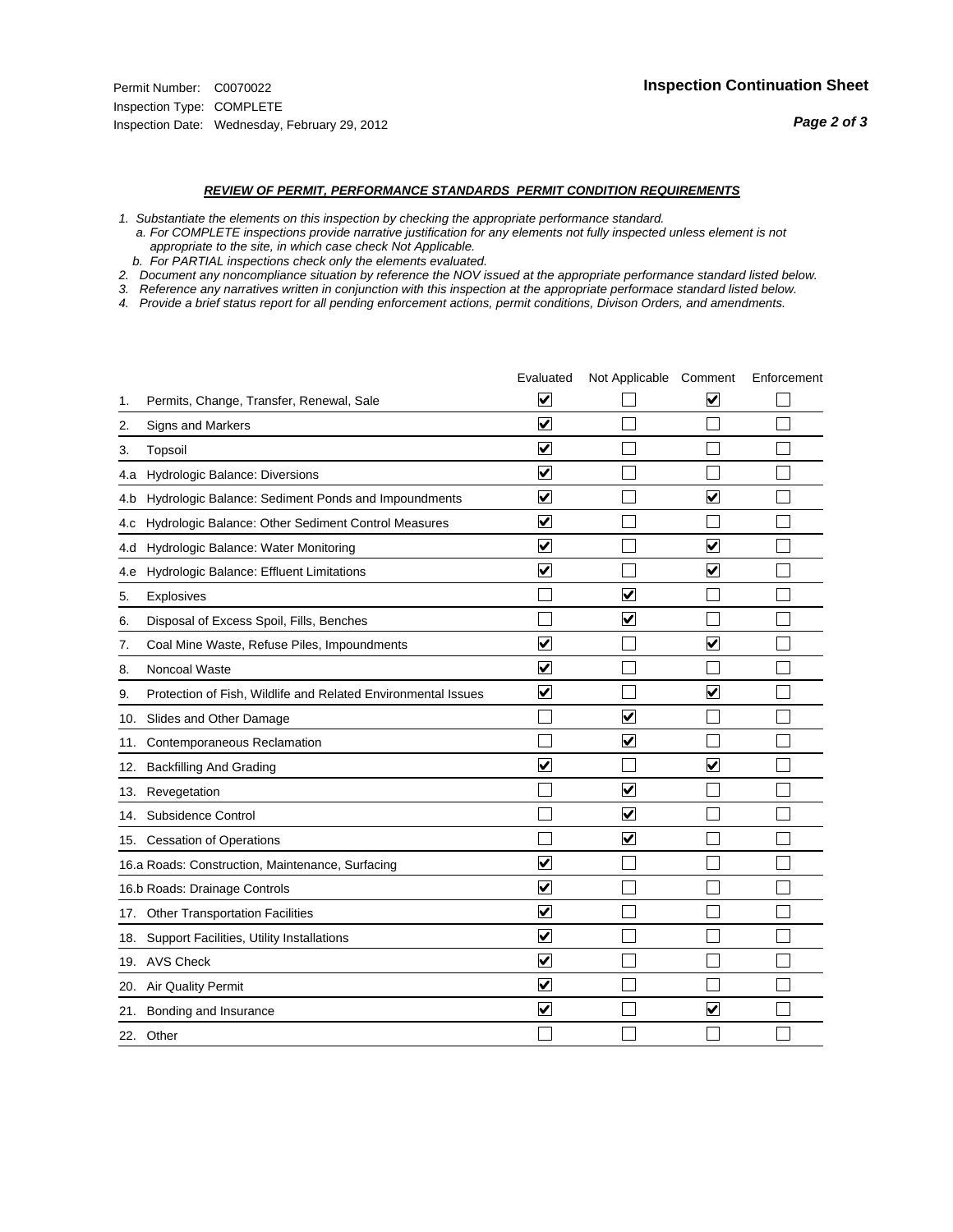### **1. Permits, Change, Transfer, Renewal, Sale**

The mid-term permit review (Task ID # 3953) is ongoing. A two week extension, ( until March 15, 2012) has been requested by the Permittee in order to address the identified deficiencies. The current DOGM permit remains in effect through August 6, 2014.

### **4.b Hydrologic Balance: Sediment Ponds and Impoundments**

The fourth quarter of 2011 impoundment inspections for ponds 1,2,3, 5 and 6 and the four fine coal slurry impoundments were conducted by Mr. Dan Guy, Utah P.E. in Novmeber (See IR # 2959).

### **4.d Hydrologic Balance: Water Monitoring**

Water was not flowing in the open channel spillway from Pond #6 this day. The water level in Pond #5 was low. The Permittee will be required to monitor for baseline parameters in the Fall quarter of 2013 (MRP, Chapter 7, Table 17).

#### **4.e Hydrologic Balance: Effluent Limitations**

Discharge monitoring reports for the month of January 2012 were reviewed. Pond 6 / UPDES outfall 001 did not discharge during the monitoring period. The reports were submitted on February 9, 2012 to the required government agencies.

### **7. Coal Mine Waste, Refuse Piles, Impoundments**

The Permittee continues to load refuse from the west side of the pile. The present schedule to Sunnyside Cogeneration Associates is 20 trucks per day / 6 days per week (approximately 4900 tons per week). Refuse was being loaded during today's inspection. Mr. Fossat anticipates that it will take 1-2 years to complete recovery of the pile, based on SCA's current level of demand. The Permittee has a concern that it may be necessary to remove / reinstall the ground water monitoring well S-2-GW as that area of the refuse pile is recovered. This may happen later. The fourth quarter waste rock pile inspection was completed by Mr. Dan Guy on November 16, 2011. There were no indications that unstable conditions or other hazards existed. No water is being impounded.

### **9. Protection of Fish, Wildlife and Related Environmental Issues**

No wildlife was observed during today's inspection.

### **12. Backfilling And Grading**

The Permitted has graded the area where refuse has been removed down to the native soil elevation. All roads and operational pads are graded and the drainage gradient was dry.

#### **21. Bonding and Insurance**

The Permittee's general liability insurance is due for renewal on April 1, 2012.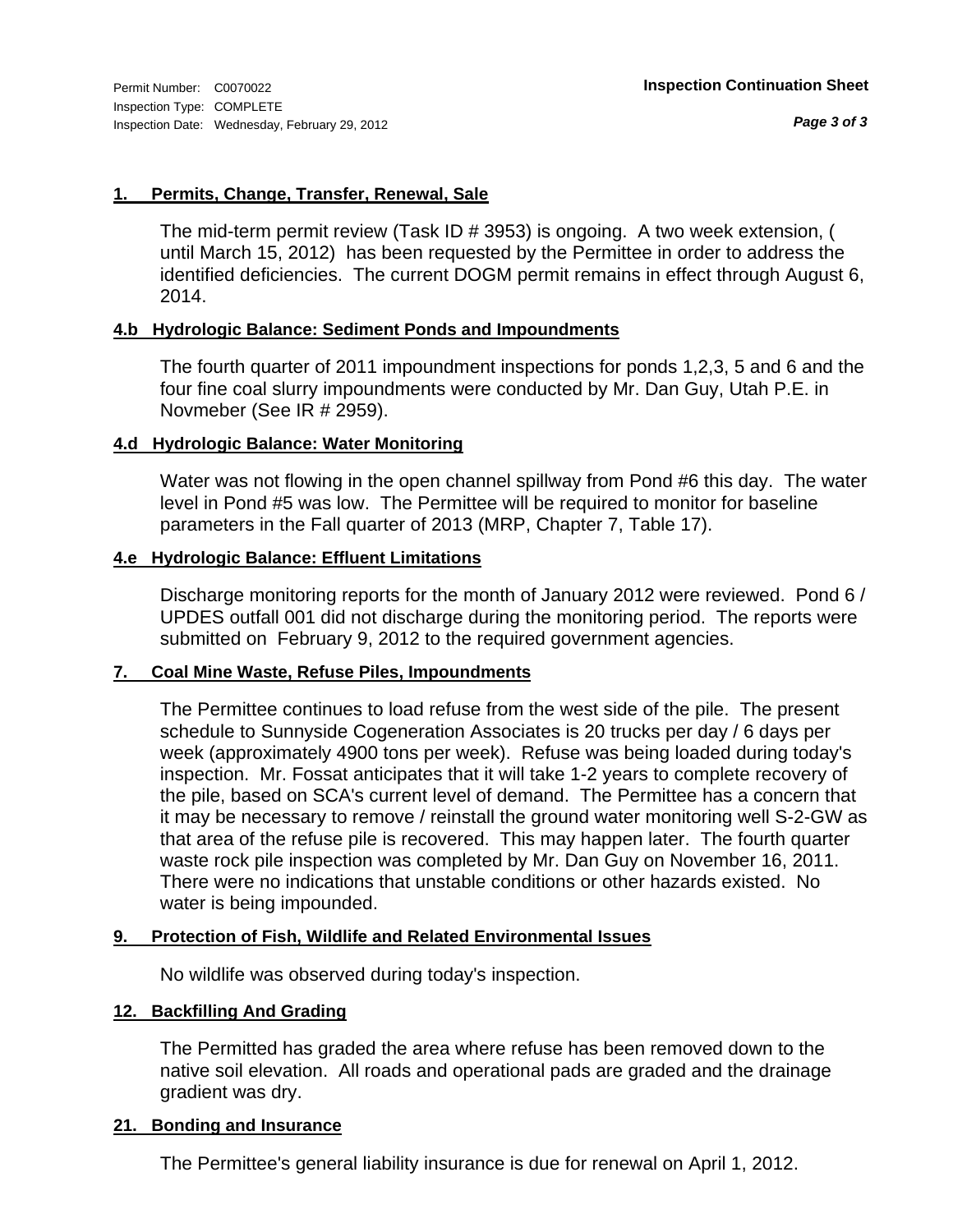

#### **GREG BELL** Lieutenant Governor

# **State of Utah**

**DEPARTMENT OF NATURAL RESOURCES** 

**MICHAEL R. STYLER Executive Director** 

#### Division of Oil, Gas and Mining

**JOHN R. BAZA Division Director** 

| Representatives Present During the Inspection: |
|------------------------------------------------|
| OGM Joe Helfrich                               |
| OGM Priscilla Burton                           |
| OGM Pete Hess                                  |
| OGM April Abate                                |

# **Inspection Report**

| Permit Number:   | C0070022                    |
|------------------|-----------------------------|
| Inspection Type: | <b>PARTIAL</b>              |
| Inspection Date: | Thursday, February 02, 2012 |
| Start Date/Time: | 2/2/2012 1:00:00 PM         |
| End Date/Time:   | 2/2/2012 3:35:00 PM         |
| Last Inspection: |                             |
|                  |                             |

Inspector: Pete Hess,

Weather: Overcast; windy, cold; 30's F.

InspectionID Report Number: 3005

Accepted by: jhelfric 2/14/2012

|        | Permitee: SAVAGE SERVICES CORP        |                                                         |                                     |
|--------|---------------------------------------|---------------------------------------------------------|-------------------------------------|
|        | <b>Operator: SAVAGE SERVICES CORP</b> |                                                         |                                     |
|        | Site: SAVAGE COAL TERMINAL            |                                                         |                                     |
|        |                                       | Address: 6340 S 3000 E STE 600, SALT LAKE CITY UT 84121 |                                     |
|        | County: <b>CARBON</b>                 |                                                         |                                     |
|        |                                       | Permit Type: PERMANENT COAL PROGRAM                     |                                     |
|        | Permit Status: <b>ACTIVE</b>          |                                                         |                                     |
|        | <b>Current Acreages</b>               | <b>Mineral Ownership</b>                                | <b>Types of Operations</b>          |
|        | 153.46 Total Permitted                | Federal                                                 | $\blacktriangledown$<br>Underground |
| 132.50 | <b>Total Disturbed</b>                | <b>State</b>                                            | <b>Surface</b>                      |
|        | <b>Phase I</b>                        | County                                                  | Loadout                             |
|        | <b>Phase II</b>                       | <b>Fee</b>                                              | Processing                          |
|        | <b>Phase III</b>                      | Other                                                   | Reprocessing                        |

**Report summary and status for pending enforcement actions, permit conditions, Division Orders, and amendments:**

A mid-term review of the permit for the Savage Coal Terminal was initiated on November 23, 2011. A site visit was conducted on February 2, 2012. This inspection report will address two minor issues which were identified on 2/2. The other issues which were identified this day will be addressed in the technical memos prepared for Task ID # 3953, Midterm Permit Review. Garth Nielson, Plant Manager, Vic Fossat, Transportation Manager, and Dean Hadden, Maintenance Manager represented Savage Coal Terminal during this inspection.

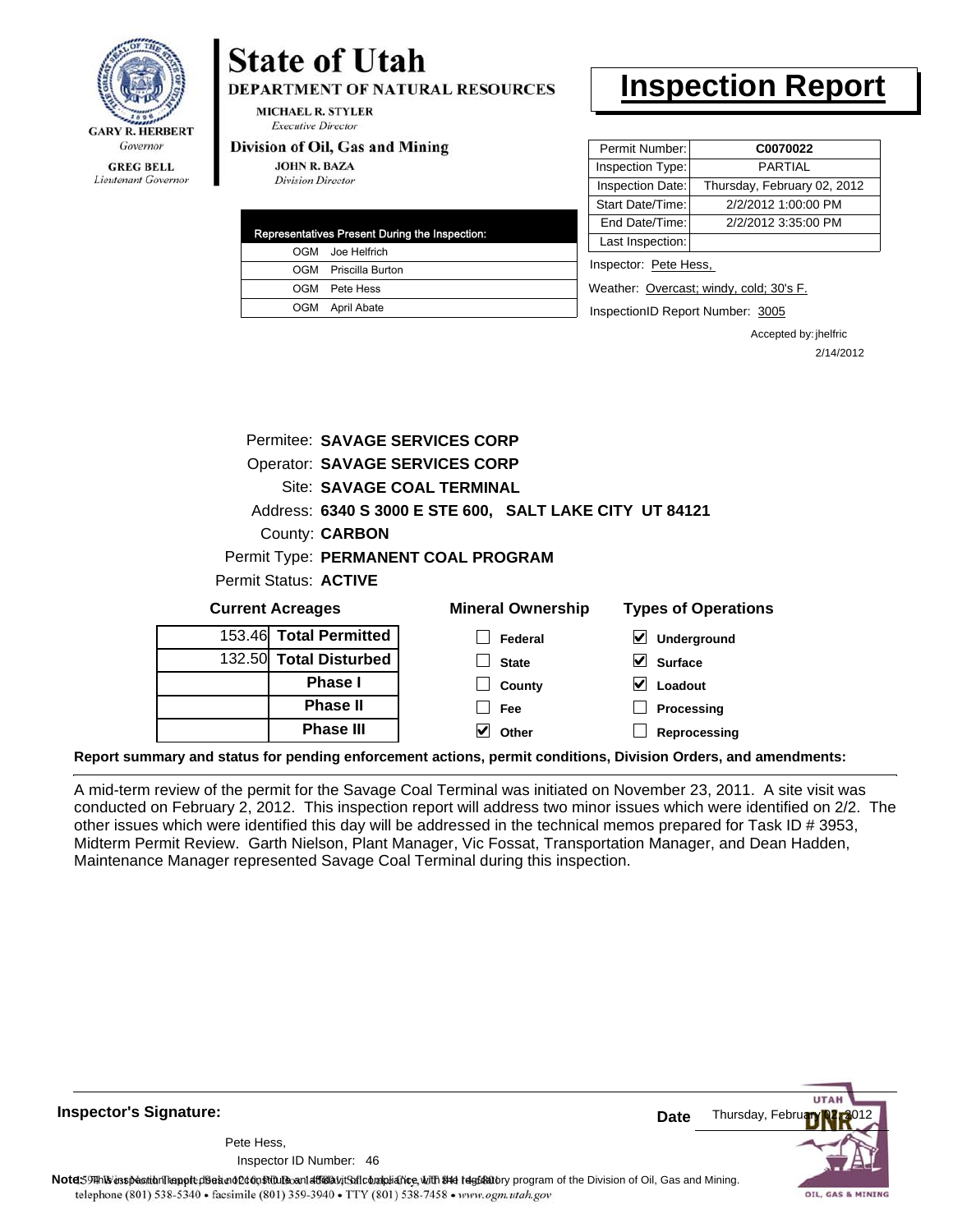#### *REVIEW OF PERMIT, PERFORMANCE STANDARDS PERMIT CONDITION REQUIREMENTS*

- *1. Substantiate the elements on this inspection by checking the appropriate performance standard.*
- *a. For COMPLETE inspections provide narrative justification for any elements not fully inspected unless element is not appropriate to the site, in which case check Not Applicable.*
- *b. For PARTIAL inspections check only the elements evaluated.*
- *2. Document any noncompliance situation by reference the NOV issued at the appropriate performance standard listed below.*
- *3. Reference any narratives written in conjunction with this inspection at the appropriate performace standard listed below.*
- *4. Provide a brief status report for all pending enforcement actions, permit conditions, Divison Orders, and amendments.*

|     |                                                               | Evaluated               | Not Applicable Comment |                         | Enforcement |
|-----|---------------------------------------------------------------|-------------------------|------------------------|-------------------------|-------------|
| 1.  | Permits, Change, Transfer, Renewal, Sale                      |                         |                        |                         |             |
| 2.  | <b>Signs and Markers</b>                                      | $\overline{\mathbf{v}}$ |                        |                         |             |
| 3.  | Topsoil                                                       | $\overline{\mathbf{v}}$ |                        | $\overline{\mathbf{v}}$ |             |
| 4.a | Hydrologic Balance: Diversions                                |                         |                        |                         |             |
| 4.b | Hydrologic Balance: Sediment Ponds and Impoundments           |                         |                        |                         |             |
| 4.c | Hydrologic Balance: Other Sediment Control Measures           |                         |                        |                         |             |
| 4.d | Hydrologic Balance: Water Monitoring                          | $\overline{\mathbf{v}}$ |                        | $\blacktriangledown$    |             |
| 4.e | Hydrologic Balance: Effluent Limitations                      |                         |                        |                         |             |
| 5.  | <b>Explosives</b>                                             |                         |                        |                         |             |
| 6.  | Disposal of Excess Spoil, Fills, Benches                      |                         |                        |                         |             |
| 7.  | Coal Mine Waste, Refuse Piles, Impoundments                   | $\overline{\mathbf{v}}$ |                        | $\blacktriangledown$    |             |
| 8.  | Noncoal Waste                                                 | $\overline{\mathsf{v}}$ |                        | $\blacktriangledown$    |             |
| 9.  | Protection of Fish, Wildlife and Related Environmental Issues |                         |                        |                         |             |
| 10. | Slides and Other Damage                                       |                         |                        |                         |             |
| 11. | Contemporaneous Reclamation                                   |                         |                        |                         |             |
| 12. | <b>Backfilling And Grading</b>                                |                         |                        |                         |             |
| 13. | Revegetation                                                  |                         |                        |                         |             |
| 14. | Subsidence Control                                            |                         |                        |                         |             |
|     | 15. Cessation of Operations                                   |                         |                        |                         |             |
|     | 16.a Roads: Construction, Maintenance, Surfacing              |                         |                        |                         |             |
|     | 16.b Roads: Drainage Controls                                 |                         |                        |                         |             |
|     | 17. Other Transportation Facilities                           |                         |                        |                         |             |
| 18. | Support Facilities, Utility Installations                     |                         |                        |                         |             |
|     | 19. AVS Check                                                 |                         |                        |                         |             |
| 20. | <b>Air Quality Permit</b>                                     |                         |                        |                         |             |
|     | 21. Bonding and Insurance                                     |                         |                        |                         |             |
|     | 22. Other                                                     | $\overline{\mathbf{v}}$ |                        | $\overline{\mathbf{v}}$ |             |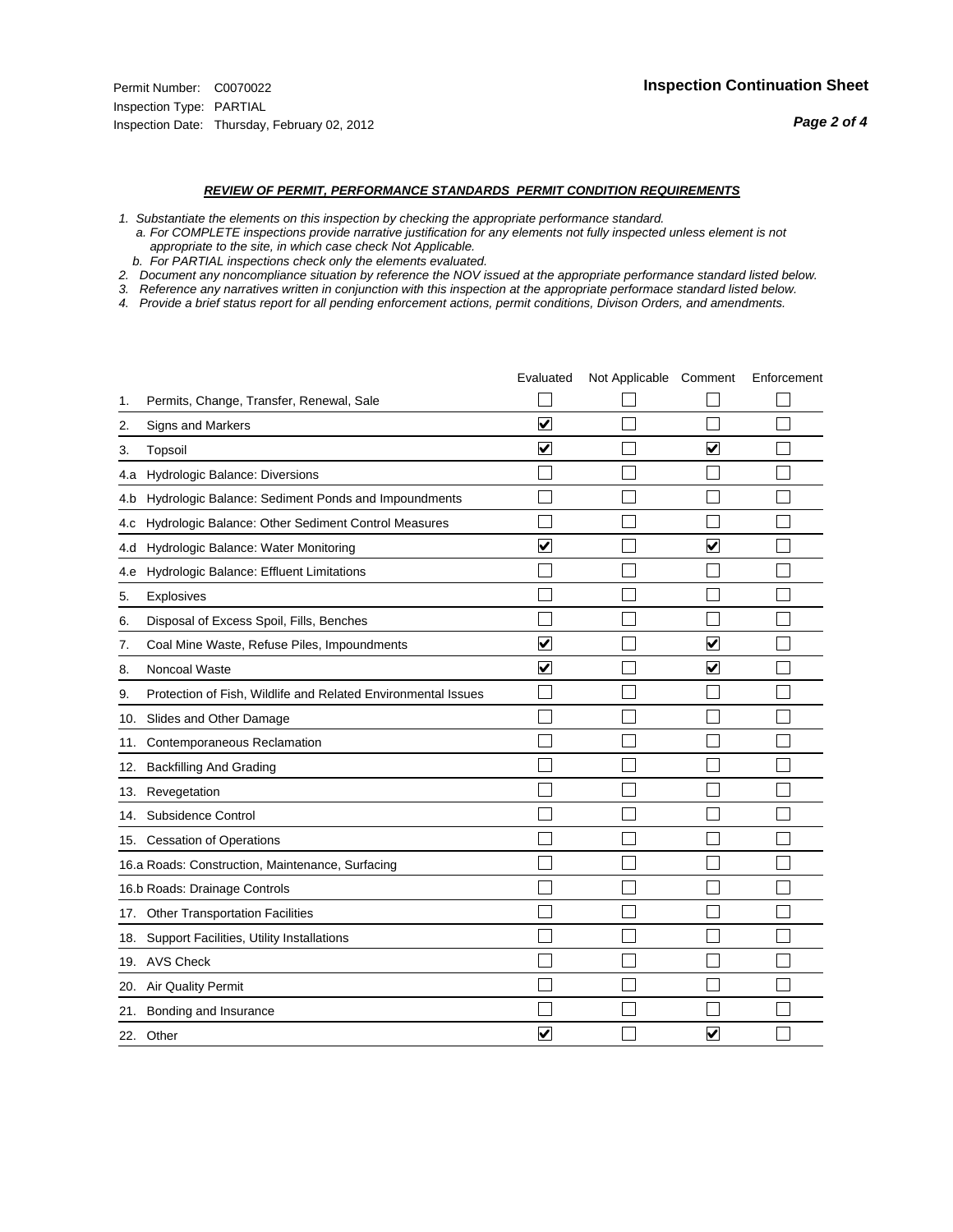#### **3. Topsoil**

The topsoil stockpile located between the refuse storage and coal stockpile areas is supporting a variety of grasses (wheat grasses and Indian ricegrass and Alkali sacaton) and mature atriplex canescens. Both the plants and the soil surface of the topsoil stockpile are thoroughly coated with coal fines. This stockpile did not have any snow cover, although the soil was moist in the bottom of the pocks.

Seeded vegetation on the subsoil and topsoil stockpiles (located behind the administration building) is mostly Atriplex gardneri. No grasses were noted on these stockpiles. Snow was seen only on the northeast facing slope of the topsoil/subsoil stockpiles.

### **4.d Hydrologic Balance: Water Monitoring**

Discussed with the operator the need for a replacement well for S-1-GW which has not produced any water since it was installed in 2006. The operator and the Division agreed on a proposed location at the northeast corner of the property where a producing water well once existed. S-1-GW will need to be plugged in accordance with the R645-301-765 rules. The value of the data collected from the French Drain sampling was also discussed. Since the majority of the water in the french drain is recirculated from the wash plant with only a small minority seeping in from the drainage ditches, the water quality analysis should be more reflective of industrial process water, rather than an assessment of site groundwater conditions. GPS waypoint data was collected for the pumphouse, S-1-GW and S-2-GW.

### **7. Coal Mine Waste, Refuse Piles, Impoundments**

The coal waste disposal pile was inspected this day. A track excavator was ripping an area on the west side of the pile where the re-covery of the high ash material is ongoing. At the current rate of transport to SCA, Mr. Garth Nielson anticipates that the volume of waste material remaining will last two more years.

### **8. Noncoal Waste**

Four or five weathered 2 X 6's and a two inch blue pump hose were observed on the SE corner of the topsoil pile associated with the fine coal settling ponds (west of the administration building). The Permittee was instructed to remove these items and either properly store them or dispose of them.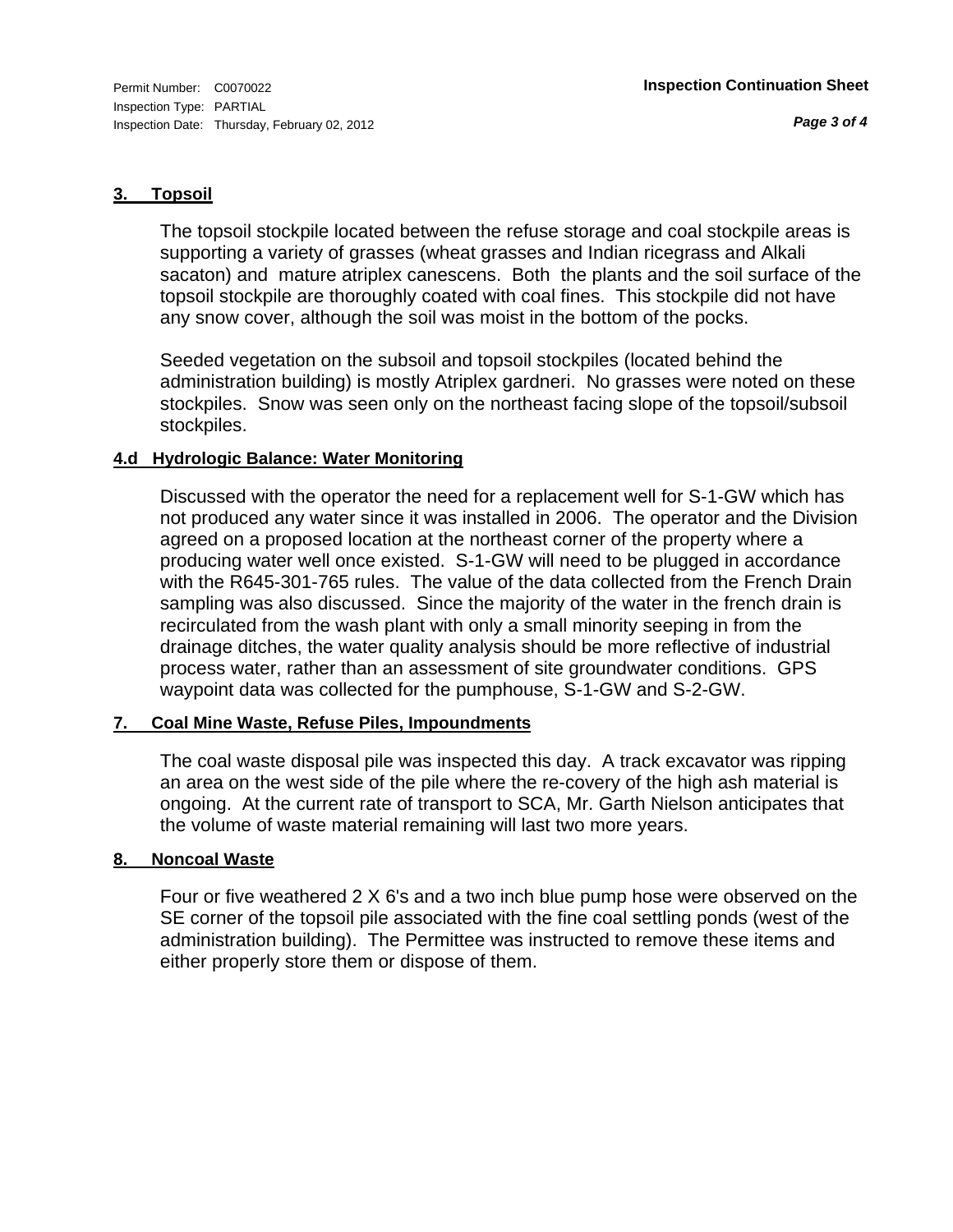*Page 4 of 4*

### **22. Other**

A few large musk thistle plants were observed upstream of the culvert identified as C-29 on Plate 7-2, Savage Coal Terminal Hydrology Map (this is the thickly vegetated area NE of the fenced material storage behind the administration building). The plants should have the flowers clipped and bagged, or the plant flowers can be sprayed with Tordon, Milestone or 2,4-D to control spreading. This was discussed with the Permittee and it will be addressed in the spring.

Priscilla Burton appreciates Mr. Garth Nielson's hospitality in allowing Simone Burton to attend this mid-term inspection as a school "job shadow" assignment.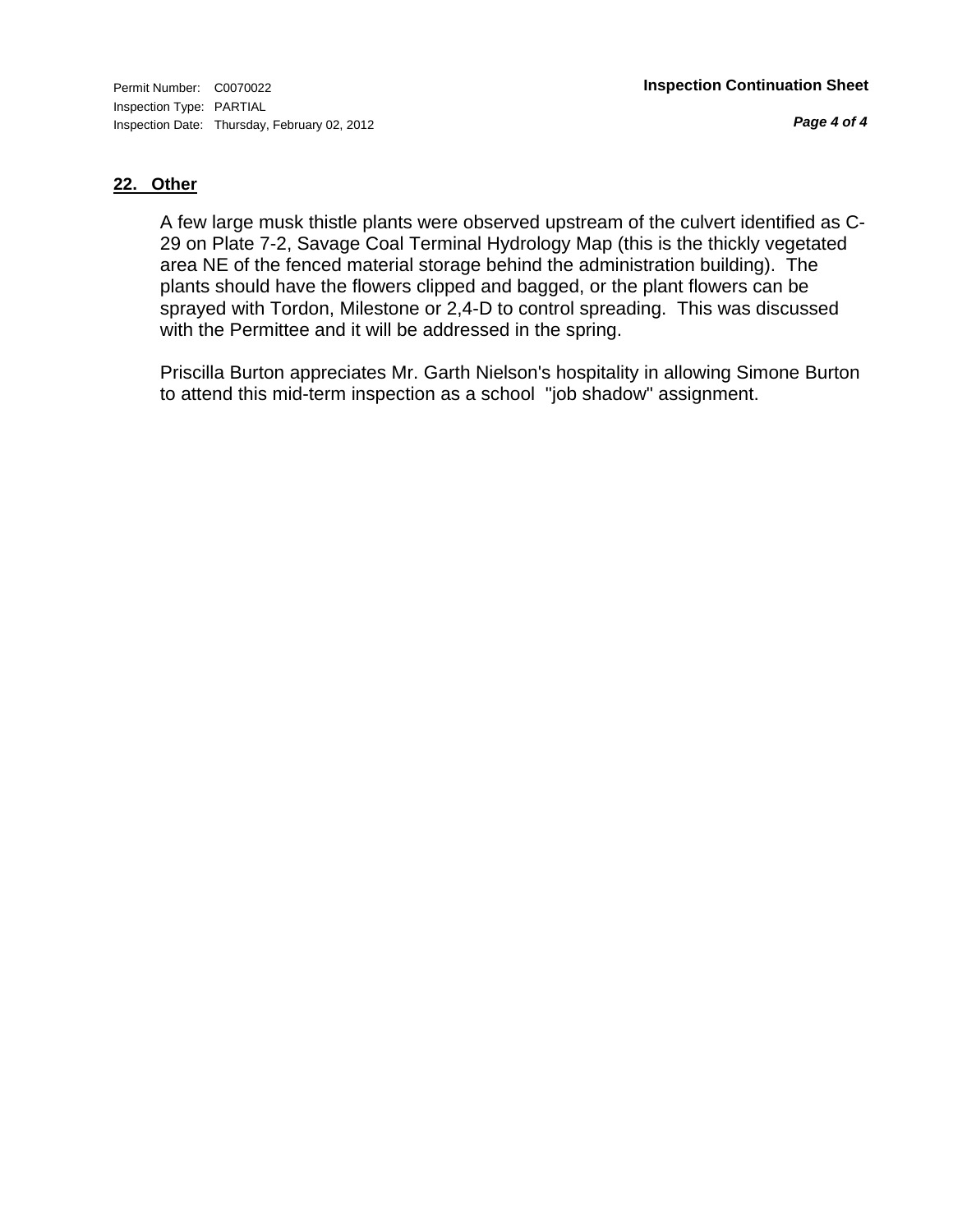

# **State of Utah**

**DEPARTMENT OF NATURAL RESOURCES** 

**MICHAEL R. STYLER Executive Director** 

#### Division of Oil, Gas and Mining

**JOHN R. BAZA Division Director** 

|  | Representatives Present During the Inspection: |
|--|------------------------------------------------|
|  | Company Scott Dimick                           |
|  | OGM Pete Hess                                  |

# **Inspection Report**

| Permit Number:   | C0070033                     |
|------------------|------------------------------|
| Inspection Type: | <b>PARTIAL</b>               |
| Inspection Date: | Wednesday, February 15, 2012 |
| Start Date/Time: | 2/15/2012 10:50:00 AM        |
| End Date/Time:   | 2/15/2012 11:55:00 AM        |
| Last Inspection: | Wednesday, January 04, 2012  |
|                  |                              |

Inspector: Pete Hess,

Weather: Overcast; warm, 30s F. Flurries off and on.

InspectionID Report Number: 3015

**Processing Reprocessing** Accepted by: jhelfric 2/21/2012

|                                     |  |                              | Permitee: INTERMOUNTAIN POWER AGENCY         |                            |
|-------------------------------------|--|------------------------------|----------------------------------------------|----------------------------|
|                                     |  |                              | Operator: AMERICA WEST RESOURCES, INC.       |                            |
|                                     |  | <b>Site: WILDCAT LOADOUT</b> |                                              |                            |
|                                     |  |                              | Address: 3266 SOUTH 125 WEST, PRICE UT 84501 |                            |
| County: <b>CARBON</b>               |  |                              |                                              |                            |
| Permit Type: PERMANENT COAL PROGRAM |  |                              |                                              |                            |
|                                     |  | Permit Status: ACTIVE        |                                              |                            |
| <b>Current Acreages</b>             |  |                              | <b>Mineral Ownership</b>                     | <b>Types of Operations</b> |
|                                     |  | 100.00 Total Permitted       | $\vee$ Federal                               | Underground                |
|                                     |  | 78.45 Total Disturbed        | <b>State</b>                                 | <b>Surface</b>             |
|                                     |  | <b>Phase I</b>               | County                                       | Loadout<br>V               |

**Report summary and status for pending enforcement actions, permit conditions, Division Orders, and amendments:**

The site is generally snow covered, with about one inch of accumulation. Flurries have covered the ground several times, but the warm temperatures are causing it to melt prior to the next storm. The site is wet, and the roads are muddy.

**Fee Other**

The loadout was receiving coal from the Horizon Mine during todays inspection.

**Phase II Phase III**

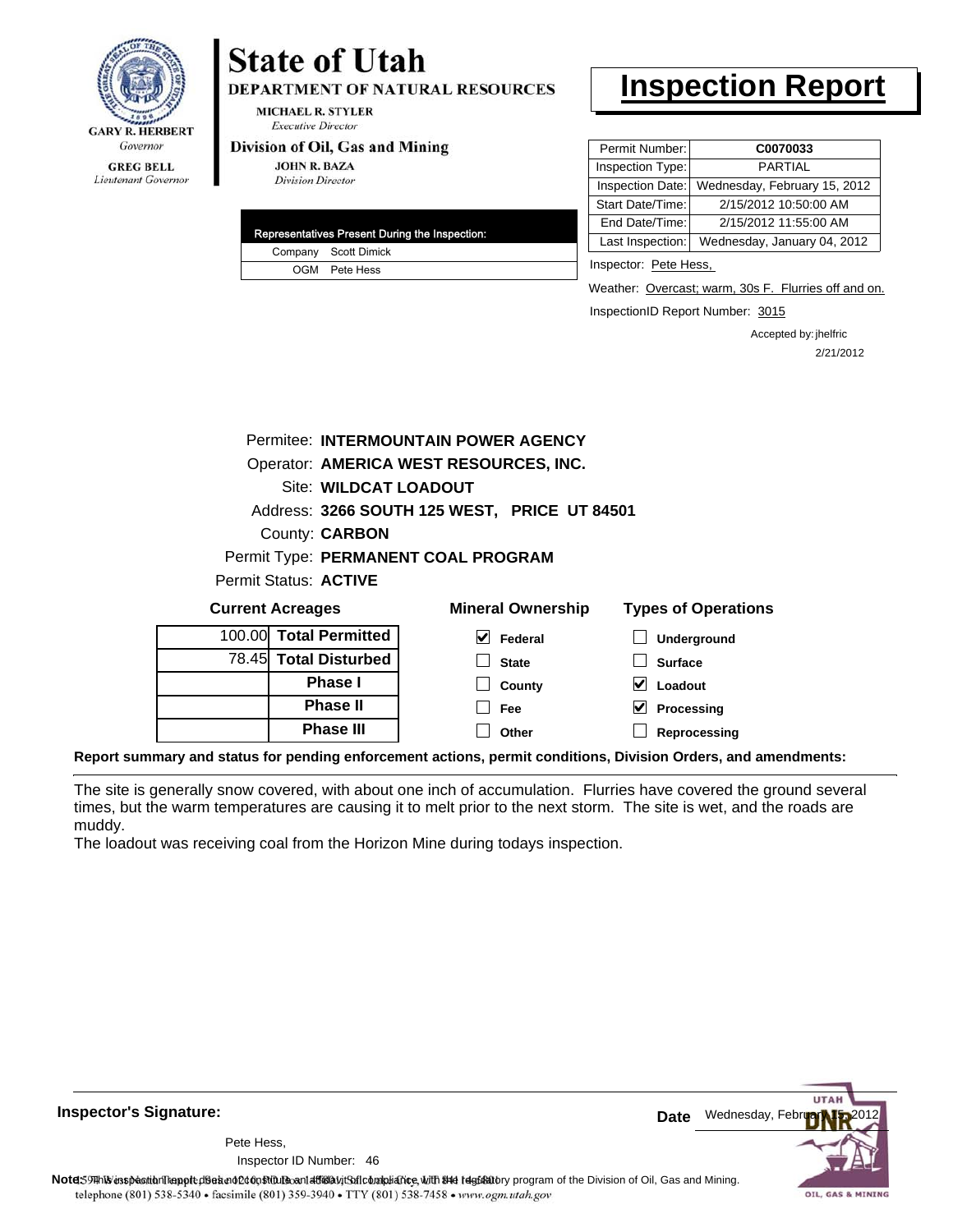#### *REVIEW OF PERMIT, PERFORMANCE STANDARDS PERMIT CONDITION REQUIREMENTS*

*1. Substantiate the elements on this inspection by checking the appropriate performance standard.*

 *a. For COMPLETE inspections provide narrative justification for any elements not fully inspected unless element is not appropriate to the site, in which case check Not Applicable.*

 *b. For PARTIAL inspections check only the elements evaluated.*

*2. Document any noncompliance situation by reference the NOV issued at the appropriate performance standard listed below.*

*3. Reference any narratives written in conjunction with this inspection at the appropriate performace standard listed below.*

*4. Provide a brief status report for all pending enforcement actions, permit conditions, Divison Orders, and amendments.*

|     |                                                               | Evaluated               | Not Applicable Comment          |                         | Enforcement |
|-----|---------------------------------------------------------------|-------------------------|---------------------------------|-------------------------|-------------|
| 1.  | Permits, Change, Transfer, Renewal, Sale                      |                         |                                 |                         |             |
| 2.  | Signs and Markers                                             | $\overline{\mathbf{v}}$ |                                 |                         |             |
| 3.  | Topsoil                                                       |                         |                                 |                         |             |
| 4.a | Hydrologic Balance: Diversions                                | $\blacktriangledown$    |                                 | $\overline{\mathbf{v}}$ |             |
| 4.b | Hydrologic Balance: Sediment Ponds and Impoundments           | $\blacktriangledown$    |                                 | ⊻                       |             |
| 4.C | Hydrologic Balance: Other Sediment Control Measures           |                         |                                 |                         |             |
| 4.d | Hydrologic Balance: Water Monitoring                          | $\overline{\mathbf{v}}$ |                                 | $\overline{\mathbf{v}}$ |             |
| 4.e | Hydrologic Balance: Effluent Limitations                      | $\overline{\mathbf{v}}$ |                                 | $\blacktriangledown$    |             |
| 5.  | <b>Explosives</b>                                             |                         | ⊽                               |                         |             |
| 6.  | Disposal of Excess Spoil, Fills, Benches                      |                         | $\blacktriangledown$            |                         |             |
| 7.  | Coal Mine Waste, Refuse Piles, Impoundments                   | $\overline{\mathbf{v}}$ |                                 |                         |             |
| 8.  | Noncoal Waste                                                 | $\overline{\mathbf{v}}$ |                                 |                         |             |
| 9.  | Protection of Fish, Wildlife and Related Environmental Issues | $\overline{\mathbf{v}}$ |                                 |                         |             |
|     | 10. Slides and Other Damage                                   |                         | ⊽                               |                         |             |
| 11. | Contemporaneous Reclamation                                   |                         | ☑                               |                         |             |
| 12. | <b>Backfilling And Grading</b>                                |                         | $\overline{\mathbf{v}}$         |                         |             |
| 13. | Revegetation                                                  |                         | $\overline{\blacktriangledown}$ |                         |             |
| 14. | Subsidence Control                                            |                         | $\overline{\mathbf{v}}$         |                         |             |
|     | 15. Cessation of Operations                                   |                         | $\blacktriangleright$           |                         |             |
|     | 16.a Roads: Construction, Maintenance, Surfacing              | ⊽                       |                                 |                         |             |
|     | 16.b Roads: Drainage Controls                                 | $\overline{\mathbf{v}}$ |                                 |                         |             |
| 17. | Other Transportation Facilities                               | $\overline{\mathbf{v}}$ |                                 |                         |             |
| 18. | Support Facilities, Utility Installations                     | $\overline{\mathbf{v}}$ |                                 |                         |             |
|     | 19. AVS Check                                                 |                         |                                 |                         |             |
| 20. | <b>Air Quality Permit</b>                                     | $\checkmark$            |                                 | $\checkmark$            |             |
| 21. | Bonding and Insurance                                         |                         |                                 |                         |             |
|     | 22. Other                                                     |                         |                                 |                         |             |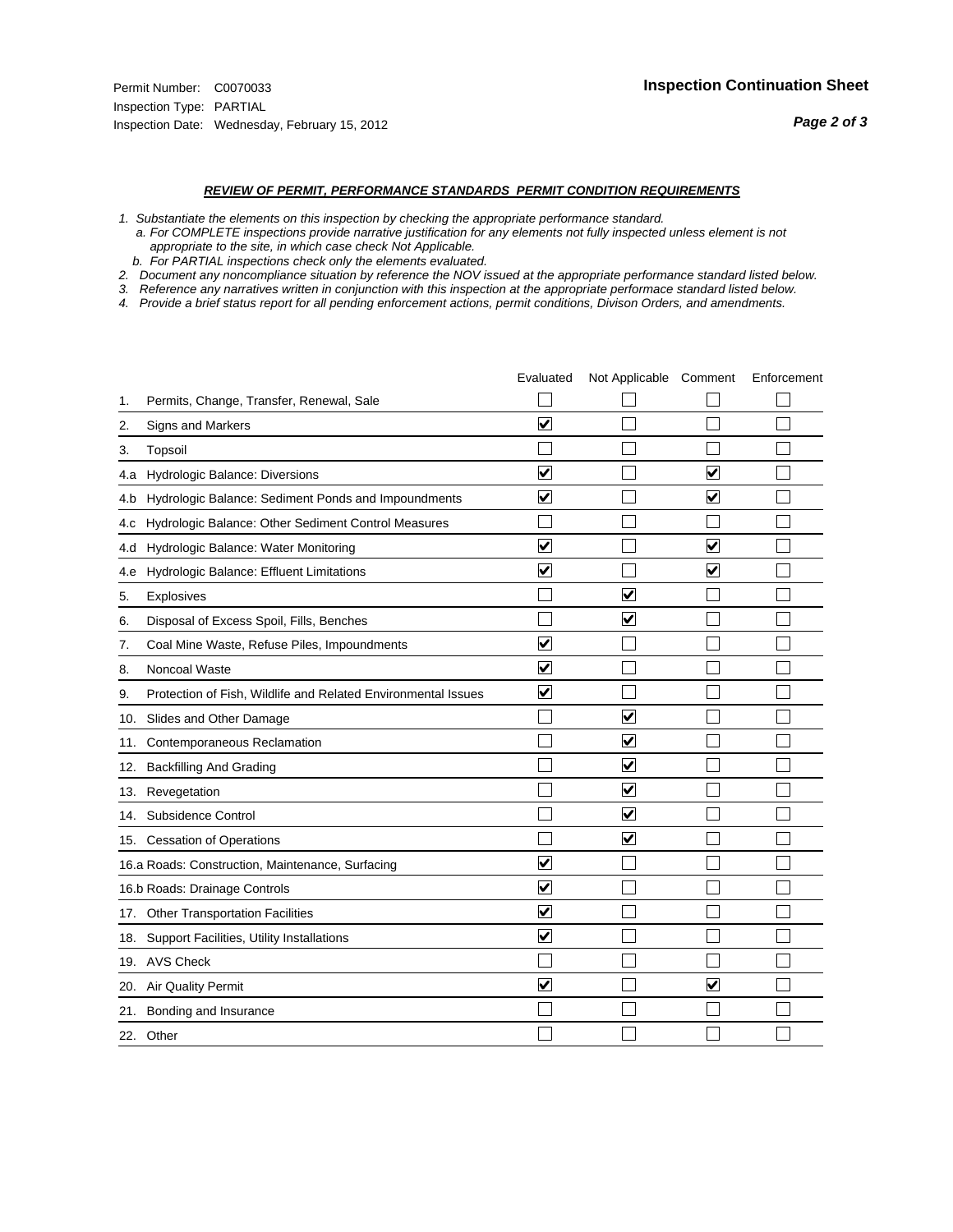Inspection Type: PARTIAL Inspection Date: Wednesday, February 15, 2012

#### **4.a Hydrologic Balance: Diversions**

All inspected diversions were capable of functioning. Melt water was pooling, but flow was not obvious in the ditches.

#### **4.b Hydrologic Balance: Sediment Ponds and Impoundments**

Ponds A, C, D, and F had snow covered bottoms.

#### **4.d Hydrologic Balance: Water Monitoring**

Water monitoring data for the month of January 2012 for the sites six UPDES outfalls has been entered into the electronic data base pipeline. All outfalls were reported as having "no flow" conditions.

### **4.e Hydrologic Balance: Effluent Limitations**

None of the ponds which were visually observed contained melt water; snow covered the pond bottoms.

#### **20. Air Quality Permit**

The area where coal fines were recoved during October 2010 was inspected. Snow covered the areas. The storage piles located at each of the radial stackers were small (estimate of 4000 tons each). No wind was blowing during today's inspection.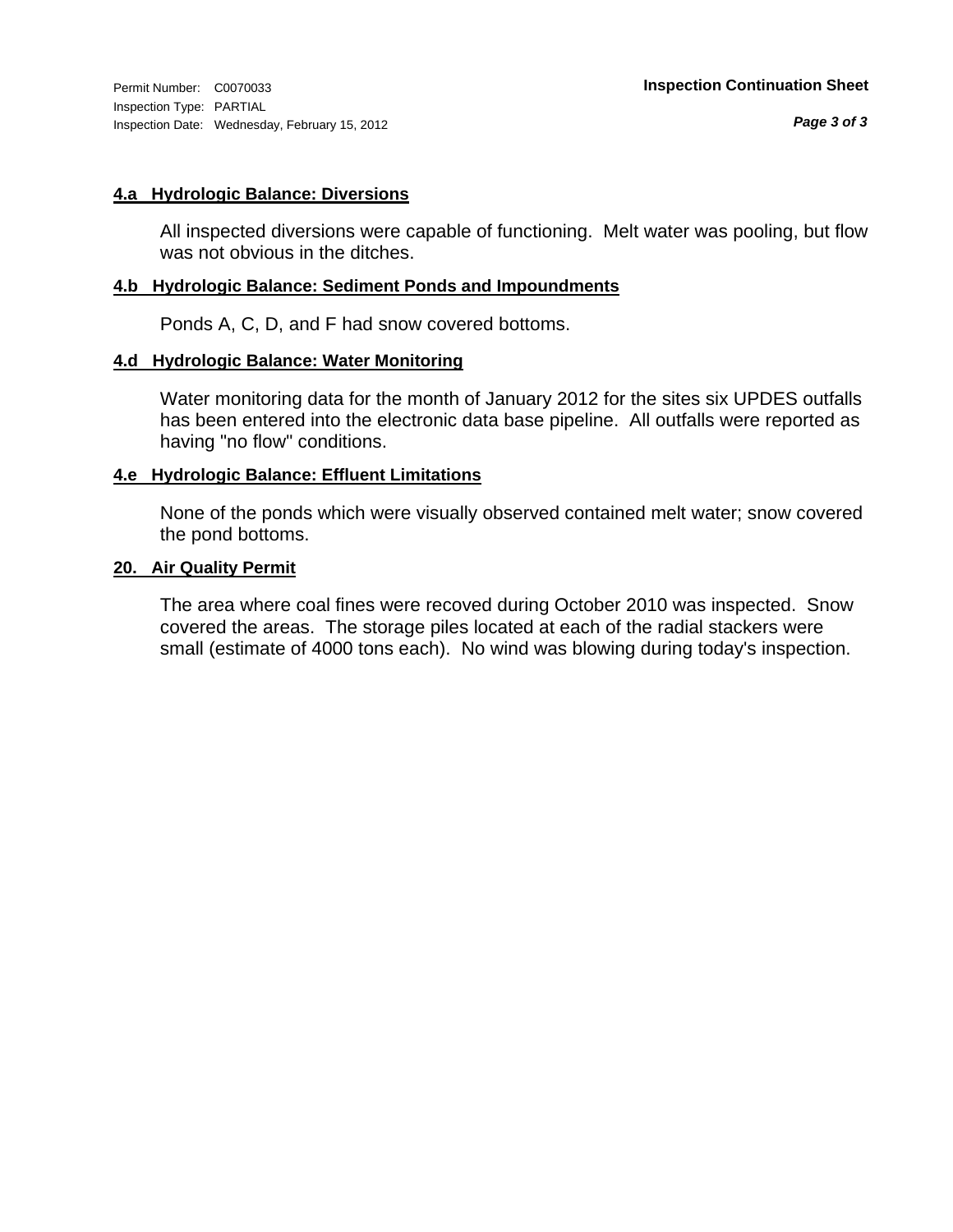

#### **GREG BELL** Lieutenant Governor

# **State of Utah**

**DEPARTMENT OF NATURAL RESOURCES** 

**MICHAEL R. STYLER Executive Director** 

#### Division of Oil, Gas and Mining

**JOHN R. BAZA Division Director** 

| Representatives Present During the Inspection: |
|------------------------------------------------|
| Company Vicky Miller                           |
| OGM Steve Demczak                              |

# **Inspection Report**

| Permit Number:   | C0070034                   |
|------------------|----------------------------|
| Inspection Type: | <b>COMPLETE</b>            |
| Inspection Date: | Tuesday, February 21, 2012 |
| Start Date/Time: | 2/21/2012 1:00:00 PM       |
| End Date/Time:   | 2/22/2012 4:00:00 PM       |
| Last Inspection: | Tuesday, November 22, 2011 |

Inspector: Steve Demczak,

Weather: Sunny, 30's, Muddy

InspectionID Report Number: 3023

Accepted by:

|                              | Permitee: BANNING     |                                           |                            |
|------------------------------|-----------------------|-------------------------------------------|----------------------------|
|                              |                       | <b>Operator: CANYON FUEL COMPANY</b>      |                            |
|                              |                       | <b>Site: BANNING SIDING LOADOUT</b>       |                            |
|                              |                       | Address: PO BOX 1029, WELLINGTON UT 84542 |                            |
|                              | County: <b>CARBON</b> |                                           |                            |
|                              |                       | Permit Type: PERMANENT COAL PROGRAM       |                            |
| <b>Permit Status: ACTIVE</b> |                       |                                           |                            |
| <b>Current Acreages</b>      |                       | <b>Mineral Ownership</b>                  | <b>Types of Operations</b> |
|                              | 36.42 Total Permitted | Federal                                   | <b>Underground</b>         |

| 36.421 Total Permitted |
|------------------------|
| 21.60 Total Disturbed  |
| <b>Phase I</b>         |
| <b>Phase II</b>        |
| <b>Phase III</b>       |

| eral Ownership               | <b>Types of Op</b> |
|------------------------------|--------------------|
| $\sqrt{\phantom{a}}$ Federal | $\Box$ Undergro    |
| $\vee$ State                 | $\Box$ Surface     |
| $\Box$ County                | $\Box$ Loadout     |
| $\vee$ Fee                   | $\Box$ Processi    |

**Processing Reprocessing**

**Report summary and status for pending enforcement actions, permit conditions, Division Orders, and amendments:**

Permit Condition: Canyon Fuel Company has just one permit condition for the Banning Loadout; to submit water quality data in an electronic format through the Electronic Data Input web site.

**Other**



**Inspector's Signature:**

39 Inspector ID Number:Steve Demczak,

Note: This inspection report does not constitute and affidavitor compliance, with the regulatory program of the Division of Oil, Gas and Mining. telephone (801) 538-5340 · facsimile (801) 359-3940 · TTY (801) 538-7458 · www.ogm.utah.gov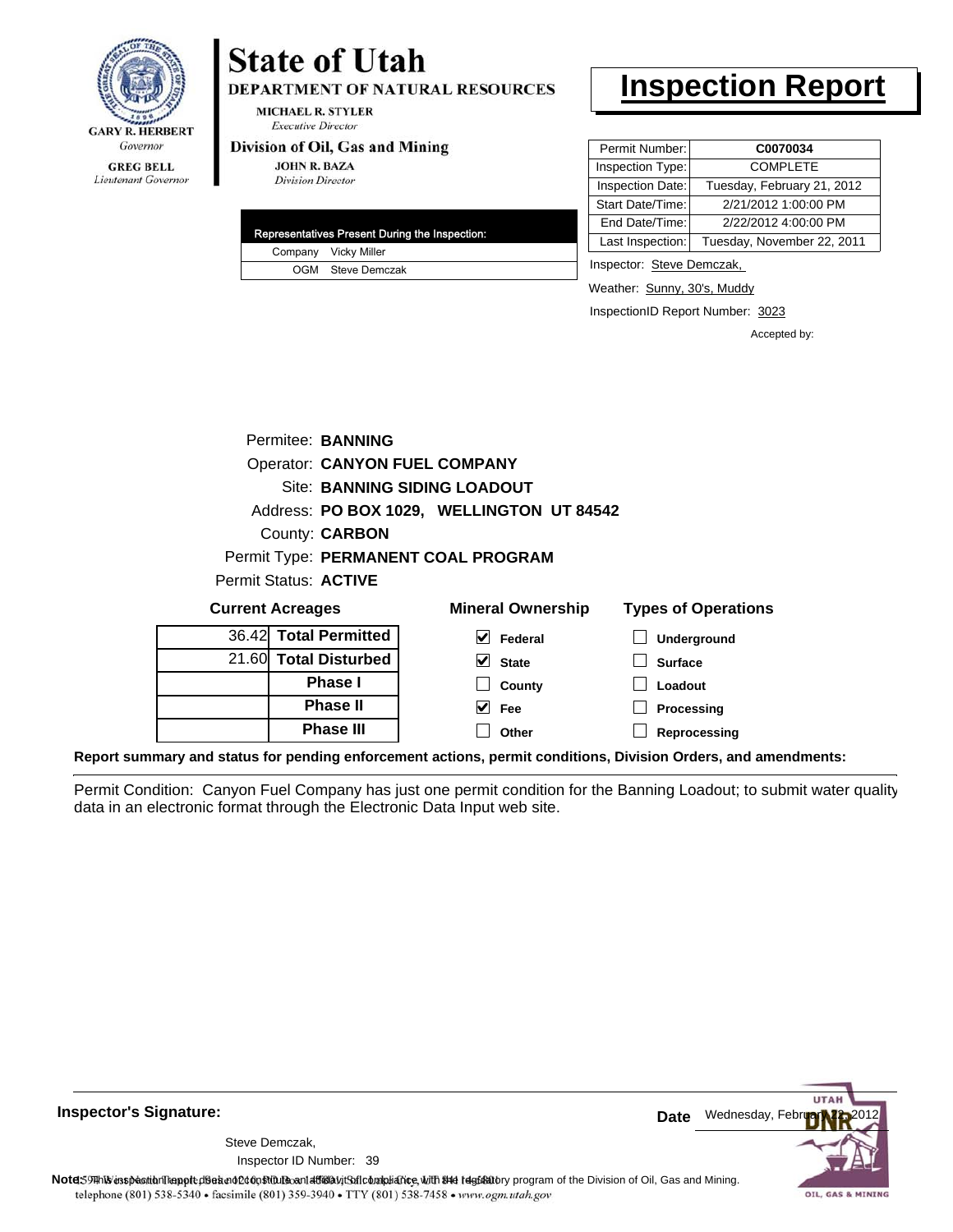#### *REVIEW OF PERMIT, PERFORMANCE STANDARDS PERMIT CONDITION REQUIREMENTS*

*1. Substantiate the elements on this inspection by checking the appropriate performance standard.*

 *a. For COMPLETE inspections provide narrative justification for any elements not fully inspected unless element is not appropriate to the site, in which case check Not Applicable.*

 *b. For PARTIAL inspections check only the elements evaluated.*

*2. Document any noncompliance situation by reference the NOV issued at the appropriate performance standard listed below.*

*3. Reference any narratives written in conjunction with this inspection at the appropriate performace standard listed below.*

*4. Provide a brief status report for all pending enforcement actions, permit conditions, Divison Orders, and amendments.*

|     |                                                               | Evaluated               | Not Applicable Comment          |                         | Enforcement |
|-----|---------------------------------------------------------------|-------------------------|---------------------------------|-------------------------|-------------|
| 1.  | Permits, Change, Transfer, Renewal, Sale                      | ⊻                       |                                 | V                       |             |
| 2.  | <b>Signs and Markers</b>                                      | $\overline{\mathbf{v}}$ |                                 | $\blacktriangledown$    |             |
| 3.  | Topsoil                                                       | $\overline{\mathbf{v}}$ |                                 | $\overline{\mathbf{v}}$ |             |
| 4.a | Hydrologic Balance: Diversions                                | $\blacktriangledown$    |                                 | $\blacktriangledown$    |             |
| 4.b | Hydrologic Balance: Sediment Ponds and Impoundments           | $\overline{\mathsf{v}}$ |                                 | $\blacktriangledown$    |             |
| 4.c | Hydrologic Balance: Other Sediment Control Measures           | $\overline{\mathbf{v}}$ |                                 |                         |             |
| 4.d | Hydrologic Balance: Water Monitoring                          | $\overline{\mathbf{v}}$ |                                 | $\overline{\mathbf{v}}$ |             |
| 4.e | Hydrologic Balance: Effluent Limitations                      | $\overline{\mathbf{v}}$ |                                 | $\blacktriangledown$    |             |
| 5.  | Explosives                                                    |                         | $\blacktriangledown$            |                         |             |
| 6.  | Disposal of Excess Spoil, Fills, Benches                      |                         | $\overline{\mathsf{v}}$         |                         |             |
| 7.  | Coal Mine Waste, Refuse Piles, Impoundments                   |                         | ☑                               |                         |             |
| 8.  | Noncoal Waste                                                 | $\overline{\mathbf{v}}$ |                                 | $\overline{\mathbf{v}}$ |             |
| 9.  | Protection of Fish, Wildlife and Related Environmental Issues | $\blacktriangledown$    |                                 |                         |             |
| 10. | Slides and Other Damage                                       |                         | $\blacktriangledown$            |                         |             |
| 11. | Contemporaneous Reclamation                                   |                         | $\blacktriangledown$            |                         |             |
| 12. | <b>Backfilling And Grading</b>                                |                         | $\overline{\mathbf{v}}$         |                         |             |
| 13. | Revegetation                                                  |                         | $\overline{\blacktriangledown}$ |                         |             |
| 14. | Subsidence Control                                            |                         | $\overline{\mathbf{v}}$         |                         |             |
|     | 15. Cessation of Operations                                   | $\overline{\mathbf{v}}$ |                                 | $\blacktriangledown$    |             |
|     | 16.a Roads: Construction, Maintenance, Surfacing              | $\overline{\mathsf{v}}$ |                                 | $\blacktriangledown$    |             |
|     | 16.b Roads: Drainage Controls                                 | $\overline{\mathsf{v}}$ |                                 | $\blacktriangledown$    |             |
| 17. | <b>Other Transportation Facilities</b>                        |                         |                                 |                         |             |
|     | 18. Support Facilities, Utility Installations                 | $\overline{\mathbf{v}}$ |                                 | $\overline{\mathbf{v}}$ |             |
|     | 19. AVS Check                                                 | $\overline{\mathbf{v}}$ |                                 | $\blacktriangledown$    |             |
| 20. | <b>Air Quality Permit</b>                                     | $\overline{\mathsf{v}}$ |                                 | $\blacktriangledown$    |             |
| 21. | Bonding and Insurance                                         | $\overline{\mathbf{v}}$ |                                 | $\blacktriangledown$    |             |
|     | 22. Other                                                     |                         |                                 |                         |             |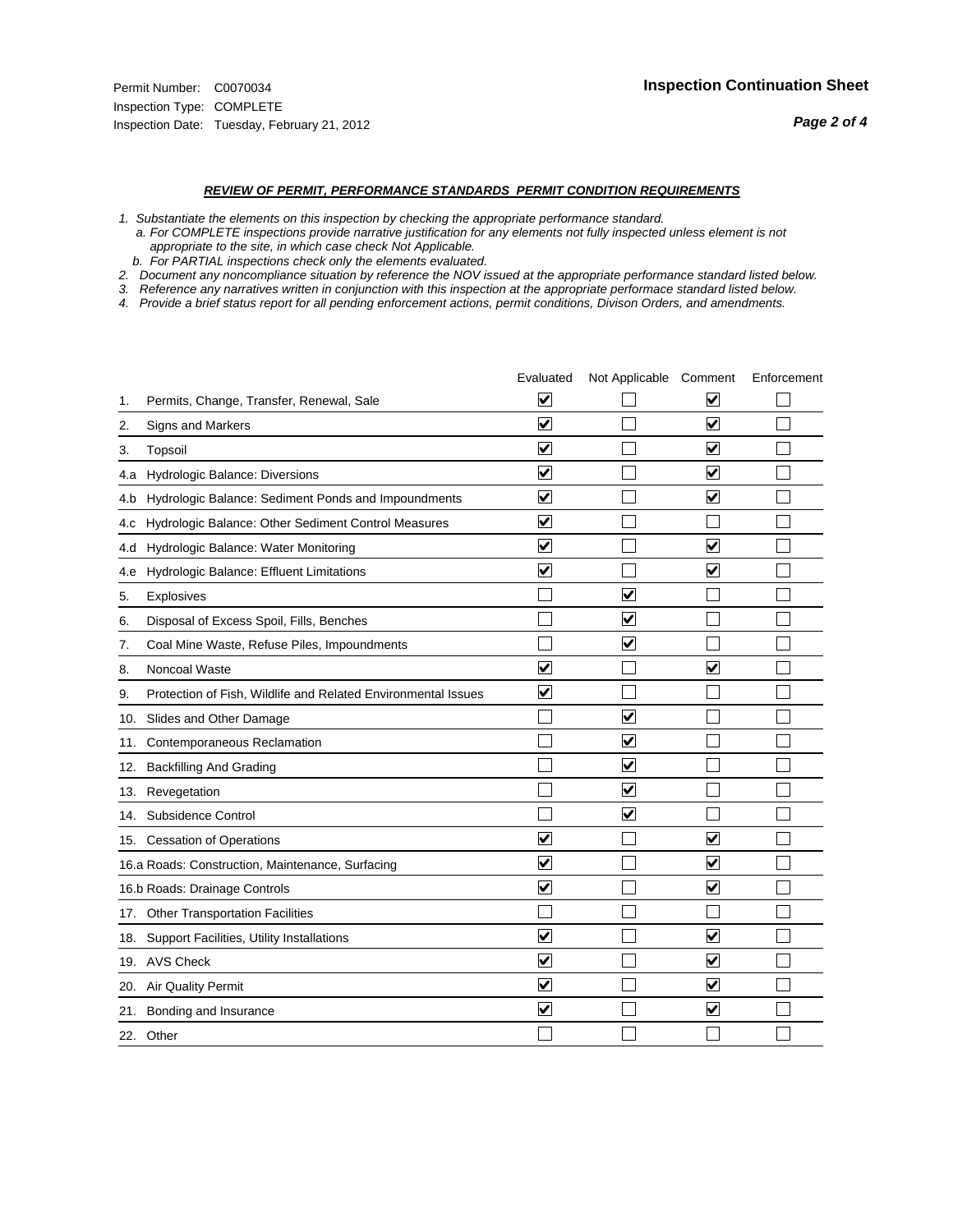*Page 3 of 4*

#### **1. Permits, Change, Transfer, Renewal, Sale**

There are no permitting actions with the Division. The permit will expire on 11/24/2013. The SPCC Plan was reviewed on December 3, 2007.

#### **2. Signs and Markers**

The identification signs is at the gate to the property.

#### **3. Topsoil**

No topsoil piles. This is a pre-law disturbance.

#### **4.a Hydrologic Balance: Diversions**

Diversions and culverts were opened.

### **4.b Hydrologic Balance: Sediment Ponds and Impoundments**

I inspected the sediment pond and did not see any hazardous conditions. The permittee inspected the sediment pond on Oct. 11, 2011. No hazardous conditions were reported. The pond contained little to no water. The sediment pond was Annual certified on October 11, 2011 and is P.E. certified.

#### **4.d Hydrologic Balance: Water Monitoring**

The water monitoring data was sent to SLC.

#### **4.e Hydrologic Balance: Effluent Limitations**

No discharge for the fourth quarter of 2011.

#### **8. Noncoal Waste**

The disturb area was clear of non-coal waste materials.

#### **15. Cessation of Operations**

The loadout has all the building, conveyors and loadout ripped down. This site should be reclaimed.

#### **16.a Roads: Construction, Maintenance, Surfacing**

The asphalt road is starting to break up.

#### **16.b Roads: Drainage Controls**

The draingage controls are functioning as designed.

#### **18. Support Facilities, Utility Installations**

No new facilities have been installed.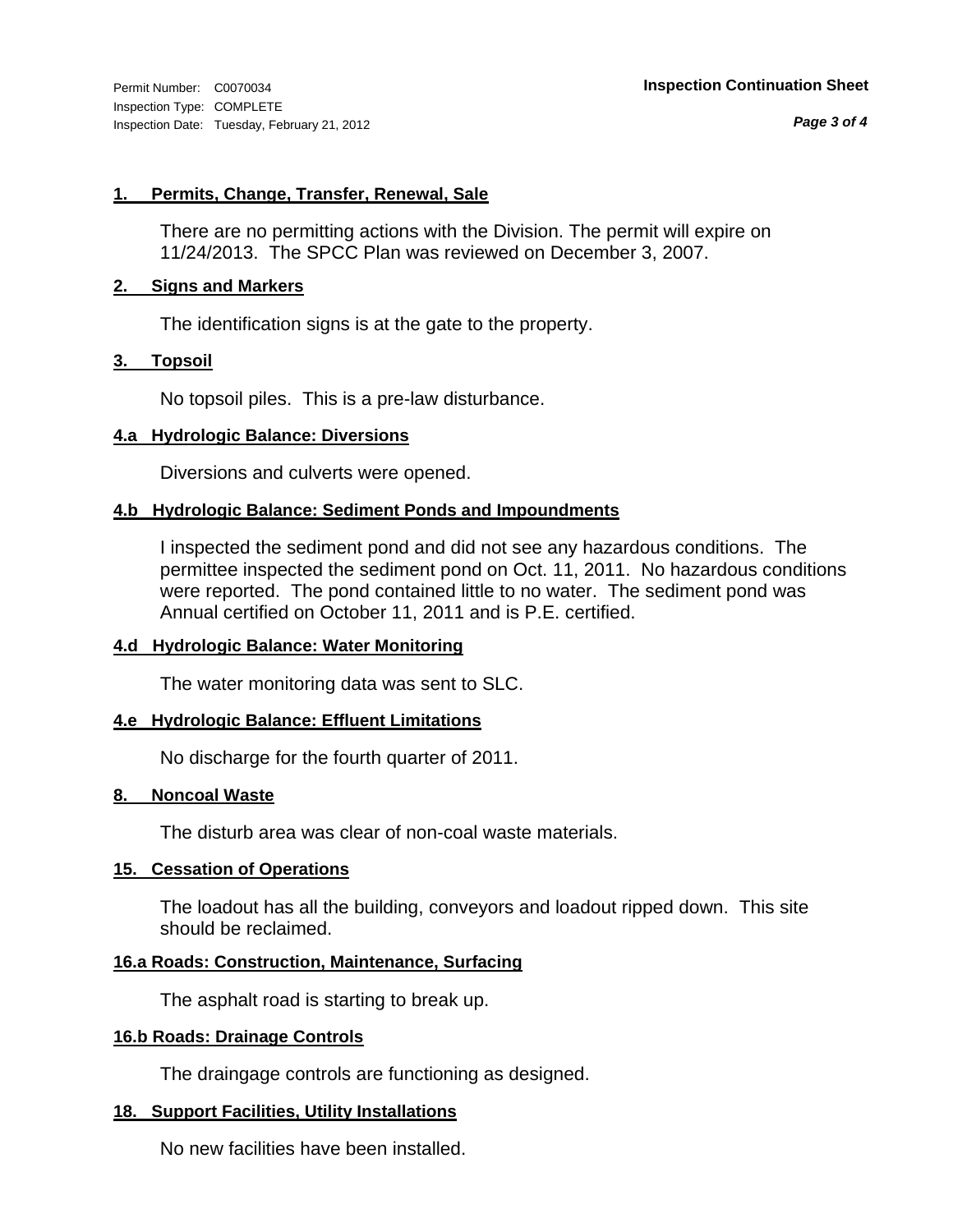Inspection Type: COMPLETE Inspection Date: Tuesday, February 21, 2012

*Page 4 of 4*

## **19. AVS Check**

The AVS checks are made in SLC.

### **20. Air Quality Permit**

Air Quality Permit number is 533-6108.

## **21. Bonding and Insurance**

The insurance policy will expire on July 31, 2012. The bonding amount is \$350,000.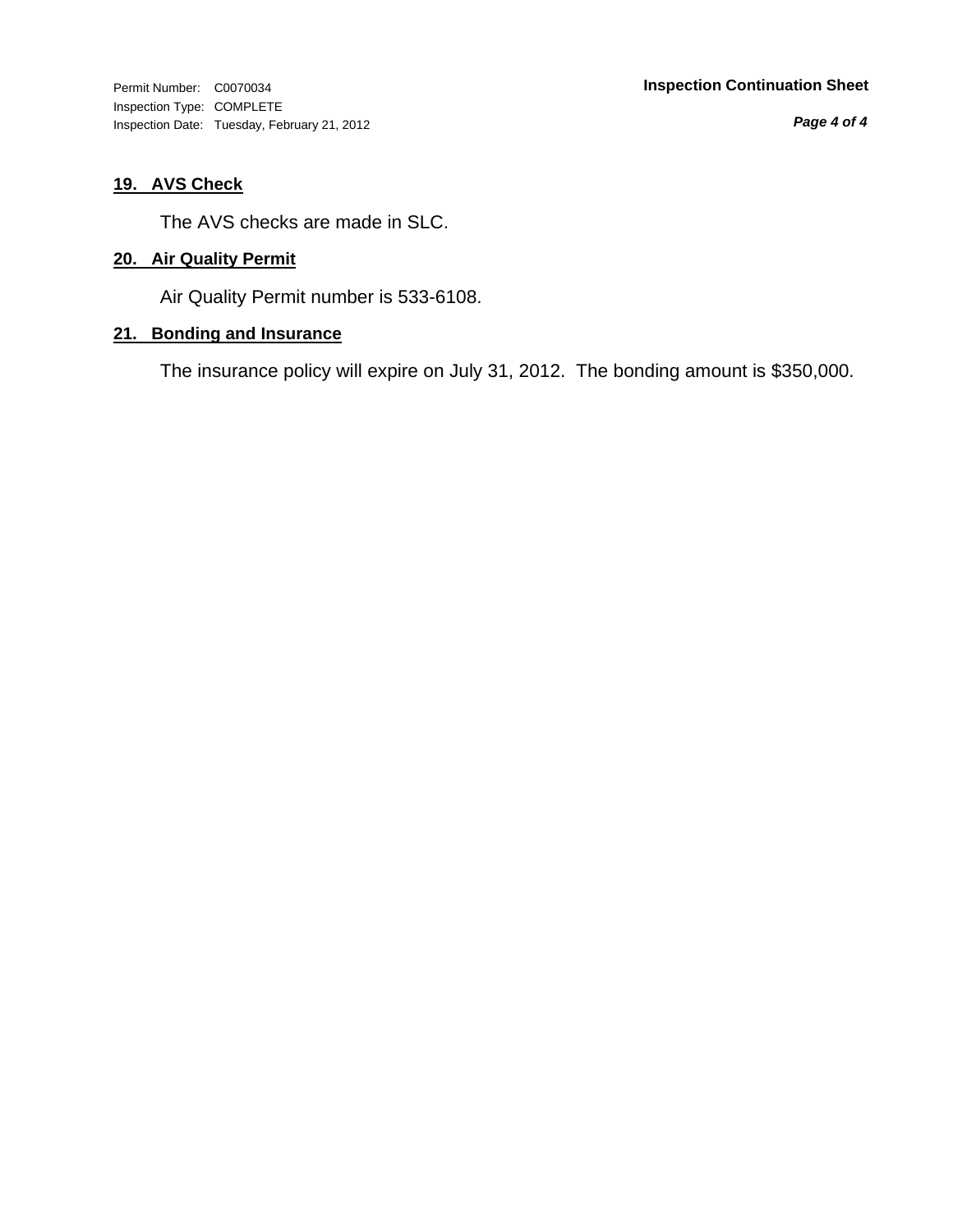

#### **GREG BELL** Lieutenant Governor

# **State of Utah**

DEPARTMENT OF NATURAL RESOURCES

**MICHAEL R. STYLER Executive Director** 

#### Division of Oil, Gas and Mining

**JOHN R. BAZA Division Director** 

| Representatives Present During the Inspection: |
|------------------------------------------------|
| Company Rusty Netz                             |
| OGM Karl Houskeeper                            |

# **Inspection Report**

| Permit Number:   | C0070035                    |
|------------------|-----------------------------|
| Inspection Type: | PARTIAL                     |
| Inspection Date: | Thursday, February 02, 2012 |
| Start Date/Time: | 2/2/2012 8:00:00 AM         |
| End Date/Time:   | 2/2/2012 11:00:00 AM        |
| Last Inspection: | Thursday, January 12, 2012  |

Inspector: Karl Houskeeper,

Weather: Partly Cloudy, Temp. 29 Deg. F.

InspectionID Report Number: 3003

Accepted by: jhelfric 2/14/2012

| Permitee: SUNNYSIDE COGENERATION ASSOCIATES                                                                    |                                 |                                         |                            |  |  |
|----------------------------------------------------------------------------------------------------------------|---------------------------------|-----------------------------------------|----------------------------|--|--|
| <b>Operator: SUNNYSIDE COGENERATION ASSOCIATES</b>                                                             |                                 |                                         |                            |  |  |
|                                                                                                                | Site: SUNNYSIDE REFUSE & SLURRY |                                         |                            |  |  |
|                                                                                                                |                                 | Address: PO BOX 159, SUNNYSIDE UT 84539 |                            |  |  |
|                                                                                                                | County: <b>CARBON</b>           |                                         |                            |  |  |
|                                                                                                                |                                 | Permit Type: PERMANENT COAL PROGRAM     |                            |  |  |
| Permit Status: ACTIVE                                                                                          |                                 |                                         |                            |  |  |
| <b>Current Acreages</b>                                                                                        |                                 | <b>Mineral Ownership</b>                | <b>Types of Operations</b> |  |  |
|                                                                                                                | 241.25 Total Permitted          | Federal                                 | <b>Underground</b>         |  |  |
|                                                                                                                | 196.65 Total Disturbed          | <b>State</b>                            | <b>Surface</b>             |  |  |
| 5.35                                                                                                           | <b>Phase I</b>                  | County                                  | Loadout                    |  |  |
| 5.35                                                                                                           | <b>Phase II</b>                 | $\vee$ Fee                              | Processing                 |  |  |
| 5.35                                                                                                           | <b>Phase III</b>                | Other                                   | V<br>Reprocessing          |  |  |
| Report summary and status for pending enforcement actions, permit conditions, Division Orders, and amendments: |                                 |                                         |                            |  |  |

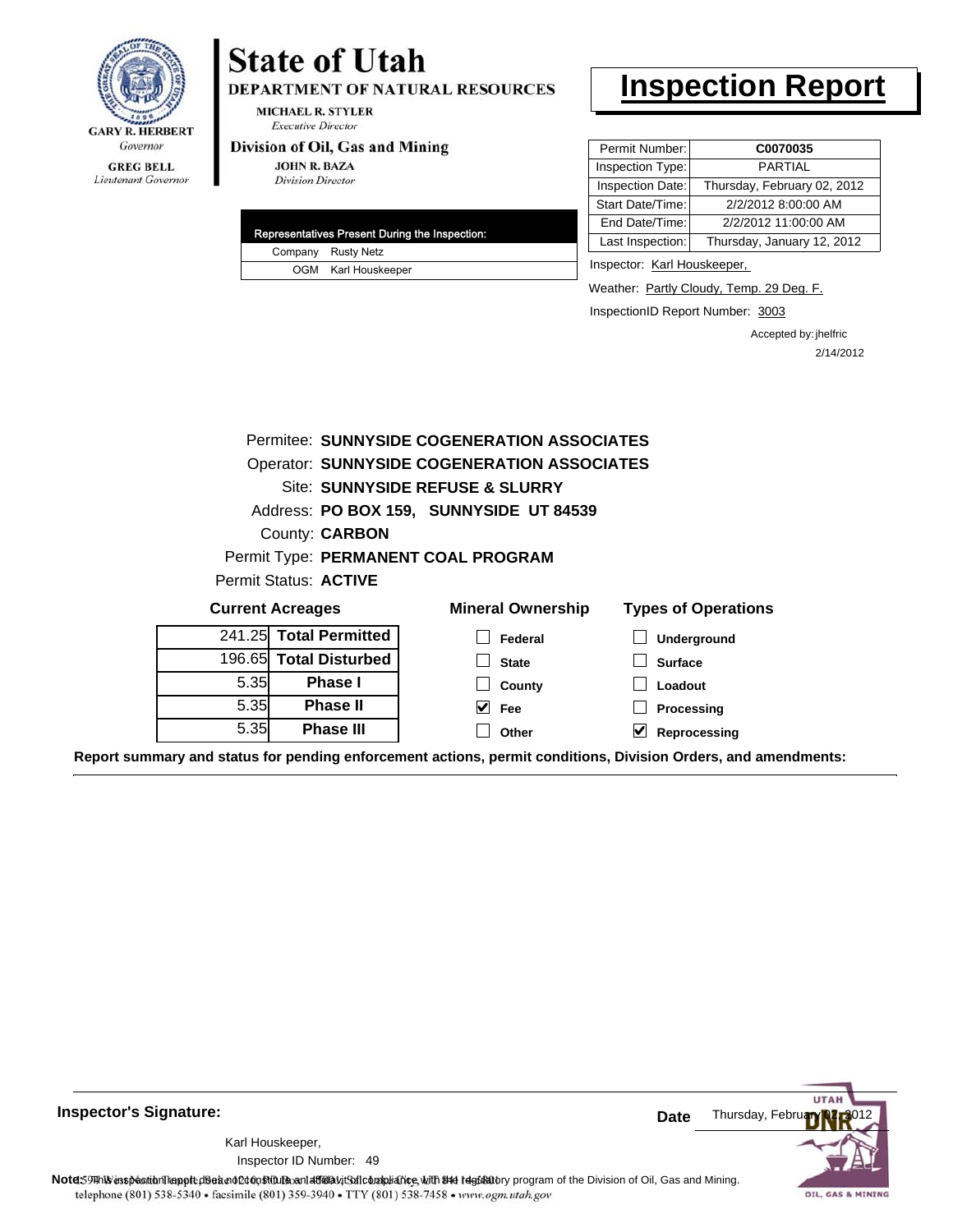#### *REVIEW OF PERMIT, PERFORMANCE STANDARDS PERMIT CONDITION REQUIREMENTS*

- *1. Substantiate the elements on this inspection by checking the appropriate performance standard.*
- *a. For COMPLETE inspections provide narrative justification for any elements not fully inspected unless element is not appropriate to the site, in which case check Not Applicable.*
- *b. For PARTIAL inspections check only the elements evaluated.*
- *2. Document any noncompliance situation by reference the NOV issued at the appropriate performance standard listed below.*
- *3. Reference any narratives written in conjunction with this inspection at the appropriate performace standard listed below.*
- *4. Provide a brief status report for all pending enforcement actions, permit conditions, Divison Orders, and amendments.*

|     |                                                               | Evaluated                       | Not Applicable Comment |                         | Enforcement |
|-----|---------------------------------------------------------------|---------------------------------|------------------------|-------------------------|-------------|
| 1.  | Permits, Change, Transfer, Renewal, Sale                      |                                 |                        |                         |             |
| 2.  | <b>Signs and Markers</b>                                      | $\overline{\mathbf{v}}$         |                        | $\overline{\mathbf{v}}$ |             |
| 3.  | Topsoil                                                       |                                 |                        |                         |             |
| 4.a | Hydrologic Balance: Diversions                                |                                 |                        |                         |             |
| 4.b | Hydrologic Balance: Sediment Ponds and Impoundments           |                                 |                        |                         |             |
| 4.C | Hydrologic Balance: Other Sediment Control Measures           |                                 |                        |                         |             |
| 4.d | Hydrologic Balance: Water Monitoring                          |                                 |                        |                         |             |
| 4.e | Hydrologic Balance: Effluent Limitations                      |                                 |                        |                         |             |
| 5.  | <b>Explosives</b>                                             |                                 |                        |                         |             |
| 6.  | Disposal of Excess Spoil, Fills, Benches                      | $\blacktriangledown$            |                        | ⊻                       |             |
| 7.  | Coal Mine Waste, Refuse Piles, Impoundments                   | $\overline{\mathbf{v}}$         |                        | $\overline{\mathbf{v}}$ |             |
| 8.  | Noncoal Waste                                                 | $\overline{\blacktriangledown}$ |                        |                         |             |
| 9.  | Protection of Fish, Wildlife and Related Environmental Issues |                                 |                        |                         |             |
| 10. | Slides and Other Damage                                       |                                 |                        |                         |             |
| 11. | Contemporaneous Reclamation                                   |                                 |                        |                         |             |
| 12. | <b>Backfilling And Grading</b>                                |                                 |                        |                         |             |
| 13. | Revegetation                                                  |                                 |                        |                         |             |
| 14. | Subsidence Control                                            |                                 |                        |                         |             |
|     | 15. Cessation of Operations                                   |                                 |                        |                         |             |
|     | 16.a Roads: Construction, Maintenance, Surfacing              |                                 |                        |                         |             |
|     | 16.b Roads: Drainage Controls                                 |                                 |                        |                         |             |
|     | 17. Other Transportation Facilities                           |                                 |                        |                         |             |
| 18. | Support Facilities, Utility Installations                     |                                 |                        |                         |             |
|     | 19. AVS Check                                                 |                                 |                        |                         |             |
| 20. | Air Quality Permit                                            |                                 |                        |                         |             |
|     | 21. Bonding and Insurance                                     |                                 |                        |                         |             |
|     | 22. Other                                                     |                                 |                        |                         |             |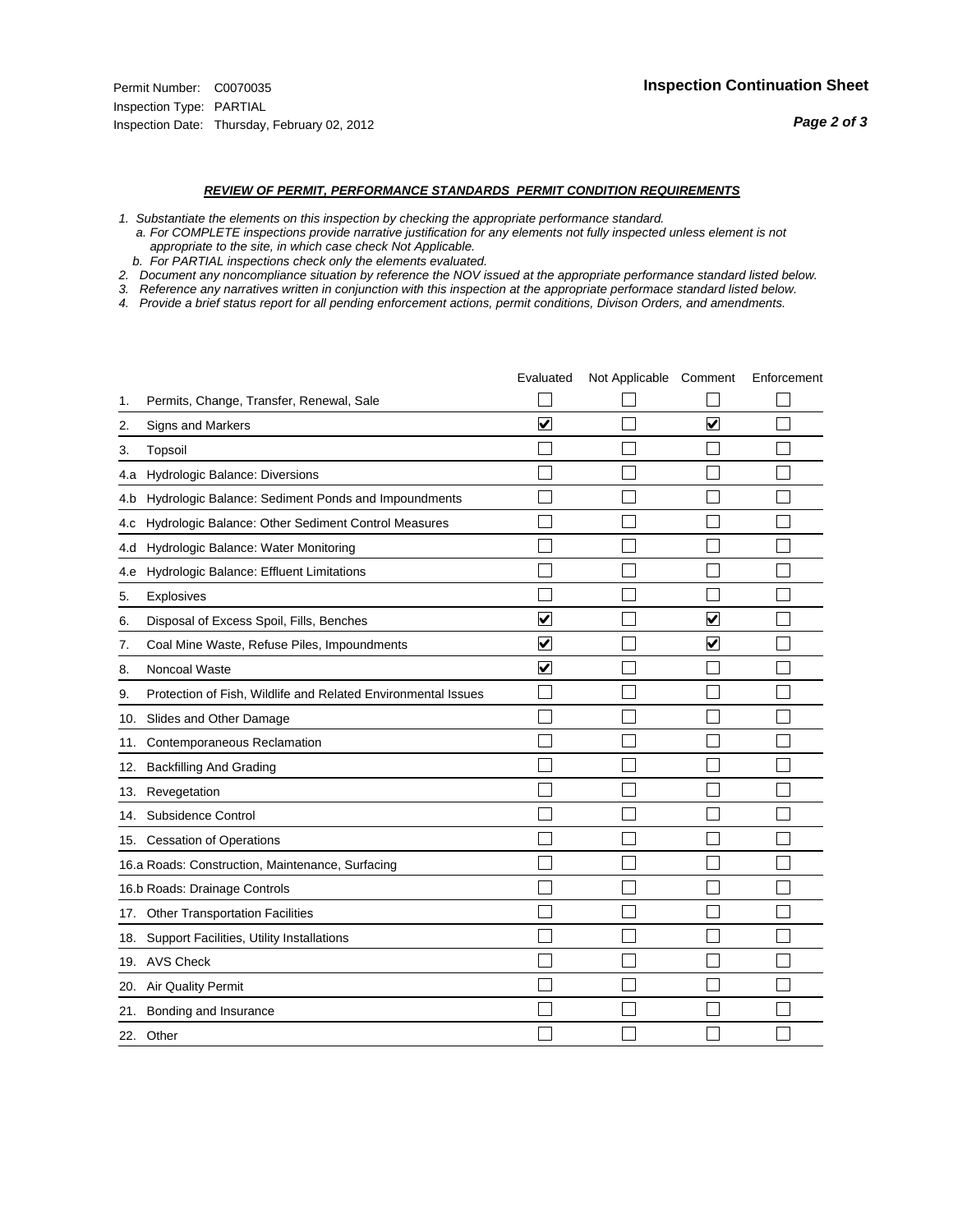Inspection Type: PARTIAL Inspection Date: Thursday, February 02, 2012

#### **2. Signs and Markers**

The mine identification sign is posted on a power pole at the entrance into the permit area. The sign contains the required information.

#### **6. Disposal of Excess Spoil, Fills, Benches**

Excess spoil pile #2 has been reclaimed except a small portion of the surface which will serve a contact point for a new excess spoil pile. The outside slopes and a portion of the surface has been covered with three foot of subsoil and one foot of topsoil. Straw was laid down on top of the subsoil and also mixed in with the one foot of topsoil. The reclamation area still needs to be seeded.

#### **7. Coal Mine Waste, Refuse Piles, Impoundments**

The refuse pile appeared stable. Mining areas vary depending on the need quality for the power plant.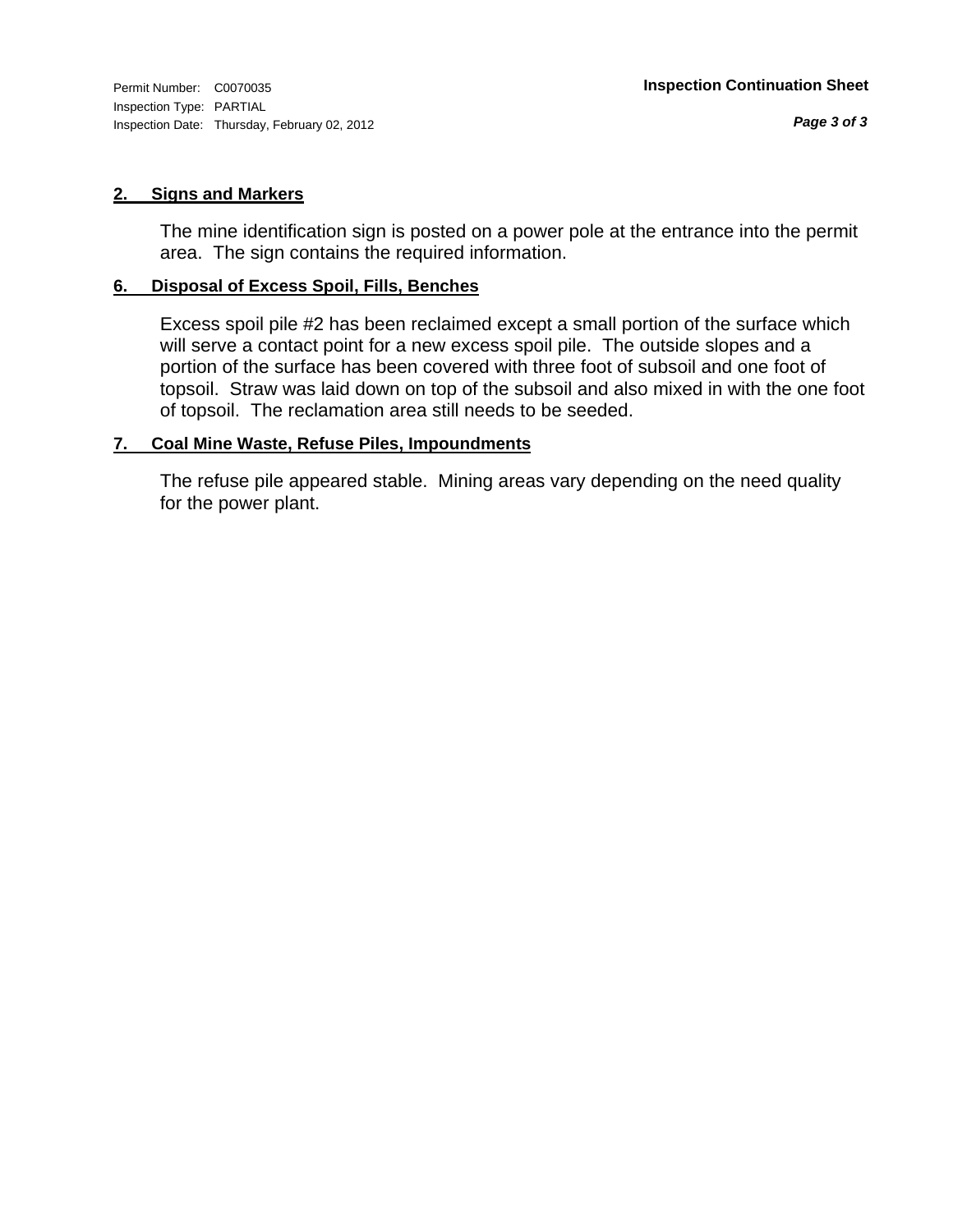

# **State of Utah**

**DEPARTMENT OF NATURAL RESOURCES** 

**MICHAEL R. STYLER Executive Director** 

#### Division of Oil, Gas and Mining

**JOHN R. BAZA Division Director** 

|  | Representatives Present During the Inspection: |
|--|------------------------------------------------|
|  | OGM Priscilla Burton                           |
|  | Company Rusty Netz                             |
|  | Company Richard Carter                         |
|  |                                                |

# **Inspection Report**

| Permit Number:   | C0070035                     |
|------------------|------------------------------|
| Inspection Type: | PARTIAI                      |
| Inspection Date: | Wednesday, February 08, 2012 |
| Start Date/Time: | 2/8/2012 2:00:00 PM          |
| End Date/Time:   | 2/8/2012 3:00:00 PM          |
| Last Inspection: | Thursday, February 02, 2012  |
|                  |                              |

Inspector: Priscilla Burton,

Weather: overcast 40

InspectionID Report Number: 3009

Accepted by: jhelfric 2/14/2012

|      | Permitee: SUNNYSIDE COGENERATION ASSOCIATES        |                                         |                            |  |  |  |
|------|----------------------------------------------------|-----------------------------------------|----------------------------|--|--|--|
|      | <b>Operator: SUNNYSIDE COGENERATION ASSOCIATES</b> |                                         |                            |  |  |  |
|      | Site: SUNNYSIDE REFUSE & SLURRY                    |                                         |                            |  |  |  |
|      |                                                    | Address: PO BOX 159, SUNNYSIDE UT 84539 |                            |  |  |  |
|      | <b>County: CARBON</b>                              |                                         |                            |  |  |  |
|      |                                                    | Permit Type: PERMANENT COAL PROGRAM     |                            |  |  |  |
|      | Permit Status: ACTIVE                              |                                         |                            |  |  |  |
|      | <b>Current Acreages</b>                            | <b>Mineral Ownership</b>                | <b>Types of Operations</b> |  |  |  |
|      | 241.25 Total Permitted                             | Federal                                 | Underground                |  |  |  |
|      | 196.65 Total Disturbed                             | <b>State</b>                            | <b>Surface</b>             |  |  |  |
| 5.35 | <b>Phase I</b>                                     | County                                  | Loadout                    |  |  |  |
| 5.35 | <b>Phase II</b>                                    | V<br><b>Fee</b>                         | Processing                 |  |  |  |
| 5.35 | <b>Phase III</b>                                   | Other                                   | Reprocessing               |  |  |  |

**Report summary and status for pending enforcement actions, permit conditions, Division Orders, and amendments:**

Seeding of the reclaimed Excess Spoil Pile #2 occurred today. A copy of the seed tag was sent to the internal file. Photographs taken on this date are in the image folder.



**Inspector's Signature:**

Priscilla Burton,

Inspector ID Number: 37

Note: This inspection report does not constitute and affidavitor compliance, with the regulatory program of the Division of Oil, Gas and Mining. telephone (801) 538-5340 · facsimile (801) 359-3940 · TTY (801) 538-7458 · www.ogm.utah.gov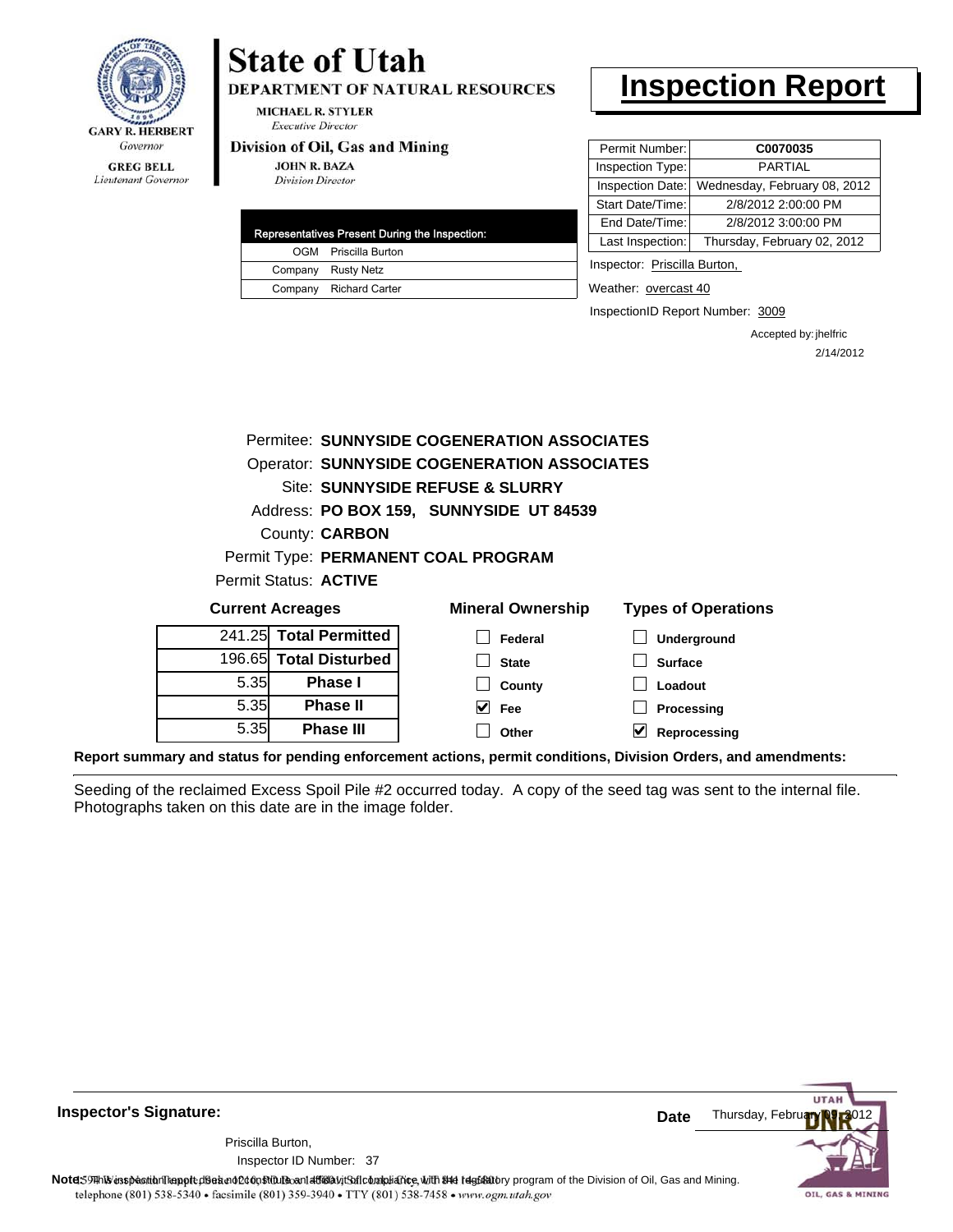#### *REVIEW OF PERMIT, PERFORMANCE STANDARDS PERMIT CONDITION REQUIREMENTS*

- *1. Substantiate the elements on this inspection by checking the appropriate performance standard.*
- *a. For COMPLETE inspections provide narrative justification for any elements not fully inspected unless element is not appropriate to the site, in which case check Not Applicable.*
- *b. For PARTIAL inspections check only the elements evaluated.*
- *2. Document any noncompliance situation by reference the NOV issued at the appropriate performance standard listed below.*
- *3. Reference any narratives written in conjunction with this inspection at the appropriate performace standard listed below.*
- *4. Provide a brief status report for all pending enforcement actions, permit conditions, Divison Orders, and amendments.*

|     |                                                               | Evaluated               | Not Applicable Comment |                         | Enforcement |
|-----|---------------------------------------------------------------|-------------------------|------------------------|-------------------------|-------------|
| 1.  | Permits, Change, Transfer, Renewal, Sale                      |                         |                        |                         |             |
| 2.  | <b>Signs and Markers</b>                                      |                         |                        |                         |             |
| 3.  | Topsoil                                                       |                         |                        |                         |             |
| 4.a | Hydrologic Balance: Diversions                                |                         |                        |                         |             |
| 4.b | Hydrologic Balance: Sediment Ponds and Impoundments           |                         |                        |                         |             |
| 4.C | Hydrologic Balance: Other Sediment Control Measures           |                         |                        |                         |             |
| 4.d | Hydrologic Balance: Water Monitoring                          |                         |                        |                         |             |
| 4.e | Hydrologic Balance: Effluent Limitations                      |                         |                        |                         |             |
| 5.  | <b>Explosives</b>                                             |                         |                        |                         |             |
| 6.  | Disposal of Excess Spoil, Fills, Benches                      |                         |                        |                         |             |
| 7.  | Coal Mine Waste, Refuse Piles, Impoundments                   | $\overline{\mathbf{v}}$ |                        | $\overline{\mathbf{v}}$ |             |
| 8.  | Noncoal Waste                                                 |                         |                        |                         |             |
| 9.  | Protection of Fish, Wildlife and Related Environmental Issues |                         |                        |                         |             |
| 10. | Slides and Other Damage                                       |                         |                        |                         |             |
| 11. | Contemporaneous Reclamation                                   |                         |                        |                         |             |
| 12. | <b>Backfilling And Grading</b>                                |                         |                        |                         |             |
| 13. | Revegetation                                                  | $\overline{\mathbf{v}}$ |                        | $\overline{\mathsf{v}}$ |             |
| 14. | Subsidence Control                                            |                         |                        |                         |             |
|     | 15. Cessation of Operations                                   |                         |                        |                         |             |
|     | 16.a Roads: Construction, Maintenance, Surfacing              |                         |                        |                         |             |
|     | 16.b Roads: Drainage Controls                                 |                         |                        |                         |             |
|     | 17. Other Transportation Facilities                           |                         |                        |                         |             |
| 18. | Support Facilities, Utility Installations                     |                         |                        |                         |             |
|     | 19. AVS Check                                                 |                         |                        |                         |             |
| 20. | Air Quality Permit                                            |                         |                        |                         |             |
|     | 21. Bonding and Insurance                                     |                         |                        |                         |             |
|     | 22. Other                                                     |                         |                        |                         |             |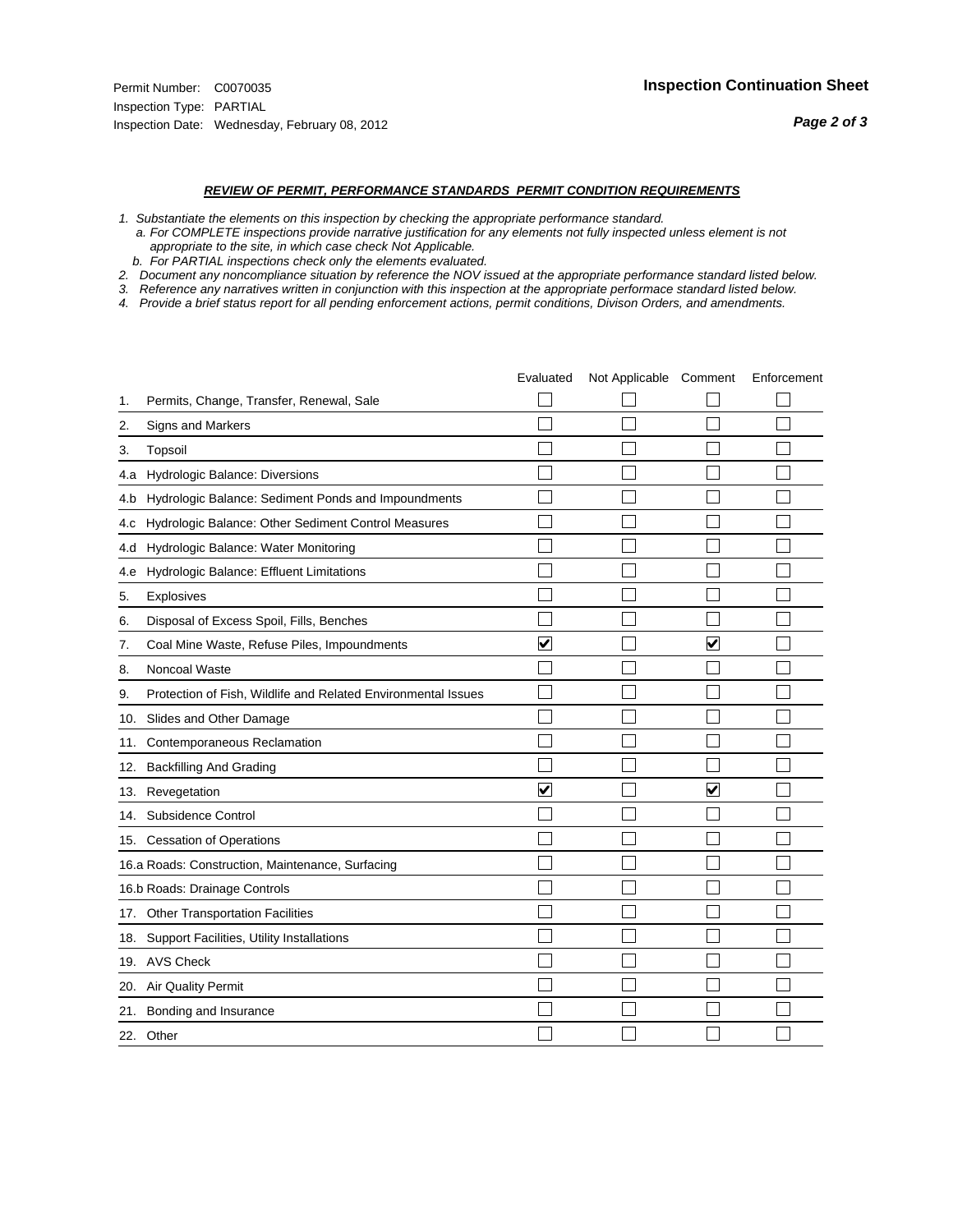*Page 3 of 3*

### **7. Coal Mine Waste, Refuse Piles, Impoundments**

Three of subsoil soil and one foot of topsoil covers the excess spoil pile #2. The subsoil was laid down with excavators and is very compacted. Only the very top of the pile was ripped before topsoil application. The whole pile was surface roughened with pocking. The compacted subsoil is evident in the bottom of the pocks on the non-roughened surface. This compaction is a layer approximately 4 inches deep. Water will likely be retained in these pocks and several cycles of freeze/thaw may loosen relieve the compaction.

#### **13. Revegetation**

The seed was being scattered by Dave Bassinger and crew. A seed tag has been sent to the internal file.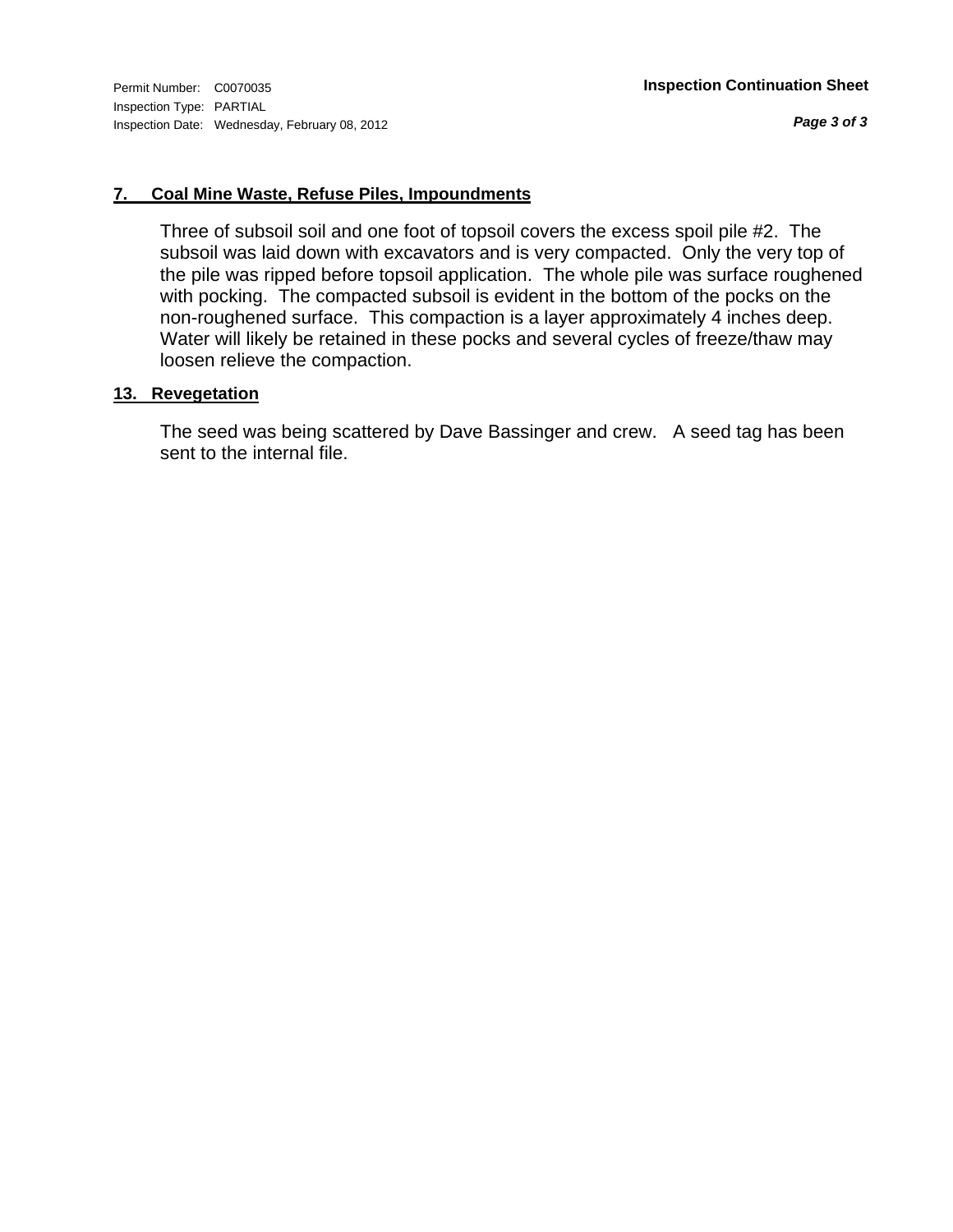

#### **GREG BELL** Lieutenant Governor

# **State of Utah**

**DEPARTMENT OF NATURAL RESOURCES** 

**MICHAEL R. STYLER Executive Director** 

#### Division of Oil, Gas and Mining

**JOHN R. BAZA Division Director** 

|  | Representatives Present During the Inspection: |
|--|------------------------------------------------|
|  | Company Vicky Miller                           |
|  | OGM Steve Demczak                              |

# **Inspection Report**

| Permit Number:   | C0070038                   |
|------------------|----------------------------|
| Inspection Type: | <b>COMPLETE</b>            |
| Inspection Date: | Tuesday, February 14, 2012 |
| Start Date/Time: | 2/14/2012 10:00:00 AM      |
| End Date/Time:   | 2/14/2012 3:00:00 PM       |
| Last Inspection: | Thursday, January 19, 2012 |

Inspector: Steve Demczak,

Weather: Snow covered, 20's

InspectionID Report Number: 3019

Accepted by: jhelfric 2/21/2012

|        | Permitee: PLATEAU MINING CORP        |                                          |                            |
|--------|--------------------------------------|------------------------------------------|----------------------------|
|        | <b>Operator: PLATEAU MINING CORP</b> |                                          |                            |
|        | Site: WILLOW CREEK MINE              |                                          |                            |
|        |                                      | Address: PO BOX 30, HELPER UT 84526-0030 |                            |
|        | County: <b>CARBON</b>                |                                          |                            |
|        |                                      | Permit Type: PERMANENT COAL PROGRAM      |                            |
|        | Permit Status: ACTIVE                |                                          |                            |
|        | <b>Current Acreages</b>              | <b>Mineral Ownership</b>                 | <b>Types of Operations</b> |
|        | 14,662.49 Total Permitted            | $\vee$ Federal                           | Underground                |
|        | 71.44 Total Disturbed                | <b>State</b>                             | <b>Surface</b>             |
| 125.41 | <b>Phase I</b>                       | County                                   | V<br>Loadout               |
| 92.45  | <b>Phase II</b>                      | $\vert$ Fee                              | Processing                 |
| 92.45  | <b>Phase III</b>                     | Other                                    | Reprocessing               |
|        |                                      |                                          |                            |

**Report summary and status for pending enforcement actions, permit conditions, Division Orders, and amendments:**

There are no pending compliance actions for the Dugout Canyon Mine permit area. The Permittee is current relative to the required electronic quarterly water monitoring submittals for 2011.



**Inspector's Signature:**

39 Inspector ID Number:Steve Demczak,

Note: This inspection report does not constitute and affidavitor compliance, with the regulatory program of the Division of Oil, Gas and Mining.

telephone (801) 538-5340 · facsimile (801) 359-3940 · TTY (801) 538-7458 · www.ogm.utah.gov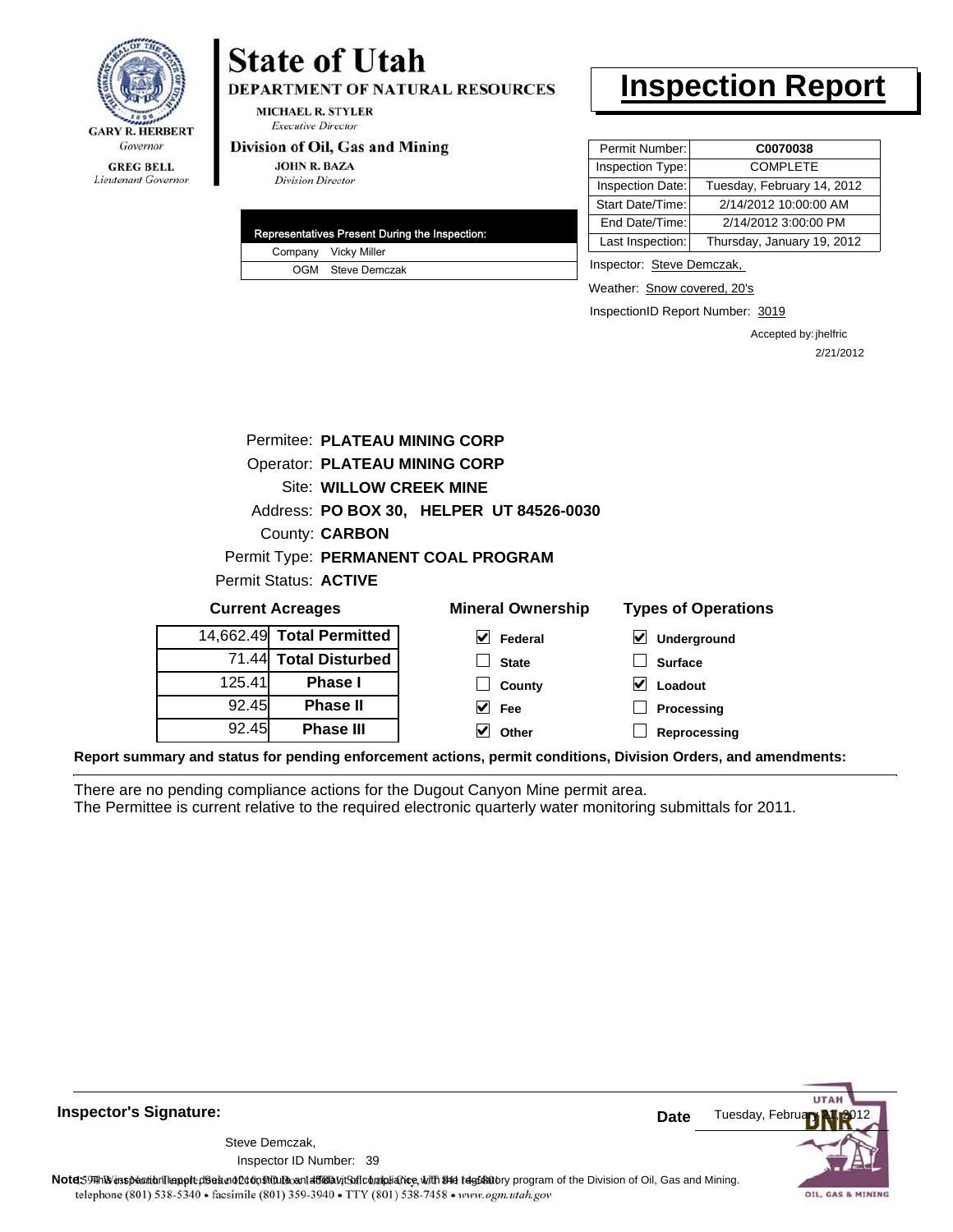#### *REVIEW OF PERMIT, PERFORMANCE STANDARDS PERMIT CONDITION REQUIREMENTS*

*1. Substantiate the elements on this inspection by checking the appropriate performance standard.*

 *a. For COMPLETE inspections provide narrative justification for any elements not fully inspected unless element is not appropriate to the site, in which case check Not Applicable.*

 *b. For PARTIAL inspections check only the elements evaluated.*

*2. Document any noncompliance situation by reference the NOV issued at the appropriate performance standard listed below.*

*3. Reference any narratives written in conjunction with this inspection at the appropriate performace standard listed below.*

*4. Provide a brief status report for all pending enforcement actions, permit conditions, Divison Orders, and amendments.*

|     |                                                               | Evaluated               | Not Applicable Comment  |                         | Enforcement |
|-----|---------------------------------------------------------------|-------------------------|-------------------------|-------------------------|-------------|
| 1.  | Permits, Change, Transfer, Renewal, Sale                      | ⊻                       |                         | V                       |             |
| 2.  | Signs and Markers                                             | $\overline{\mathbf{v}}$ |                         | $\blacktriangledown$    |             |
| 3.  | Topsoil                                                       | $\overline{\mathbf{v}}$ |                         | $\overline{\mathbf{v}}$ |             |
| 4.a | <b>Hydrologic Balance: Diversions</b>                         | $\overline{\mathsf{v}}$ |                         | $\blacktriangledown$    |             |
| 4.b | Hydrologic Balance: Sediment Ponds and Impoundments           | $\blacktriangledown$    |                         | $\blacktriangledown$    |             |
| 4.C | Hydrologic Balance: Other Sediment Control Measures           | $\checkmark$            |                         |                         |             |
| 4.d | Hydrologic Balance: Water Monitoring                          | $\overline{\mathbf{v}}$ |                         | $\blacktriangledown$    |             |
| 4.e | Hydrologic Balance: Effluent Limitations                      | $\overline{\mathbf{v}}$ |                         | $\blacktriangledown$    |             |
| 5.  | <b>Explosives</b>                                             |                         | $\overline{\mathbf{v}}$ |                         |             |
| 6.  | Disposal of Excess Spoil, Fills, Benches                      |                         | $\blacktriangledown$    |                         |             |
| 7.  | Coal Mine Waste, Refuse Piles, Impoundments                   | $\overline{\mathbf{v}}$ |                         | $\overline{\mathbf{v}}$ |             |
| 8.  | Noncoal Waste                                                 | $\overline{\mathbf{v}}$ |                         | $\blacktriangledown$    |             |
| 9.  | Protection of Fish, Wildlife and Related Environmental Issues | $\blacktriangledown$    |                         |                         |             |
| 10. | Slides and Other Damage                                       | $\overline{\mathsf{v}}$ |                         | $\overline{\mathbf{v}}$ |             |
| 11. | Contemporaneous Reclamation                                   |                         | $\blacktriangledown$    |                         |             |
| 12. | <b>Backfilling And Grading</b>                                |                         | $\blacktriangledown$    |                         |             |
| 13. | Revegetation                                                  |                         | $\overline{\mathbf{v}}$ |                         |             |
| 14. | Subsidence Control                                            | $\overline{\mathbf{v}}$ |                         | $\overline{\mathbf{v}}$ |             |
|     | 15. Cessation of Operations                                   | $\blacktriangledown$    |                         |                         |             |
|     | 16.a Roads: Construction, Maintenance, Surfacing              | $\overline{\mathsf{v}}$ |                         |                         |             |
|     | 16.b Roads: Drainage Controls                                 | $\blacktriangledown$    |                         | $\overline{\mathbf{v}}$ |             |
| 17. | <b>Other Transportation Facilities</b>                        | $\overline{\mathbf{v}}$ |                         |                         |             |
| 18. | Support Facilities, Utility Installations                     | $\overline{\mathbf{v}}$ |                         | $\blacktriangledown$    |             |
|     | 19. AVS Check                                                 | $\overline{\mathbf{v}}$ |                         | $\overline{\mathsf{v}}$ |             |
| 20. | <b>Air Quality Permit</b>                                     | $\checkmark$            |                         | $\blacktriangledown$    |             |
| 21. | Bonding and Insurance                                         | $\overline{\mathbf{v}}$ |                         | $\blacktriangledown$    |             |
|     | 22. Other                                                     |                         |                         |                         |             |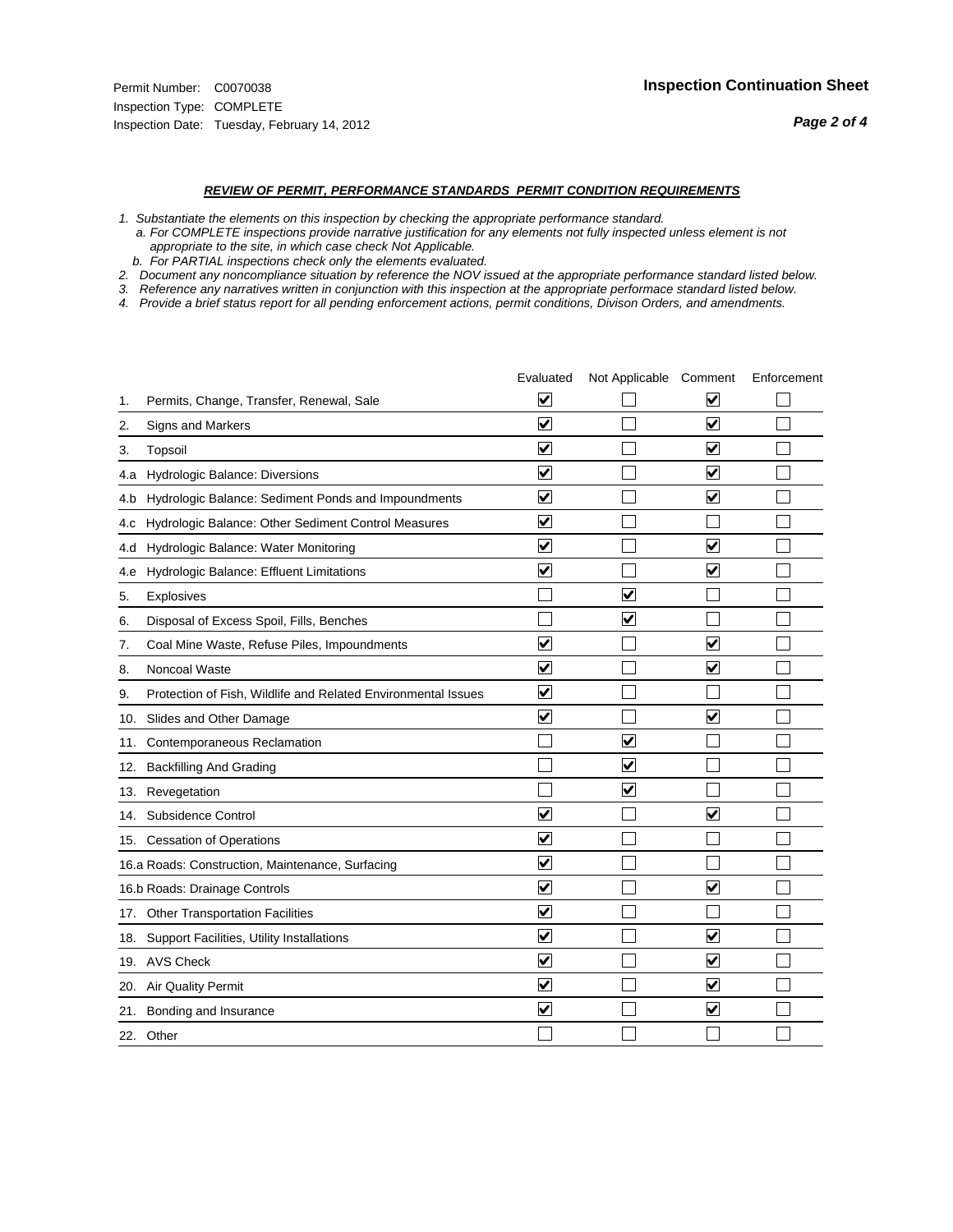*Page 3 of 4*

#### **1. Permits, Change, Transfer, Renewal, Sale**

DOGM Permit will expire on March 17, 2013. Air Quality permit number is DAQUE-AN0116340009-07. UPDES permit number is UT0025593 and expire on Nov. 30, 2014. The SPCC Plan was reviewed on October 25, 2010.

#### **2. Signs and Markers**

The permit sign is located at the gate to the property. Information meets the minimium requirements of the R645 Coal Rules.

#### **3. Topsoil**

There was no signs of wind or water erosion to the topsoil piles.

#### **4.a Hydrologic Balance: Diversions**

Diversions were functioning as designed. Culverts were opened. Spme diversions did contain snow.

#### **4.b Hydrologic Balance: Sediment Ponds and Impoundments**

The sediment ponds were inspected on Nov 3, 2011. No hazardous conditions were reported. I did not see any hazardous conditions inspecting the ponds during the inspection. The mine site sediment pond did contain water but was not discharging. No hazardous conditions were noticed durning the inspection. On October 16, 2012 the refuse sediment pond was certified with no hazardous conditions reported.

### **4.d Hydrologic Balance: Water Monitoring**

Water Monitoring for third quarter has been submitted to the Division for review. This information will be reviewed by the Staff in Salt Lake.

#### **4.e Hydrologic Balance: Effluent Limitations**

The permittee was in compliance for the fourth quarter of 2011.

#### **7. Coal Mine Waste, Refuse Piles, Impoundments**

The refuse pile was inspected on November 16, 2011. The report was P.E. certified with no Hazardous condition reported. I inspected the refuse pile and did not notice any hazardous conditions.

#### **8. Noncoal Waste**

The mine site was clear of non-coal waste materials.

#### **10. Slides and Other Damage**

No slides or other damage was noticed during the inspection.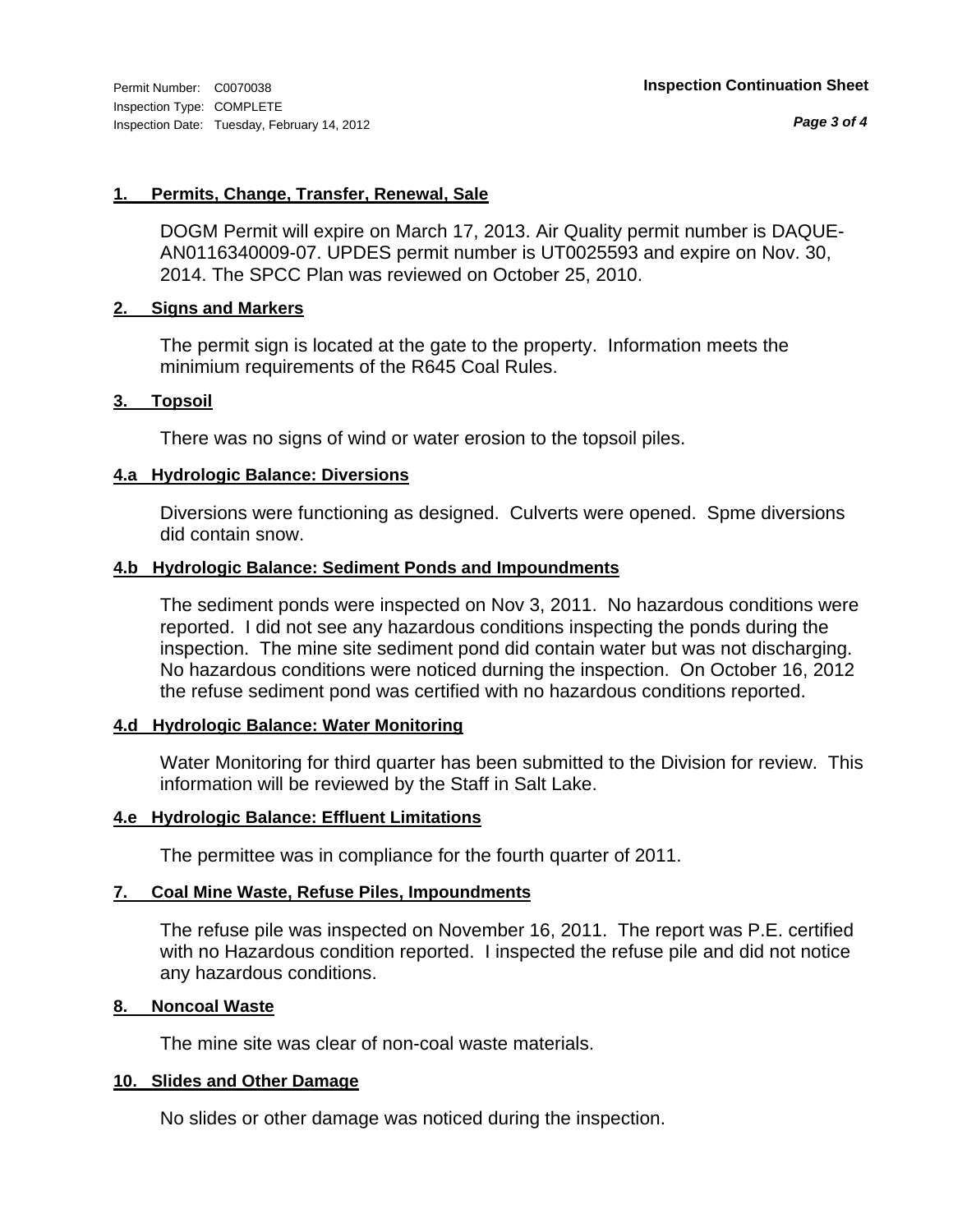Inspection Type: COMPLETE Inspection Date: Tuesday, February 14, 2012

#### **14. Subsidence Control**

Subsidence information for 2011 will be submitted in the 2012 annual report.

#### **16.b Roads: Drainage Controls**

The diversion ditches along the road were functioning as designed.

#### **18. Support Facilities, Utility Installations**

No new support facilites were constructed since the last inspection.

#### **19. AVS Check**

AVS checks are done at the Division in SLC.

#### **20. Air Quality Permit**

Permit is DAQE-AN116340009-07

#### **21. Bonding and Insurance**

The insurance policy will expire on July 31, 2012. The accord form was reviewed and meets the requirements of the R645 Coal Rules. The bonding amount is \$3,550,000. The Reclamation Agreement was inspected and is signed by the Division. The total disturb area is 104.70 acres.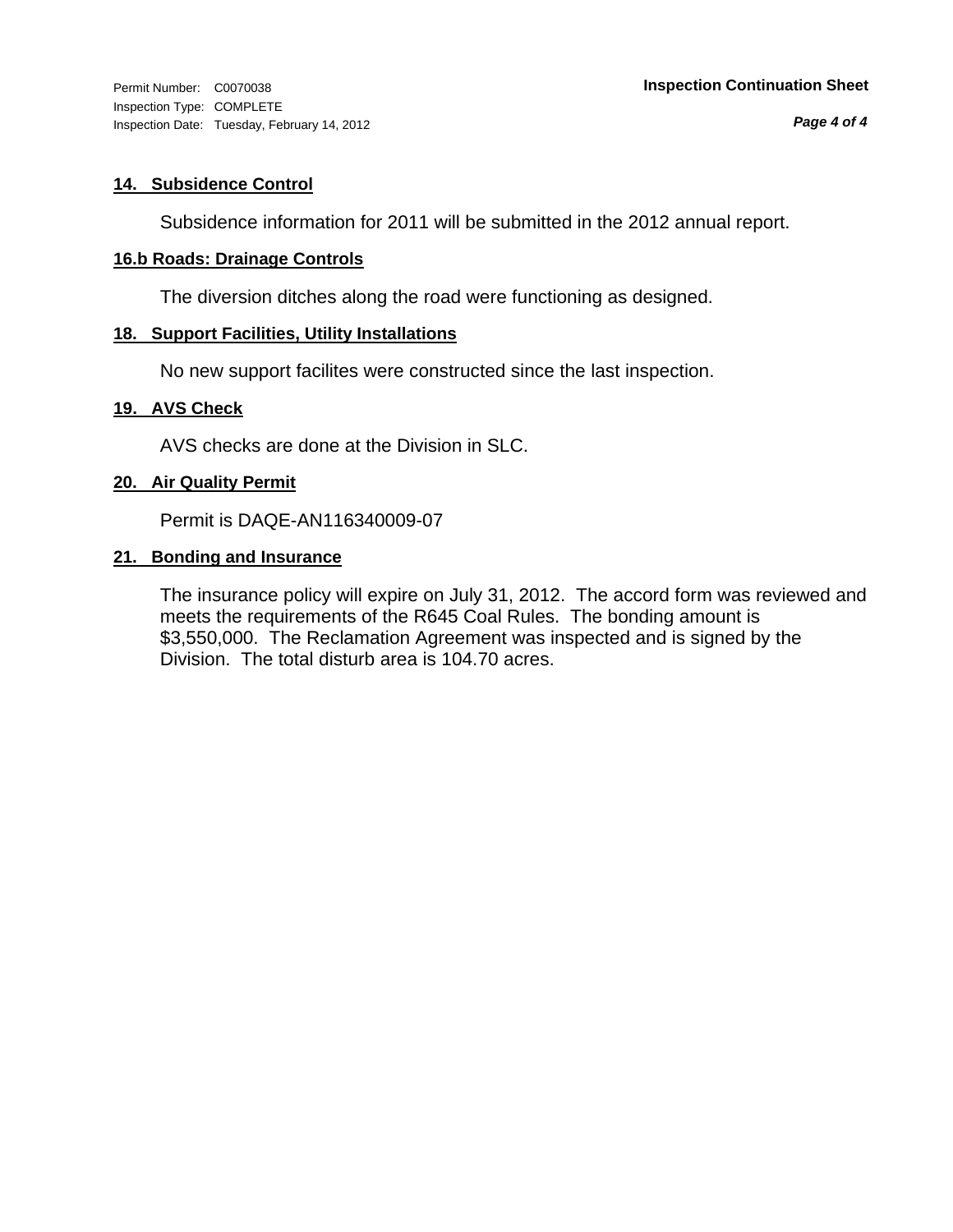

#### **GREG BELL** Lieutenant Governor

# **State of Utah**

DEPARTMENT OF NATURAL RESOURCES

**MICHAEL R. STYLER Executive Director** 

#### Division of Oil, Gas and Mining

**JOHN R. BAZA Division Director** 

| <b>Representatives Present During the Inspection:</b> |
|-------------------------------------------------------|
| Company Dennis Ware                                   |
| OGM Steve Demczak                                     |

# **Inspection Report**

| Permit Number:   | C0070038                     |
|------------------|------------------------------|
| Inspection Type: | <b>COMPLETE</b>              |
| Inspection Date: | Wednesday, February 22, 2012 |
| Start Date/Time: | 2/22/2012 1:00:00 PM         |
| End Date/Time:   | 2/22/2012 3:00:00 PM         |
| Last Inspection: | Monday, January 09, 2012     |

Inspector: Steve Demczak,

Weather: Sunny, 30,s

InspectionID Report Number: 3027

**Reprocessing**

Accepted by:

|        | Permitee: PLATEAU MINING CORP        |                                          |                            |
|--------|--------------------------------------|------------------------------------------|----------------------------|
|        | <b>Operator: PLATEAU MINING CORP</b> |                                          |                            |
|        | Site: WILLOW CREEK MINE              |                                          |                            |
|        |                                      | Address: PO BOX 30, HELPER UT 84526-0030 |                            |
|        | County: <b>CARBON</b>                |                                          |                            |
|        |                                      | Permit Type: PERMANENT COAL PROGRAM      |                            |
|        | Permit Status: ACTIVE                |                                          |                            |
|        | <b>Current Acreages</b>              | <b>Mineral Ownership</b>                 | <b>Types of Operations</b> |
|        | 14,662.49 Total Permitted            | V<br>Federal                             | V<br>Underground           |
|        | 71.44 Total Disturbed                | <b>State</b>                             | <b>Surface</b>             |
| 125.41 | <b>Phase I</b>                       | County                                   | Loadout                    |
| 92.45  | <b>Phase II</b>                      | Fee<br>V                                 | Processing                 |

**Other**

**Report summary and status for pending enforcement actions, permit conditions, Division Orders, and amendments:**

No violatios were issued.

92.45

**Phase III**



**Inspector's Signature:**

39 Inspector ID Number:Steve Demczak,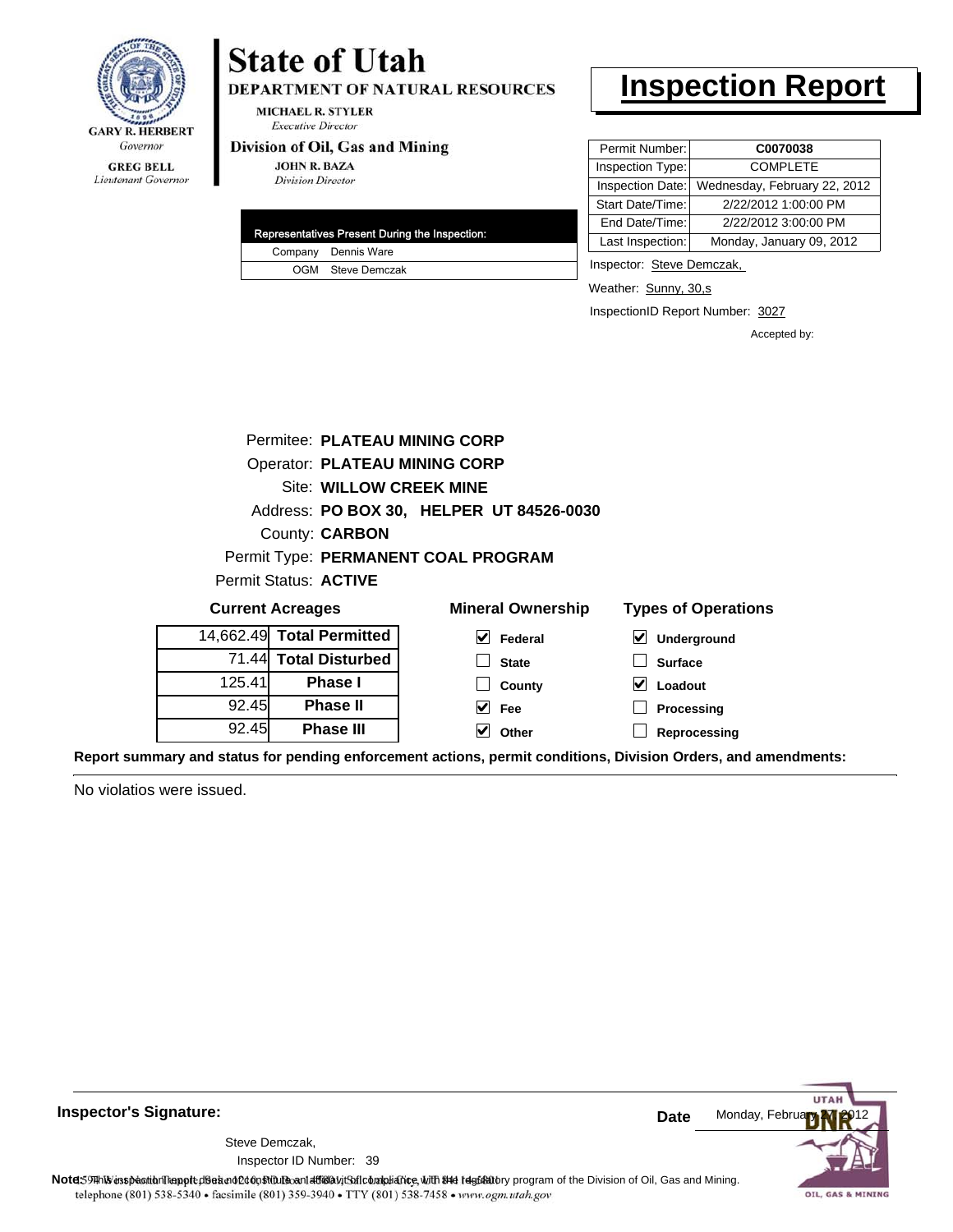#### *REVIEW OF PERMIT, PERFORMANCE STANDARDS PERMIT CONDITION REQUIREMENTS*

*1. Substantiate the elements on this inspection by checking the appropriate performance standard.*

 *a. For COMPLETE inspections provide narrative justification for any elements not fully inspected unless element is not appropriate to the site, in which case check Not Applicable.*

 *b. For PARTIAL inspections check only the elements evaluated.*

*2. Document any noncompliance situation by reference the NOV issued at the appropriate performance standard listed below.*

*3. Reference any narratives written in conjunction with this inspection at the appropriate performace standard listed below.*

*4. Provide a brief status report for all pending enforcement actions, permit conditions, Divison Orders, and amendments.*

|     |                                                               | Evaluated               | Not Applicable Comment  |                                 | Enforcement |
|-----|---------------------------------------------------------------|-------------------------|-------------------------|---------------------------------|-------------|
| 1.  | Permits, Change, Transfer, Renewal, Sale                      | V                       |                         | V                               |             |
| 2.  | Signs and Markers                                             | $\overline{\mathbf{v}}$ |                         | $\overline{\blacktriangledown}$ |             |
| 3.  | Topsoil                                                       | $\overline{\mathbf{v}}$ |                         | $\overline{\mathbf{v}}$         |             |
| 4.a | Hydrologic Balance: Diversions                                | ⊻                       |                         | $\checkmark$                    |             |
| 4.b | Hydrologic Balance: Sediment Ponds and Impoundments           |                         | V                       |                                 |             |
| 4.c | Hydrologic Balance: Other Sediment Control Measures           | $\overline{\mathbf{v}}$ |                         | $\overline{\mathsf{v}}$         |             |
| 4.d | Hydrologic Balance: Water Monitoring                          | $\overline{\mathbf{v}}$ |                         | $\overline{\mathbf{v}}$         |             |
| 4.e | Hydrologic Balance: Effluent Limitations                      |                         | $\overline{\mathbf{v}}$ |                                 |             |
| 5.  | <b>Explosives</b>                                             |                         | ☑                       |                                 |             |
| 6.  | Disposal of Excess Spoil, Fills, Benches                      |                         | ⊻                       |                                 |             |
| 7.  | Coal Mine Waste, Refuse Piles, Impoundments                   | $\blacktriangledown$    |                         | V                               |             |
| 8.  | Noncoal Waste                                                 | $\overline{\mathbf{v}}$ |                         | $\overline{\mathbf{v}}$         |             |
| 9.  | Protection of Fish, Wildlife and Related Environmental Issues | ⊽                       |                         | $\blacktriangledown$            |             |
| 10. | Slides and Other Damage                                       | $\blacktriangledown$    |                         | $\overline{\mathbf{v}}$         |             |
| 11. | Contemporaneous Reclamation                                   |                         | $\blacktriangledown$    |                                 |             |
| 12. | <b>Backfilling And Grading</b>                                | $\blacktriangledown$    |                         | $\blacktriangledown$            |             |
| 13. | Revegetation                                                  | $\overline{\mathbf{v}}$ |                         | $\blacktriangledown$            |             |
| 14. | Subsidence Control                                            |                         | $\blacktriangledown$    |                                 |             |
|     | 15. Cessation of Operations                                   |                         | $\blacktriangledown$    |                                 |             |
|     | 16.a Roads: Construction, Maintenance, Surfacing              | $\overline{\mathsf{v}}$ |                         | $\overline{\mathbf{v}}$         |             |
|     | 16.b Roads: Drainage Controls                                 | $\overline{\mathbf{v}}$ |                         | $\blacktriangledown$            |             |
| 17. | <b>Other Transportation Facilities</b>                        |                         |                         |                                 |             |
|     | 18. Support Facilities, Utility Installations                 | $\blacktriangledown$    |                         | V                               |             |
|     | 19. AVS Check                                                 | $\overline{\mathbf{v}}$ |                         | $\blacktriangledown$            |             |
| 20. | <b>Air Quality Permit</b>                                     |                         | $\blacktriangledown$    |                                 |             |
| 21. | Bonding and Insurance                                         | ⊽                       |                         | $\blacktriangledown$            |             |
|     | 22. Other                                                     |                         |                         |                                 |             |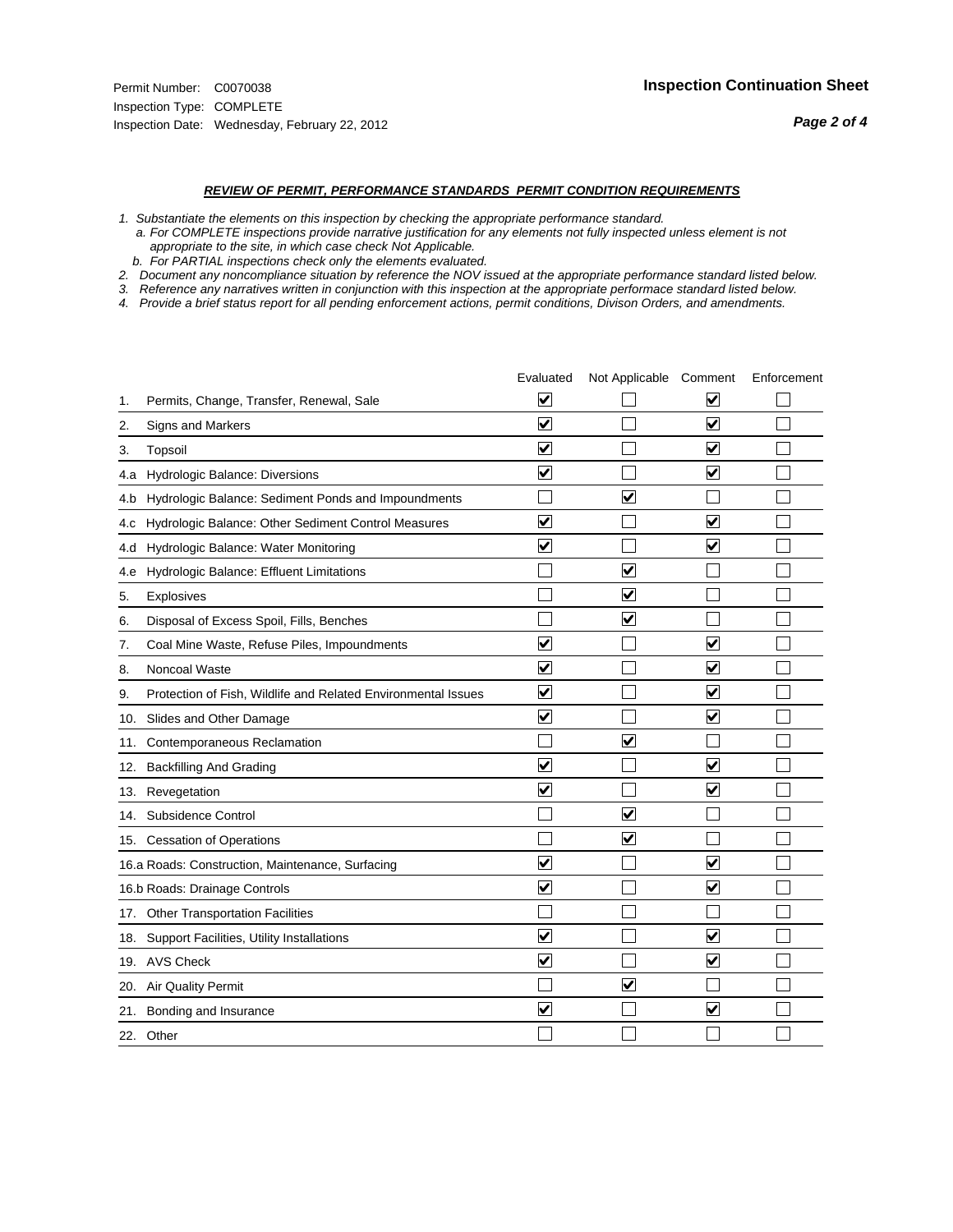Inspection Type: COMPLETE Inspection Date: Wednesday, February 22, 2012

#### Permit Number: C0070038 **Inspection Continuation Sheet**

*Page 3 of 4*

#### **1. Permits, Change, Transfer, Renewal, Sale**

The DOGM Permit wil expire on April 26, 2016.

#### **2. Signs and Markers**

Identification signs are at the gates to the property.

#### **3. Topsoil**

All topsoil was used in reclamation.

#### **4.a Hydrologic Balance: Diversions**

Diversions were open and in good condition.

#### **4.c Hydrologic Balance: Other Sediment Control Measures**

The reclaimed site is pocked for sediment control.

#### **4.d Hydrologic Balance: Water Monitoring**

The permittee has taken fourth quarter water monitoring.

#### **7. Coal Mine Waste, Refuse Piles, Impoundments**

The refuse pile is no longer inspected since it has been reclaimed. Permittee received Division approval.

#### **8. Noncoal Waste**

The site was clear of non-coal waste materials.

### **9. Protection of Fish, Wildlife and Related Environmental Issues**

No wildlife was noticed during the inspection.

#### **10. Slides and Other Damage**

No slides or damage was noticed during the inspection.

#### **12. Backfilling And Grading**

The sites are completely reclaimed. All backfilled material was used.

#### **13. Revegetation**

This site in my judgment is highly vegetated in the summer.

### **16.a Roads: Construction, Maintenance, Surfacing**

A county road goes through the property.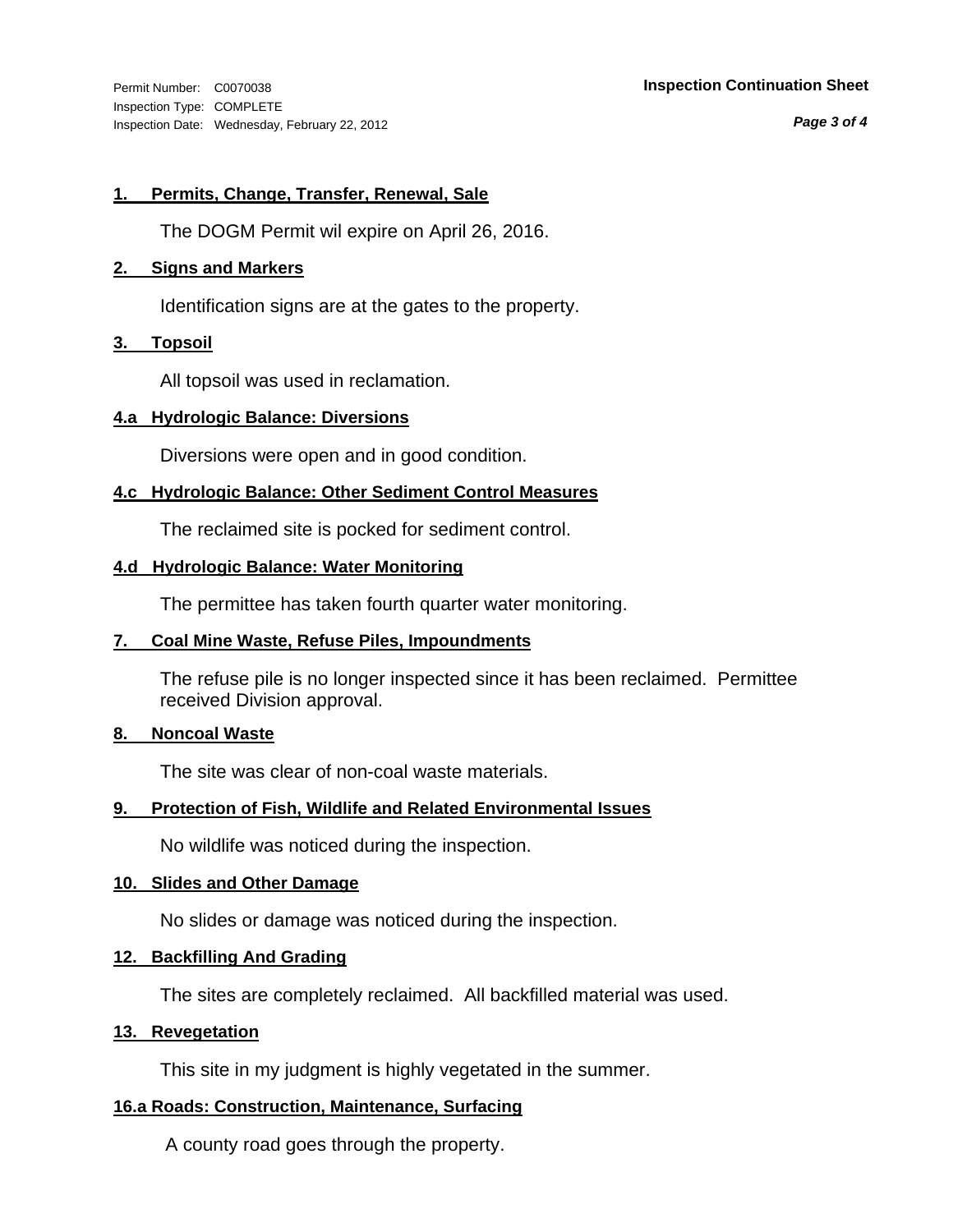Inspection Type: COMPLETE Inspection Date: Wednesday, February 22, 2012

*Page 4 of 4*

## **16.b Roads: Drainage Controls**

Diversions were open and functioning as designed.

### **18. Support Facilities, Utility Installations**

There are no facilities at Willow Creek

## **19. AVS Check**

AVS checks are taken in Salt Lake City.

#### **21. Bonding and Insurance**

The bonding amount is \$1,424,514. The insurance policy will expire on Dec. 13, 2012.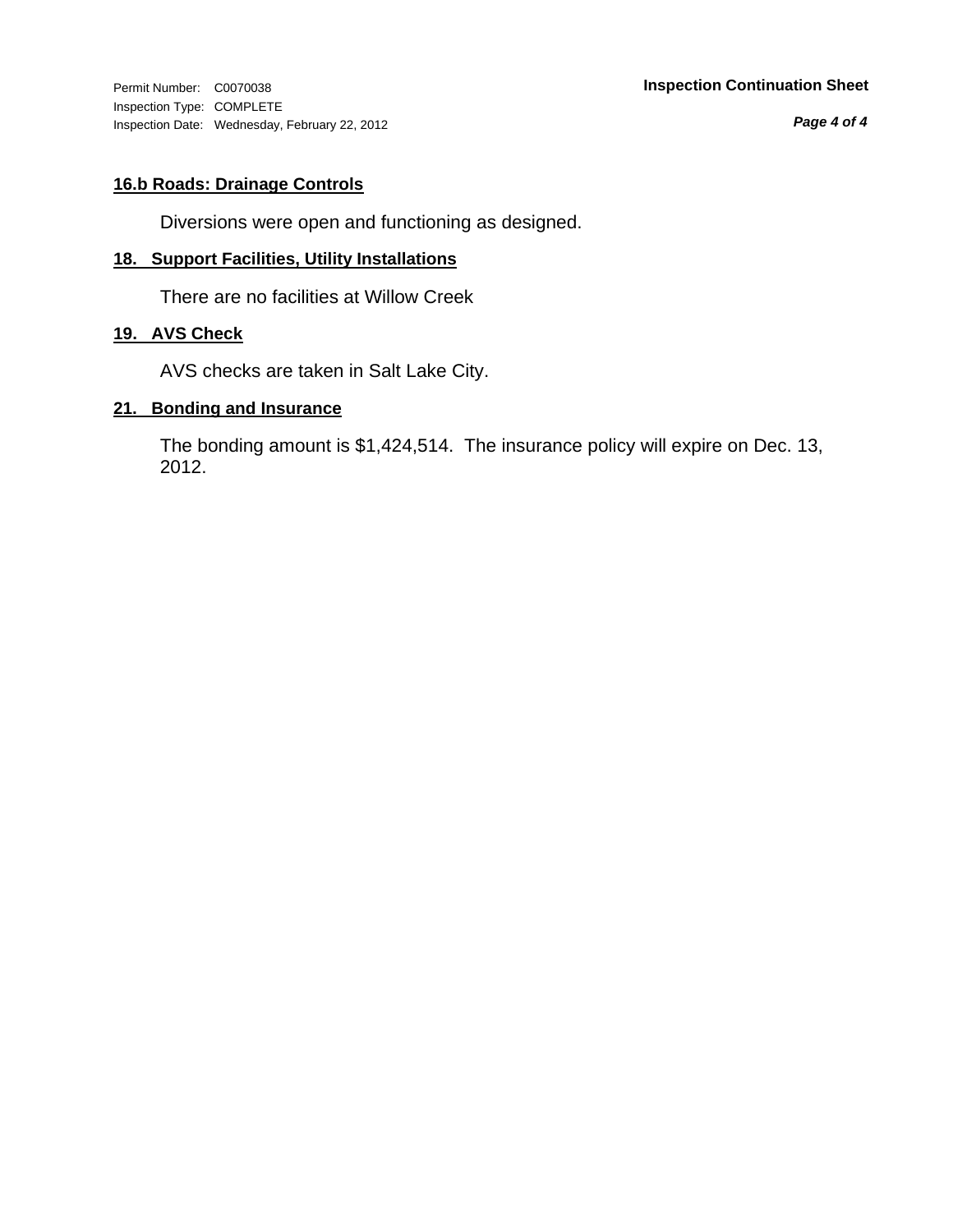

#### **GREG BELL** Lieutenant Governor

# **State of Utah**

**DEPARTMENT OF NATURAL RESOURCES** 

**MICHAEL R. STYLER Executive Director** 

#### Division of Oil, Gas and Mining

**JOHN R. BAZA Division Director** 

|  | Representatives Present During the Inspection: |
|--|------------------------------------------------|
|  | Company Dave Shaver                            |
|  | OGM Steve Demczak                              |

# **Inspection Report**

| Permit Number:   | C0070041                  |
|------------------|---------------------------|
| Inspection Type: | <b>COMPLETE</b>           |
| Inspection Date: | Monday, February 27, 2012 |
| Start Date/Time: | 2/27/2012 10:00:00 AM     |
| End Date/Time:   | 2/27/2012 1:00:00 PM      |
| Last Inspection: | Tuesday, January 24, 2012 |
|                  |                           |

Inspector: Steve Demczak,

Weather: Cloudy, Snow Covered, 20's

InspectionID Report Number: 3031

Accepted by:

|                              | Permitee: WEST RIDGE RESOURCES        |   |                                                |                            |
|------------------------------|---------------------------------------|---|------------------------------------------------|----------------------------|
|                              | <b>Operator: WEST RIDGE RESOURCES</b> |   |                                                |                            |
|                              | Site: WEST RIDGE MINE                 |   |                                                |                            |
|                              |                                       |   | Address: PO BOX 910, EAST CARBON UT 84520-0910 |                            |
|                              | County: <b>CARBON</b>                 |   |                                                |                            |
|                              | Permit Type: PERMANENT COAL PROGRAM   |   |                                                |                            |
| <b>Permit Status: ACTIVE</b> |                                       |   |                                                |                            |
| <b>Current Acreages</b>      |                                       |   | <b>Mineral Ownership</b>                       | <b>Types of Operations</b> |
|                              | 7,600.38 Total Permitted              | V | Federal                                        | Underground                |
|                              | 30.99 Total Disturbed                 |   | <b>State</b>                                   | <b>Surface</b>             |

**County Fee Other**

| 7,600.38 Total Permitted |
|--------------------------|
| 30.99 Total Disturbed    |
| <b>Phase I</b>           |
| <b>Phase II</b>          |
| <b>Phase III</b>         |

| $\triangledown$ Underground |
|-----------------------------|
| $\Box$ Surface              |
| $\Box$ Loadout              |

**Processing**

**Reprocessing**

**Report summary and status for pending enforcement actions, permit conditions, Division Orders, and amendments:**

The Permittee continues to meet this Special Condition of the current State of Utah permit to send water data electronically.



**Inspector's Signature:**

39 Inspector ID Number:Steve Demczak,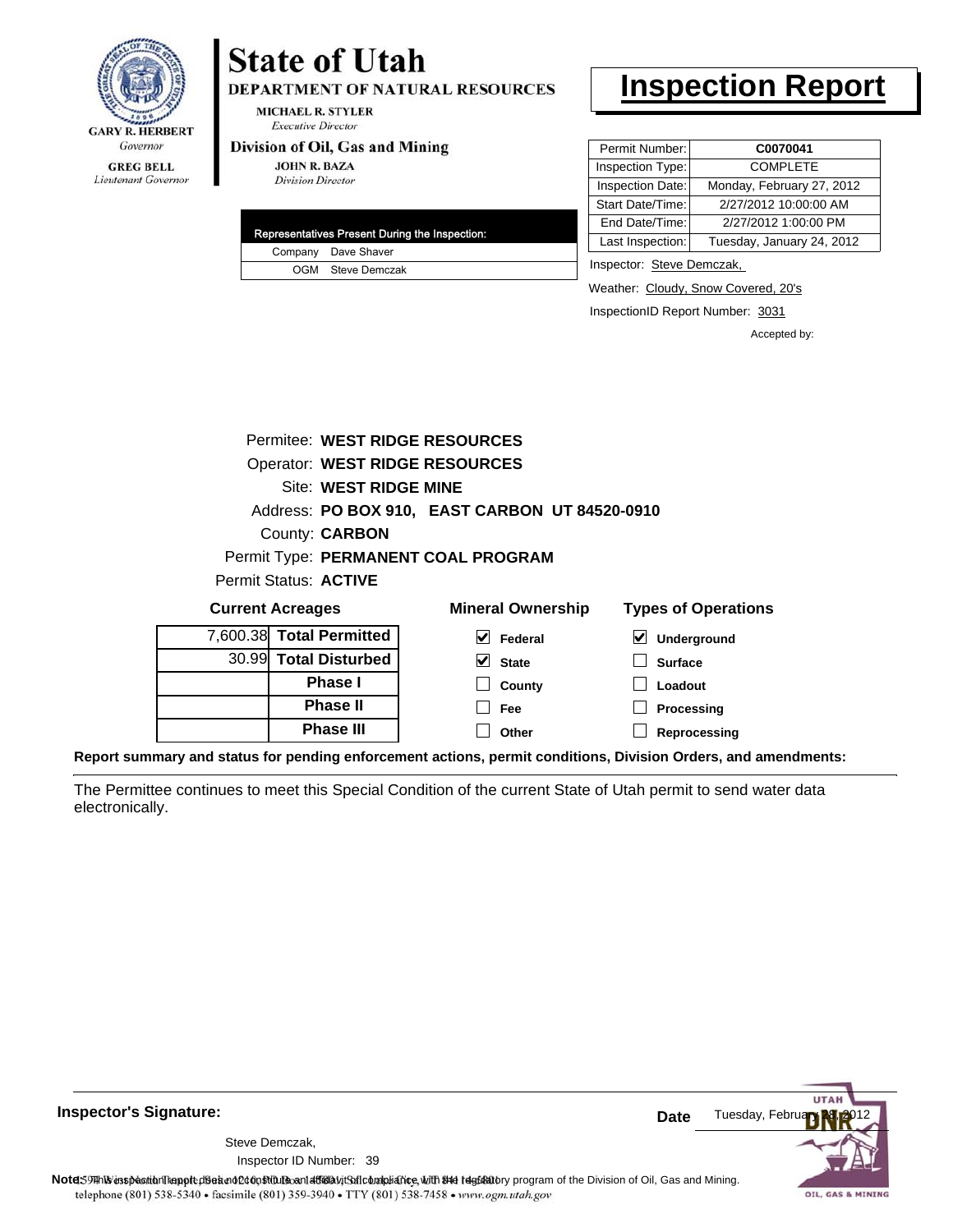#### *REVIEW OF PERMIT, PERFORMANCE STANDARDS PERMIT CONDITION REQUIREMENTS*

*1. Substantiate the elements on this inspection by checking the appropriate performance standard.*

 *a. For COMPLETE inspections provide narrative justification for any elements not fully inspected unless element is not appropriate to the site, in which case check Not Applicable.*

 *b. For PARTIAL inspections check only the elements evaluated.*

*2. Document any noncompliance situation by reference the NOV issued at the appropriate performance standard listed below.*

*3. Reference any narratives written in conjunction with this inspection at the appropriate performace standard listed below.*

*4. Provide a brief status report for all pending enforcement actions, permit conditions, Divison Orders, and amendments.*

|     |                                                               | Evaluated               | Not Applicable Comment  |                         | Enforcement |
|-----|---------------------------------------------------------------|-------------------------|-------------------------|-------------------------|-------------|
| 1.  | Permits, Change, Transfer, Renewal, Sale                      | $\overline{\mathsf{v}}$ |                         | $\overline{\mathbf{v}}$ |             |
| 2.  | Signs and Markers                                             | $\overline{\mathbf{v}}$ |                         | $\blacktriangledown$    |             |
| 3.  | Topsoil                                                       | $\overline{\mathbf{v}}$ |                         | $\overline{\mathbf{v}}$ |             |
| 4.a | Hydrologic Balance: Diversions                                | V                       |                         | V                       |             |
| 4.b | Hydrologic Balance: Sediment Ponds and Impoundments           | $\blacktriangledown$    |                         | $\blacktriangledown$    |             |
| 4.C | Hydrologic Balance: Other Sediment Control Measures           | $\overline{\mathbf{v}}$ |                         |                         |             |
| 4.d | Hydrologic Balance: Water Monitoring                          | $\overline{\mathbf{v}}$ |                         | $\blacktriangledown$    |             |
| 4.e | Hydrologic Balance: Effluent Limitations                      | $\overline{\mathbf{v}}$ |                         | $\blacktriangledown$    |             |
| 5.  | <b>Explosives</b>                                             |                         | ⊽                       |                         |             |
| 6.  | Disposal of Excess Spoil, Fills, Benches                      |                         | $\overline{\mathbf{v}}$ |                         |             |
| 7.  | Coal Mine Waste, Refuse Piles, Impoundments                   |                         | $\overline{\mathbf{v}}$ |                         |             |
| 8.  | Noncoal Waste                                                 | $\overline{\mathsf{v}}$ |                         | $\overline{\mathbf{v}}$ |             |
| 9.  | Protection of Fish, Wildlife and Related Environmental Issues | $\overline{\mathbf{v}}$ |                         |                         |             |
|     | 10. Slides and Other Damage                                   | $\overline{\mathbf{v}}$ |                         | $\overline{\mathbf{v}}$ |             |
| 11. | Contemporaneous Reclamation                                   |                         | $\blacktriangledown$    |                         |             |
| 12. | <b>Backfilling And Grading</b>                                |                         | $\overline{\mathbf{v}}$ |                         |             |
| 13. | Revegetation                                                  |                         | $\overline{\mathbf{v}}$ |                         |             |
| 14. | Subsidence Control                                            | $\overline{\mathbf{v}}$ |                         | $\blacktriangledown$    |             |
|     | 15. Cessation of Operations                                   |                         | $\blacktriangledown$    |                         |             |
|     | 16.a Roads: Construction, Maintenance, Surfacing              | $\overline{\mathsf{v}}$ |                         | $\overline{\mathbf{v}}$ |             |
|     | 16.b Roads: Drainage Controls                                 | $\overline{\mathsf{v}}$ |                         | $\overline{\mathbf{v}}$ |             |
| 17. | <b>Other Transportation Facilities</b>                        | $\overline{\mathbf{v}}$ |                         |                         |             |
| 18. | Support Facilities, Utility Installations                     | $\overline{\mathbf{v}}$ |                         | $\overline{\mathbf{v}}$ |             |
|     | 19. AVS Check                                                 | $\overline{\mathbf{v}}$ |                         | $\blacktriangledown$    |             |
| 20. | <b>Air Quality Permit</b>                                     | $\blacktriangledown$    |                         |                         |             |
| 21. | Bonding and Insurance                                         | $\overline{\mathbf{v}}$ |                         | $\blacktriangledown$    |             |
|     | 22. Other                                                     |                         |                         |                         |             |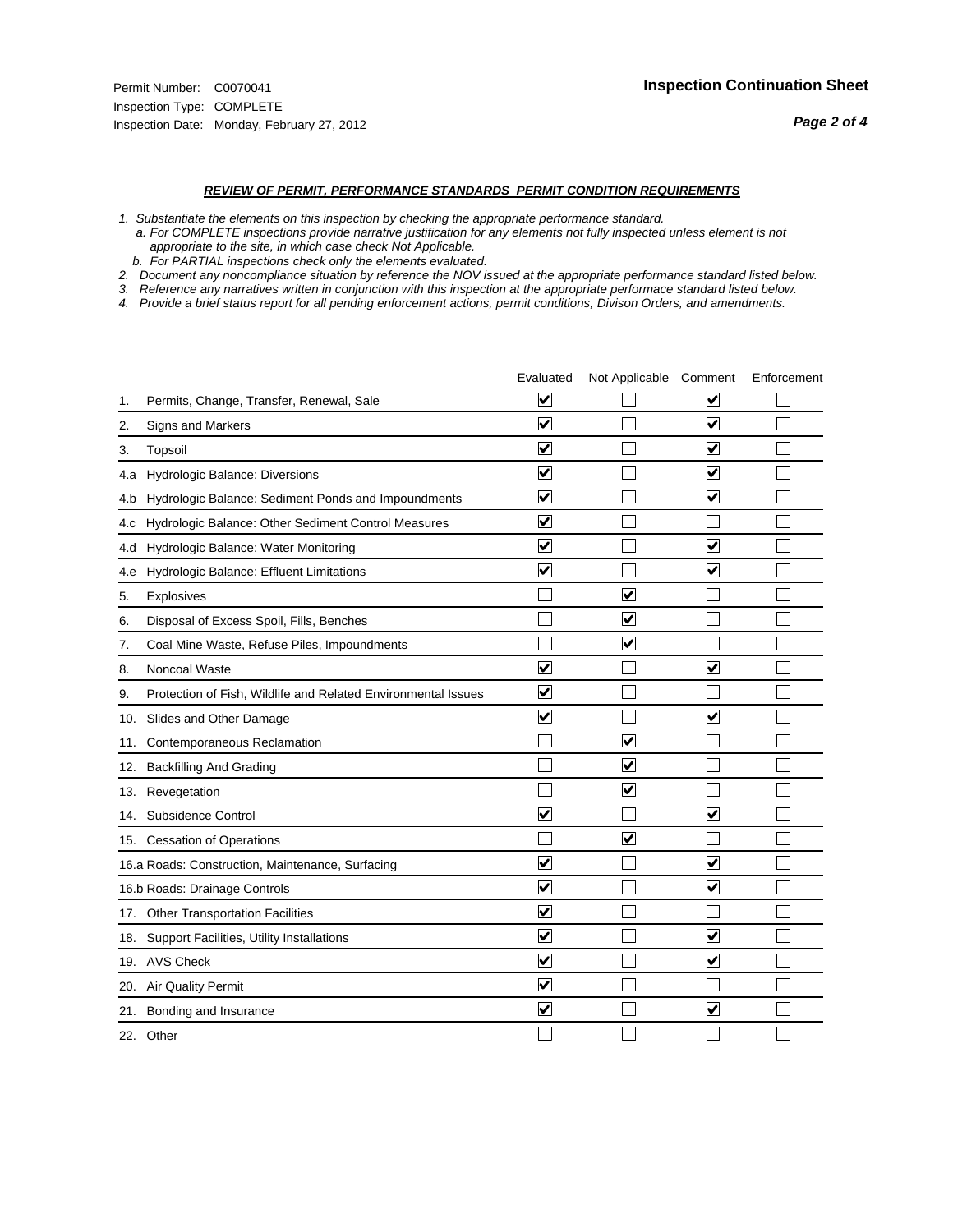*Page 3 of 4*

#### **1. Permits, Change, Transfer, Renewal, Sale**

The DOGM permit will expire on April 1, 2014.

#### **2. Signs and Markers**

The identification sign is after the main gate to the property. All information complied with the R645 Coal Rules.

#### **3. Topsoil**

Topsoil pile was inspected and is well vegetated in the summer.

#### **4.a Hydrologic Balance: Diversions**

The diversions were functioning as designed. There was very little water flow.

### **4.b Hydrologic Balance: Sediment Ponds and Impoundments**

 I inspected the sediment pond and no hazardous conditions. The water level is low. It is unlikely to discharge in the near future. The sediment pond was inspected on Feb. 14, 2012. No hazardous conditions were reported.

#### **4.d Hydrologic Balance: Water Monitoring**

Water monitoring was taken for the fourth quarter of 2011.

#### **4.e Hydrologic Balance: Effluent Limitations**

The permittee was in complaince for the fourth quarter of 2011.

#### **8. Noncoal Waste**

The mine site was clear of non-coal waste materials.

#### **10. Slides and Other Damage**

No slides or other damage was noticed during the inspection.

### **14. Subsidence Control**

Subsidence information is in the annual report.

### **16.a Roads: Construction, Maintenance, Surfacing**

Roads are in good condition.

#### **16.b Roads: Drainage Controls**

Road drainage was functioning as designed.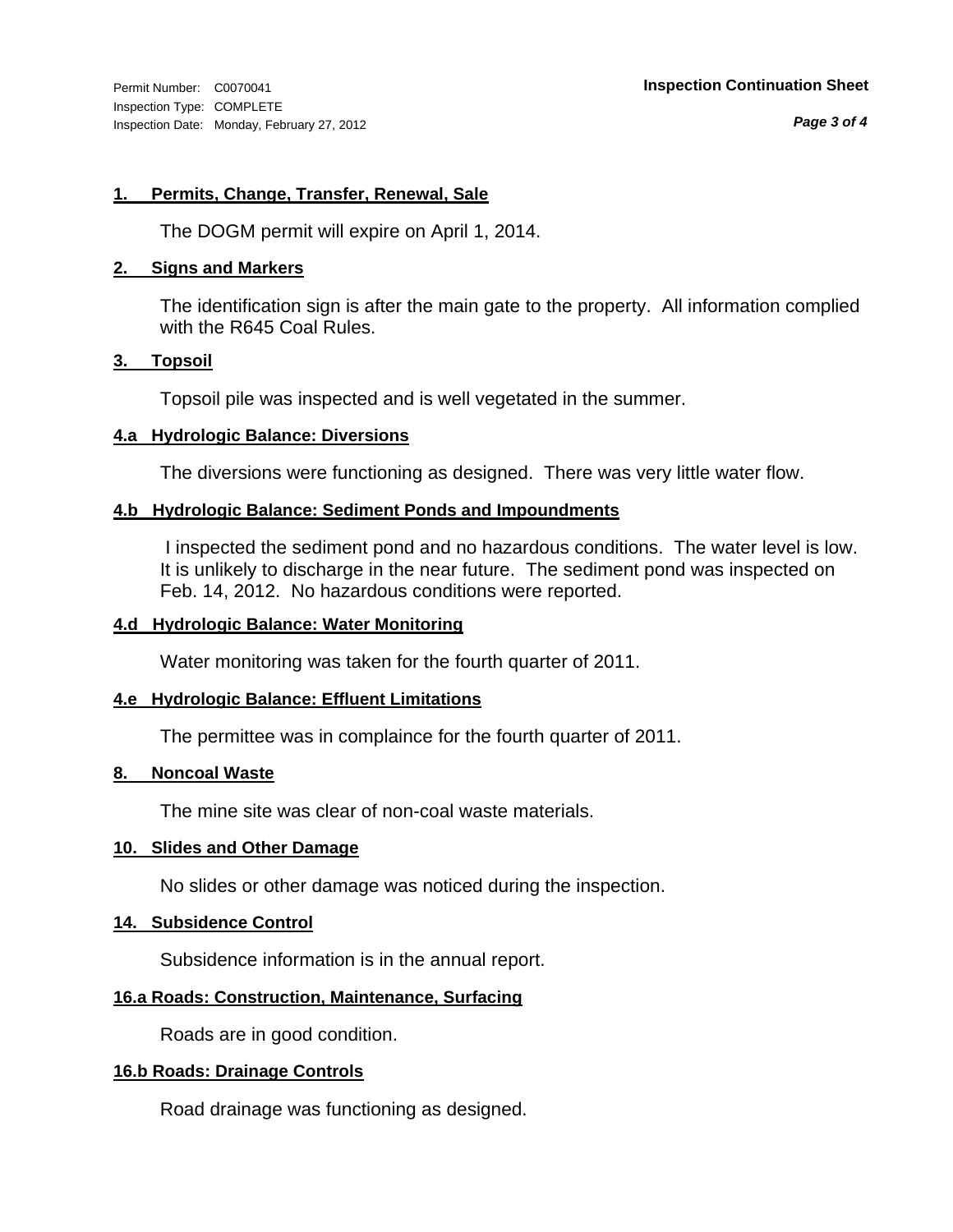Inspection Type: COMPLETE Inspection Date: Monday, February 27, 2012

#### Permit Number: C0070041 **Inspection Continuation Sheet**

*Page 4 of 4*

## **18. Support Facilities, Utility Installations**

No new construction at the mine site.

## **19. AVS Check**

AVS checks are made in Salt Lake City.

### **21. Bonding and Insurance**

The insurance policy will expire on June 1, 2012.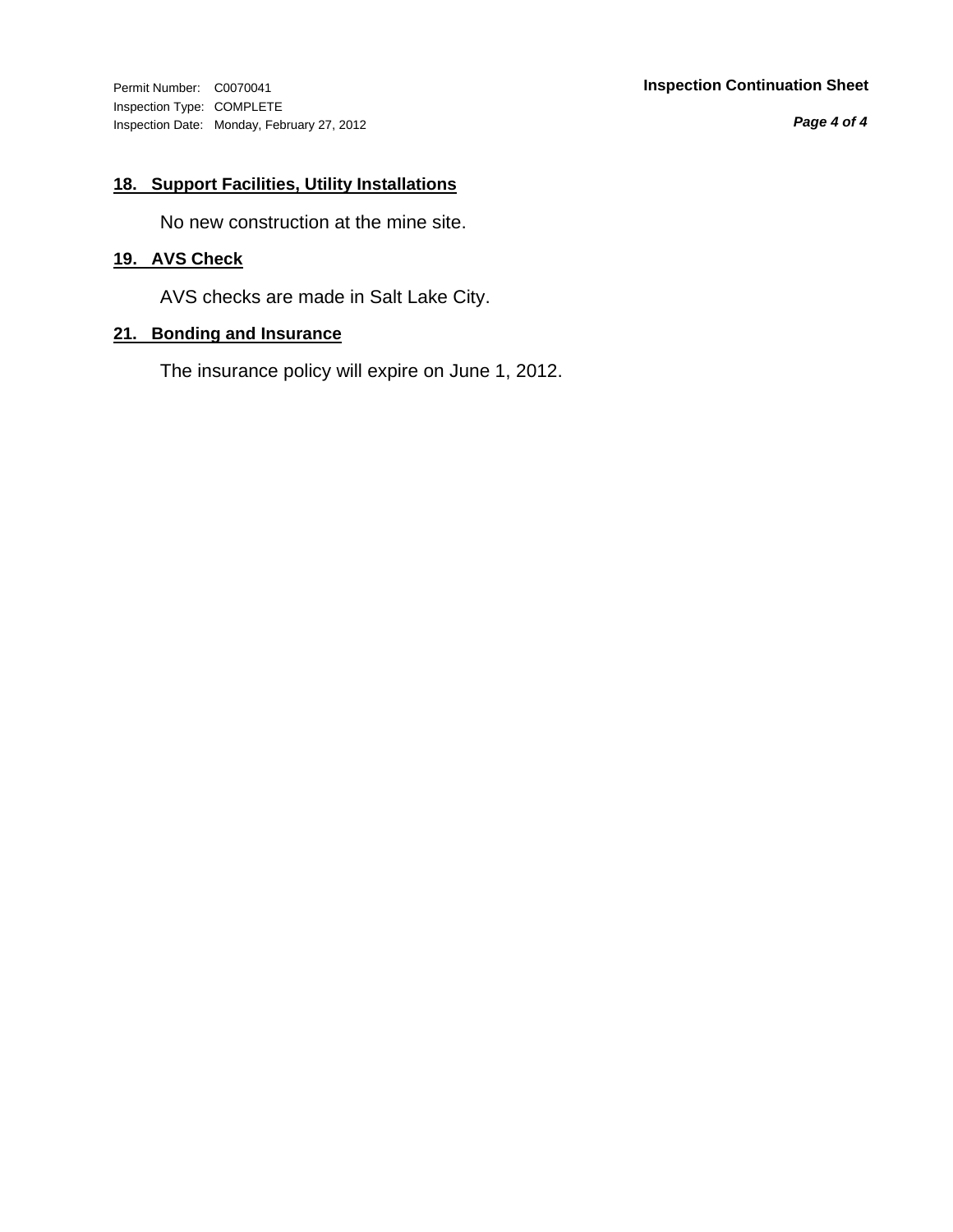

## **GREG BELL** Lieutenant Governor

# **State of Utah**

DEPARTMENT OF NATURAL RESOURCES

**MICHAEL R. STYLER Executive Director** 

#### Division of Oil, Gas and Mining

**JOHN R. BAZA Division Director** 

|  |  | Representatives Present During the Inspection: |
|--|--|------------------------------------------------|
|  |  | Company Rusty Netz                             |
|  |  | OGM Karl Houskeeper                            |

# **Inspection Report**

| Permit Number:   | C0070042                    |
|------------------|-----------------------------|
| Inspection Type: | PARTIAL                     |
| Inspection Date: | Thursday, February 02, 2012 |
| Start Date/Time: | 2/2/2012 11:00:00 AM        |
| End Date/Time:   | 2/2/2012 2:00:00 PM         |
| Last Inspection: | Thursday, January 12, 2012  |
|                  |                             |

Inspector: Karl Houskeeper,

Weather: Partly Cloudy, Temp. 35 Deg. F.

InspectionID Report Number: 3004

Accepted by: jhelfric 2/14/2012

|                                     | Permitee: SUNNYSIDE COGENERATION ASSOCIATES        |                            |
|-------------------------------------|----------------------------------------------------|----------------------------|
|                                     | <b>Operator: SUNNYSIDE COGENERATION ASSOCIATES</b> |                            |
| Site: STAR POINT REFUSE             |                                                    |                            |
|                                     | Address: PO BOX 159, SUNNYSIDE UT 84539            |                            |
| County: <b>CARBON</b>               |                                                    |                            |
| Permit Type: PERMANENT COAL PROGRAM |                                                    |                            |
| Permit Status: ACTIVE               |                                                    |                            |
|                                     |                                                    |                            |
| <b>Current Acreages</b>             | <b>Mineral Ownership</b>                           | <b>Types of Operations</b> |
| 152.93 Total Permitted              | Federal                                            | Underground                |
| 152.93 Total Disturbed              | <b>State</b>                                       | <b>Surface</b>             |
| <b>Phase I</b>                      | County                                             | Loadout                    |
| <b>Phase II</b>                     | $\vee$ Fee                                         | Processing                 |



**Inspector's Signature:**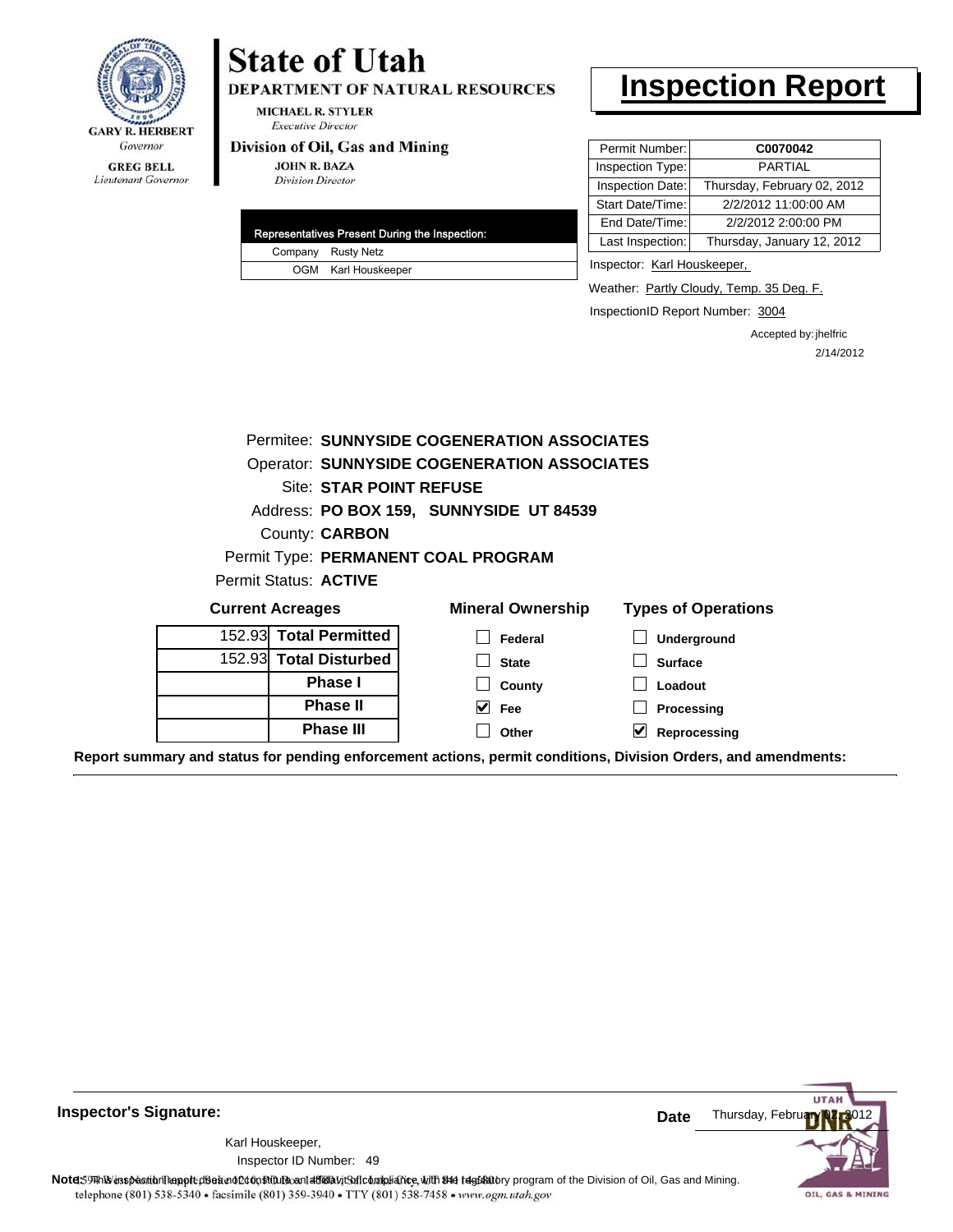#### *REVIEW OF PERMIT, PERFORMANCE STANDARDS PERMIT CONDITION REQUIREMENTS*

- *1. Substantiate the elements on this inspection by checking the appropriate performance standard.*
- *a. For COMPLETE inspections provide narrative justification for any elements not fully inspected unless element is not appropriate to the site, in which case check Not Applicable.*
- *b. For PARTIAL inspections check only the elements evaluated.*
- *2. Document any noncompliance situation by reference the NOV issued at the appropriate performance standard listed below.*
- *3. Reference any narratives written in conjunction with this inspection at the appropriate performace standard listed below.*
- *4. Provide a brief status report for all pending enforcement actions, permit conditions, Divison Orders, and amendments.*

|     |                                                               | Evaluated               | Not Applicable Comment  |                         | Enforcement |
|-----|---------------------------------------------------------------|-------------------------|-------------------------|-------------------------|-------------|
| 1.  | Permits, Change, Transfer, Renewal, Sale                      |                         |                         |                         |             |
| 2.  | <b>Signs and Markers</b>                                      | $\overline{\mathbf{v}}$ |                         | $\overline{\mathbf{v}}$ |             |
| 3.  | Topsoil                                                       |                         |                         |                         |             |
| 4.a | Hydrologic Balance: Diversions                                | $\blacktriangledown$    |                         | $\blacktriangledown$    |             |
| 4.b | Hydrologic Balance: Sediment Ponds and Impoundments           |                         |                         |                         |             |
| 4.c | Hydrologic Balance: Other Sediment Control Measures           | $\overline{\mathbf{v}}$ |                         | $\blacktriangledown$    |             |
| 4.d | Hydrologic Balance: Water Monitoring                          |                         |                         |                         |             |
| 4.e | Hydrologic Balance: Effluent Limitations                      |                         |                         |                         |             |
| 5.  | <b>Explosives</b>                                             | $\overline{\mathbf{v}}$ | $\overline{\mathbf{v}}$ |                         |             |
| 6.  | Disposal of Excess Spoil, Fills, Benches                      |                         |                         |                         |             |
| 7.  | Coal Mine Waste, Refuse Piles, Impoundments                   | $\overline{\mathbf{v}}$ |                         | $\blacktriangledown$    |             |
| 8.  | Noncoal Waste                                                 |                         |                         |                         |             |
| 9.  | Protection of Fish, Wildlife and Related Environmental Issues |                         |                         |                         |             |
|     | 10. Slides and Other Damage                                   |                         |                         |                         |             |
| 11. | Contemporaneous Reclamation                                   |                         |                         |                         |             |
| 12. | <b>Backfilling And Grading</b>                                |                         |                         |                         |             |
| 13. | Revegetation                                                  |                         |                         |                         |             |
| 14. | Subsidence Control                                            | $\overline{\mathbf{v}}$ | ✓                       |                         |             |
|     | 15. Cessation of Operations                                   |                         |                         |                         |             |
|     | 16.a Roads: Construction, Maintenance, Surfacing              |                         |                         |                         |             |
|     | 16.b Roads: Drainage Controls                                 |                         |                         |                         |             |
| 17. | <b>Other Transportation Facilities</b>                        |                         |                         |                         |             |
| 18. | Support Facilities, Utility Installations                     |                         |                         |                         |             |
|     | 19. AVS Check                                                 |                         |                         |                         |             |
| 20. | Air Quality Permit                                            |                         |                         |                         |             |
| 21. | Bonding and Insurance                                         |                         |                         |                         |             |
|     | 22. Other                                                     |                         |                         |                         |             |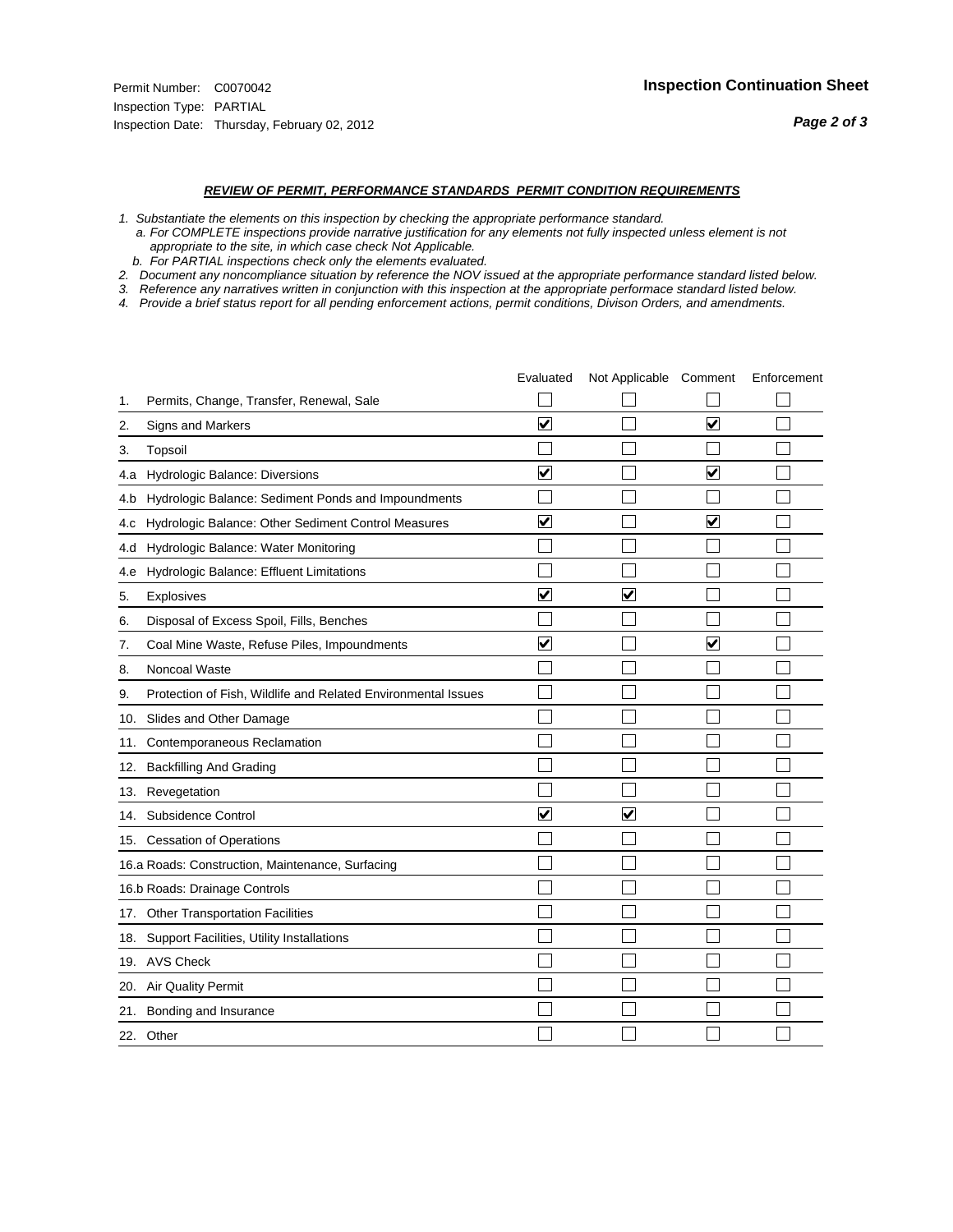Inspection Type: PARTIAL Inspection Date: Thursday, February 02, 2012

#### **2. Signs and Markers**

The mine identification sign is posted along side of the county road leading into the permit area. The sign contained the required information.

#### **4.a Hydrologic Balance: Diversions**

The culvert inlet on top of the refuse pile is open and functional.

### **4.c Hydrologic Balance: Other Sediment Control Measures**

Some of the pre-treatment sediment basins are full of material and will need to be cleaned this spring.

#### **7. Coal Mine Waste, Refuse Piles, Impoundments**

Active mining of the refuse pile surface is taking place and being shipped to the Sunnyside Cogeneration Power Plant where it is being utilized as a fuel supply.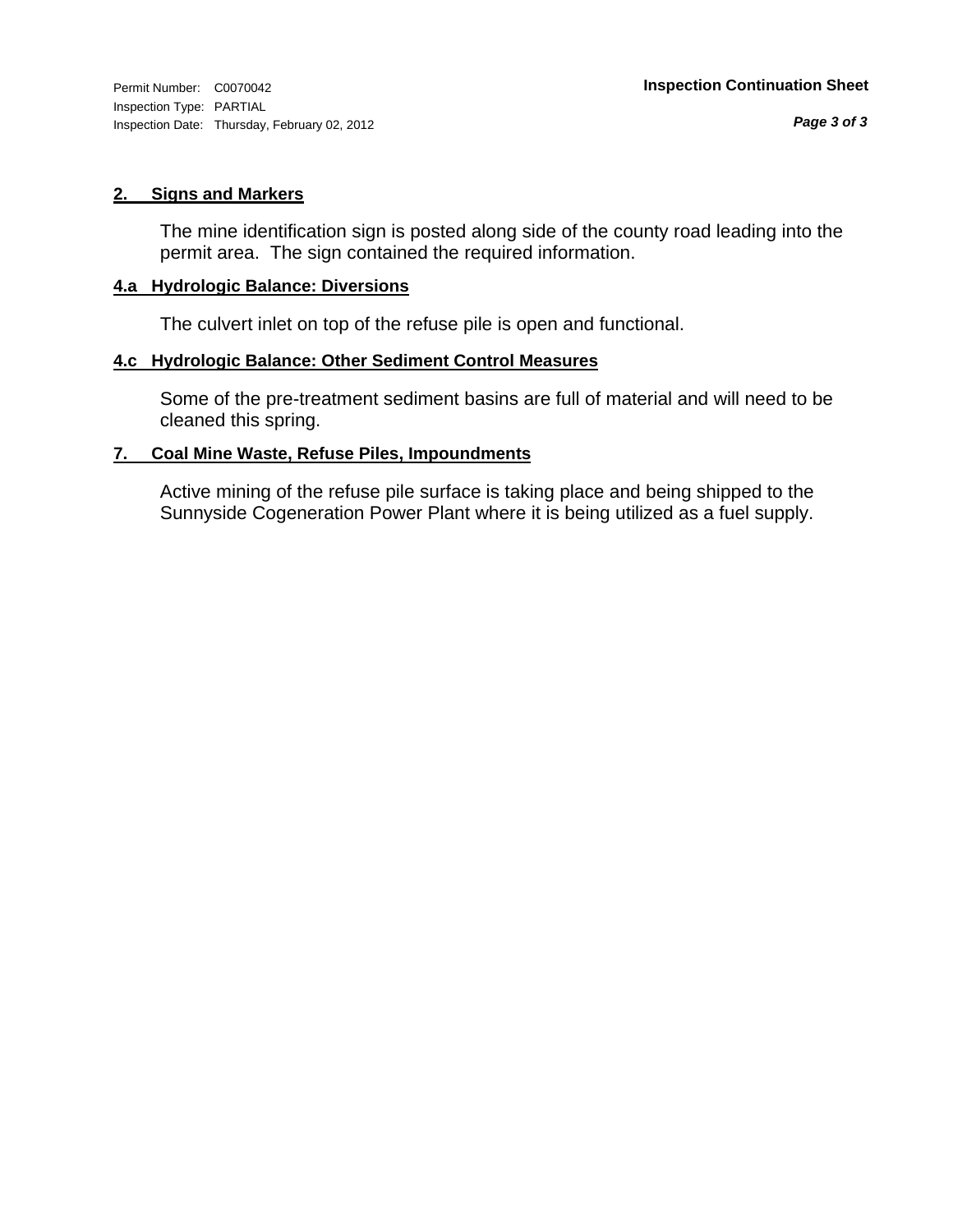

# **State of Utah**

DEPARTMENT OF NATURAL RESOURCES

**MICHAEL R. STYLER Executive Director** 

#### Division of Oil, Gas and Mining

**JOHN R. BAZA Division Director** 

| Representatives Present During the Inspection: |
|------------------------------------------------|
| OGM Pete Hess                                  |

# **Inspection Report**

| Permit Number:   | C0070045                     |
|------------------|------------------------------|
| Inspection Type: | <b>COMPLETE</b>              |
| Inspection Date: | Thursday, February 16, 2012  |
| Start Date/Time: | 2/16/2012 8:07:00 AM         |
| End Date/Time:   | 2/16/2012 9:10:00 AM         |
| Last Inspection: | Wednesday, February 15, 2012 |

Inspector: Pete Hess,

Weather: Light snow overnight; roads ice covered.

InspectionID Report Number: 3018

Accepted by: jhelfric 2/21/2012

|                              |                       | Permitee: HEADWATERS ENERGY SERVICES        |                                                                                                                |
|------------------------------|-----------------------|---------------------------------------------|----------------------------------------------------------------------------------------------------------------|
|                              |                       | <b>Operator: HEADWATERS ENERGY SERVICES</b> |                                                                                                                |
|                              | Site: COVOL SITE      |                                             |                                                                                                                |
|                              |                       |                                             | Address: 10653 SOUTH RIVER FRONT PARKWAY, SUITE 300, SOUTH JORDAN UT 840                                       |
|                              | County: <b>CARBON</b> |                                             |                                                                                                                |
|                              |                       | Permit Type: PERMANENT COAL PROGRAM         |                                                                                                                |
| <b>Permit Status: ACTIVE</b> |                       |                                             |                                                                                                                |
| <b>Current Acreages</b>      |                       | <b>Mineral Ownership</b>                    | <b>Types of Operations</b>                                                                                     |
|                              | 30.00 Total Permitted | Federal                                     | <b>Underground</b>                                                                                             |
|                              | 30.00 Total Disturbed | <b>State</b>                                | <b>Surface</b>                                                                                                 |
|                              | <b>Phase I</b>        | County                                      | Loadout                                                                                                        |
|                              | <b>Phase II</b>       | Fee                                         | Processing                                                                                                     |
|                              | <b>Phase III</b>      | Other                                       | Reprocessing                                                                                                   |
|                              |                       |                                             | Report summary and status for pending enforcement actions, permit conditions, Division Orders, and amendments: |

This inspection (#3018) and the records inspection conducted on 2/15/2012 (#3016) are combined to make the complete inspection for the first quarter of 2012.

Mr. Kyle Edwards represented the Permittee during today's field inspection.

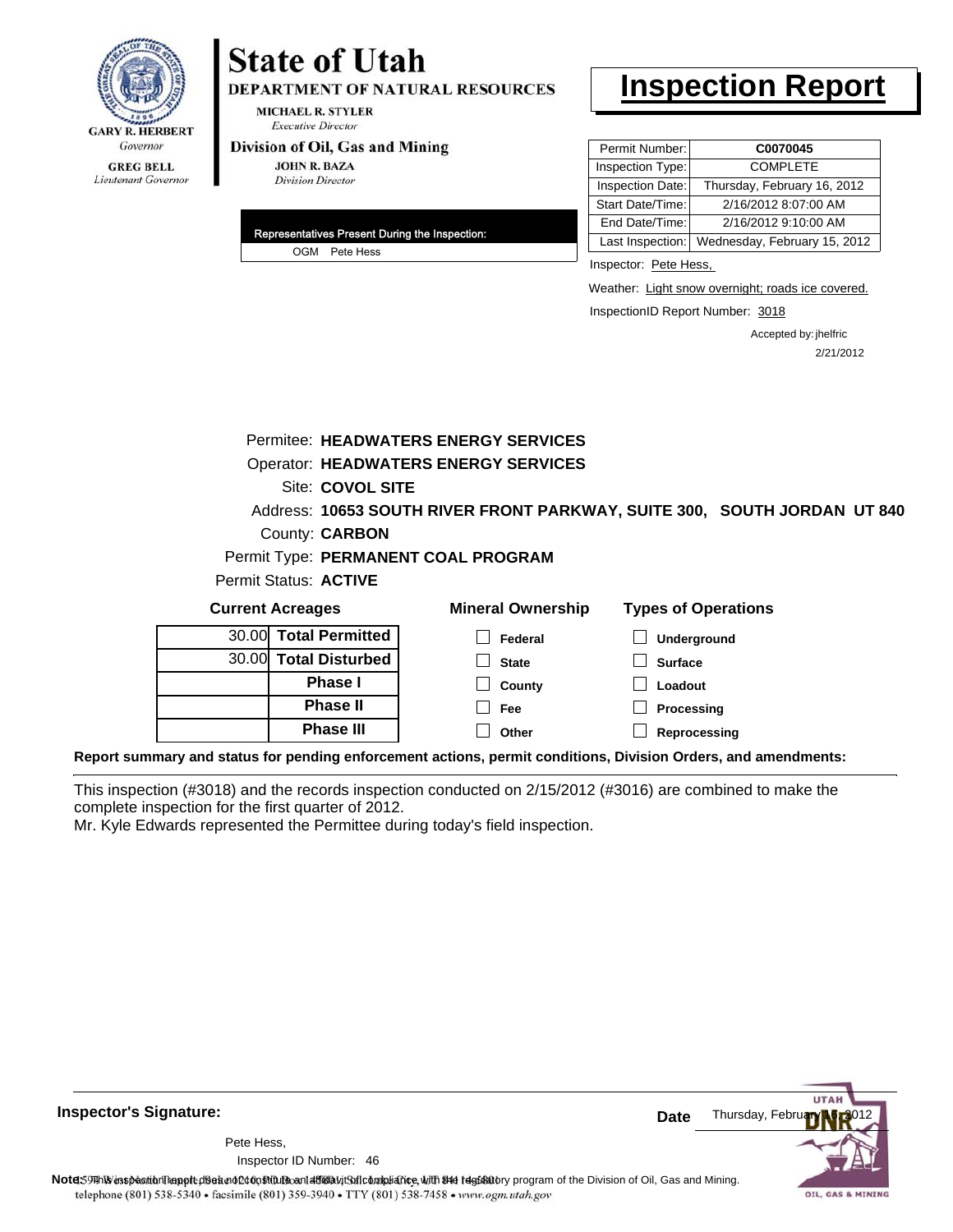#### *REVIEW OF PERMIT, PERFORMANCE STANDARDS PERMIT CONDITION REQUIREMENTS*

*1. Substantiate the elements on this inspection by checking the appropriate performance standard.*

 *a. For COMPLETE inspections provide narrative justification for any elements not fully inspected unless element is not appropriate to the site, in which case check Not Applicable.*

 *b. For PARTIAL inspections check only the elements evaluated.*

*2. Document any noncompliance situation by reference the NOV issued at the appropriate performance standard listed below.*

*3. Reference any narratives written in conjunction with this inspection at the appropriate performace standard listed below.*

*4. Provide a brief status report for all pending enforcement actions, permit conditions, Divison Orders, and amendments.*

|     |                                                               | Evaluated               | Not Applicable Comment          |                         | Enforcement |
|-----|---------------------------------------------------------------|-------------------------|---------------------------------|-------------------------|-------------|
| 1.  | Permits, Change, Transfer, Renewal, Sale                      |                         |                                 |                         |             |
| 2.  | <b>Signs and Markers</b>                                      | $\overline{\mathbf{v}}$ |                                 |                         |             |
| 3.  | Topsoil                                                       | $\overline{\mathbf{v}}$ |                                 |                         |             |
| 4.a | Hydrologic Balance: Diversions                                | ⊻                       |                                 |                         |             |
| 4.b | Hydrologic Balance: Sediment Ponds and Impoundments           | ⊻                       |                                 | V                       |             |
| 4.C | Hydrologic Balance: Other Sediment Control Measures           | $\overline{\mathbf{v}}$ |                                 | $\overline{\mathbf{v}}$ |             |
| 4.d | Hydrologic Balance: Water Monitoring                          | $\overline{\mathbf{v}}$ |                                 |                         |             |
| 4.e | Hydrologic Balance: Effluent Limitations                      |                         |                                 |                         |             |
| 5.  | Explosives                                                    |                         | ⊽                               |                         |             |
| 6.  | Disposal of Excess Spoil, Fills, Benches                      |                         | ⊽                               |                         |             |
| 7.  | Coal Mine Waste, Refuse Piles, Impoundments                   |                         | $\blacktriangledown$            |                         |             |
| 8.  | Noncoal Waste                                                 | $\overline{\mathsf{v}}$ |                                 |                         |             |
| 9.  | Protection of Fish, Wildlife and Related Environmental Issues | $\overline{\mathbf{v}}$ |                                 | $\blacktriangledown$    |             |
| 10. | Slides and Other Damage                                       |                         | $\overline{\mathbf{v}}$         |                         |             |
| 11. | Contemporaneous Reclamation                                   |                         | $\overline{\mathsf{v}}$         |                         |             |
| 12. | <b>Backfilling And Grading</b>                                |                         | $\overline{\mathbf{v}}$         |                         |             |
| 13. | Revegetation                                                  |                         | $\overline{\blacktriangledown}$ |                         |             |
| 14. | Subsidence Control                                            |                         | ✓                               |                         |             |
|     | 15. Cessation of Operations                                   |                         | $\blacktriangledown$            |                         |             |
|     | 16.a Roads: Construction, Maintenance, Surfacing              | $\overline{\mathsf{v}}$ |                                 |                         |             |
|     | 16.b Roads: Drainage Controls                                 | $\overline{\mathbf{v}}$ |                                 |                         |             |
|     | 17. Other Transportation Facilities                           | $\overline{\mathbf{v}}$ |                                 |                         |             |
| 18. | Support Facilities, Utility Installations                     | $\overline{\mathbf{v}}$ |                                 |                         |             |
|     | 19. AVS Check                                                 |                         |                                 |                         |             |
| 20. | <b>Air Quality Permit</b>                                     |                         |                                 |                         |             |
| 21. | Bonding and Insurance                                         | $\overline{\mathbf{v}}$ |                                 | $\overline{\mathbf{v}}$ |             |
|     | 22. Other                                                     |                         |                                 |                         |             |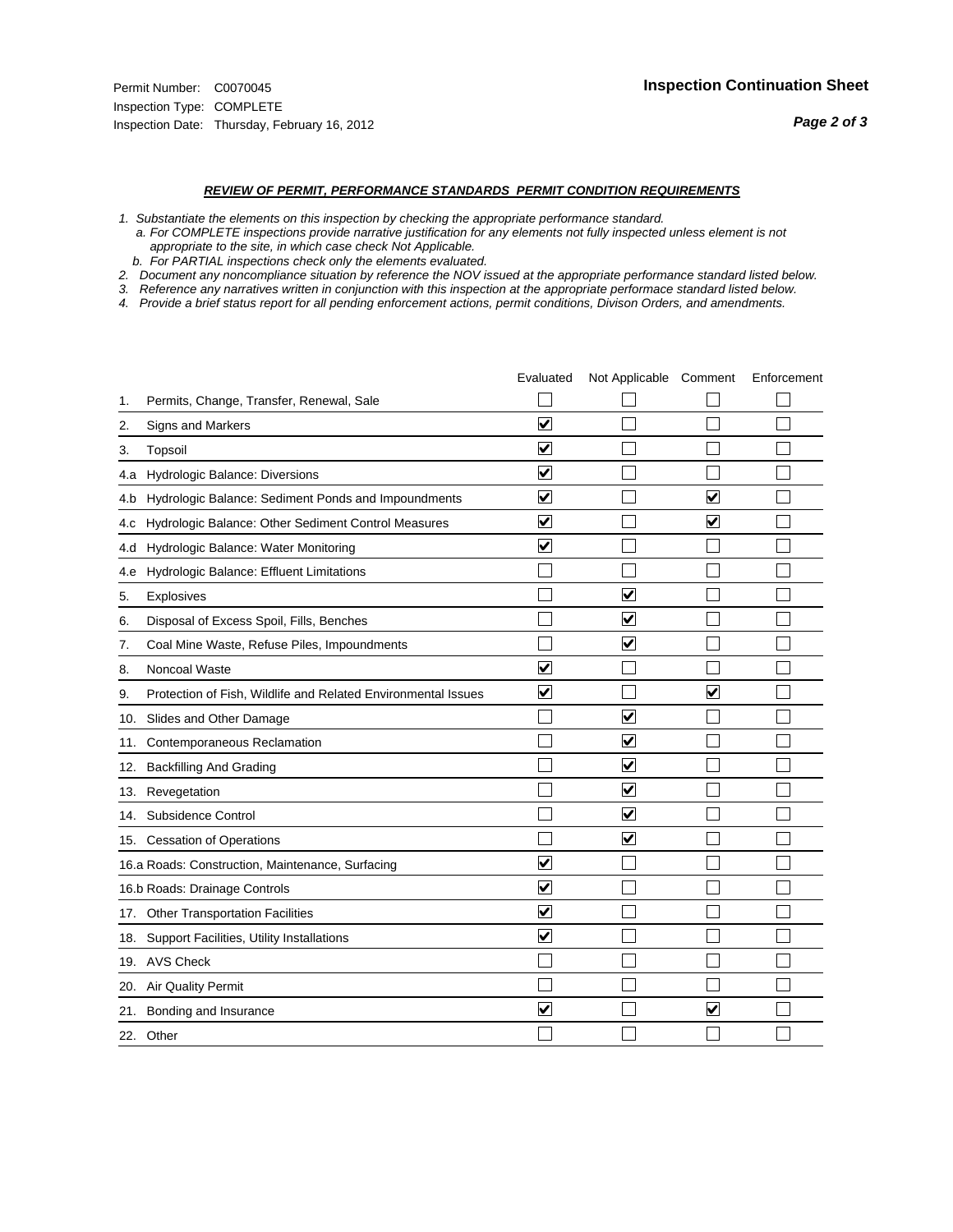#### **4.b Hydrologic Balance: Sediment Ponds and Impoundments**

Mr. Edwards indicated that the cleaning of the East Pond is very nearly complete.

#### **4.c Hydrologic Balance: Other Sediment Control Measures**

The Permittee intends to make a permit change to replace the silt fences about the toe of each of the topsoil piles with a designed berm constructed from topsoil material. This was a suggestion made by the Division in lieu of the maintenance requirements associated with silt fences.

### **9. Protection of Fish, Wildlife and Related Environmental Issues**

Wildlife was not observed in or above the permit area during the 2/16 inspection.

#### **21. Bonding and Insurance**

Please refer to inspection report # 3016, dated February 15, 2012.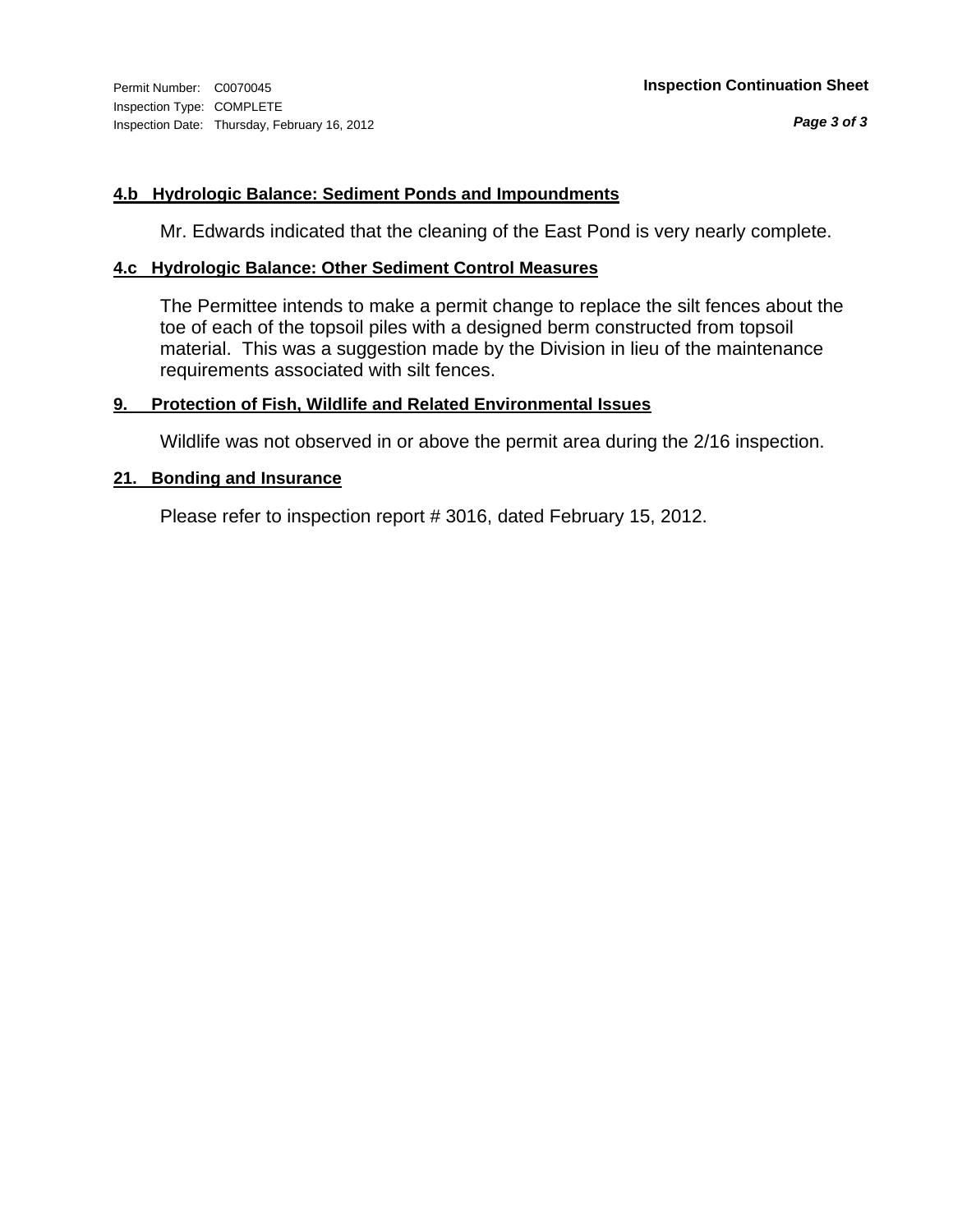

## **State of Utah**

DEPARTMENT OF NATURAL RESOURCES

**MICHAEL R. STYLER Executive Director** 

#### Division of Oil, Gas and Mining

**JOHN R. BAZA Division Director** 

| Representatives Present During the Inspection: |
|------------------------------------------------|
| OGM Pete Hess                                  |

## **Inspection Report**

| Permit Number:   | C0070045                     |
|------------------|------------------------------|
| Inspection Type: | <b>PARTIAL</b>               |
| Inspection Date: | Wednesday, February 15, 2012 |
| Start Date/Time: | 2/15/2012 9:14:00 AM         |
| End Date/Time:   | 2/15/2012 10:17:00 AM        |
| Last Inspection: | Tuesday, January 17, 2012    |

Inspector: Pete Hess,

Weather: Overcast, with flurries.

InspectionID Report Number: 3016

Accepted by: jhelfric 2/21/2012

|                         |                        | Permitee: HEADWATERS ENERGY SERVICES        |                                                                                                                |
|-------------------------|------------------------|---------------------------------------------|----------------------------------------------------------------------------------------------------------------|
|                         |                        | <b>Operator: HEADWATERS ENERGY SERVICES</b> |                                                                                                                |
|                         | Site: COVOL SITE       |                                             |                                                                                                                |
|                         |                        |                                             | Address: 10653 SOUTH RIVER FRONT PARKWAY, SUITE 300, SOUTH JORDAN UT 840                                       |
|                         | County: <b>CARBON</b>  |                                             |                                                                                                                |
|                         |                        | Permit Type: PERMANENT COAL PROGRAM         |                                                                                                                |
| Permit Status: ACTIVE   |                        |                                             |                                                                                                                |
| <b>Current Acreages</b> |                        | <b>Mineral Ownership</b>                    | <b>Types of Operations</b>                                                                                     |
|                         | 30.00 Total Permitted  | Federal                                     | Underground                                                                                                    |
| 30.00                   | <b>Total Disturbed</b> | <b>State</b>                                | <b>Surface</b>                                                                                                 |
|                         | <b>Phase I</b>         | County                                      | Loadout                                                                                                        |
|                         | <b>Phase II</b>        | Fee                                         | Processing                                                                                                     |
|                         | <b>Phase III</b>       | Other                                       | Reprocessing                                                                                                   |
|                         |                        |                                             | Report summary and status for pending enforcement actions, permit conditions, Division Orders, and amendments: |

Mr. Kyle Edwards was not available this day. The Permittees records were inspected without a field inspection. Mrs. Sandy O'Dell provided the Company records for today's partial inspection.



**Inspector's Signature:**

46 Inspector ID Number:Pete Hess,

Note: This inspection report does not constitute and affidavitor compliance, with the regulatory program of the Division of Oil, Gas and Mining. telephone (801) 538-5340 · facsimile (801) 359-3940 · TTY (801) 538-7458 · www.ogm.utah.gov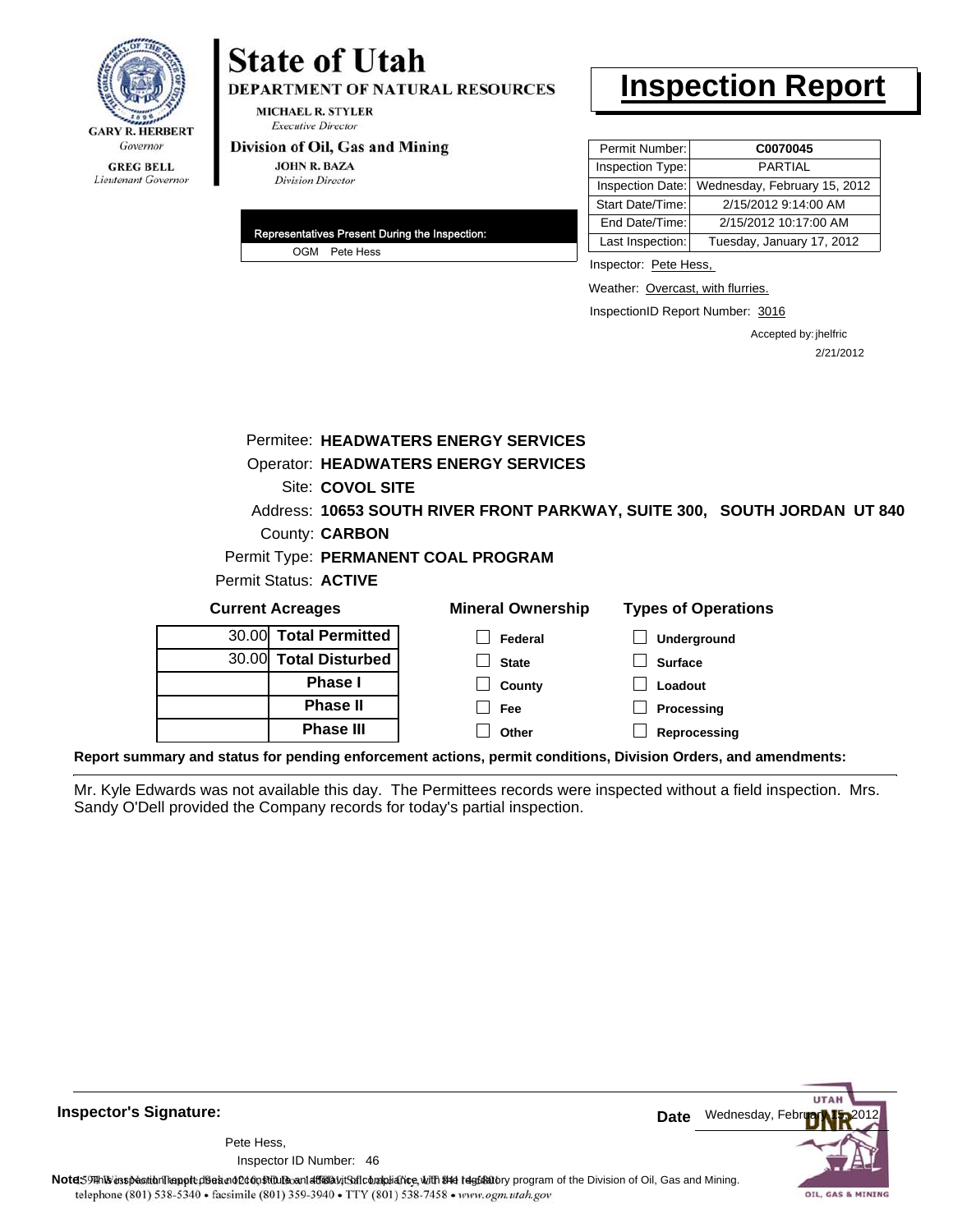#### *REVIEW OF PERMIT, PERFORMANCE STANDARDS PERMIT CONDITION REQUIREMENTS*

*1. Substantiate the elements on this inspection by checking the appropriate performance standard.*

 *a. For COMPLETE inspections provide narrative justification for any elements not fully inspected unless element is not appropriate to the site, in which case check Not Applicable.*

 *b. For PARTIAL inspections check only the elements evaluated.*

*2. Document any noncompliance situation by reference the NOV issued at the appropriate performance standard listed below.*

*3. Reference any narratives written in conjunction with this inspection at the appropriate performace standard listed below.*

|     |                                                               | Evaluated               | Not Applicable Comment  |                      | Enforcement |
|-----|---------------------------------------------------------------|-------------------------|-------------------------|----------------------|-------------|
| 1.  | Permits, Change, Transfer, Renewal, Sale                      |                         |                         |                      |             |
| 2.  | Signs and Markers                                             | $\overline{\mathbf{v}}$ |                         |                      |             |
| 3.  | Topsoil                                                       |                         |                         |                      |             |
| 4.a | Hydrologic Balance: Diversions                                |                         |                         |                      |             |
| 4.b | Hydrologic Balance: Sediment Ponds and Impoundments           | $\blacktriangledown$    |                         | V                    |             |
| 4.C | Hydrologic Balance: Other Sediment Control Measures           |                         |                         |                      |             |
| 4.d | Hydrologic Balance: Water Monitoring                          | $\overline{\mathbf{v}}$ |                         | $\blacktriangledown$ |             |
| 4.e | Hydrologic Balance: Effluent Limitations                      |                         |                         |                      |             |
| 5.  | Explosives                                                    |                         | $\overline{\mathbf{v}}$ |                      |             |
| 6.  | Disposal of Excess Spoil, Fills, Benches                      |                         |                         |                      |             |
| 7.  | Coal Mine Waste, Refuse Piles, Impoundments                   |                         | $\overline{\mathbf{v}}$ |                      |             |
| 8.  | Noncoal Waste                                                 |                         |                         |                      |             |
| 9.  | Protection of Fish, Wildlife and Related Environmental Issues |                         |                         |                      |             |
| 10. | Slides and Other Damage                                       |                         |                         |                      |             |
| 11. | Contemporaneous Reclamation                                   |                         |                         |                      |             |
| 12. | <b>Backfilling And Grading</b>                                |                         |                         |                      |             |
| 13. | Revegetation                                                  |                         |                         |                      |             |
| 14. | Subsidence Control                                            |                         |                         |                      |             |
|     | 15. Cessation of Operations                                   |                         |                         |                      |             |
|     | 16.a Roads: Construction, Maintenance, Surfacing              |                         |                         |                      |             |
|     | 16.b Roads: Drainage Controls                                 |                         |                         |                      |             |
| 17. | <b>Other Transportation Facilities</b>                        |                         |                         |                      |             |
| 18. | Support Facilities, Utility Installations                     |                         |                         |                      |             |
|     | 19. AVS Check                                                 |                         |                         |                      |             |
| 20. | <b>Air Quality Permit</b>                                     |                         |                         |                      |             |
| 21. | Bonding and Insurance                                         | $\overline{\mathbf{v}}$ |                         | $\blacktriangledown$ |             |
|     | 22. Other                                                     |                         |                         |                      |             |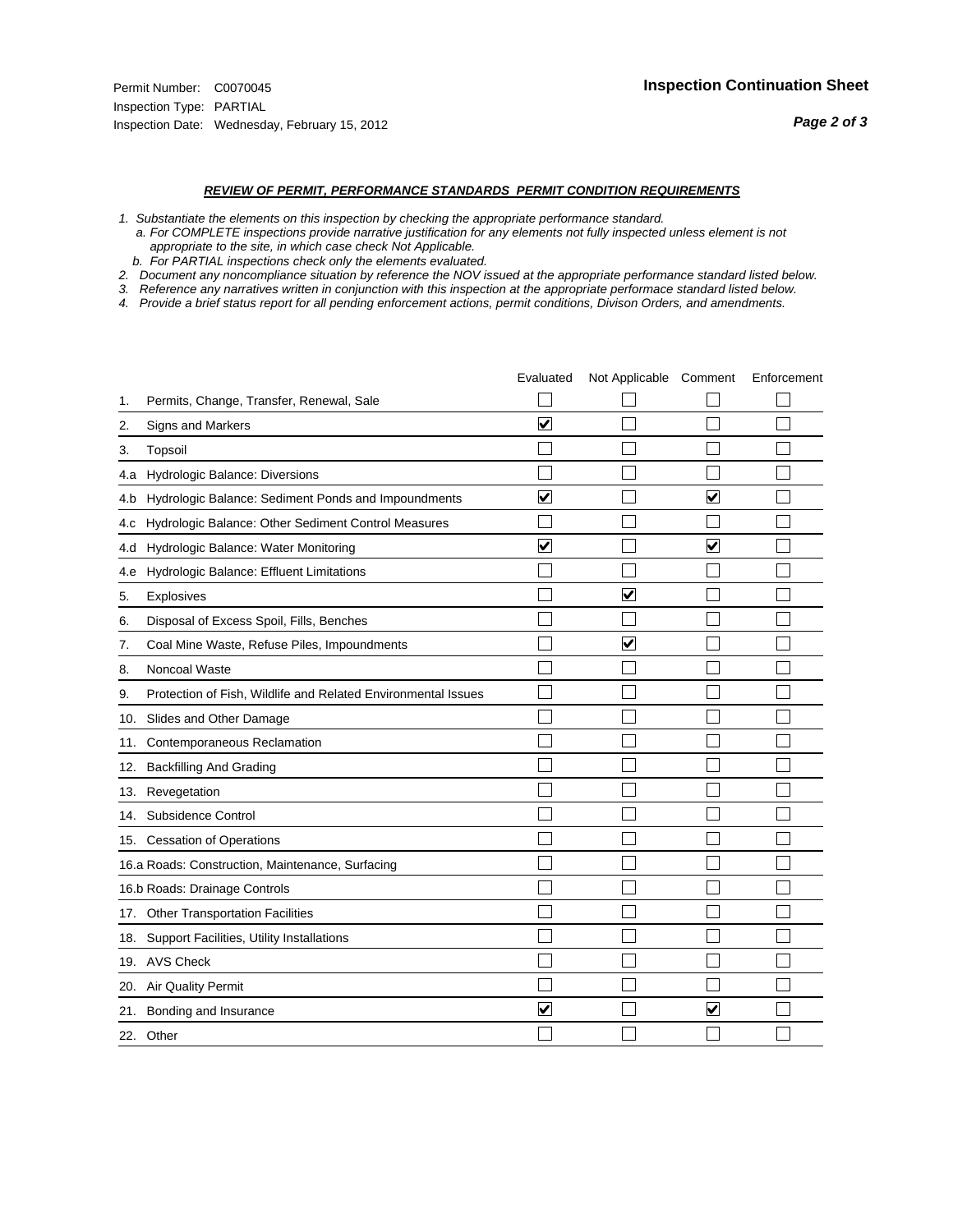### **4.b Hydrologic Balance: Sediment Ponds and Impoundments**

Mr. Rich White, Utah registered professional engineer with EarthFax Engineering, conducted the Annual impoundment inspections for the East and West ponds on December 21, 2011. There were no signs of instability or hazards identified relative to either pond. Minor erosion rills were observed on the inslopes of both ponds (noted as non-substantial). The East pond is in need of cleaning; the Permittee has initiated this but completion is not expected until the material can dry in the spring. Mr. White performed the required P.E. certification of the reports on the same day as the inspection (12/21/2012).

### **4.d Hydrologic Balance: Water Monitoring**

There is no water monitoring required during the operational period. Quarterly monitoring will be resumed during the first year of reclamation of the site. One ground water well has been installed on the east side of the permit area. There was no discharge from either sediemnt pond during the fourth quarter of 2011.

#### **21. Bonding and Insurance**

The current general liability insurance remains in effect through October 1, 2012.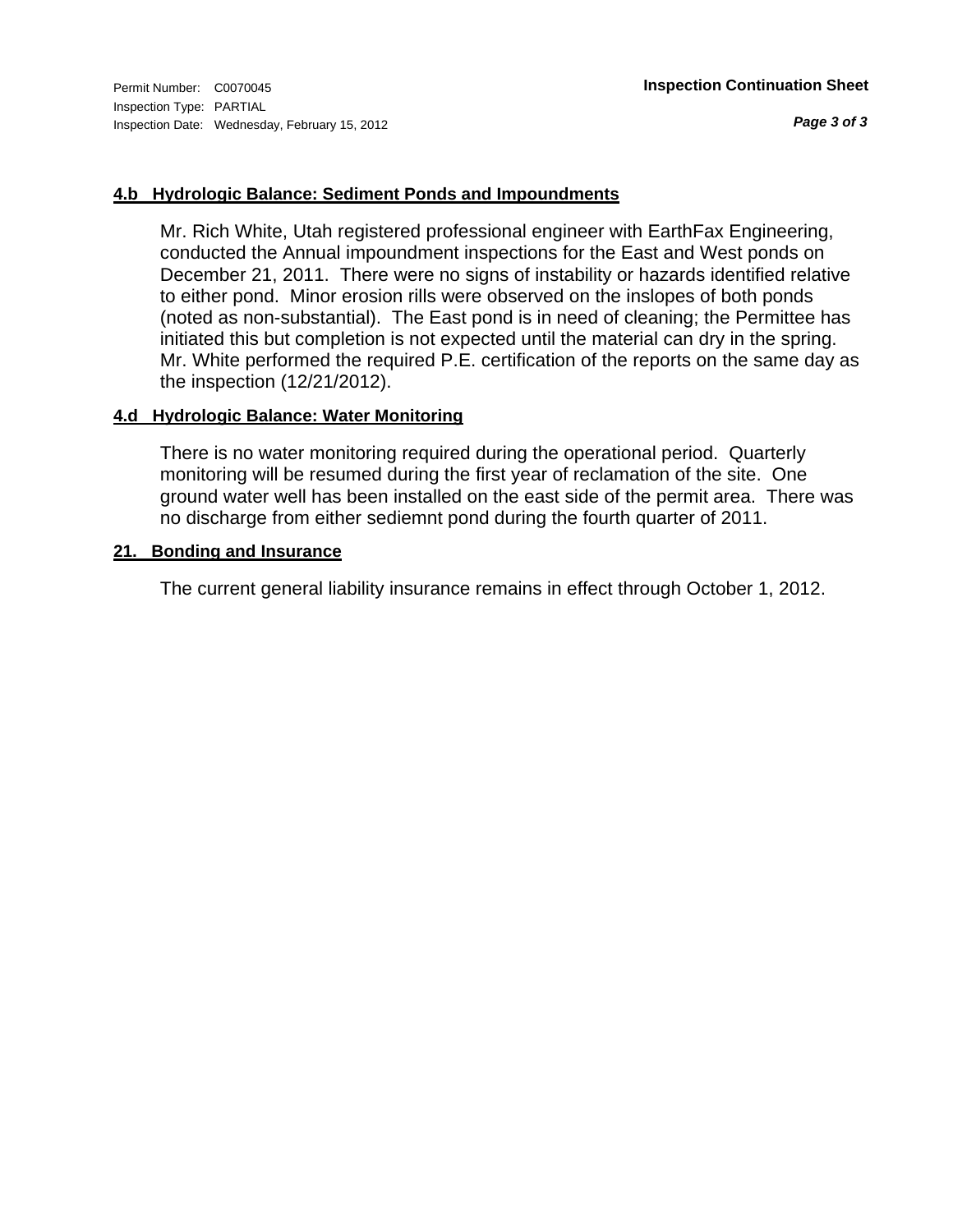

#### **GREG BELL** Lieutenant Governor

# **State of Utah**

DEPARTMENT OF NATURAL RESOURCES

**MICHAEL R. STYLER Executive Director** 

#### Division of Oil, Gas and Mining

**JOHN R. BAZA Division Director** 

| Representatives Present During the Inspection: |
|------------------------------------------------|
| Company Steve Behling                          |
| OGM Karl Houskeeper                            |

## **Inspection Report**

| Permit Number:   | C0150007                     |
|------------------|------------------------------|
| Inspection Type: | <b>COMPLETE</b>              |
| Inspection Date: | Wednesday, February 15, 2012 |
| Start Date/Time: | 2/15/2012 8:30:00 AM         |
| End Date/Time:   | 2/15/2012 1:15:00 PM         |
| Last Inspection: | Wednesday, January 18, 2012  |

Inspector: Karl Houskeeper,

Weather: Cloudy, Temp. 31 Deg. F.

InspectionID Report Number: 3014

Accepted by: jhelfric 2/21/2012

|                         |                                 | Permitee: CONSOLIDATION COAL CO      |                                                                                                                |
|-------------------------|---------------------------------|--------------------------------------|----------------------------------------------------------------------------------------------------------------|
|                         |                                 | Operator: CONSOLIDATION COAL CO      |                                                                                                                |
|                         | Site: HIDDEN VALLEY MINE        |                                      |                                                                                                                |
|                         |                                 | Address: PO BOX 566, SESSER IL 62884 |                                                                                                                |
|                         | County: <b>EMERY</b>            |                                      |                                                                                                                |
|                         |                                 | Permit Type: PERMANENT COAL PROGRAM  |                                                                                                                |
|                         | <b>Permit Status: RECLAIMED</b> |                                      |                                                                                                                |
| <b>Current Acreages</b> |                                 | <b>Mineral Ownership</b>             | <b>Types of Operations</b>                                                                                     |
|                         | 960.00 Total Permitted          | Federal                              | ⊻<br>Underground                                                                                               |
|                         | 6.70 Total Disturbed            | <b>State</b>                         | <b>Surface</b>                                                                                                 |
| 6.70                    | <b>Phase I</b>                  | County                               | Loadout                                                                                                        |
|                         | <b>Phase II</b>                 | $\vee$ Fee                           | Processing                                                                                                     |
|                         | <b>Phase III</b>                | Other                                | Reprocessing                                                                                                   |
|                         |                                 |                                      | Report summary and status for pending enforcement actions, permit conditions, Division Orders, and amendments: |

**Inspector's Signature:**

49 Inspector ID Number:Karl Houskeeper,



**Note**: **59HhV** inspection report does not 260n Studio and affidavit Suite and suith the deptatory program of the Division of Oil, Gas and Mining.<br>telephone (801) 538-5340 • facsimile (801) 359-3940 • TTY (801) 538-7458 •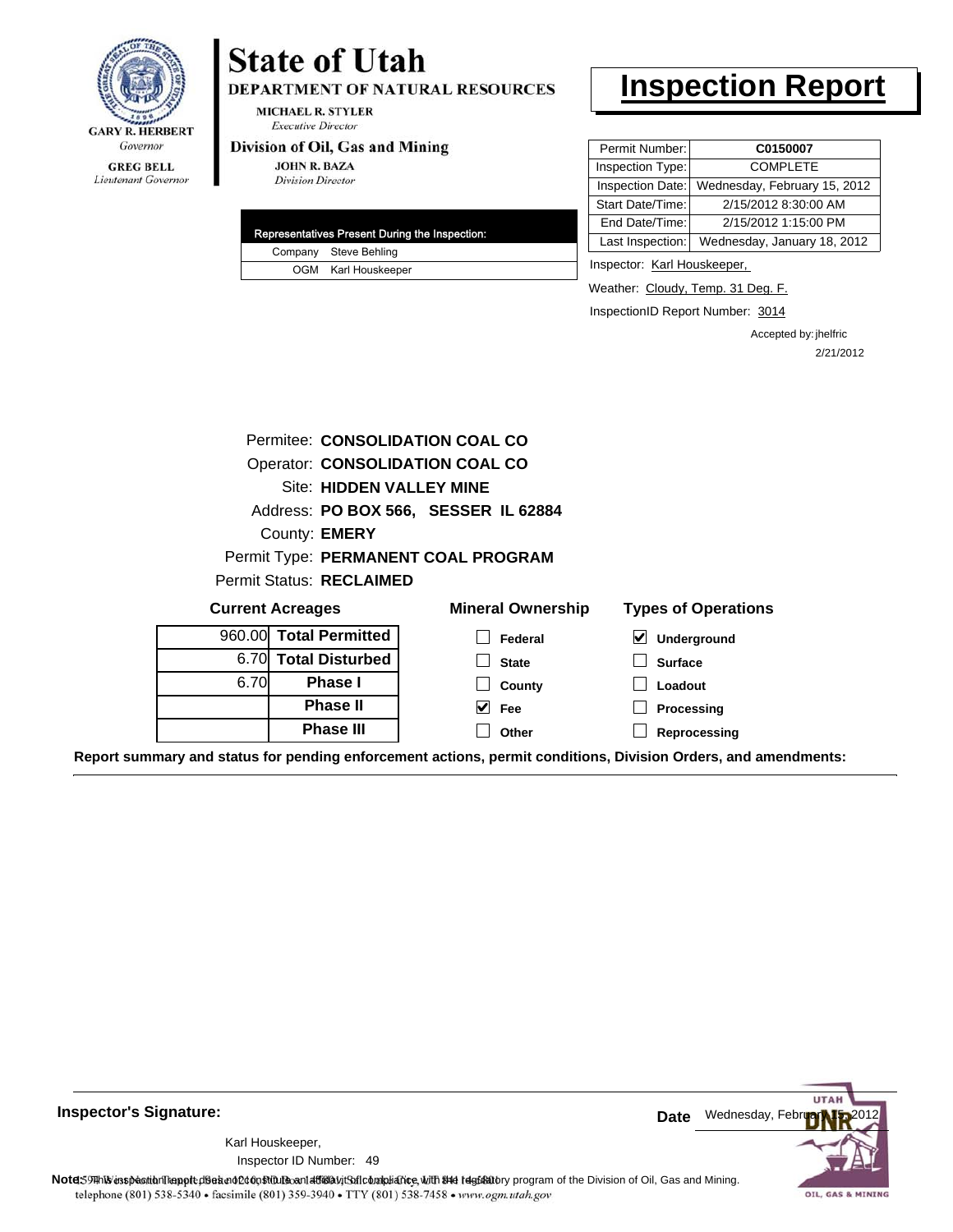#### *REVIEW OF PERMIT, PERFORMANCE STANDARDS PERMIT CONDITION REQUIREMENTS*

*1. Substantiate the elements on this inspection by checking the appropriate performance standard.*

 *a. For COMPLETE inspections provide narrative justification for any elements not fully inspected unless element is not appropriate to the site, in which case check Not Applicable.*

 *b. For PARTIAL inspections check only the elements evaluated.*

*2. Document any noncompliance situation by reference the NOV issued at the appropriate performance standard listed below.*

*3. Reference any narratives written in conjunction with this inspection at the appropriate performace standard listed below.*

|     |                                                               | Evaluated               | Not Applicable Comment          |                      | Enforcement |
|-----|---------------------------------------------------------------|-------------------------|---------------------------------|----------------------|-------------|
| 1.  | Permits, Change, Transfer, Renewal, Sale                      | $\overline{\mathsf{v}}$ |                                 | V                    |             |
| 2.  | Signs and Markers                                             | $\overline{\mathbf{v}}$ | $\overline{\mathbf{v}}$         |                      |             |
| 3.  | Topsoil                                                       | $\overline{\mathbf{v}}$ | $\overline{\blacktriangledown}$ |                      |             |
| 4.a | Hydrologic Balance: Diversions                                | $\blacktriangledown$    |                                 |                      |             |
| 4.b | Hydrologic Balance: Sediment Ponds and Impoundments           | $\blacktriangledown$    | ⊽                               |                      |             |
| 4.C | Hydrologic Balance: Other Sediment Control Measures           | $\overline{\mathbf{v}}$ |                                 | $\blacktriangledown$ |             |
| 4.d | Hydrologic Balance: Water Monitoring                          | $\overline{\mathbf{v}}$ |                                 |                      |             |
| 4.e | Hydrologic Balance: Effluent Limitations                      | $\overline{\mathbf{v}}$ | $\overline{\mathbf{v}}$         |                      |             |
| 5.  | Explosives                                                    | $\overline{\mathbf{v}}$ | $\overline{\mathbf{v}}$         |                      |             |
| 6.  | Disposal of Excess Spoil, Fills, Benches                      | $\blacktriangledown$    | $\blacktriangledown$            |                      |             |
| 7.  | Coal Mine Waste, Refuse Piles, Impoundments                   | $\overline{\mathsf{v}}$ | $\overline{\mathbf{v}}$         |                      |             |
| 8.  | Noncoal Waste                                                 | $\overline{\mathbf{v}}$ |                                 |                      |             |
| 9.  | Protection of Fish, Wildlife and Related Environmental Issues | $\overline{\mathbf{v}}$ |                                 |                      |             |
|     | 10. Slides and Other Damage                                   | $\overline{\mathbf{v}}$ |                                 |                      |             |
| 11. | Contemporaneous Reclamation                                   | ⊽                       |                                 |                      |             |
| 12. | <b>Backfilling And Grading</b>                                | $\overline{\mathbf{v}}$ |                                 |                      |             |
| 13. | Revegetation                                                  | $\overline{\mathbf{v}}$ |                                 |                      |             |
| 14. | Subsidence Control                                            | $\overline{\mathbf{v}}$ | $\overline{\mathbf{v}}$         |                      |             |
|     | 15. Cessation of Operations                                   | $\overline{\mathbf{v}}$ |                                 |                      |             |
|     | 16.a Roads: Construction, Maintenance, Surfacing              | $\blacktriangledown$    |                                 |                      |             |
|     | 16.b Roads: Drainage Controls                                 | $\overline{\mathbf{v}}$ |                                 |                      |             |
| 17. | <b>Other Transportation Facilities</b>                        | $\overline{\mathbf{v}}$ |                                 |                      |             |
| 18. | Support Facilities, Utility Installations                     | $\overline{\mathbf{v}}$ |                                 |                      |             |
|     | 19. AVS Check                                                 | $\overline{\mathbf{v}}$ |                                 |                      |             |
| 20. | <b>Air Quality Permit</b>                                     | $\checkmark$            |                                 |                      |             |
| 21. | Bonding and Insurance                                         | $\blacktriangledown$    |                                 |                      |             |
|     | 22. Other                                                     | $\overline{\mathbf{v}}$ |                                 |                      |             |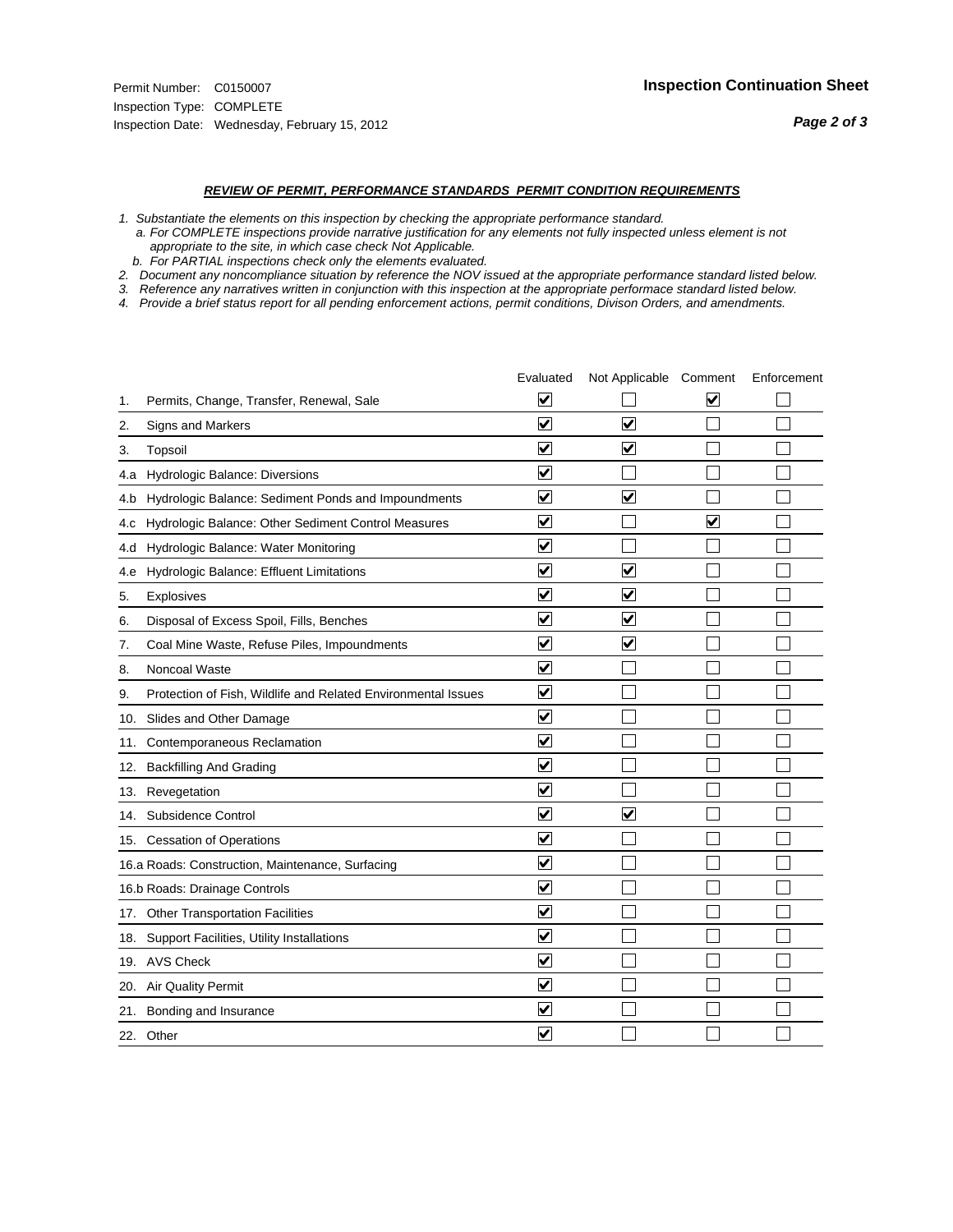#### **1. Permits, Change, Transfer, Renewal, Sale**

The current DOGM permit C/015/007 was issued effective 01/29/2012 and expires 01/29/2017.

-Certificate of Insurance policy number BAP 9377 207-08, issued 11/05/2011 and terminates 11/05/2012.

-UPDES permit UTG-040026 effective 05/01/2008 and expires @ midnight 04/30/2013.

#### **4.c Hydrologic Balance: Other Sediment Control Measures**

The silt fence located in close proximity to the mine identification sign has been resecured with plastic zip ties. The silt fence is functional.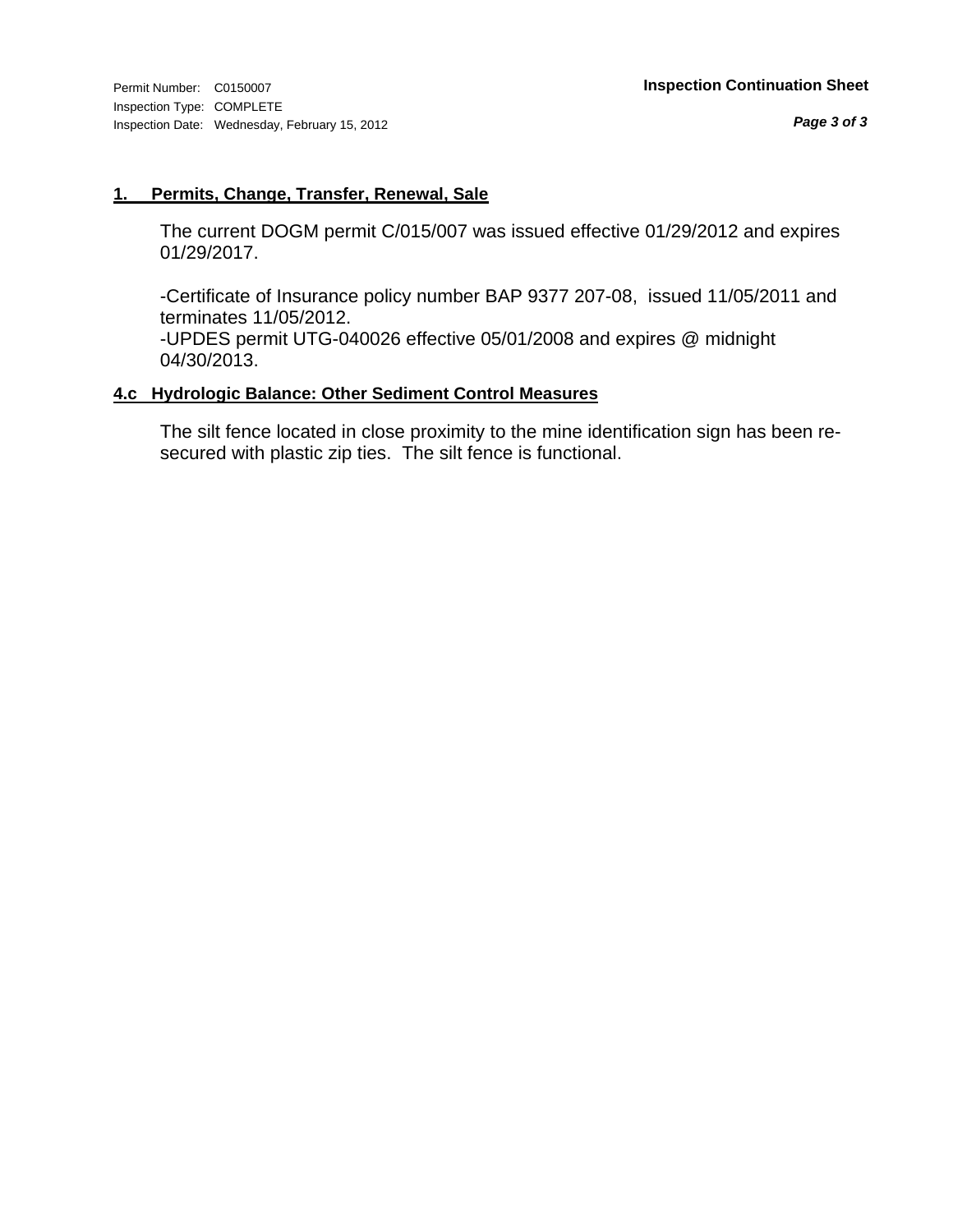

### **GREG BELL**

Lieutenant Governor

## **State of Utah**

DEPARTMENT OF NATURAL RESOURCES

**MICHAEL R. STYLER Executive Director** 

#### Division of Oil, Gas and Mining

**JOHN R. BAZA Division Director** 

| Representatives Present During the Inspection: |
|------------------------------------------------|
| Company Steve Behling                          |
| OGM Karl Houskeeper                            |

## **Inspection Report**

| Permit Number:   | C0150015                     |
|------------------|------------------------------|
| Inspection Type: | <b>COMPLETE</b>              |
| Inspection Date: | Wednesday, February 08, 2012 |
| Start Date/Time: | 2/8/2012 8:30:00 AM          |
| End Date/Time:   | 2/8/2012 2:30:00 PM          |
| Last Inspection: | Wednesday, January 04, 2012  |

Inspector: Karl Houskeeper,

Weather: **Patrly cloudy, Temp. 31 Deg. F.** 

InspectionID Report Number: 3007

Accepted by: jhelfric 2/14/2012

|                              |                         | Permitee: CONSOLIDATION COAL CO        |                                                 |  |  |
|------------------------------|-------------------------|----------------------------------------|-------------------------------------------------|--|--|
|                              |                         | <b>Operator: CONSOLIDATION COAL CO</b> |                                                 |  |  |
| Site: EMERY DEEP MINE        |                         |                                        |                                                 |  |  |
|                              |                         | Address: PO BOX 566, SESSER IL 62884   |                                                 |  |  |
|                              | County: <b>EMERY</b>    |                                        |                                                 |  |  |
|                              |                         | Permit Type: PERMANENT COAL PROGRAM    |                                                 |  |  |
| Permit Status: <b>ACTIVE</b> |                         |                                        |                                                 |  |  |
|                              |                         |                                        |                                                 |  |  |
|                              | <b>Current Acreages</b> | <b>Mineral Ownership</b>               | <b>Types of Operations</b>                      |  |  |
|                              | 442.50 Total Permitted  | M<br>Federal                           | $\boldsymbol{\mathsf{v}}$<br><b>Underground</b> |  |  |
|                              | 248.50 Total Disturbed  | <b>State</b>                           | <b>Surface</b>                                  |  |  |
|                              | <b>Phase I</b>          | County                                 | Loadout                                         |  |  |
|                              | <b>Phase II</b>         | <b>Fee</b>                             | <b>Processing</b>                               |  |  |
|                              | <b>Phase III</b>        | Other                                  | Reprocessing                                    |  |  |

**Report summary and status for pending enforcement actions, permit conditions, Division Orders, and amendments:**

**Inspector's Signature:**

49 Inspector ID Number:Karl Houskeeper,



**Note**: This inspection report does not constitute and affidavit and compliance, with the regulatory program of the Division of Oil, Gas and Mining. telephone (801) 538-5340 · facsimile (801) 359-3940 · TTY (801) 538-7458 · www.ogm.utah.gov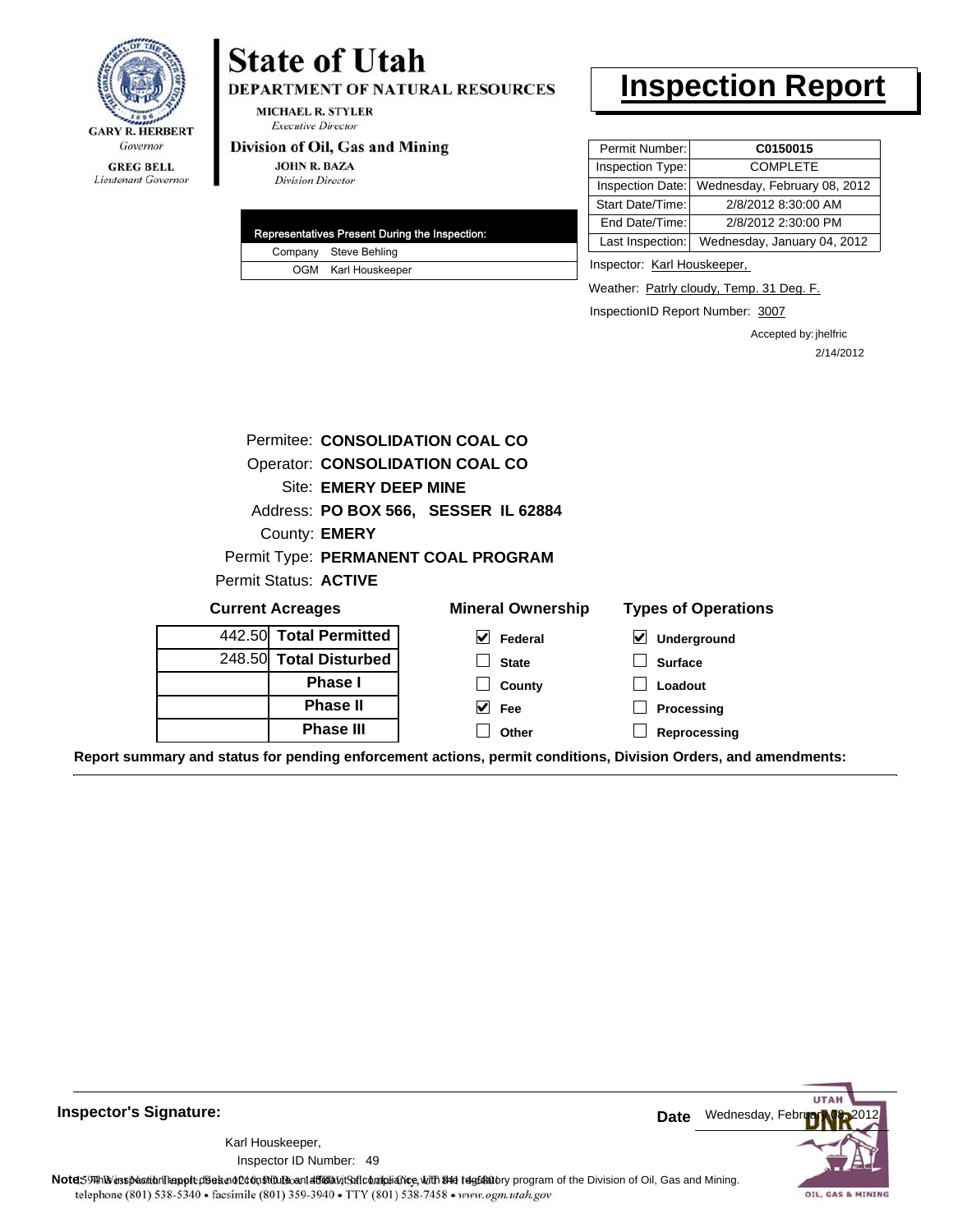#### *REVIEW OF PERMIT, PERFORMANCE STANDARDS PERMIT CONDITION REQUIREMENTS*

*1. Substantiate the elements on this inspection by checking the appropriate performance standard.*

 *a. For COMPLETE inspections provide narrative justification for any elements not fully inspected unless element is not appropriate to the site, in which case check Not Applicable.*

 *b. For PARTIAL inspections check only the elements evaluated.*

*2. Document any noncompliance situation by reference the NOV issued at the appropriate performance standard listed below.*

*3. Reference any narratives written in conjunction with this inspection at the appropriate performace standard listed below.*

|     |                                                               | Evaluated               | Not Applicable Comment |                         | Enforcement |
|-----|---------------------------------------------------------------|-------------------------|------------------------|-------------------------|-------------|
| 1.  | Permits, Change, Transfer, Renewal, Sale                      | $\overline{\mathsf{v}}$ |                        | V                       |             |
| 2.  | Signs and Markers                                             | $\overline{\mathbf{v}}$ |                        | $\blacktriangledown$    |             |
| 3.  | Topsoil                                                       | $\overline{\mathbf{v}}$ |                        |                         |             |
| 4.a | Hydrologic Balance: Diversions                                | $\overline{\mathsf{v}}$ |                        |                         |             |
| 4.b | Hydrologic Balance: Sediment Ponds and Impoundments           | $\blacktriangledown$    |                        | V                       |             |
| 4.C | Hydrologic Balance: Other Sediment Control Measures           | $\overline{\mathbf{v}}$ |                        |                         |             |
| 4.d | Hydrologic Balance: Water Monitoring                          | $\overline{\mathbf{v}}$ |                        |                         |             |
| 4.e | Hydrologic Balance: Effluent Limitations                      | $\overline{\mathbf{v}}$ |                        | $\blacktriangledown$    |             |
| 5.  | <b>Explosives</b>                                             | $\overline{\mathbf{v}}$ |                        |                         |             |
| 6.  | Disposal of Excess Spoil, Fills, Benches                      | $\blacktriangledown$    | $\blacktriangledown$   |                         |             |
| 7.  | Coal Mine Waste, Refuse Piles, Impoundments                   | $\overline{\mathsf{v}}$ |                        | $\overline{\mathbf{v}}$ |             |
| 8.  | Noncoal Waste                                                 | $\overline{\mathbf{v}}$ |                        | $\overline{\mathbf{v}}$ |             |
| 9.  | Protection of Fish, Wildlife and Related Environmental Issues | $\overline{\mathbf{v}}$ |                        |                         |             |
|     | 10. Slides and Other Damage                                   | $\overline{\mathbf{v}}$ |                        |                         |             |
| 11. | Contemporaneous Reclamation                                   | ⊽                       |                        |                         |             |
| 12. | <b>Backfilling And Grading</b>                                | $\overline{\mathbf{v}}$ |                        |                         |             |
| 13. | Revegetation                                                  | $\overline{\mathbf{v}}$ |                        |                         |             |
| 14. | Subsidence Control                                            | $\overline{\mathbf{v}}$ |                        |                         |             |
|     | 15. Cessation of Operations                                   | $\overline{\mathbf{v}}$ |                        |                         |             |
|     | 16.a Roads: Construction, Maintenance, Surfacing              | $\blacktriangledown$    |                        |                         |             |
|     | 16.b Roads: Drainage Controls                                 | $\overline{\mathbf{v}}$ |                        |                         |             |
| 17. | <b>Other Transportation Facilities</b>                        | $\overline{\mathbf{v}}$ |                        |                         |             |
| 18. | Support Facilities, Utility Installations                     | $\overline{\mathbf{v}}$ |                        |                         |             |
|     | 19. AVS Check                                                 | $\overline{\mathbf{v}}$ |                        |                         |             |
| 20. | Air Quality Permit                                            | $\checkmark$            |                        | $\blacktriangledown$    |             |
| 21. | Bonding and Insurance                                         | $\blacktriangledown$    |                        | $\blacktriangledown$    |             |
|     | 22. Other                                                     | $\overline{\mathbf{v}}$ |                        | $\blacktriangledown$    |             |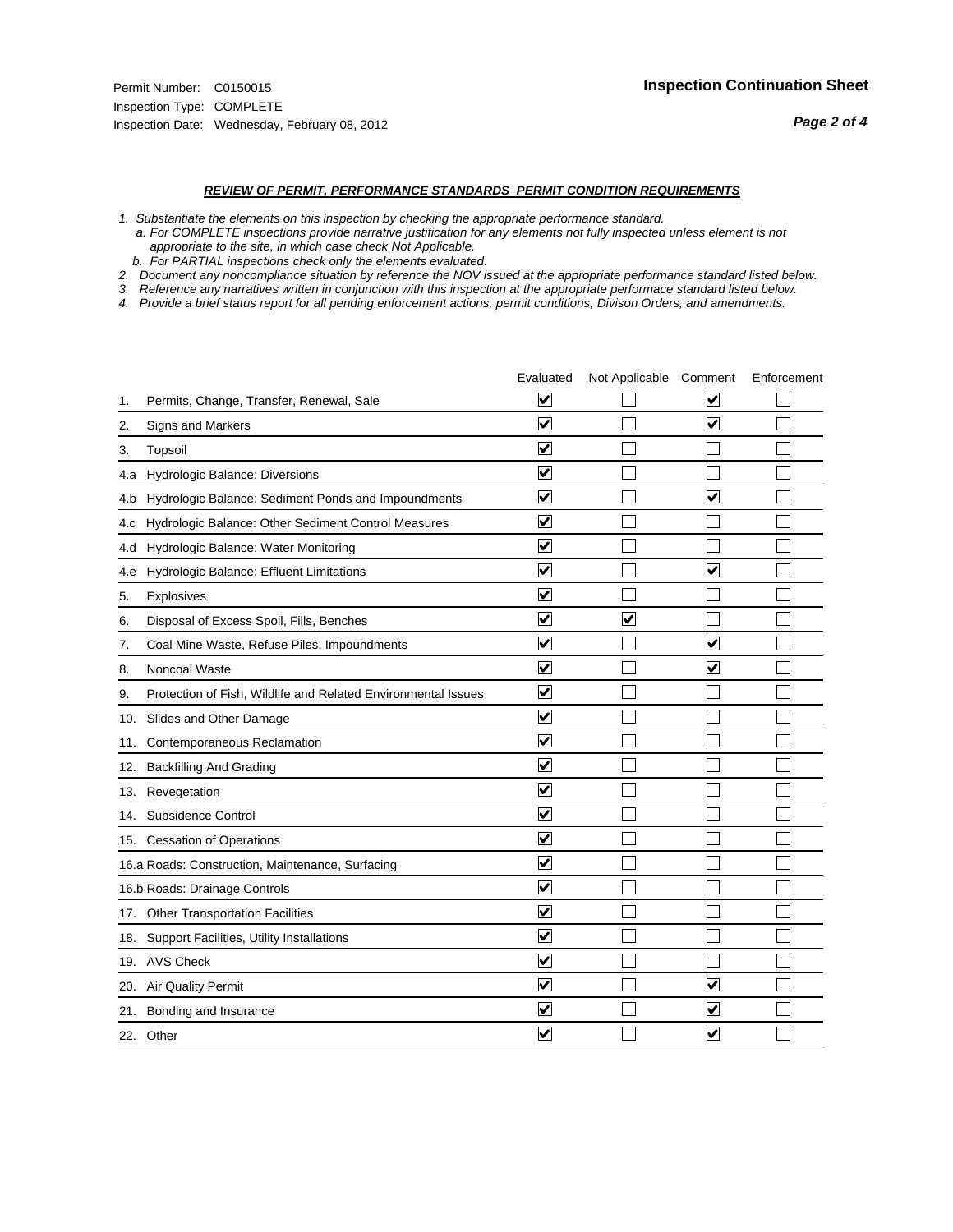### **1. Permits, Change, Transfer, Renewal, Sale**

The current DOGM permit C/015/015 was issued effective 01/06/2011 and expires 01/07/2016.

-Certificate of Insurance policy number BOG 9377 207-08, issued 11/05/2011 and terminates 11/05/2012.

-UPDES permit UT-0022616 effective 12/01/2006 and expires @ midnight 11/30/2011. The existing permit has been extended by DEQ until new parameters are evaluated and issued.

-Air Quality permit DAQE-AN0229006-05, issued July 20, 2005.

-SPCC Plan dated 07/13/09. The Plan is P.E. certified, stamped, signed and dated by a Utah P.E.

#### **2. Signs and Markers**

The mine identification signs were in place at the main facility and the 4th east portal area. Both signs contained the required information.

### **4.b Hydrologic Balance: Sediment Ponds and Impoundments**

Fourth quarter 2011 and Annual 2011 pond inspections were done on December 15, 2011.

### **4.e Hydrologic Balance: Effluent Limitations**

Reviewed the discharge monitoring reports for December 2011. The TDS loading levels were exceeded. The operator notified DEQ.

### **7. Coal Mine Waste, Refuse Piles, Impoundments**

Fourth quarter 201 refuse pile inspection was done on 11/6/11.

Information was received at the SLC DOGM office that potentially refuse material had been removed from the Emery refuse pile and shipped to a new un-permitted loadout site for the SUFCO mine. An investigation of these allegations was conducted during the complete inspection. The inspection showed that no refuse material has been removed from the refuse pile at Emery Deep. A high ash coal pile that was located adjacent to the refuse pile has been removed and was sold to SUFCO for base material to be used under a coal stockpile at a new load-out that is in close proximity to the Emery Deep Mine. The new SUFCO load-out is currently being constructed and is located on the west side of State Highway 10 between the turn off to Emery Deep and the turn off to Hidden Valley. It is evident that no material has been removed from the refuse pile at Emery because the surface and sides of the pile has some weed growth which has not been disturbed.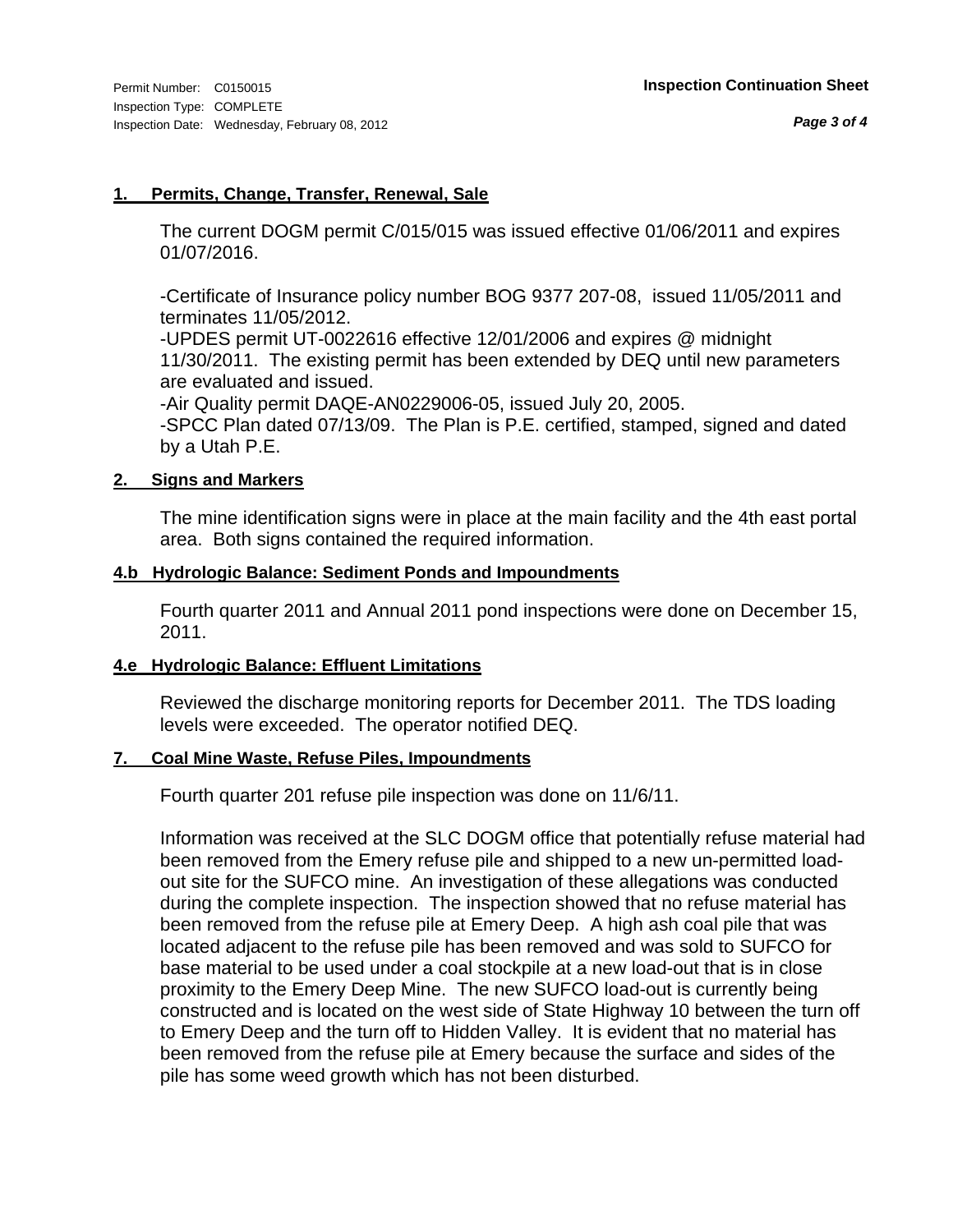*Page 4 of 4*

#### **8. Noncoal Waste**

Minor noncoal waste was observed at the 4th East Portal area. Steve picked up the noncoal items during the inspection and placed them in the approved noncoal waste storage container.

#### **20. Air Quality Permit**

The Air Quality Permit Approval Order DAQE-AN0229006-05 was issued on July 20, 2005. The permit remains effective.

#### **21. Bonding and Insurance**

Bond #188617 December 3, 2008 is \$3,510,000.

#### **22. Other**

A portion of the wind fence has come loose and needs to be re-secured. Steve indicated that he would put a crew to work to re-attach the wind fence.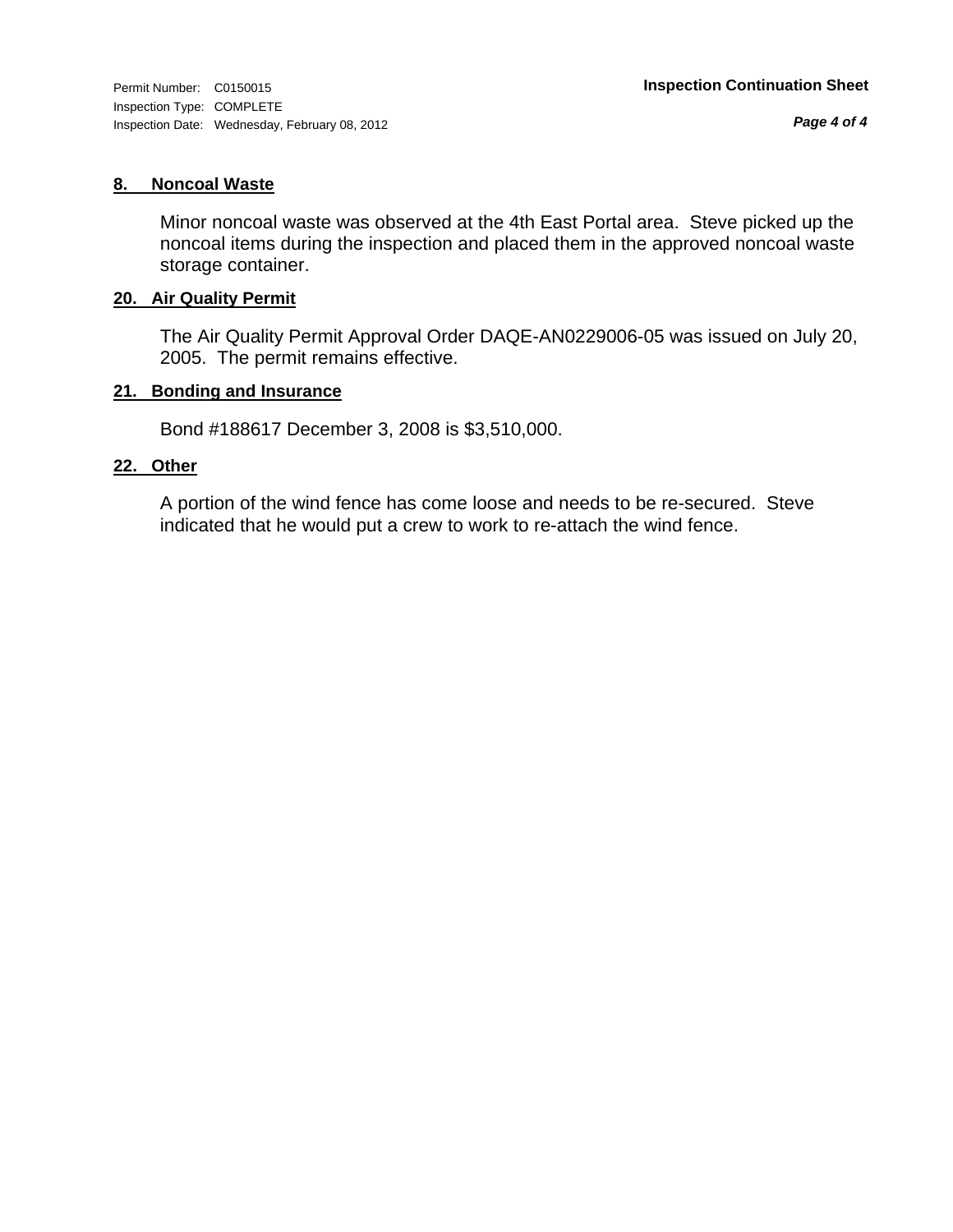

#### **GREG BELL** Lieutenant Governor

## **State of Utah**

DEPARTMENT OF NATURAL RESOURCES

**MICHAEL R. STYLER Executive Director** 

#### Division of Oil, Gas and Mining

**JOHN R. BAZA Division Director** 

|  | Representatives Present During the Inspection: |
|--|------------------------------------------------|
|  | Company Ken Fleck                              |
|  | OGM Steve Demczak                              |

### **Inspection Report**

| Permit Number:   | C0150017                   |
|------------------|----------------------------|
| Inspection Type: | <b>COMPLETE</b>            |
| Inspection Date: | Tuesday, February 07, 2012 |
| Start Date/Time: | 2/7/2012 10:00:00 AM       |
| End Date/Time:   | 2/7/2012 2:00:00 PM        |
| Last Inspection: | Friday, January 13, 2012   |
|                  |                            |

Inspector: Steve Demczak,

Weather: Sunny, 30's Light amount of snow on ground.

InspectionID Report Number: 3017

Accepted by: jhelfric 2/21/2012

|                                        | Permitee: ENERGY WEST MINING CO          |                                     |                                     |  |  |  |  |
|----------------------------------------|------------------------------------------|-------------------------------------|-------------------------------------|--|--|--|--|
| <b>Operator: ENERGY WEST MINING CO</b> |                                          |                                     |                                     |  |  |  |  |
| Site: DES BEE DOVE MINE                |                                          |                                     |                                     |  |  |  |  |
|                                        | Address: PO BOX 310, HUNTINGTON UT 84528 |                                     |                                     |  |  |  |  |
|                                        | County: <b>EMERY</b>                     |                                     |                                     |  |  |  |  |
|                                        |                                          | Permit Type: PERMANENT COAL PROGRAM |                                     |  |  |  |  |
|                                        | <b>Permit Status: RECLAIMED</b>          |                                     |                                     |  |  |  |  |
|                                        | <b>Current Acreages</b>                  | <b>Mineral Ownership</b>            | <b>Types of Operations</b>          |  |  |  |  |
|                                        | 133.90 Total Permitted                   | M<br>Federal                        | $\blacktriangledown$<br>Underground |  |  |  |  |
|                                        | 40.90 Total Disturbed                    | <b>State</b>                        | <b>Surface</b>                      |  |  |  |  |
| 136.58                                 | <b>Phase I</b>                           | County                              | Loadout                             |  |  |  |  |
| 95.70                                  | <b>Phase II</b>                          | <b>Fee</b>                          | Processing                          |  |  |  |  |
| 95.70                                  | <b>Phase III</b>                         |                                     |                                     |  |  |  |  |

**Report summary and status for pending enforcement actions, permit conditions, Division Orders, and amendments:**

No violation were issued.



**Inspector's Signature:**

Inspector ID Number: 39 Steve Demczak,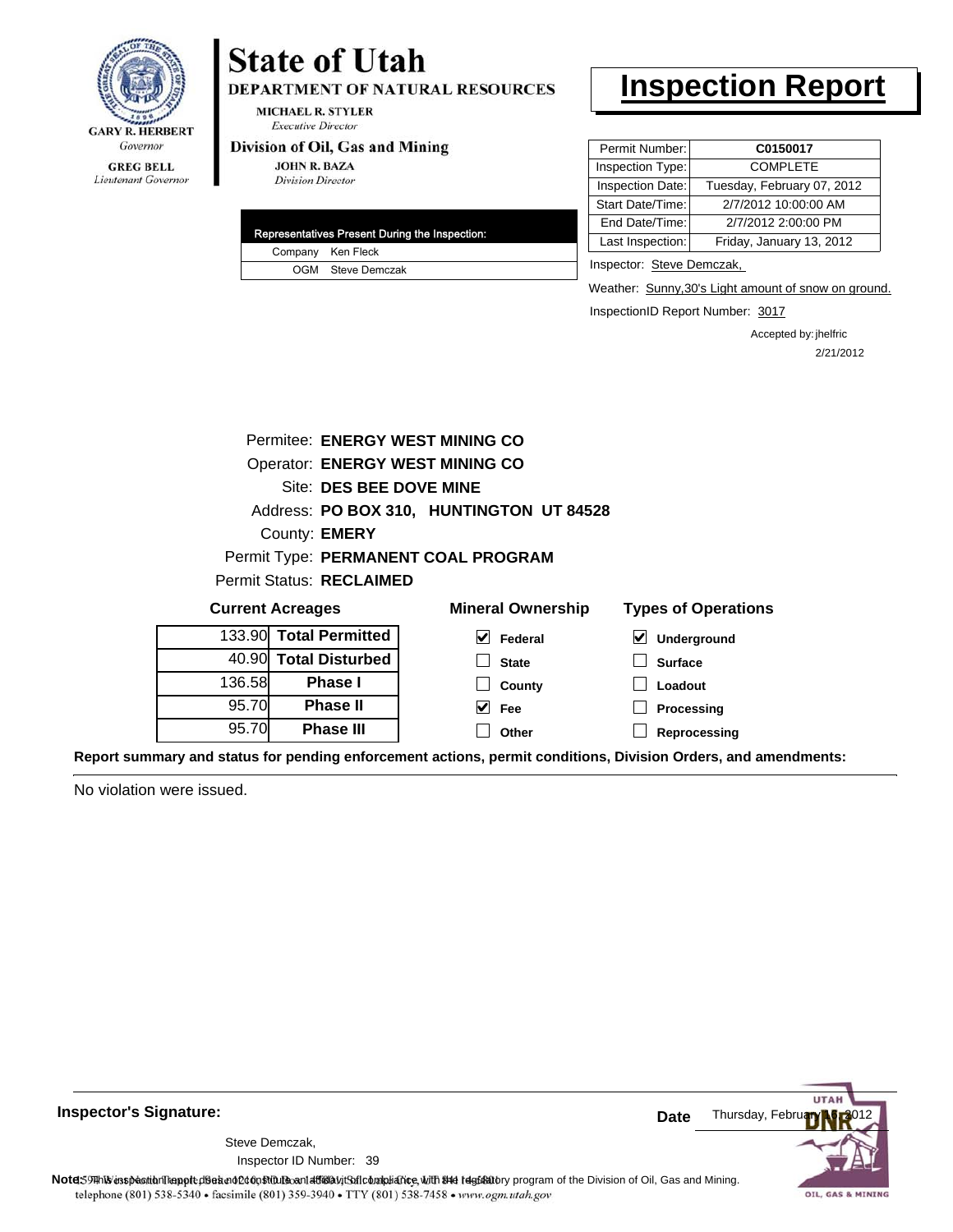#### *REVIEW OF PERMIT, PERFORMANCE STANDARDS PERMIT CONDITION REQUIREMENTS*

*1. Substantiate the elements on this inspection by checking the appropriate performance standard.*

 *a. For COMPLETE inspections provide narrative justification for any elements not fully inspected unless element is not appropriate to the site, in which case check Not Applicable.*

 *b. For PARTIAL inspections check only the elements evaluated.*

*2. Document any noncompliance situation by reference the NOV issued at the appropriate performance standard listed below.*

*3. Reference any narratives written in conjunction with this inspection at the appropriate performace standard listed below.*

|     |                                                               | Evaluated               | Not Applicable Comment  |                         | Enforcement |
|-----|---------------------------------------------------------------|-------------------------|-------------------------|-------------------------|-------------|
| 1.  | Permits, Change, Transfer, Renewal, Sale                      | $\overline{\mathsf{v}}$ |                         | V                       |             |
| 2.  | Signs and Markers                                             | $\overline{\mathbf{v}}$ |                         | $\blacktriangledown$    |             |
| 3.  | Topsoil                                                       | $\overline{\mathbf{v}}$ |                         | $\overline{\mathsf{v}}$ |             |
| 4.a | Hydrologic Balance: Diversions                                | $\blacktriangledown$    |                         | $\blacktriangledown$    |             |
| 4.b | Hydrologic Balance: Sediment Ponds and Impoundments           |                         | ⊽                       |                         |             |
| 4.C | Hydrologic Balance: Other Sediment Control Measures           | $\overline{\mathbf{v}}$ |                         | $\blacktriangledown$    |             |
| 4.d | Hydrologic Balance: Water Monitoring                          |                         | $\overline{\mathbf{v}}$ |                         |             |
| 4.e | Hydrologic Balance: Effluent Limitations                      |                         | $\blacktriangledown$    |                         |             |
| 5.  | <b>Explosives</b>                                             |                         | $\overline{\mathbf{v}}$ |                         |             |
| 6.  | Disposal of Excess Spoil, Fills, Benches                      |                         | $\blacktriangledown$    |                         |             |
| 7.  | Coal Mine Waste, Refuse Piles, Impoundments                   |                         | $\overline{\mathbf{v}}$ |                         |             |
| 8.  | Noncoal Waste                                                 | $\overline{\mathsf{v}}$ |                         | $\overline{\mathbf{v}}$ |             |
| 9.  | Protection of Fish, Wildlife and Related Environmental Issues | $\overline{\mathbf{v}}$ |                         |                         |             |
|     | 10. Slides and Other Damage                                   | $\overline{\mathbf{v}}$ |                         | ⊽                       |             |
| 11. | Contemporaneous Reclamation                                   |                         | ☑                       |                         |             |
| 12. | <b>Backfilling And Grading</b>                                | $\overline{\mathbf{v}}$ |                         | $\blacktriangledown$    |             |
| 13. | Revegetation                                                  | $\overline{\mathbf{v}}$ |                         | $\overline{\mathbf{v}}$ |             |
| 14. | Subsidence Control                                            |                         | $\overline{\mathbf{v}}$ |                         |             |
|     | 15. Cessation of Operations                                   | $\overline{\mathbf{v}}$ |                         | $\blacktriangledown$    |             |
|     | 16.a Roads: Construction, Maintenance, Surfacing              |                         | ☑                       |                         |             |
|     | 16.b Roads: Drainage Controls                                 |                         | $\blacktriangledown$    |                         |             |
| 17. | Other Transportation Facilities                               |                         | $\overline{\mathbf{v}}$ |                         |             |
| 18. | Support Facilities, Utility Installations                     |                         | $\blacktriangledown$    |                         |             |
|     | 19. AVS Check                                                 | $\blacktriangledown$    |                         | $\blacktriangledown$    |             |
| 20. | <b>Air Quality Permit</b>                                     |                         | $\blacktriangledown$    |                         |             |
| 21. | Bonding and Insurance                                         | $\overline{\mathbf{v}}$ |                         | $\blacktriangledown$    |             |
|     | 22. Other                                                     |                         |                         |                         |             |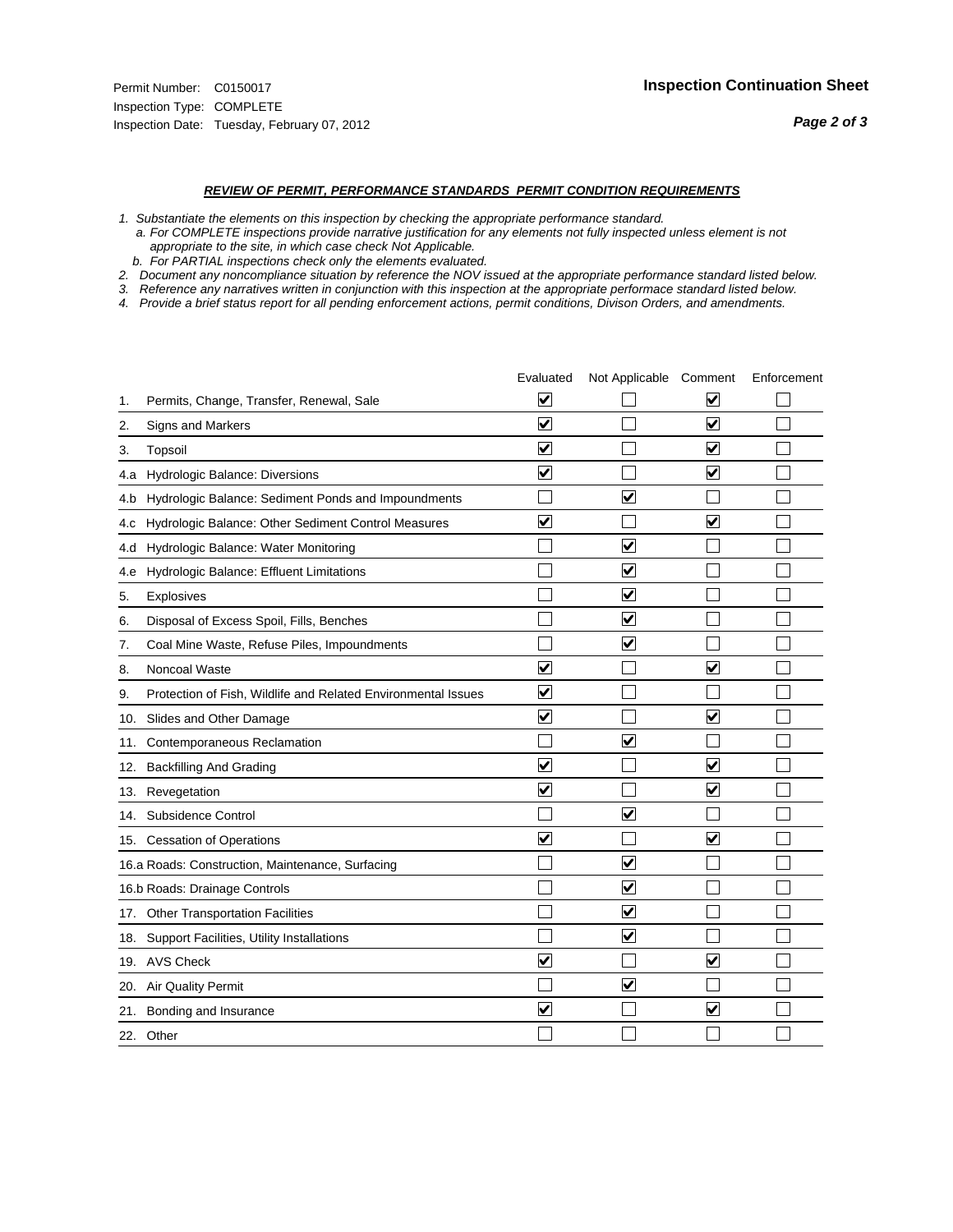Inspection Type: COMPLETE Inspection Date: Tuesday, February 07, 2012

#### Permit Number: C0150017 **Inspection Continuation Sheet**

*Page 3 of 3*

#### **1. Permits, Change, Transfer, Renewal, Sale**

The DOGM permit will expire on August 30, 2015.

#### **2. Signs and Markers**

The identification signs is located on the trail to the mine site.

#### **3. Topsoil**

All topsoil was used in reclamation.

#### **4.a Hydrologic Balance: Diversions**

Diversions were spot-checked and would function in a storm event. There were no signs of water erosion to the diversion.

#### **4.c Hydrologic Balance: Other Sediment Control Measures**

The mine site is pocked to control sediment control.

#### **8. Noncoal Waste**

The area was clear of non-coal waste material.

#### **10. Slides and Other Damage**

No slides or other damage was noticed during the inspection.

#### **12. Backfilling And Grading**

The site is backfilled and graded to AOC standards in my opinion.

#### **13. Revegetation**

The vegetation was doing well this past summer.

#### **15. Cessation of Operations**

The site is reclaimed.

### **19. AVS Check**

AVS checks are done in Salt Lake City.

#### **21. Bonding and Insurance**

The insurance will expire on Aug. 28, 2012. The company affording coverage is ASSOC. Electric & Gas Ins Serv LTD. The bond amount is \$511,000. The reclamation agreement was inspected and was signed by both parties.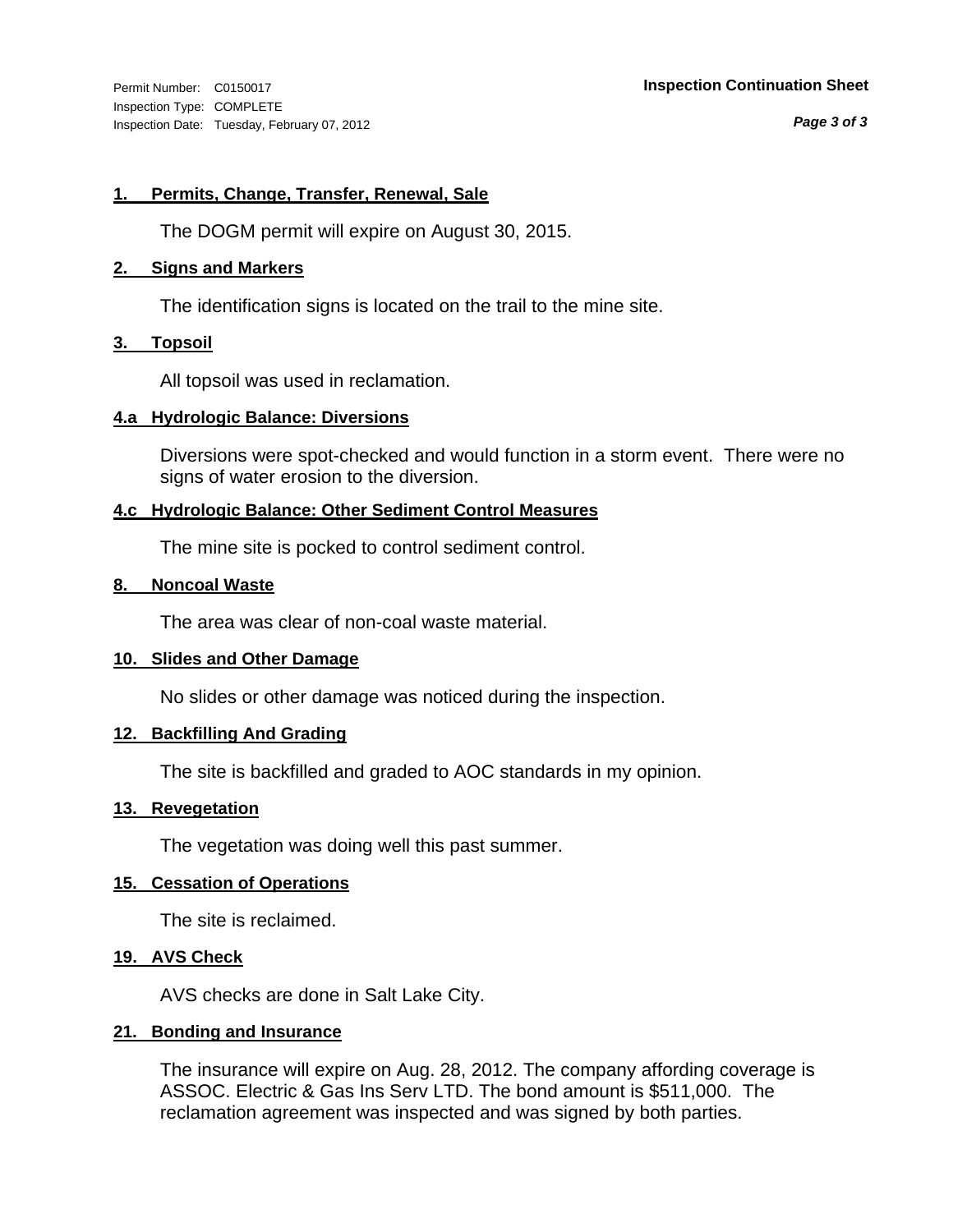

**GREG BELL** Lieutenant Governor

## **State of Utah**

DEPARTMENT OF NATURAL RESOURCES

**MICHAEL R. STYLER Executive Director** 

#### Division of Oil, Gas and Mining

**JOHN R. BAZA Division Director** 

| Representatives Present During the Inspection: |
|------------------------------------------------|
| Company Ken Fleck                              |
| OGM Karl Houskeeper                            |

## **Inspection Report**

| Permit Number:   | C0150018                    |
|------------------|-----------------------------|
| Inspection Type: | <b>PARTIAL</b>              |
| Inspection Date: | Thursday, February 09, 2012 |
| Start Date/Time: | 2/9/2012 8:30:00 AM         |
| End Date/Time:   | 2/9/2012 12:00:00 PM        |
| Last Inspection: | Thursday, January 05, 2012  |

Inspector: Karl Houskeeper,

Weather: Clear, Temp. 36 Deg. F.

InspectionID Report Number: 3008

Accepted by: jhelfric 2/14/2012

| Permitee: ENERGY WEST MINING CO |                                          |                                     |                                          |  |  |  |  |  |  |
|---------------------------------|------------------------------------------|-------------------------------------|------------------------------------------|--|--|--|--|--|--|
| Operator: ENERGY WEST MINING CO |                                          |                                     |                                          |  |  |  |  |  |  |
| <b>Site: DEER CREEK MINE</b>    |                                          |                                     |                                          |  |  |  |  |  |  |
|                                 | Address: PO BOX 310, HUNTINGTON UT 84528 |                                     |                                          |  |  |  |  |  |  |
|                                 | County: <b>EMERY</b>                     |                                     |                                          |  |  |  |  |  |  |
|                                 |                                          | Permit Type: PERMANENT COAL PROGRAM |                                          |  |  |  |  |  |  |
|                                 | Permit Status: ACTIVE                    |                                     |                                          |  |  |  |  |  |  |
|                                 | <b>Current Acreages</b>                  | <b>Mineral Ownership</b>            | <b>Types of Operations</b>               |  |  |  |  |  |  |
|                                 | 19,936.88 Total Permitted                | V<br>Federal                        | $\boldsymbol{\mathsf{v}}$<br>Underground |  |  |  |  |  |  |
|                                 | 97.45 Total Disturbed                    | $\vee$ State                        | <b>Surface</b>                           |  |  |  |  |  |  |
| 0.60                            | <b>Phase I</b>                           | County                              | Loadout                                  |  |  |  |  |  |  |
| 0.60                            | <b>Phase II</b>                          | $\vee$ Fee                          | Processing                               |  |  |  |  |  |  |
| 0.60                            | <b>Phase III</b>                         | Other                               | Reprocessing                             |  |  |  |  |  |  |
|                                 |                                          |                                     |                                          |  |  |  |  |  |  |

**Report summary and status for pending enforcement actions, permit conditions, Division Orders, and amendments:**

**Inspector's Signature:**

49 Inspector ID Number:Karl Houskeeper,

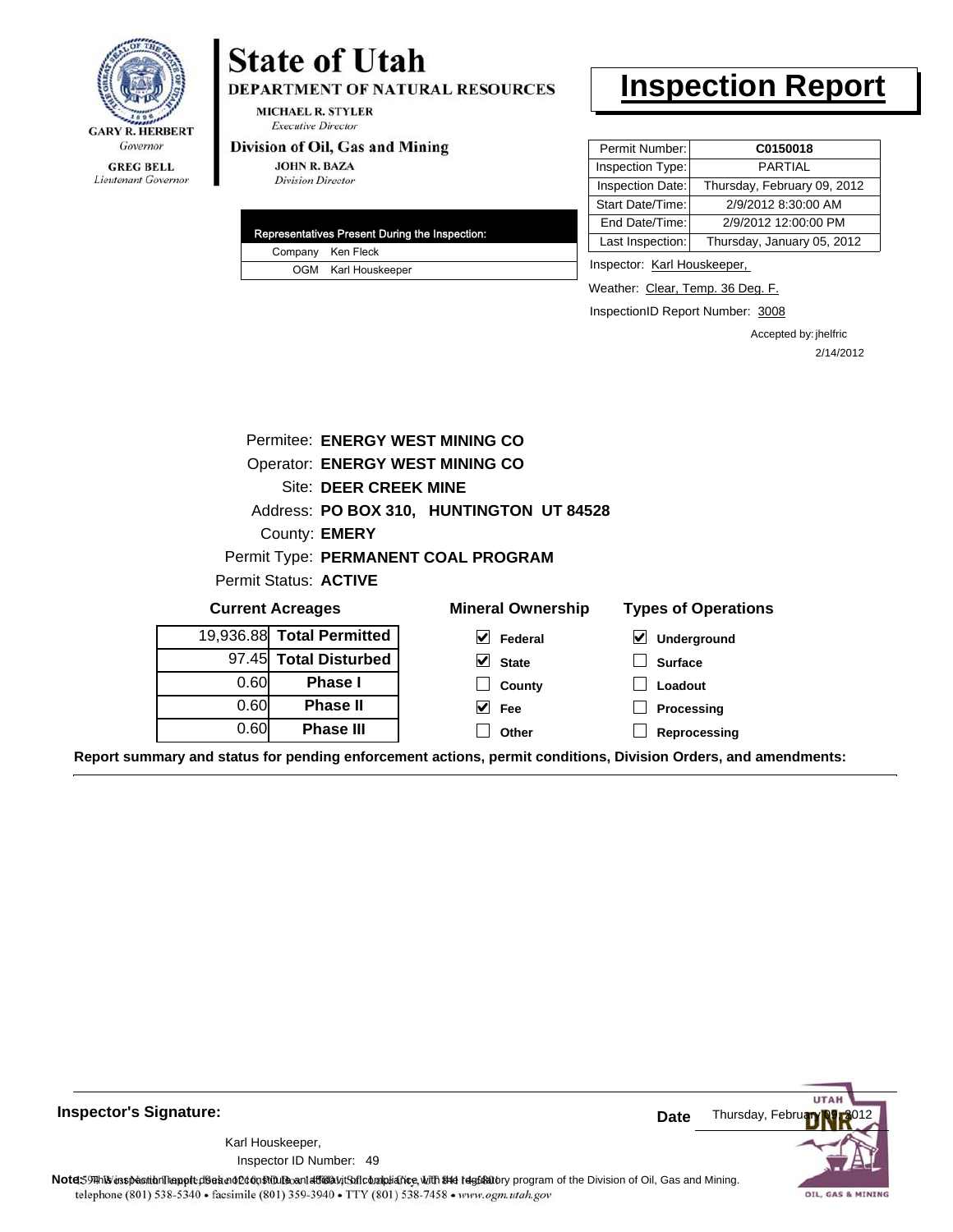#### *REVIEW OF PERMIT, PERFORMANCE STANDARDS PERMIT CONDITION REQUIREMENTS*

- *1. Substantiate the elements on this inspection by checking the appropriate performance standard.*
- *a. For COMPLETE inspections provide narrative justification for any elements not fully inspected unless element is not appropriate to the site, in which case check Not Applicable.*
- *b. For PARTIAL inspections check only the elements evaluated.*
- *2. Document any noncompliance situation by reference the NOV issued at the appropriate performance standard listed below.*
- *3. Reference any narratives written in conjunction with this inspection at the appropriate performace standard listed below.*
- *4. Provide a brief status report for all pending enforcement actions, permit conditions, Divison Orders, and amendments.*

|     |                                                               | Evaluated               | Not Applicable Comment |                         | Enforcement |
|-----|---------------------------------------------------------------|-------------------------|------------------------|-------------------------|-------------|
| 1.  | Permits, Change, Transfer, Renewal, Sale                      |                         |                        |                         |             |
| 2.  | <b>Signs and Markers</b>                                      | $\overline{\mathbf{v}}$ |                        | $\overline{\mathbf{v}}$ |             |
| 3.  | Topsoil                                                       |                         |                        |                         |             |
| 4.a | Hydrologic Balance: Diversions                                |                         |                        |                         |             |
| 4.b | Hydrologic Balance: Sediment Ponds and Impoundments           | $\blacktriangledown$    |                        | V                       |             |
| 4.c | Hydrologic Balance: Other Sediment Control Measures           |                         |                        |                         |             |
| 4.d | Hydrologic Balance: Water Monitoring                          |                         |                        |                         |             |
| 4.e | Hydrologic Balance: Effluent Limitations                      |                         |                        |                         |             |
| 5.  | Explosives                                                    |                         |                        |                         |             |
| 6.  | Disposal of Excess Spoil, Fills, Benches                      |                         |                        |                         |             |
| 7.  | Coal Mine Waste, Refuse Piles, Impoundments                   |                         |                        |                         |             |
| 8.  | Noncoal Waste                                                 | $\overline{\mathsf{v}}$ |                        | $\overline{\mathbf{v}}$ |             |
| 9.  | Protection of Fish, Wildlife and Related Environmental Issues |                         |                        |                         |             |
| 10. | Slides and Other Damage                                       |                         |                        |                         |             |
| 11. | Contemporaneous Reclamation                                   |                         |                        |                         |             |
| 12. | <b>Backfilling And Grading</b>                                |                         |                        |                         |             |
| 13. | Revegetation                                                  |                         |                        |                         |             |
| 14. | Subsidence Control                                            |                         |                        |                         |             |
|     | 15. Cessation of Operations                                   |                         |                        |                         |             |
|     | 16.a Roads: Construction, Maintenance, Surfacing              |                         |                        |                         |             |
|     | 16.b Roads: Drainage Controls                                 |                         |                        |                         |             |
| 17. | <b>Other Transportation Facilities</b>                        |                         |                        |                         |             |
| 18. | Support Facilities, Utility Installations                     |                         |                        |                         |             |
|     | 19. AVS Check                                                 |                         |                        |                         |             |
| 20. | <b>Air Quality Permit</b>                                     |                         |                        |                         |             |
| 21. | Bonding and Insurance                                         |                         |                        |                         |             |
|     | 22. Other                                                     |                         |                        |                         |             |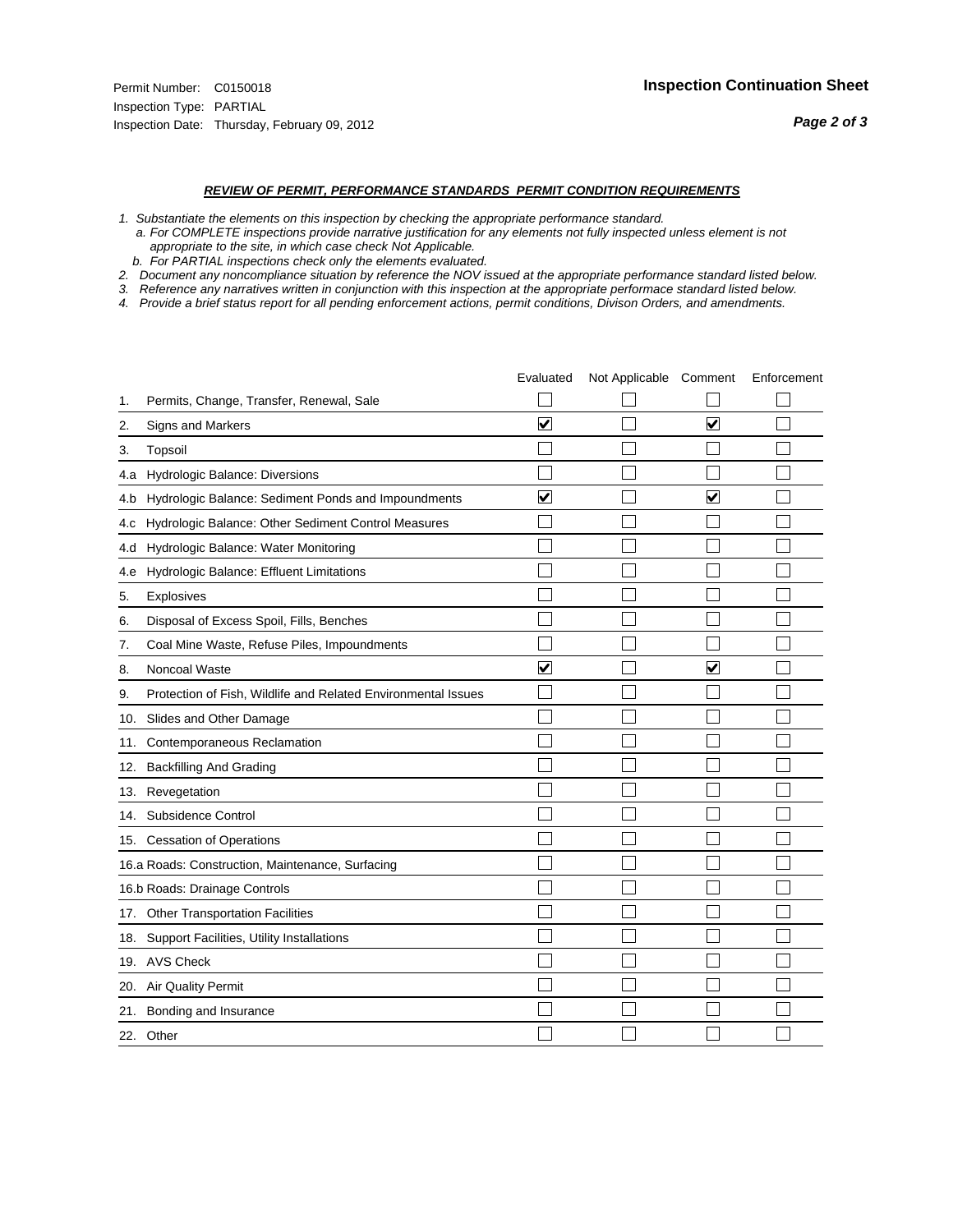Inspection Type: PARTIAL Inspection Date: Thursday, February 09, 2012

#### **2. Signs and Markers**

Observed the mine identification signs at the Main Mine Facility and at the Rilda Canyon Facility. Both signs are located at the entrance into the mine permit area. Both signs contain the required information.

### **4.b Hydrologic Balance: Sediment Ponds and Impoundments**

The sediment pond located at the Main Facilities is iced over. The sediment pond at the Rilda Facility has a light cover of snow, but otherwise is dry.

#### **8. Noncoal Waste**

Observed the noncoal waste storage facilities at the Main Mine and Rilda. Materials are being stored properly. Both facilities were free of noncoal items on the surface areas.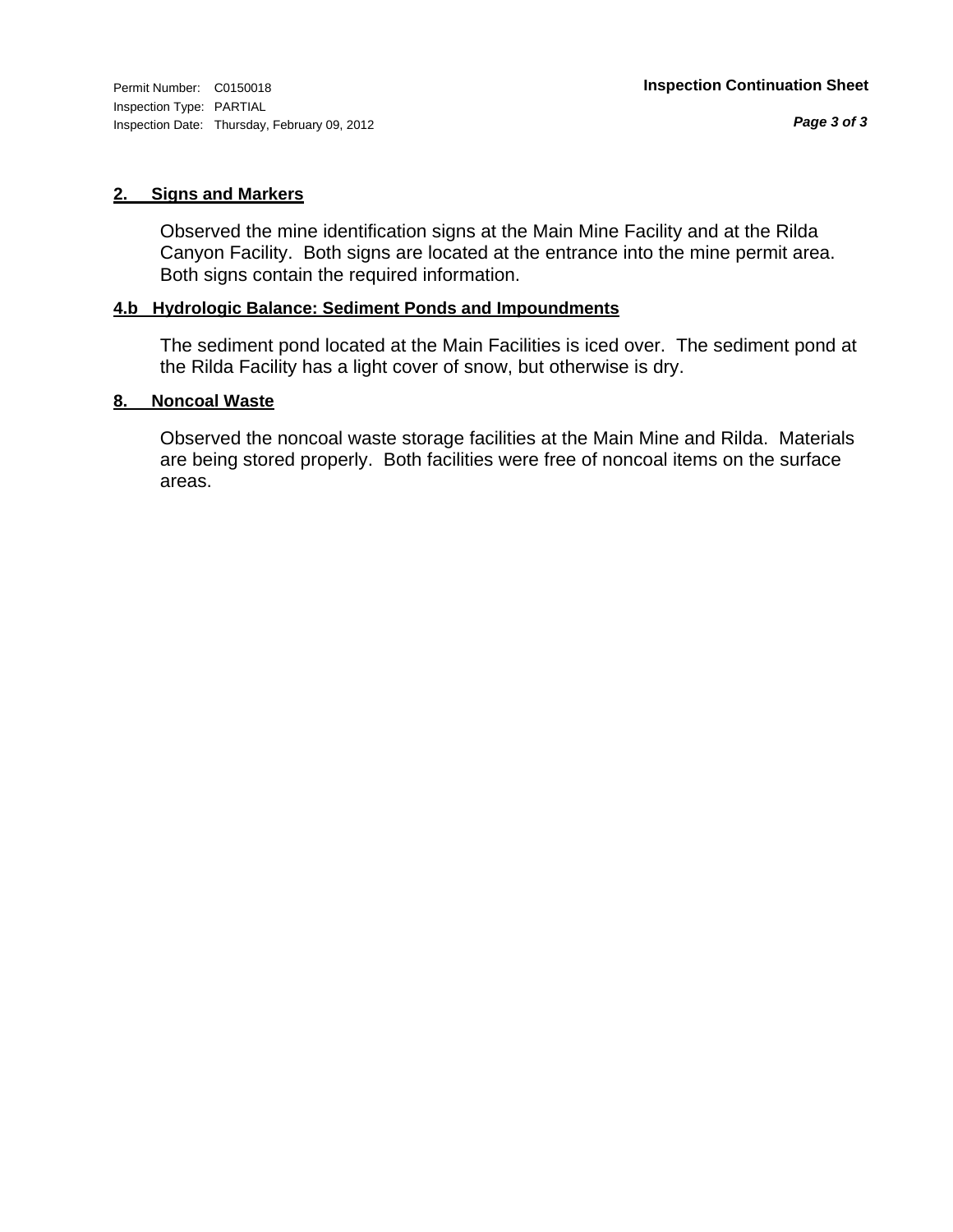

#### **GREG BELL** Lieutenant Governor

# **State of Utah**

DEPARTMENT OF NATURAL RESOURCES

**MICHAEL R. STYLER Executive Director** 

#### Division of Oil, Gas and Mining

**JOHN R. BAZA Division Director** 

|                         | Representatives Present During the Inspection: |
|-------------------------|------------------------------------------------|
| Company Jaren Jorgensen |                                                |
| OGM Karl Houskeeper     |                                                |

## **Inspection Report**

| Permit Number:   | C0150025                     |
|------------------|------------------------------|
| Inspection Type: | <b>COMPLETE</b>              |
| Inspection Date: | Wednesday, February 01, 2012 |
| Start Date/Time: | 2/1/2012 8:30:00 AM          |
| End Date/Time:   | 2/1/2012 1:00:00 PM          |
| Last Inspection: | Tuesday, January 10, 2012    |
|                  |                              |

Inspector: Karl Houskeeper,

Weather: Overcast, Temp. 32 Deg. F.

InspectionID Report Number: 3001

Accepted by: jhelfric 2/14/2012

|                                           |  | Site: BEAR CANYON MINE    | Permitee: CASTLE VALLEY MINING LLC<br>Operator: CASTLE VALLEY MINING LLC |                                                                                                                |
|-------------------------------------------|--|---------------------------|--------------------------------------------------------------------------|----------------------------------------------------------------------------------------------------------------|
| County: <b>EMERY</b>                      |  |                           | Address: 2352 NORTH 7TH STREET, UNIT B, GRAND JUNCTION CO 81501          |                                                                                                                |
|                                           |  | Permit Status: ACTIVE     | Permit Type: PERMANENT COAL PROGRAM                                      |                                                                                                                |
|                                           |  | <b>Current Acreages</b>   | <b>Mineral Ownership</b>                                                 | <b>Types of Operations</b>                                                                                     |
|                                           |  | 10,991.83 Total Permitted | V<br>Federal                                                             | V<br>Underground                                                                                               |
|                                           |  | 40.46 Total Disturbed     | <b>State</b>                                                             | <b>Surface</b>                                                                                                 |
|                                           |  | <b>Phase I</b>            | County                                                                   | Loadout                                                                                                        |
| <b>Phase II</b>                           |  |                           | $\vee$ Fee                                                               | Processing                                                                                                     |
| <b>Phase III</b><br>Other<br>Reprocessing |  |                           |                                                                          |                                                                                                                |
|                                           |  |                           |                                                                          | Report summary and status for pending enforcement actions, permit conditions, Division Orders, and amendments: |



**Inspector's Signature:**

49 Inspector ID Number:Karl Houskeeper,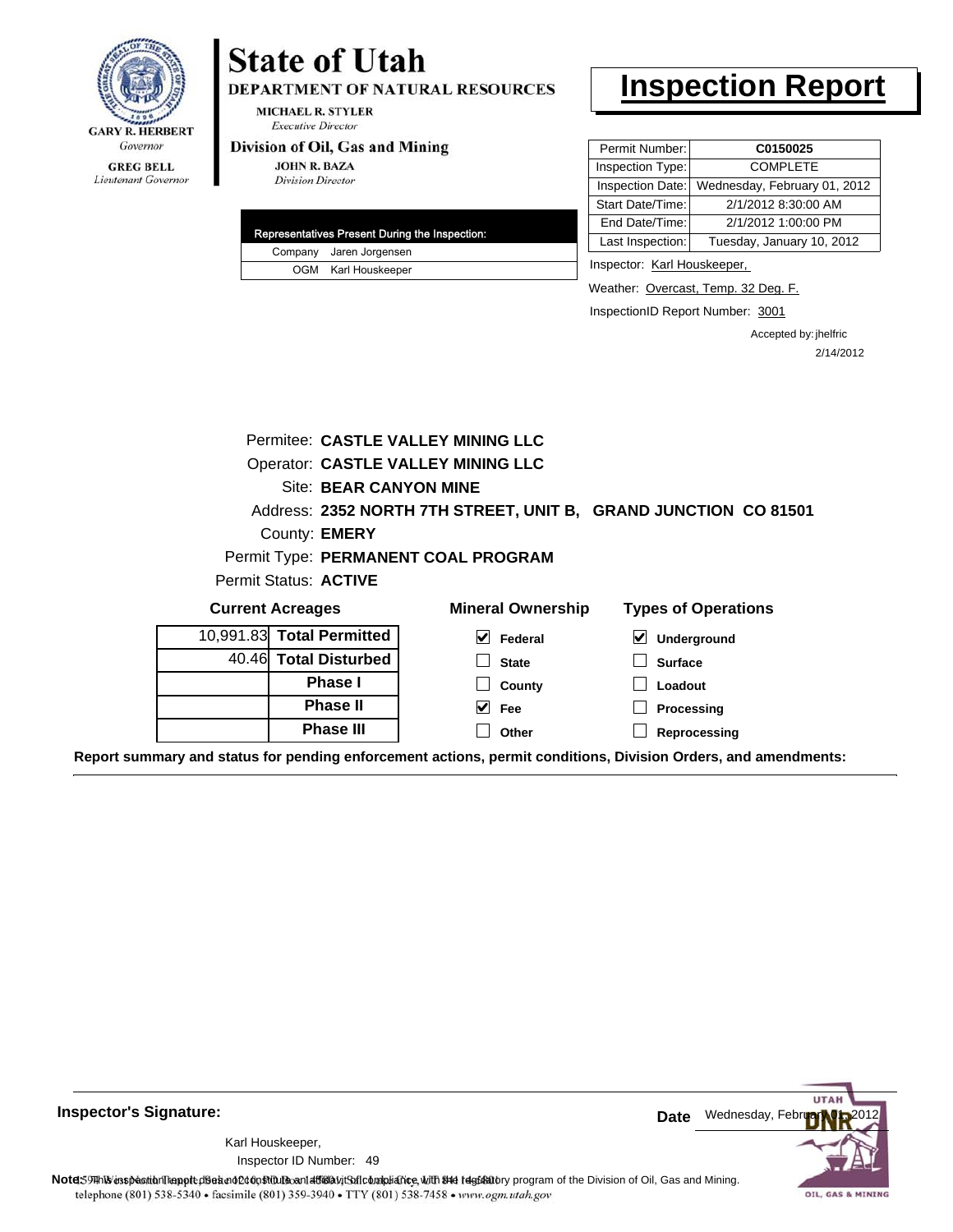#### *REVIEW OF PERMIT, PERFORMANCE STANDARDS PERMIT CONDITION REQUIREMENTS*

*1. Substantiate the elements on this inspection by checking the appropriate performance standard.*

 *a. For COMPLETE inspections provide narrative justification for any elements not fully inspected unless element is not appropriate to the site, in which case check Not Applicable.*

 *b. For PARTIAL inspections check only the elements evaluated.*

*2. Document any noncompliance situation by reference the NOV issued at the appropriate performance standard listed below.*

*3. Reference any narratives written in conjunction with this inspection at the appropriate performace standard listed below.*

|     |                                                               | Evaluated               | Not Applicable Comment  |                         | Enforcement |
|-----|---------------------------------------------------------------|-------------------------|-------------------------|-------------------------|-------------|
| 1.  | Permits, Change, Transfer, Renewal, Sale                      | $\overline{\mathsf{v}}$ |                         | V                       |             |
| 2.  | Signs and Markers                                             | $\overline{\mathbf{v}}$ |                         | $\blacktriangledown$    |             |
| 3.  | Topsoil                                                       | $\overline{\mathbf{v}}$ |                         |                         |             |
| 4.a | Hydrologic Balance: Diversions                                | $\overline{\mathsf{v}}$ |                         | $\overline{\mathbf{v}}$ |             |
| 4.b | Hydrologic Balance: Sediment Ponds and Impoundments           | $\blacktriangledown$    |                         | V                       |             |
| 4.C | Hydrologic Balance: Other Sediment Control Measures           | $\overline{\mathbf{v}}$ |                         |                         |             |
| 4.d | Hydrologic Balance: Water Monitoring                          | $\overline{\mathbf{v}}$ |                         |                         |             |
| 4.e | Hydrologic Balance: Effluent Limitations                      | $\overline{\mathbf{v}}$ |                         | $\blacktriangledown$    |             |
| 5.  | <b>Explosives</b>                                             | $\overline{\mathbf{v}}$ |                         |                         |             |
| 6.  | Disposal of Excess Spoil, Fills, Benches                      | $\blacktriangledown$    | $\blacktriangledown$    |                         |             |
| 7.  | Coal Mine Waste, Refuse Piles, Impoundments                   | $\overline{\mathbf{v}}$ | $\overline{\mathbf{v}}$ |                         |             |
| 8.  | Noncoal Waste                                                 | $\overline{\mathbf{v}}$ |                         | $\overline{\mathbf{v}}$ |             |
| 9.  | Protection of Fish, Wildlife and Related Environmental Issues | $\overline{\mathbf{v}}$ |                         |                         |             |
|     | 10. Slides and Other Damage                                   | $\overline{\mathbf{v}}$ |                         |                         |             |
| 11. | Contemporaneous Reclamation                                   | ⊽                       |                         |                         |             |
| 12. | <b>Backfilling And Grading</b>                                | $\overline{\mathbf{v}}$ |                         |                         |             |
| 13. | Revegetation                                                  | $\overline{\mathbf{v}}$ |                         |                         |             |
| 14. | Subsidence Control                                            | $\overline{\mathbf{v}}$ |                         |                         |             |
|     | 15. Cessation of Operations                                   | $\overline{\mathbf{v}}$ |                         |                         |             |
|     | 16.a Roads: Construction, Maintenance, Surfacing              | $\blacktriangledown$    |                         |                         |             |
|     | 16.b Roads: Drainage Controls                                 | $\overline{\mathbf{v}}$ |                         |                         |             |
| 17. | <b>Other Transportation Facilities</b>                        | $\overline{\mathbf{v}}$ |                         |                         |             |
| 18. | Support Facilities, Utility Installations                     | $\overline{\mathbf{v}}$ |                         |                         |             |
|     | 19. AVS Check                                                 | $\overline{\mathbf{v}}$ |                         |                         |             |
| 20. | Air Quality Permit                                            | $\checkmark$            |                         | $\blacktriangledown$    |             |
| 21. | Bonding and Insurance                                         | $\blacktriangledown$    |                         | $\blacktriangledown$    |             |
|     | 22. Other                                                     | $\overline{\mathbf{v}}$ |                         |                         |             |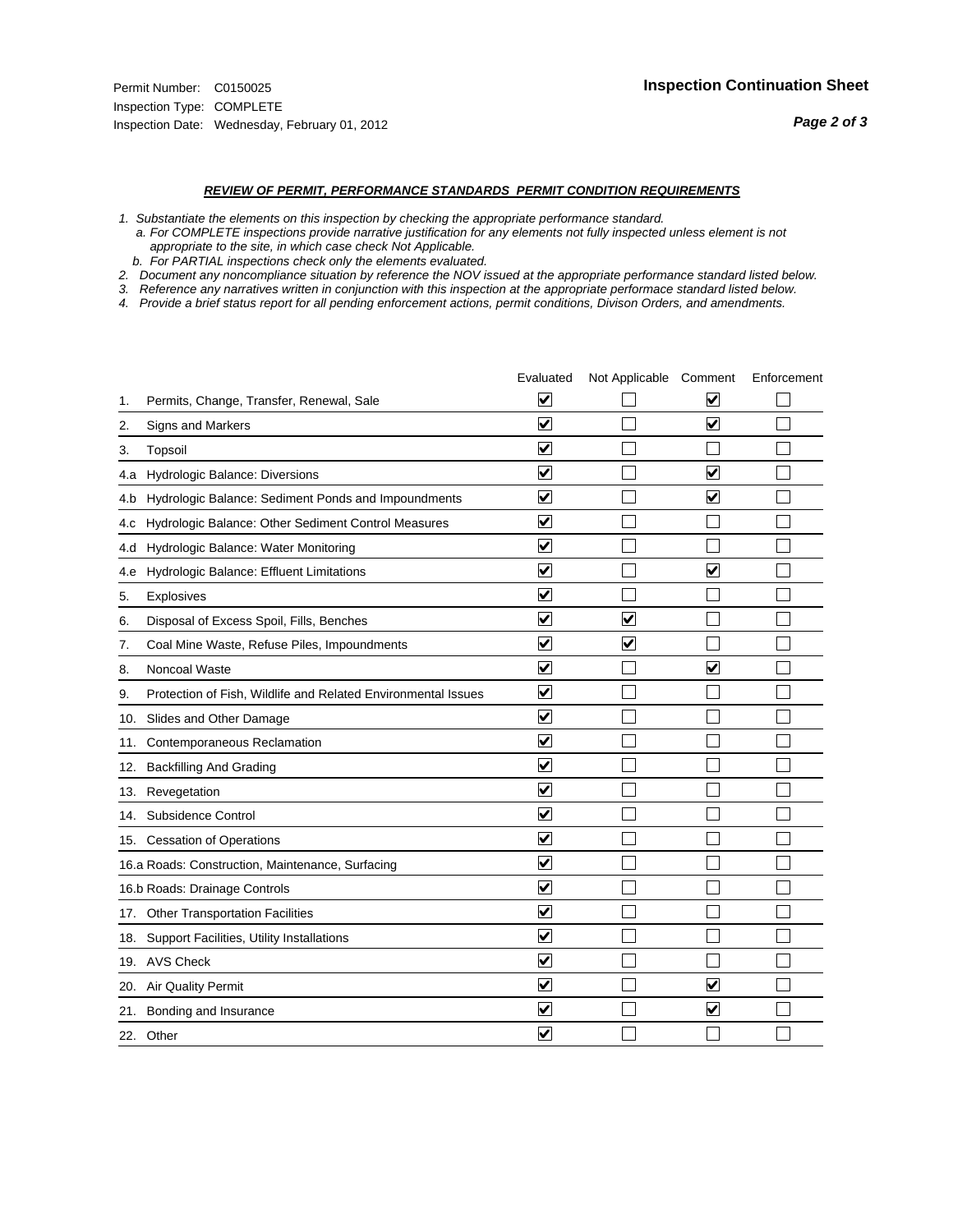### **1. Permits, Change, Transfer, Renewal, Sale**

The current DOGM permit C/015/0025 on file was issued effective 12/16/2010 and expires 11/02/2015 to Castle Valley Mining LLC.

-Certificate of Insurance policy number GL0936045 through National Union Fire Ins Co., issued 12/01/2010 and terminates 06/01/2012.

-UPDES permit # UTG040000(UTG040006) effective 08/01/2008 and expires @ midnight 04/30/2013. Permit transferred to Castle Valley Mining LLC. On 08/25/2010. -Air Quality permit DAQE-145-02, issued February 22, 2002. Permit transferred to Castle Valley Mining LLC 09/20/2010.

-SPCC Plan dated January 2011. The Plan is P.E. certified, stamped, signed and dated by a Utah P.E on 01/25/20101.

#### **2. Signs and Markers**

The mine identification sign is located at the gate entrance into the permit area. The sign contains the required information.

#### **4.a Hydrologic Balance: Diversions**

The diversion adjacent to the lump coal storage area needs to be cleaned and the berm augmented.

### **4.b Hydrologic Balance: Sediment Ponds and Impoundments**

The annual 2011 and third quarter 2011 pond inspections were combined and done on 08/01/2011. The fourth quarter 2011 pond inspections were done on 11/21/2011.

### **4.e Hydrologic Balance: Effluent Limitations**

The discharge monitoring reports for October, November and December 2011 were reviewed. Outfall 004 is the only outfall that discharged. No parameters exceeded the threshold limits.

### **8. Noncoal Waste**

Noncoal waste was observed outside of the approved storage container. Material is visible around the base of the dumpster. Material needs to be gathered and placed inside of the dumpster.

### **20. Air Quality Permit**

The air permit DAQE-GN0102400005-10 was transferred into Castle Valley Mining LLC. Name on 09/20/2010.

### **21. Bonding and Insurance**

Surety Bond # 929518448 is posted in the amount of \$1,830,000 for Castle Valley Mining LLC.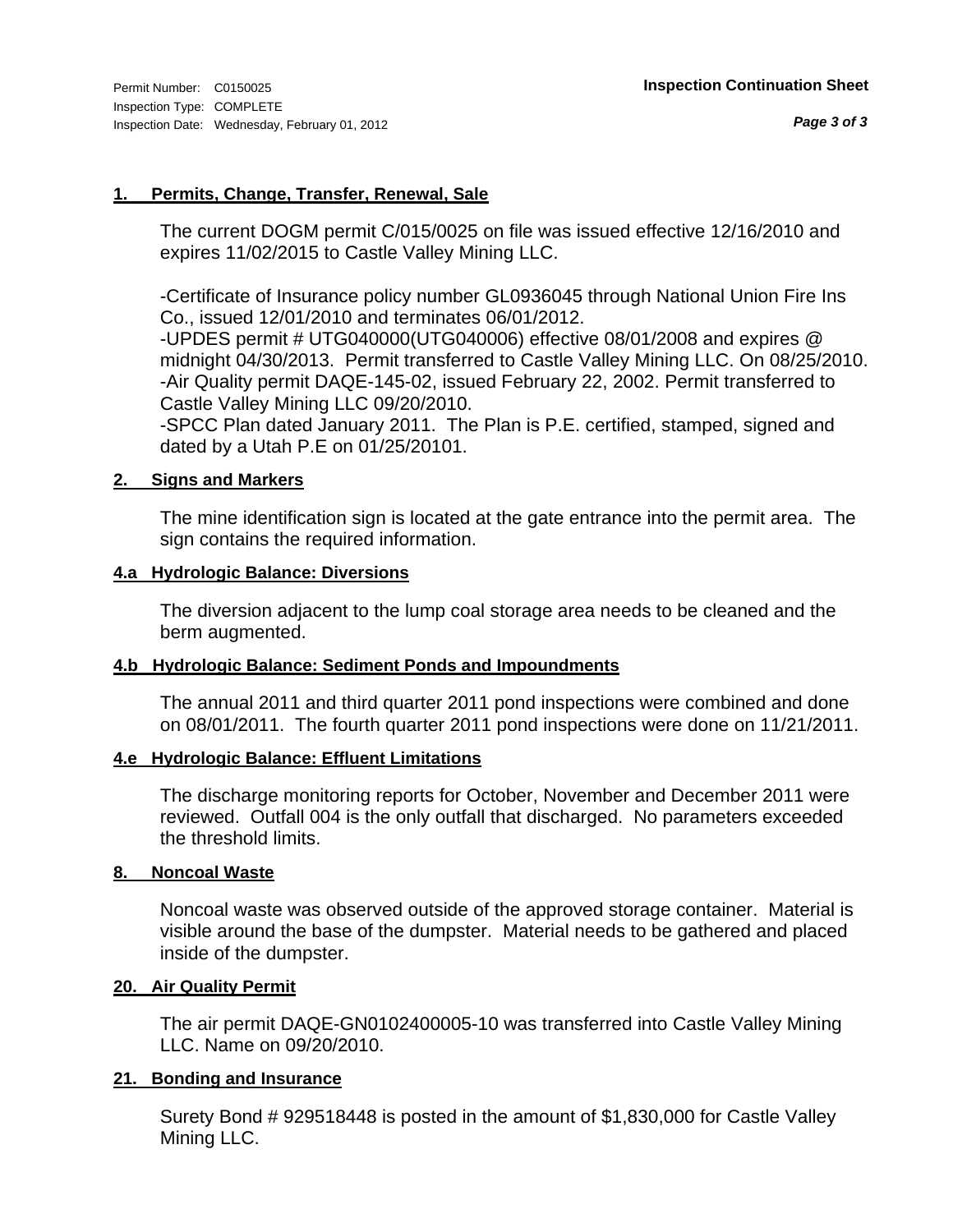

#### DEPARTMENT OF NATURAL RESOURCES **MICHAEL R. STYLER Executive Director**

#### Division of Oil, Gas and Mining

**GREG BELL** Lieutenant Governor

| <b>JOHN R. BAZA</b>      |  |
|--------------------------|--|
| <b>Division Director</b> |  |

**State of Utah** 

|  | Representatives Present During the Inspection: |
|--|------------------------------------------------|
|  | Company Dave Shaver                            |
|  | OGM Karl Houskeeper                            |

### **Inspection Report**

| Permit Number:   | C0150032                  |
|------------------|---------------------------|
| Inspection Type: | <b>COMPLETE</b>           |
| Inspection Date: | Monday, February 06, 2012 |
| Start Date/Time: | 2/6/2012 9:00:00 AM       |
| End Date/Time:   | 2/6/2012 1:00:00 PM       |
| Last Inspection: | Tuesday, January 03, 2012 |
|                  |                           |

Inspector: Karl Houskeeper,

Weather: Partly Cloudy, Temp. 16 Deg. F.

InspectionID Report Number: 3006

Accepted by: jhelfric 2/14/2012

|                                                                                                                | Permitee: GENWAL RESOURCES INC                 |                            |
|----------------------------------------------------------------------------------------------------------------|------------------------------------------------|----------------------------|
|                                                                                                                | <b>Operator: GENWAL RESOURCES INC</b>          |                            |
|                                                                                                                | Site: CRANDALL CANYON MINE                     |                            |
|                                                                                                                | Address: PO BOX 910, EAST CARBON UT 84520-0910 |                            |
| County: <b>EMERY</b>                                                                                           |                                                |                            |
|                                                                                                                | Permit Type: PERMANENT COAL PROGRAM            |                            |
| <b>Permit Status: ACTIVE</b>                                                                                   |                                                |                            |
| <b>Current Acreages</b>                                                                                        | <b>Mineral Ownership</b>                       | <b>Types of Operations</b> |
| 6,235.80 Total Permitted                                                                                       | $\blacktriangledown$<br>Federal                | V<br>Underground           |
| 27.15 Total Disturbed                                                                                          | <b>State</b>                                   | <b>Surface</b>             |
| <b>Phase I</b>                                                                                                 | County                                         | Loadout                    |
| <b>Phase II</b>                                                                                                | Fee                                            | Processing                 |
| <b>Phase III</b>                                                                                               | Other                                          | Reprocessing               |
| Report summary and status for pending enforcement actions, permit conditions, Division Orders, and amendments: |                                                |                            |

**UTA** Monday, Februa **Date** Karl Houskeeper, 49 Inspector ID Number:**Note**: **59HhV** inspection report does not 260n Studio and affidavit Suite and suith the deptatory program of the Division of Oil, Gas and Mining.<br>telephone (801) 538-5340 • facsimile (801) 359-3940 • TTY (801) 538-7458 • OIL, GAS & MINING

**Inspector's Signature:**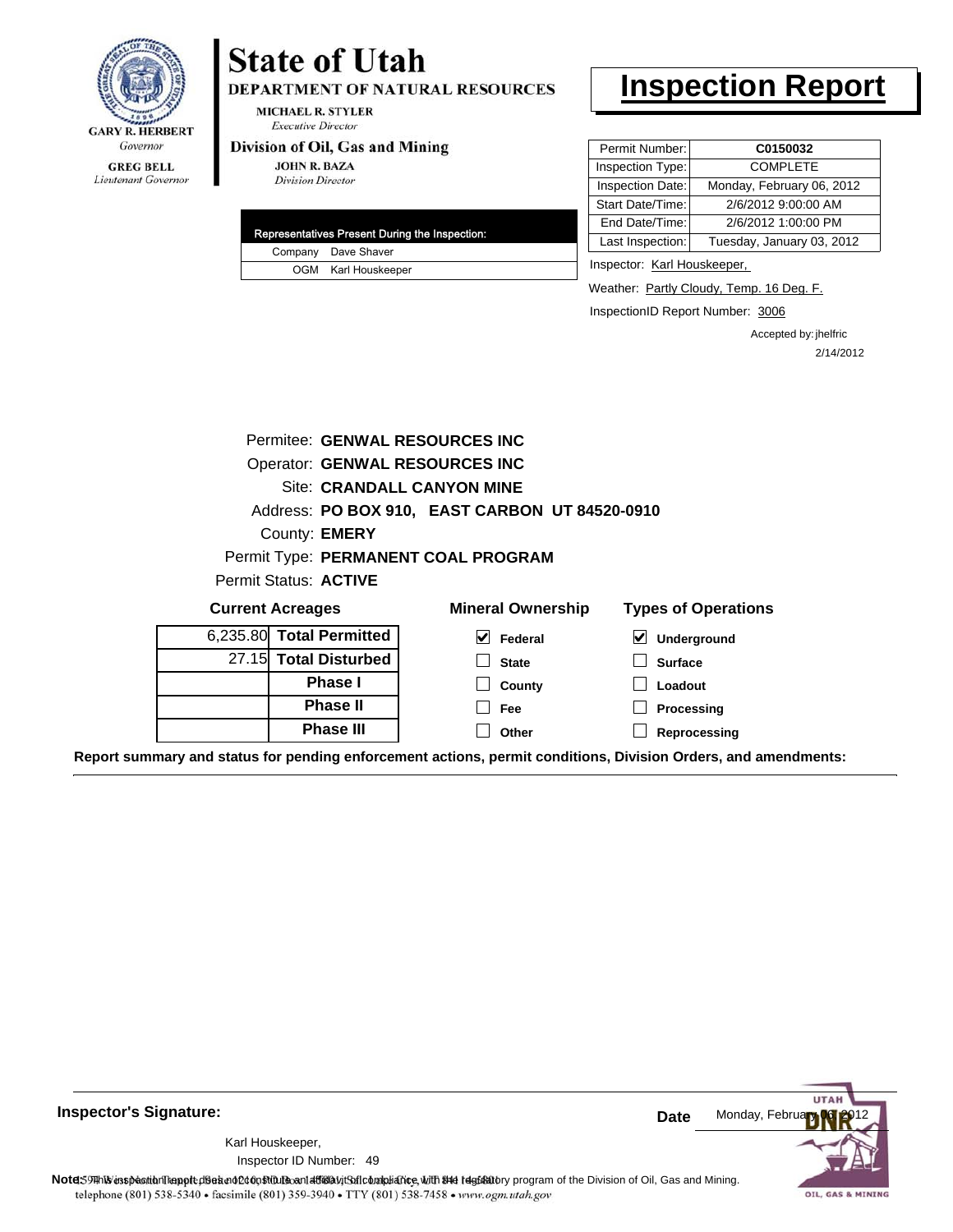#### *REVIEW OF PERMIT, PERFORMANCE STANDARDS PERMIT CONDITION REQUIREMENTS*

*1. Substantiate the elements on this inspection by checking the appropriate performance standard.*

 *a. For COMPLETE inspections provide narrative justification for any elements not fully inspected unless element is not appropriate to the site, in which case check Not Applicable.*

 *b. For PARTIAL inspections check only the elements evaluated.*

*2. Document any noncompliance situation by reference the NOV issued at the appropriate performance standard listed below.*

*3. Reference any narratives written in conjunction with this inspection at the appropriate performace standard listed below.*

|     |                                                               | Evaluated               | Not Applicable Comment  |                      | Enforcement |
|-----|---------------------------------------------------------------|-------------------------|-------------------------|----------------------|-------------|
| 1.  | Permits, Change, Transfer, Renewal, Sale                      | $\overline{\mathsf{v}}$ |                         | V                    |             |
| 2.  | Signs and Markers                                             | $\overline{\mathbf{v}}$ |                         | ☑                    |             |
| 3.  | Topsoil                                                       | $\overline{\mathbf{v}}$ |                         |                      |             |
| 4.a | Hydrologic Balance: Diversions                                | $\overline{\mathbf{v}}$ |                         |                      |             |
| 4.b | Hydrologic Balance: Sediment Ponds and Impoundments           | $\blacktriangledown$    |                         | V                    |             |
| 4.C | Hydrologic Balance: Other Sediment Control Measures           | $\overline{\mathbf{v}}$ |                         |                      |             |
| 4.d | Hydrologic Balance: Water Monitoring                          | $\overline{\mathbf{v}}$ |                         |                      |             |
| 4.e | Hydrologic Balance: Effluent Limitations                      | $\overline{\mathbf{v}}$ |                         |                      |             |
| 5.  | <b>Explosives</b>                                             | $\overline{\mathbf{v}}$ | ⊽                       |                      |             |
| 6.  | Disposal of Excess Spoil, Fills, Benches                      | $\blacktriangledown$    | $\blacktriangledown$    |                      |             |
| 7.  | Coal Mine Waste, Refuse Piles, Impoundments                   | $\overline{\mathbf{v}}$ | $\overline{\mathbf{v}}$ |                      |             |
| 8.  | Noncoal Waste                                                 | $\overline{\mathbf{v}}$ |                         |                      |             |
| 9.  | Protection of Fish, Wildlife and Related Environmental Issues | $\overline{\mathbf{v}}$ |                         |                      |             |
|     | 10. Slides and Other Damage                                   | $\overline{\mathbf{v}}$ |                         |                      |             |
| 11. | Contemporaneous Reclamation                                   | ⊽                       |                         |                      |             |
| 12. | <b>Backfilling And Grading</b>                                | $\overline{\mathbf{v}}$ |                         |                      |             |
| 13. | Revegetation                                                  | $\overline{\mathbf{v}}$ |                         |                      |             |
| 14. | Subsidence Control                                            | $\overline{\mathbf{v}}$ |                         |                      |             |
|     | 15. Cessation of Operations                                   | $\overline{\mathbf{v}}$ |                         |                      |             |
|     | 16.a Roads: Construction, Maintenance, Surfacing              | $\blacktriangledown$    |                         |                      |             |
|     | 16.b Roads: Drainage Controls                                 | $\overline{\mathbf{v}}$ |                         |                      |             |
| 17. | <b>Other Transportation Facilities</b>                        | $\overline{\mathbf{v}}$ |                         |                      |             |
| 18. | Support Facilities, Utility Installations                     | $\overline{\mathbf{v}}$ |                         |                      |             |
|     | 19. AVS Check                                                 | $\overline{\mathbf{v}}$ |                         |                      |             |
| 20. | Air Quality Permit                                            | $\checkmark$            |                         | $\blacktriangledown$ |             |
| 21. | Bonding and Insurance                                         | $\blacktriangledown$    |                         | $\blacktriangledown$ |             |
|     | 22. Other                                                     | $\overline{\mathbf{v}}$ |                         |                      |             |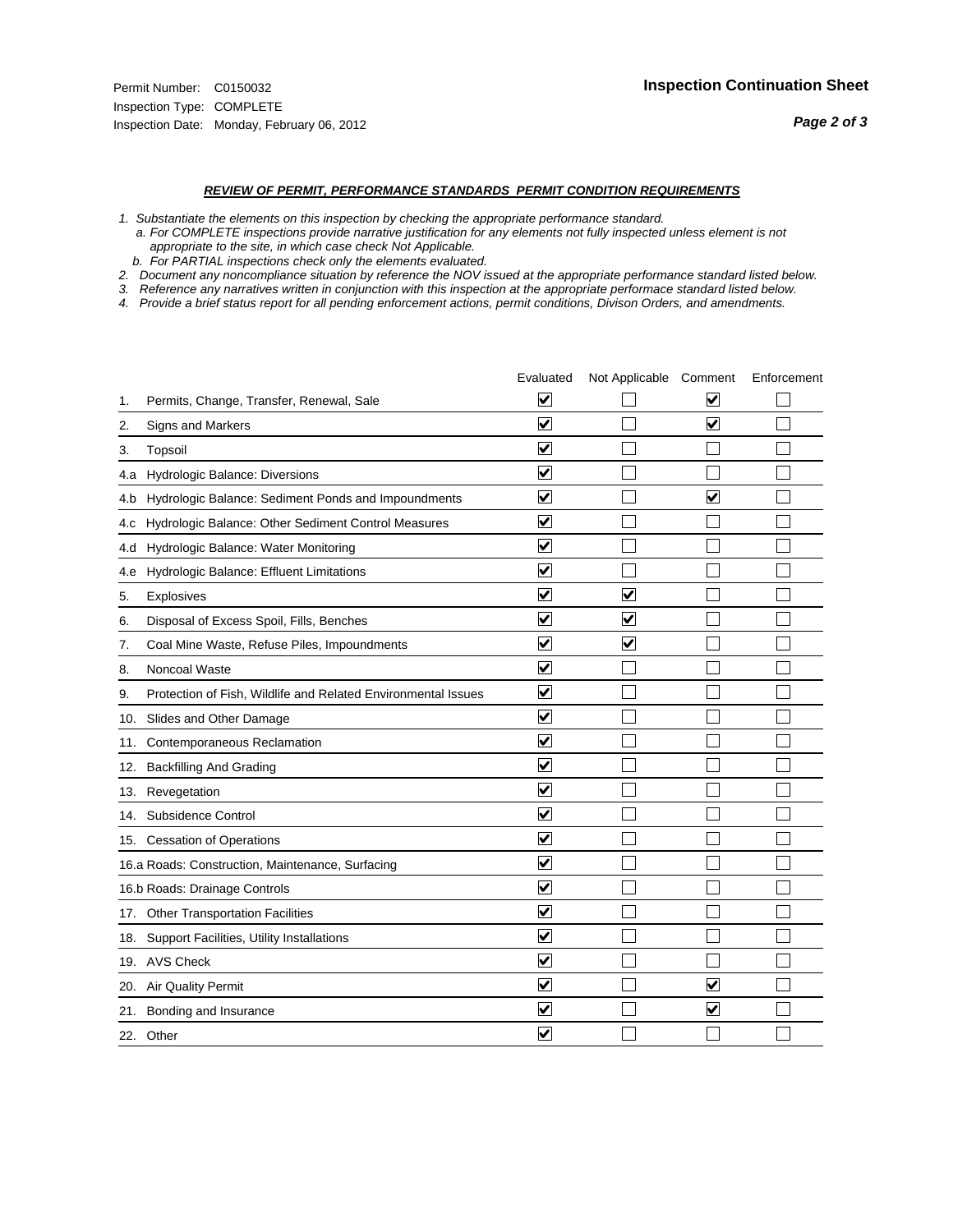#### **1. Permits, Change, Transfer, Renewal, Sale**

The DOGM permit is effective 05/13/2008 and expires 05/13/2013. Other documents include the following:

·Certificate of Insurance issued 06/01/2011 and terminates 06/01/2012. ·Reclamation agreement is dated April 1998 and is signed by both parties. ·UPDES permit UT000024368 effective 05/01/2011 and expires midnight 04/30/2016. ·Air Quality permit DAQE-AN0225003-03, issued 03/20/2003. ·SPCC Plan dated 11/02/2009.

#### **2. Signs and Markers**

The mine identification sign is located at the entrance point into the permit area. The sign contains the required information.

#### **4.b Hydrologic Balance: Sediment Ponds and Impoundments**

The sediment pond was inspected on December 15, 2011 for t he fourth quarter of 2011.

#### **20. Air Quality Permit**

Approval Order DAQE-827-01 was modified on March 20, 2003. This modification allowed additional coal handling equipment (conveyors) for the South Crandall Portals. The new approval order, DAQE-AN0225003-03, was effective March 20, 2003.

#### **21. Bonding and Insurance**

Insurance is provided through Federal Insurance Co. policy #37104410.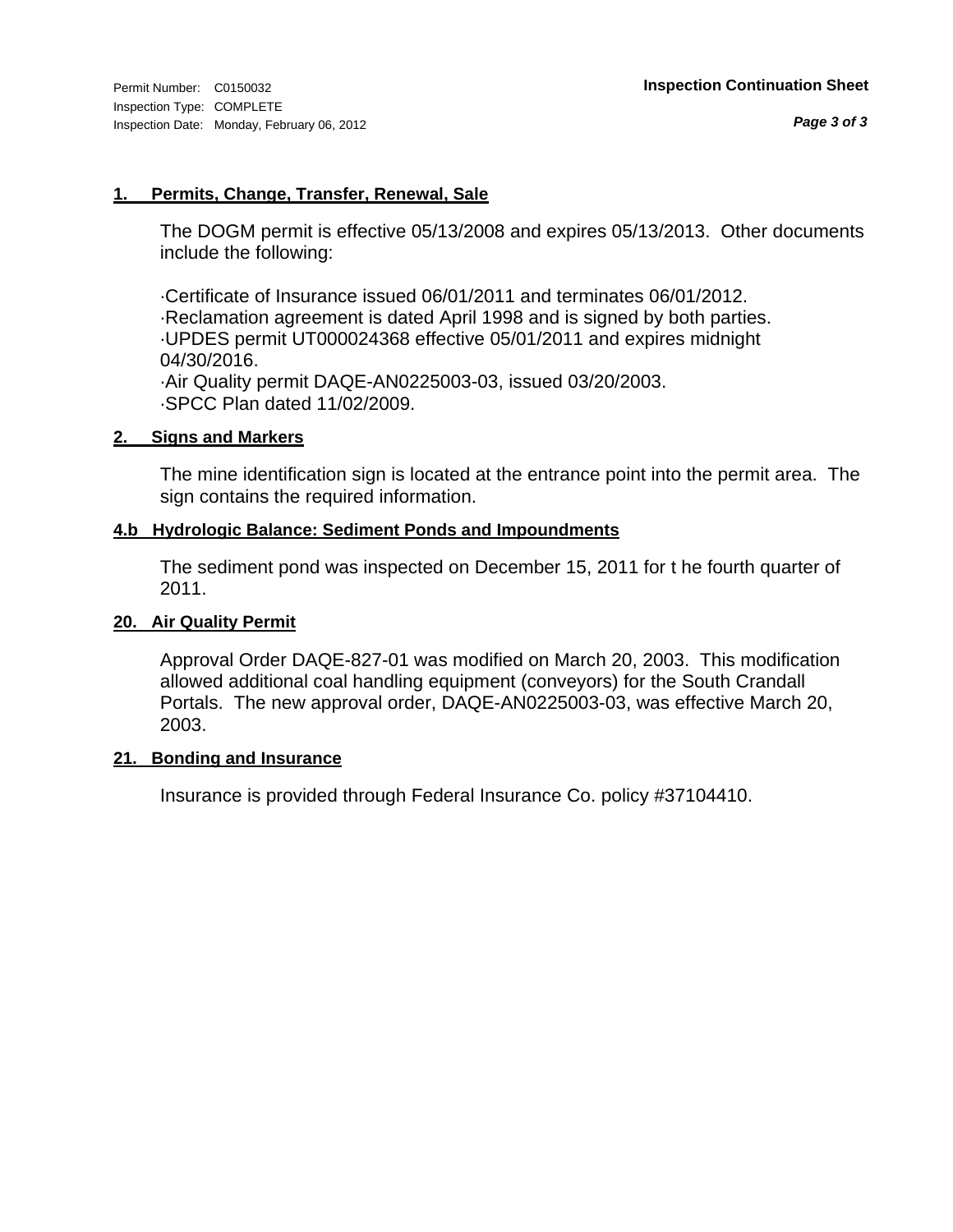

## **State of Utah**

**DEPARTMENT OF NATURAL RESOURCES** 

**MICHAEL R. STYLER Executive Director** 

#### Division of Oil, Gas and Mining

**JOHN R. BAZA Division Director** 

|  | Representatives Present During the Inspection: |
|--|------------------------------------------------|
|  | Company Kirk Nicholes                          |
|  | OGM Joe Helfrich                               |

## **Inspection Report**

| Permit Number:   | C0250005                     |
|------------------|------------------------------|
| Inspection Type: | <b>PARTIAL</b>               |
| Inspection Date: | Wednesday, February 08, 2012 |
| Start Date/Time: | 2/8/2012 2:20:00 PM          |
| End Date/Time:   | 2/8/2012 3:20:00 PM          |
| Last Inspection: | Wednesday, January 25, 2012  |

Inspector: Joe Helfrich,

Weather: Sunny warm 55

InspectionID Report Number: 3013

Accepted by: jhelfric 2/14/2012

|                                     | Permitee: ALTON COAL DEVELOPMENT LLC                      |                                      |                            |  |  |
|-------------------------------------|-----------------------------------------------------------|--------------------------------------|----------------------------|--|--|
|                                     |                                                           | Operator: ALTON COAL DEVELOPMENT LLC |                            |  |  |
|                                     | Site: COAL HOLLOW                                         |                                      |                            |  |  |
|                                     | Address: 463 North 100 West, Suite 1, CEDAR CITY UT 84720 |                                      |                            |  |  |
|                                     | County: <b>KANE</b>                                       |                                      |                            |  |  |
| Permit Type: PERMANENT COAL PROGRAM |                                                           |                                      |                            |  |  |
| Permit Status: ACTIVE               |                                                           |                                      |                            |  |  |
| <b>Current Acreages</b>             |                                                           | <b>Mineral Ownership</b>             | <b>Types of Operations</b> |  |  |
| 635.64 Total Permitted              |                                                           | $\blacktriangleright$<br>Federal     | Underground                |  |  |
| 435.00 Total Disturbed              |                                                           | <b>State</b>                         | <b>Surface</b>             |  |  |

| 000.04 TOLAI FUTIIIILUU |
|-------------------------|
| 435.00 Total Disturbed  |
| <b>Phase I</b>          |
| <b>Phase II</b>         |
| <b>Phase III</b>        |

| , , , , , , , , , , , , , , , , |
|---------------------------------|
| $\Box$ Underground              |
| $\vee$ Surface                  |
| $\Box$ Loadout                  |
|                                 |

**Processing Reprocessing**

**Report summary and status for pending enforcement actions, permit conditions, Division Orders, and amendments:**

**County Fee Other**

The purpose of this site visit was to conduct a partial inspection of the Coal Hollow mine.

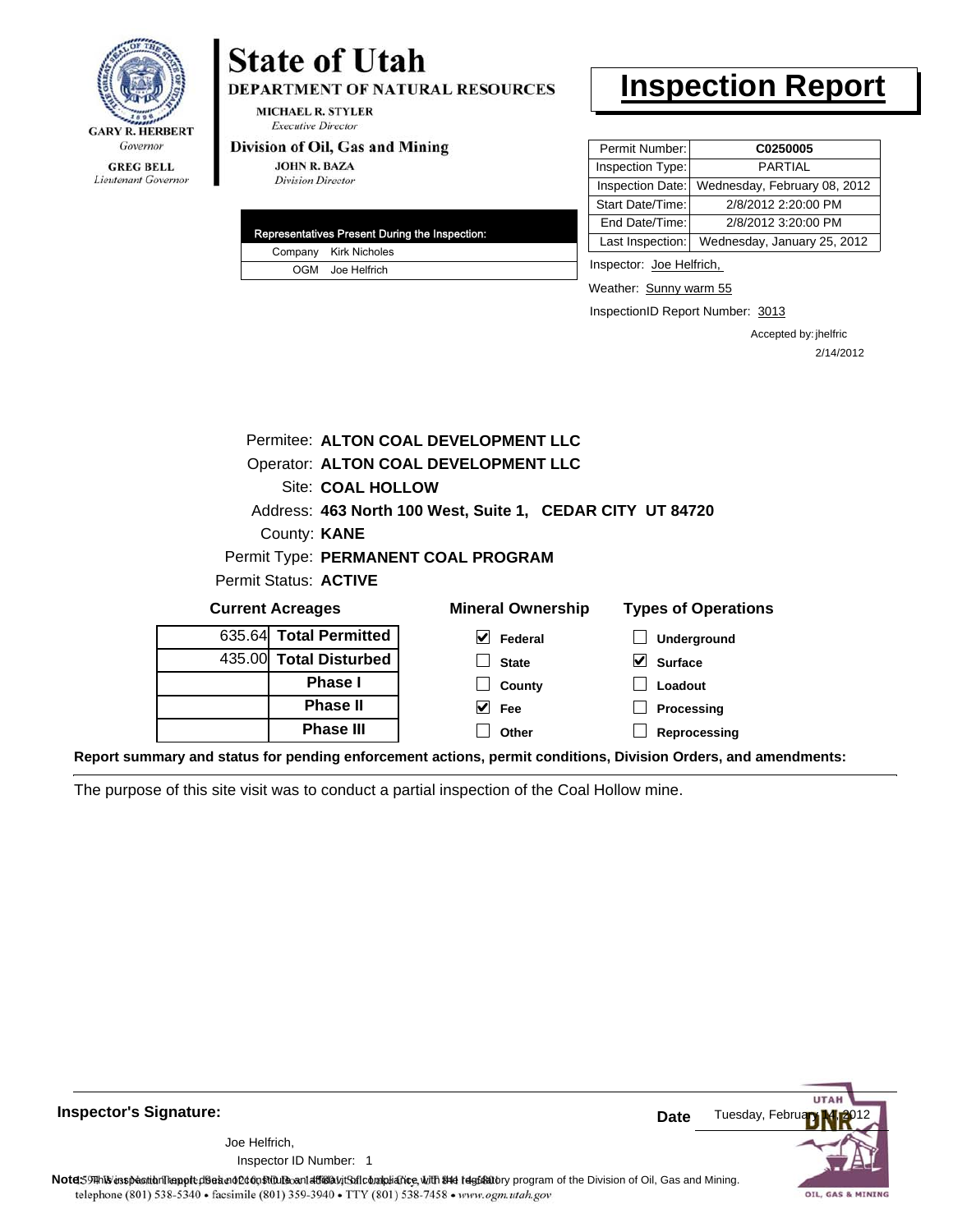#### *REVIEW OF PERMIT, PERFORMANCE STANDARDS PERMIT CONDITION REQUIREMENTS*

*1. Substantiate the elements on this inspection by checking the appropriate performance standard.*

 *a. For COMPLETE inspections provide narrative justification for any elements not fully inspected unless element is not appropriate to the site, in which case check Not Applicable.*

 *b. For PARTIAL inspections check only the elements evaluated.*

*2. Document any noncompliance situation by reference the NOV issued at the appropriate performance standard listed below.*

*3. Reference any narratives written in conjunction with this inspection at the appropriate performace standard listed below.*

|     |                                                               | Evaluated               | Not Applicable Comment |                         | Enforcement |
|-----|---------------------------------------------------------------|-------------------------|------------------------|-------------------------|-------------|
| 1.  | Permits, Change, Transfer, Renewal, Sale                      |                         |                        |                         |             |
| 2.  | Signs and Markers                                             | $\overline{\mathbf{v}}$ |                        | $\overline{\mathbf{v}}$ |             |
| 3.  | Topsoil                                                       |                         |                        |                         |             |
| 4.a | Hydrologic Balance: Diversions                                | $\blacktriangledown$    |                        | $\overline{\mathbf{v}}$ |             |
| 4.b | Hydrologic Balance: Sediment Ponds and Impoundments           |                         |                        |                         |             |
| 4.c | Hydrologic Balance: Other Sediment Control Measures           | $\overline{\mathbf{v}}$ |                        | $\blacktriangledown$    |             |
| 4.d | Hydrologic Balance: Water Monitoring                          |                         |                        |                         |             |
| 4.e | Hydrologic Balance: Effluent Limitations                      |                         |                        |                         |             |
| 5.  | Explosives                                                    |                         |                        |                         |             |
| 6.  | Disposal of Excess Spoil, Fills, Benches                      |                         |                        |                         |             |
| 7.  | Coal Mine Waste, Refuse Piles, Impoundments                   |                         |                        |                         |             |
| 8.  | Noncoal Waste                                                 |                         |                        |                         |             |
| 9.  | Protection of Fish, Wildlife and Related Environmental Issues |                         |                        |                         |             |
|     | 10. Slides and Other Damage                                   |                         |                        |                         |             |
| 11. | Contemporaneous Reclamation                                   | ⊽                       |                        | $\overline{\mathbf{v}}$ |             |
| 12. | <b>Backfilling And Grading</b>                                |                         |                        |                         |             |
| 13. | Revegetation                                                  |                         |                        |                         |             |
| 14. | Subsidence Control                                            |                         |                        |                         |             |
|     | 15. Cessation of Operations                                   |                         |                        |                         |             |
|     | 16.a Roads: Construction, Maintenance, Surfacing              |                         |                        |                         |             |
|     | 16.b Roads: Drainage Controls                                 |                         |                        |                         |             |
| 17. | Other Transportation Facilities                               |                         |                        |                         |             |
| 18. | Support Facilities, Utility Installations                     |                         |                        |                         |             |
|     | 19. AVS Check                                                 |                         |                        |                         |             |
| 20. | <b>Air Quality Permit</b>                                     |                         |                        |                         |             |
| 21. | Bonding and Insurance                                         |                         |                        |                         |             |
|     | 22. Other                                                     |                         |                        |                         |             |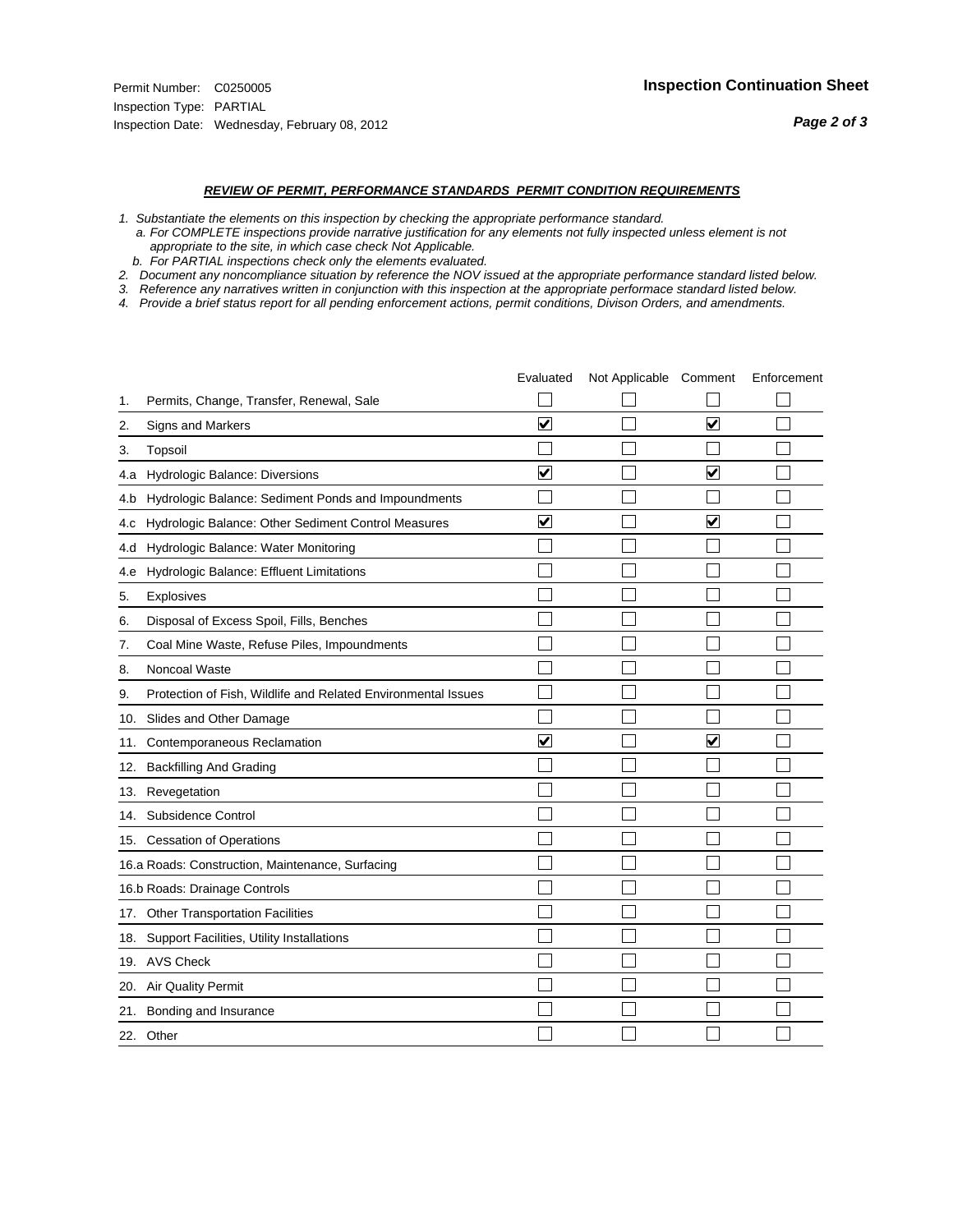Inspection Type: PARTIAL Inspection Date: Wednesday, February 08, 2012

#### **2. Signs and Markers**

Signs with the correct information were located at the entrance to the mine.

#### **4.a Hydrologic Balance: Diversions**

The diversion along the south side of the spoil pile had been constructed.

#### **4.c Hydrologic Balance: Other Sediment Control Measures**

A berm has been constructed along the outer edge of the topsoil haul road excess apron area.

#### **11. Contemporaneous Reclamation**

The excess apron adjacent to the topsoil haul road has been reclaimed and reseeded.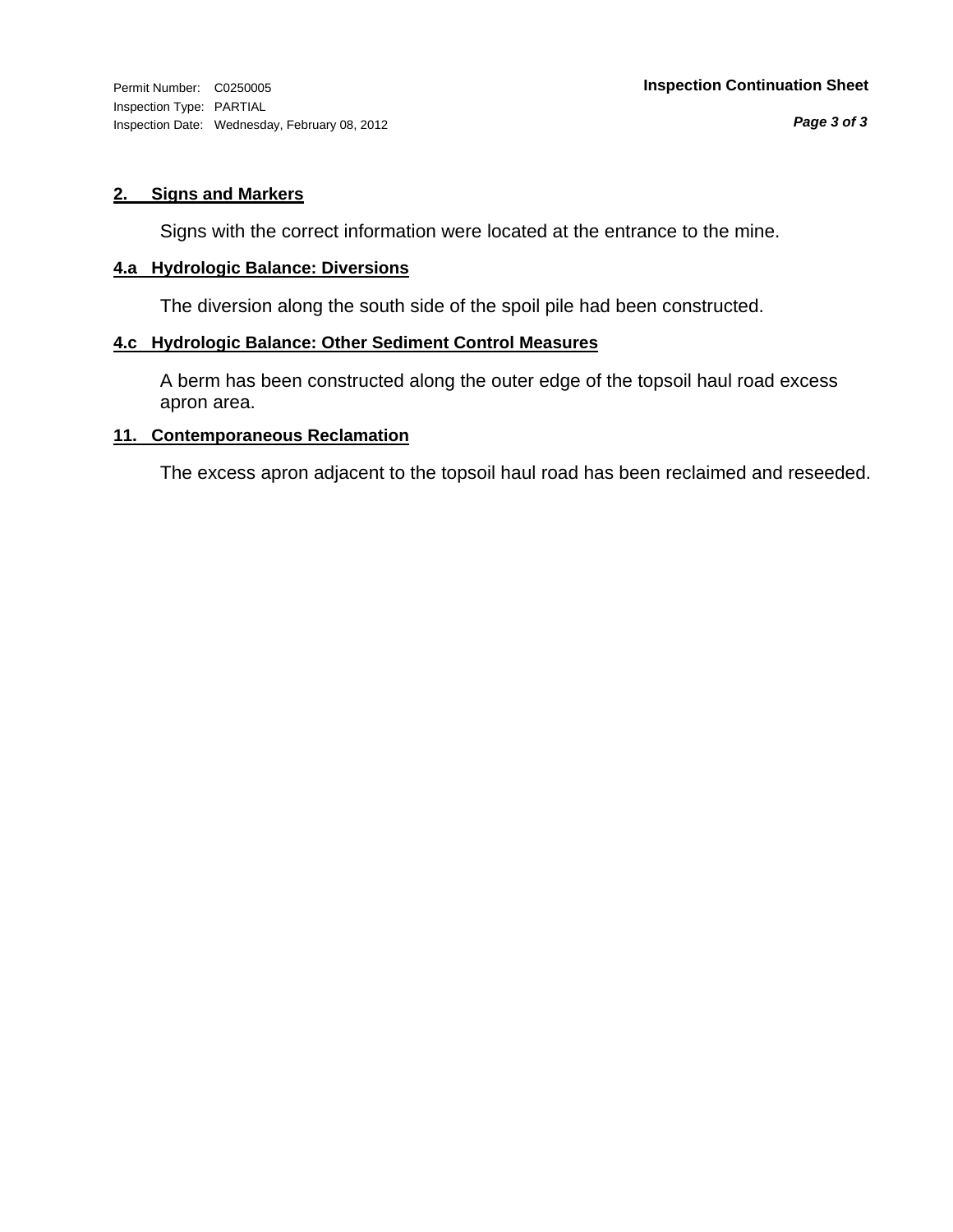

### Lieutenant Governor

## **State of Utah**

**DEPARTMENT OF NATURAL RESOURCES** 

**MICHAEL R. STYLER Executive Director** 

#### Division of Oil, Gas and Mining

**JOHN R. BAZA Division Director** 

|  | Representatives Present During the Inspection: |
|--|------------------------------------------------|
|  | Company Mike Davis                             |
|  | OGM Joe Helfrich                               |

### **Inspection Report**

| Permit Number:   | C0410002                     |
|------------------|------------------------------|
| Inspection Type: | <b>PARTIAL</b>               |
| Inspection Date: | Wednesday, February 15, 2012 |
| Start Date/Time: | 2/15/2012 10:15:00 AM        |
| End Date/Time:   | 2/15/2012 12:20:00 PM        |
| Last Inspection: | Wednesday, January 25, 2012  |
|                  |                              |

Inspector: Joe Helfrich,

Weather: cold overcast windy slight snow showers

InspectionID Report Number: 3020

**Reprocessing**

Accepted by: jhelfric 2/21/2012

|         |                                          | Permitee: CANYON FUEL COMPANY        |                            |  |  |  |  |
|---------|------------------------------------------|--------------------------------------|----------------------------|--|--|--|--|
|         |                                          | <b>Operator: CANYON FUEL COMPANY</b> |                            |  |  |  |  |
|         | Site: SUFCO MINE                         |                                      |                            |  |  |  |  |
|         | Address: 597 SOUTH SR24, SALINA UT 84654 |                                      |                            |  |  |  |  |
|         | County: SEVIER                           |                                      |                            |  |  |  |  |
|         |                                          | Permit Type: PERMANENT COAL PROGRAM  |                            |  |  |  |  |
|         | <b>Permit Status: ACTIVE</b>             |                                      |                            |  |  |  |  |
|         | <b>Current Acreages</b>                  | <b>Mineral Ownership</b>             | <b>Types of Operations</b> |  |  |  |  |
|         | 720.48 Total Permitted                   | V<br>Federal                         | Underground                |  |  |  |  |
|         | 48.43 Total Disturbed                    | $\vee$ State                         | <b>Surface</b>             |  |  |  |  |
| Phase I |                                          | County                               | Loadout                    |  |  |  |  |
|         | <b>Phase II</b>                          | <b>Fee</b>                           | Processing                 |  |  |  |  |

**Report summary and status for pending enforcement actions, permit conditions, Division Orders, and amendments:**

**Phase III**

The purpose of this site visit was to conduct a partial inspection of the SUFCO mine. The undersigned was accompanied by Mike Davis and Amanda Richard. Amanda is a new employee at the mine and will be directly involved with the permitting and inspection activities. She can be reached at 435 286-4489.

**Other**

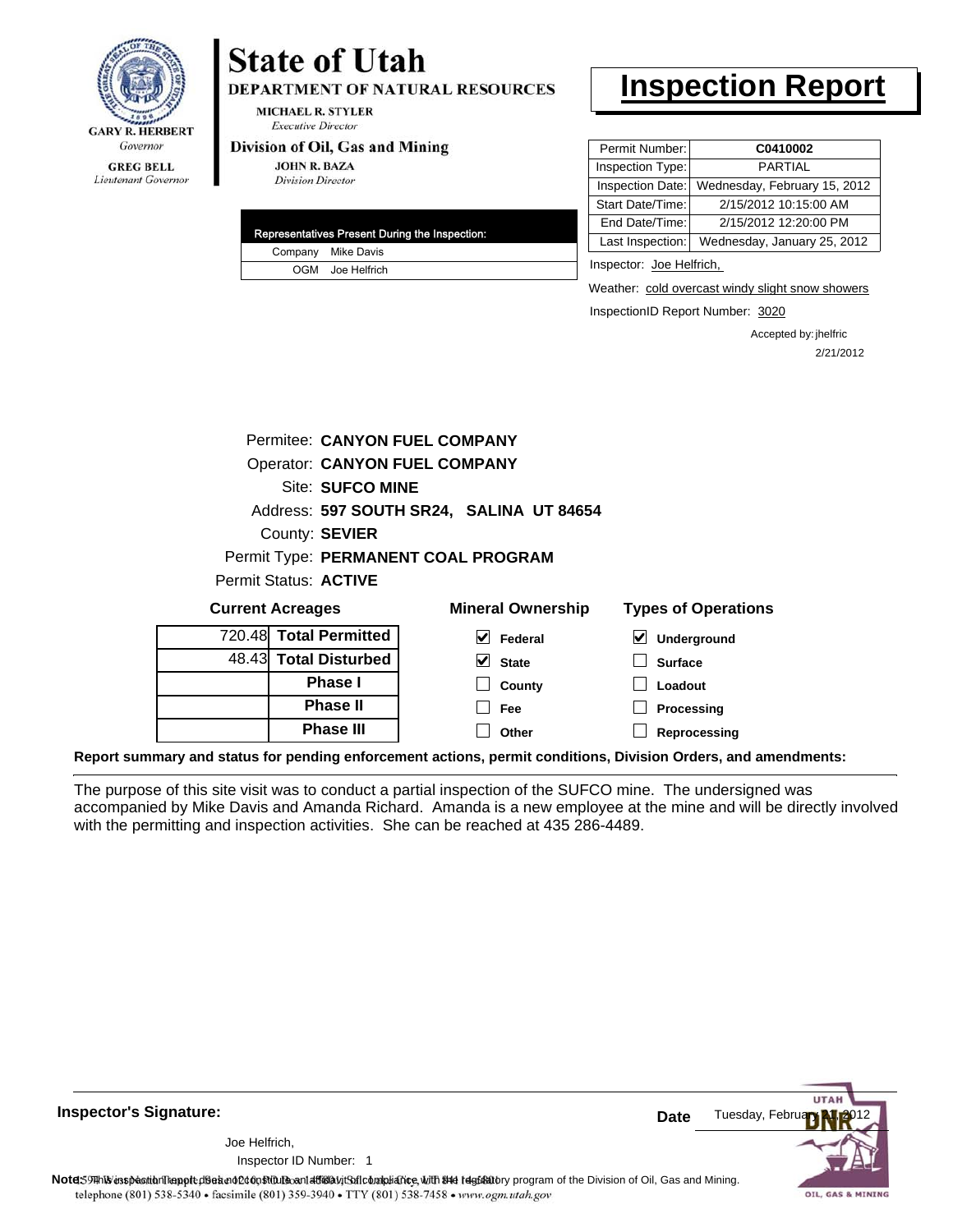#### *REVIEW OF PERMIT, PERFORMANCE STANDARDS PERMIT CONDITION REQUIREMENTS*

*1. Substantiate the elements on this inspection by checking the appropriate performance standard.*

 *a. For COMPLETE inspections provide narrative justification for any elements not fully inspected unless element is not appropriate to the site, in which case check Not Applicable.*

 *b. For PARTIAL inspections check only the elements evaluated.*

*2. Document any noncompliance situation by reference the NOV issued at the appropriate performance standard listed below.*

*3. Reference any narratives written in conjunction with this inspection at the appropriate performace standard listed below.*

|     |                                                               | Evaluated               | Not Applicable Comment |   | Enforcement |
|-----|---------------------------------------------------------------|-------------------------|------------------------|---|-------------|
| 1.  | Permits, Change, Transfer, Renewal, Sale                      | $\overline{\mathbf{v}}$ |                        | V |             |
| 2.  | <b>Signs and Markers</b>                                      |                         |                        |   |             |
| 3.  | Topsoil                                                       |                         |                        |   |             |
| 4.a | Hydrologic Balance: Diversions                                |                         |                        |   |             |
| 4.b | Hydrologic Balance: Sediment Ponds and Impoundments           |                         |                        |   |             |
| 4.c | Hydrologic Balance: Other Sediment Control Measures           |                         |                        |   |             |
| 4.d | Hydrologic Balance: Water Monitoring                          |                         |                        |   |             |
| 4.e | Hydrologic Balance: Effluent Limitations                      |                         |                        |   |             |
| 5.  | Explosives                                                    |                         |                        |   |             |
| 6.  | Disposal of Excess Spoil, Fills, Benches                      |                         |                        |   |             |
| 7.  | Coal Mine Waste, Refuse Piles, Impoundments                   |                         |                        |   |             |
| 8.  | Noncoal Waste                                                 |                         |                        |   |             |
| 9.  | Protection of Fish, Wildlife and Related Environmental Issues |                         |                        |   |             |
| 10. | Slides and Other Damage                                       |                         |                        |   |             |
| 11. | Contemporaneous Reclamation                                   |                         |                        |   |             |
| 12. | <b>Backfilling And Grading</b>                                |                         |                        |   |             |
| 13. | Revegetation                                                  |                         |                        |   |             |
| 14. | Subsidence Control                                            |                         |                        |   |             |
|     | 15. Cessation of Operations                                   |                         |                        |   |             |
|     | 16.a Roads: Construction, Maintenance, Surfacing              |                         |                        |   |             |
|     | 16.b Roads: Drainage Controls                                 |                         |                        |   |             |
| 17. | <b>Other Transportation Facilities</b>                        |                         |                        |   |             |
| 18. | Support Facilities, Utility Installations                     |                         |                        |   |             |
|     | 19. AVS Check                                                 |                         |                        |   |             |
| 20. | <b>Air Quality Permit</b>                                     |                         |                        |   |             |
| 21. | Bonding and Insurance                                         |                         |                        |   |             |
|     | 22. Other                                                     | $\overline{\mathbf{v}}$ |                        | V |             |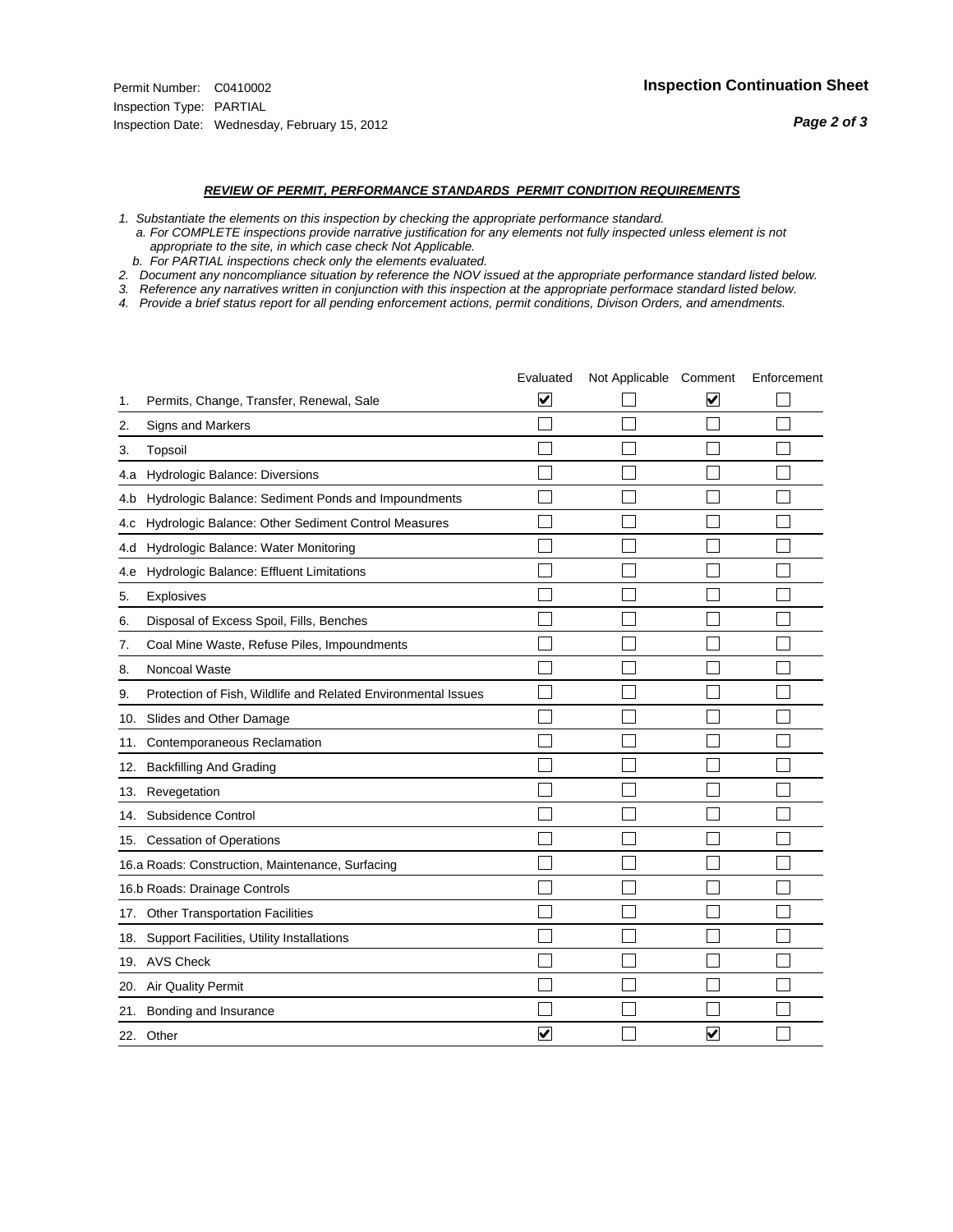*Page 3 of 3*

### **1. Permits, Change, Transfer, Renewal, Sale**

Amenements currently on file include The South Fork of Quitchupah, WG3950, mine personel are working on a response to the Divisions' deficiency letter dated 12/21/2011, the permit renewal WG 4002 and Warehouse Expansion WG 4006 are under review at the Salt Lake office. The Greens Hollow LBA is pending the outcome of the lease stipulations that are being negotiated between the BLM and Forest Service. There are three perennial streams that the company proposes to mine under. If the Forest Service stipulates that they can not be mined under this would preclude mining in 8 of the thirteen longwall panels proposed to be mined.

### **22. Other**

The mine is beginning to produce coal from the 4th West portal area. MSHA has lifted the "K" order in the old workings area based on acceptable levels of carbon monoxide.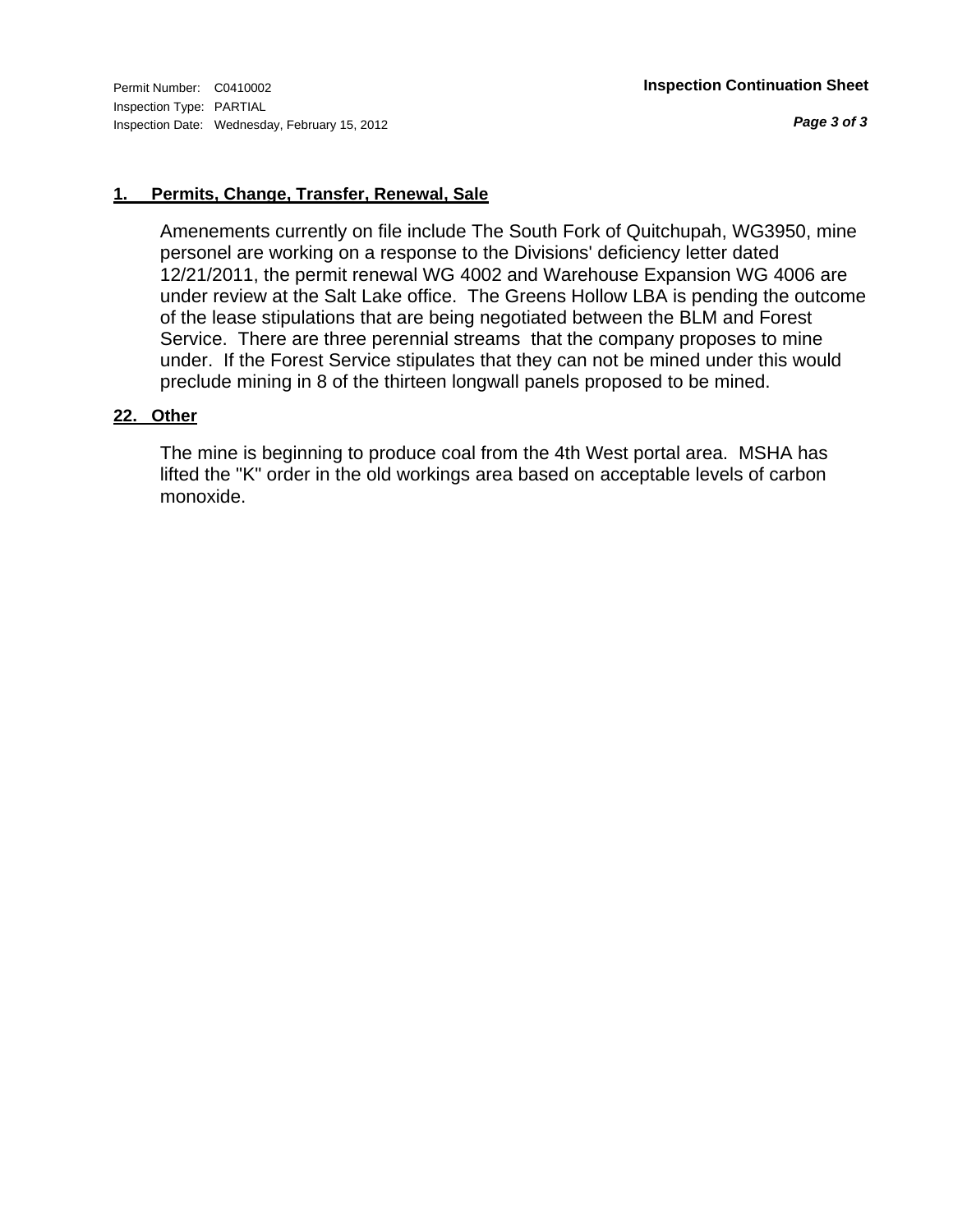| <b>Action Taken on Existing Citation</b><br><b>UTAH</b><br>DNR<br><b>Utah Coal Regulatory Program</b><br>1594 West North Temple, Salt Lake City, UT 84114<br>Phone: (801) 538 - 5285 Fax: (801) 359-3940 |  |                    | <b>Action on Citation#:</b>                        | 10093                      |  |
|----------------------------------------------------------------------------------------------------------------------------------------------------------------------------------------------------------|--|--------------------|----------------------------------------------------|----------------------------|--|
|                                                                                                                                                                                                          |  |                    | <b>Permit Number:</b>                              | C0070013                   |  |
|                                                                                                                                                                                                          |  |                    | Date Cit. Issued:                                  | 12/12/2011                 |  |
| OIL, GAS & MINING<br><b>TERMINATION of</b><br><b>MODIFICATION of</b>                                                                                                                                     |  | <b>VACATION of</b> |                                                    |                            |  |
| <b>NOTICE OF VIOLATION</b><br><b>CESSATION ORDER (CO)</b>                                                                                                                                                |  |                    |                                                    | <b>FAILURE TO ABATE CO</b> |  |
| Permittee Name: UTAHAMERICAN ENERGY INC                                                                                                                                                                  |  |                    | <b>Inspector Number and ID:</b><br>$\mathbf{1}$    | <b>JHELFRIC</b>            |  |
| Mine Name: HORSE CANYON MINE                                                                                                                                                                             |  |                    | Date and Time of Action:                           |                            |  |
| <b>Certified Return Receipt Number:</b>                                                                                                                                                                  |  |                    | Date and Time of Service:                          |                            |  |
| In accordance with the provisions of the Utah Coal Mining and Reclamation Act,<br>Utah Code Ann. $§$ 40-10-1 et. seq. (Act), the above referenced Citation is:                                           |  |                    |                                                    |                            |  |
| <b>Modified as follows:</b>                                                                                                                                                                              |  |                    |                                                    |                            |  |
|                                                                                                                                                                                                          |  |                    |                                                    |                            |  |
|                                                                                                                                                                                                          |  |                    |                                                    |                            |  |
|                                                                                                                                                                                                          |  |                    |                                                    |                            |  |
|                                                                                                                                                                                                          |  |                    |                                                    |                            |  |
| <b>Reason for modification:</b>                                                                                                                                                                          |  |                    |                                                    |                            |  |
|                                                                                                                                                                                                          |  |                    |                                                    |                            |  |
|                                                                                                                                                                                                          |  |                    |                                                    |                            |  |
|                                                                                                                                                                                                          |  |                    |                                                    |                            |  |
|                                                                                                                                                                                                          |  |                    |                                                    |                            |  |
| <b>Terminated because:</b>                                                                                                                                                                               |  |                    |                                                    |                            |  |
| The revised time line for implementing the mitigation plan in Chapter 3, Appendix 3-7 of the MRP has been approved.                                                                                      |  |                    |                                                    |                            |  |
|                                                                                                                                                                                                          |  |                    |                                                    |                            |  |
|                                                                                                                                                                                                          |  |                    |                                                    |                            |  |
|                                                                                                                                                                                                          |  |                    |                                                    |                            |  |
| <b>Vacated because:</b>                                                                                                                                                                                  |  |                    |                                                    |                            |  |
|                                                                                                                                                                                                          |  |                    |                                                    |                            |  |
|                                                                                                                                                                                                          |  |                    |                                                    |                            |  |
|                                                                                                                                                                                                          |  |                    |                                                    |                            |  |
|                                                                                                                                                                                                          |  |                    |                                                    |                            |  |
| <b>Jay Marshall</b><br>(Print) Permittee Representative                                                                                                                                                  |  |                    | <b>JOE HELFRICH</b><br>(Print) DOGM Represontative |                            |  |
|                                                                                                                                                                                                          |  |                    |                                                    | $2 - 29 - 12$              |  |
| Permittee Representative's Signature - Date                                                                                                                                                              |  |                    | DOGM Representative's Signature - Date             |                            |  |
| Refer to the "Citation For Non-Compliance" for additional information                                                                                                                                    |  |                    |                                                    |                            |  |

Original - DOGM Files Copy - Permittee

Form DOGM Citation Action Last Revised - August, 2006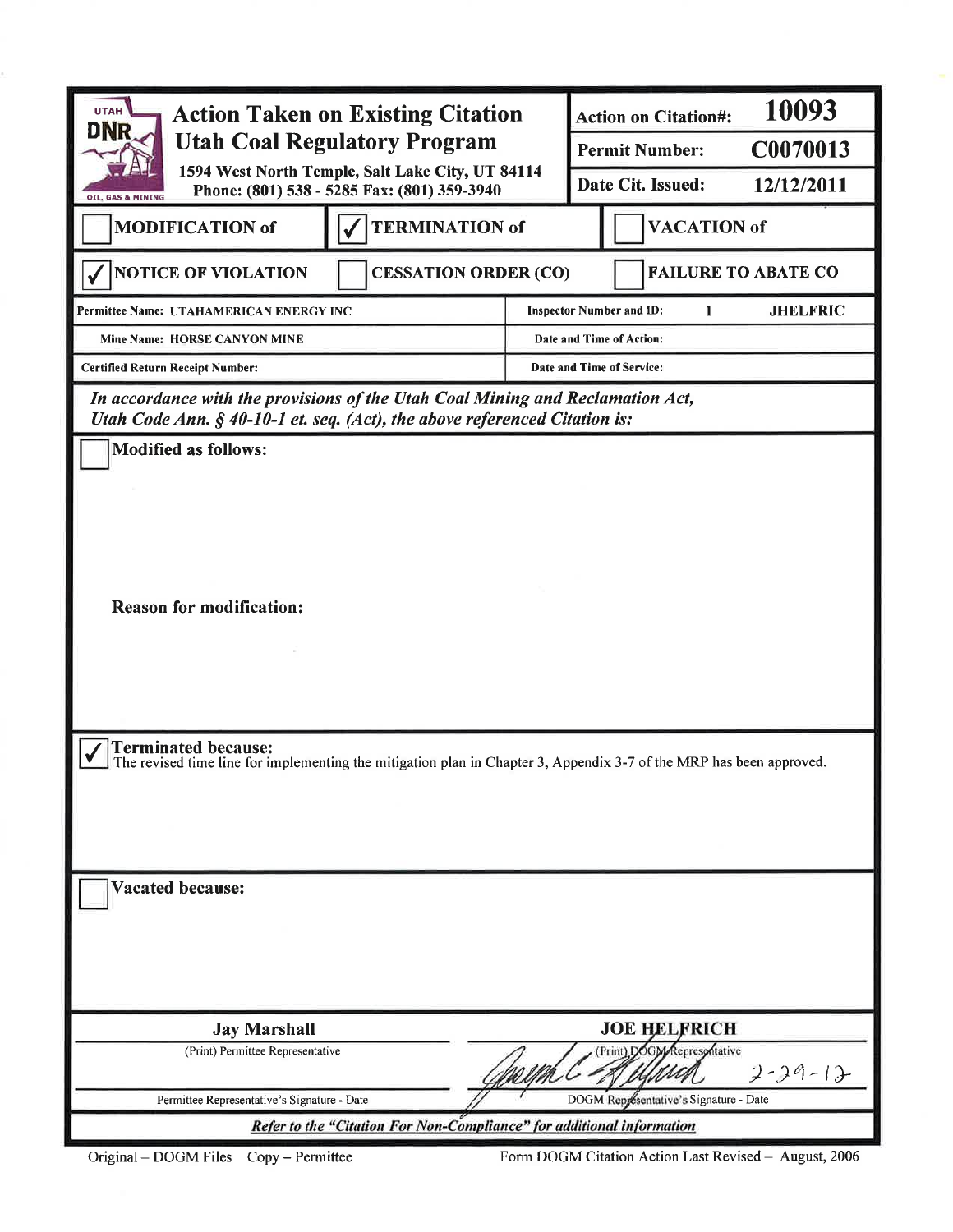**Citations Home Page** 

| <b>UTAH</b><br><b>Action Taken on Existing Citation</b><br>DNR<br><b>Utah Coal Regulatory Program</b><br>1594 West North Temple, Salt Lake City, UT 84114<br>Phone: (801) 538 - 5285 Fax: (801) 359-3940<br>OIL, GAS & MINING |                                                                       |                                 | 10094<br><b>Action on Citation#:</b>              |                            |  |
|-------------------------------------------------------------------------------------------------------------------------------------------------------------------------------------------------------------------------------|-----------------------------------------------------------------------|---------------------------------|---------------------------------------------------|----------------------------|--|
|                                                                                                                                                                                                                               |                                                                       | <b>Permit Number:</b>           | C0070011                                          |                            |  |
|                                                                                                                                                                                                                               |                                                                       | Date Cit. Issued:<br>01/23/2012 |                                                   |                            |  |
| <b>TERMINATION of</b><br><b>MODIFICATION of</b>                                                                                                                                                                               |                                                                       |                                 | <b>VACATION</b> of                                |                            |  |
| <b>NOTICE OF VIOLATION</b>                                                                                                                                                                                                    | <b>CESSATION ORDER (CO)</b>                                           |                                 |                                                   | <b>FAILURE TO ABATE CO</b> |  |
| Permittee Name: HIAWATHA COAL CO INC                                                                                                                                                                                          |                                                                       |                                 | <b>Inspector Number and ID:</b><br>60             | <b>AABATE</b>              |  |
| Mine Name: HIAWATHA MINE                                                                                                                                                                                                      |                                                                       |                                 | Date and Time of Action:                          |                            |  |
| <b>Certified Return Receipt Number:</b>                                                                                                                                                                                       |                                                                       |                                 | Date and Time of Service:                         |                            |  |
| In accordance with the provisions of the Utah Coal Mining and Reclamation Act,<br>Utah Code Ann. § 40-10-1 et. seq. (Act), the above referenced Citation is:                                                                  |                                                                       |                                 |                                                   |                            |  |
| <b>Modified as follows:</b>                                                                                                                                                                                                   |                                                                       |                                 |                                                   |                            |  |
|                                                                                                                                                                                                                               |                                                                       |                                 |                                                   |                            |  |
|                                                                                                                                                                                                                               |                                                                       |                                 |                                                   |                            |  |
|                                                                                                                                                                                                                               |                                                                       |                                 |                                                   |                            |  |
|                                                                                                                                                                                                                               |                                                                       |                                 |                                                   |                            |  |
| <b>Reason for modification:</b>                                                                                                                                                                                               |                                                                       |                                 |                                                   |                            |  |
|                                                                                                                                                                                                                               |                                                                       |                                 |                                                   |                            |  |
|                                                                                                                                                                                                                               |                                                                       |                                 |                                                   |                            |  |
|                                                                                                                                                                                                                               |                                                                       |                                 |                                                   |                            |  |
|                                                                                                                                                                                                                               |                                                                       |                                 |                                                   |                            |  |
| <b>Terminated because:</b>                                                                                                                                                                                                    |                                                                       |                                 |                                                   |                            |  |
| No additional abatement or other actions required by the Permittee.                                                                                                                                                           |                                                                       |                                 |                                                   |                            |  |
|                                                                                                                                                                                                                               |                                                                       |                                 |                                                   |                            |  |
|                                                                                                                                                                                                                               |                                                                       |                                 |                                                   |                            |  |
|                                                                                                                                                                                                                               |                                                                       |                                 |                                                   |                            |  |
| <b>Vacated because:</b>                                                                                                                                                                                                       |                                                                       |                                 |                                                   |                            |  |
|                                                                                                                                                                                                                               |                                                                       |                                 |                                                   |                            |  |
|                                                                                                                                                                                                                               |                                                                       |                                 |                                                   |                            |  |
|                                                                                                                                                                                                                               |                                                                       |                                 |                                                   |                            |  |
|                                                                                                                                                                                                                               |                                                                       |                                 |                                                   |                            |  |
| (Print) Permittee Representative                                                                                                                                                                                              |                                                                       |                                 | <b>APRIL ABATE</b><br>(Print) DOGM Representative |                            |  |
|                                                                                                                                                                                                                               |                                                                       |                                 |                                                   |                            |  |
| Permittee Representative's Signature - Date                                                                                                                                                                                   |                                                                       |                                 | DOGM Representative's Signature - Date            |                            |  |
|                                                                                                                                                                                                                               | Refer to the "Citation For Non-Compliance" for additional information |                                 |                                                   |                            |  |

Original - DOGM Files Copy - Permittee

Form DOGM Citation Action Last Revised - August, 2006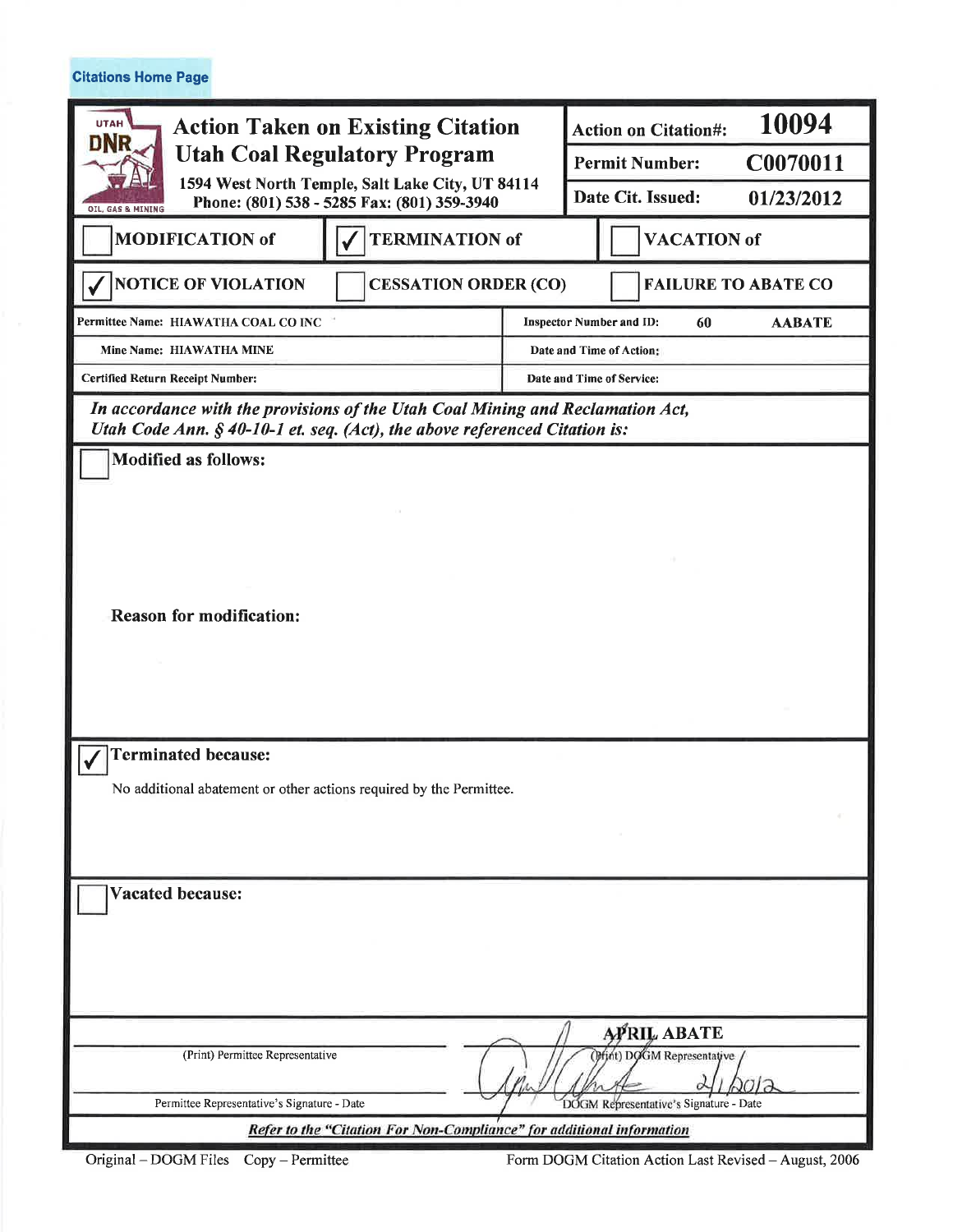**Citations Home Page** 

| <b>UTAH</b><br><b>Action Taken on Existing Citation</b><br>DNR<br><b>Utah Coal Regulatory Program</b><br>1594 West North Temple, Salt Lake City, UT 84114<br>Phone: (801) 538 - 5285 Fax: (801) 359-3940                                                                                                                                                                                                                                                                                                                                                                                                                                                                                                                                                                                                                                                          |                             | 10092<br><b>Action on Citation#:</b> |                                                         |                                        |                            |
|-------------------------------------------------------------------------------------------------------------------------------------------------------------------------------------------------------------------------------------------------------------------------------------------------------------------------------------------------------------------------------------------------------------------------------------------------------------------------------------------------------------------------------------------------------------------------------------------------------------------------------------------------------------------------------------------------------------------------------------------------------------------------------------------------------------------------------------------------------------------|-----------------------------|--------------------------------------|---------------------------------------------------------|----------------------------------------|----------------------------|
|                                                                                                                                                                                                                                                                                                                                                                                                                                                                                                                                                                                                                                                                                                                                                                                                                                                                   |                             | C0250005<br><b>Permit Number:</b>    |                                                         |                                        |                            |
|                                                                                                                                                                                                                                                                                                                                                                                                                                                                                                                                                                                                                                                                                                                                                                                                                                                                   |                             | Date Cit. Issued:<br>12/05/2011      |                                                         |                                        |                            |
| <b>GAS &amp; MINING</b>                                                                                                                                                                                                                                                                                                                                                                                                                                                                                                                                                                                                                                                                                                                                                                                                                                           |                             |                                      |                                                         |                                        |                            |
| <b>MODIFICATION of</b>                                                                                                                                                                                                                                                                                                                                                                                                                                                                                                                                                                                                                                                                                                                                                                                                                                            | <b>TERMINATION of</b>       |                                      |                                                         | <b>VACATION</b> of                     | 81                         |
| <b>NOTICE OF VIOLATION</b>                                                                                                                                                                                                                                                                                                                                                                                                                                                                                                                                                                                                                                                                                                                                                                                                                                        | <b>CESSATION ORDER (CO)</b> |                                      |                                                         |                                        | <b>FAILURE TO ABATE CO</b> |
| Permittee Name: ALTON COAL DEVELOPMENT LLC                                                                                                                                                                                                                                                                                                                                                                                                                                                                                                                                                                                                                                                                                                                                                                                                                        |                             |                                      | <b>Inspector Number and ID:</b><br><b>JHELFRIC</b><br>1 |                                        |                            |
| Mine Name: COAL HOLLOW                                                                                                                                                                                                                                                                                                                                                                                                                                                                                                                                                                                                                                                                                                                                                                                                                                            |                             |                                      | 02/14/2012<br>Date and Time of Action:                  |                                        |                            |
| <b>Certified Return Receipt Number:</b>                                                                                                                                                                                                                                                                                                                                                                                                                                                                                                                                                                                                                                                                                                                                                                                                                           |                             |                                      | Date and Time of Service:                               |                                        |                            |
| In accordance with the provisions of the Utah Coal Mining and Reclamation Act,<br>Utah Code Ann. $\S$ 40-10-1 et. seq. (Act), the above referenced Citation is:                                                                                                                                                                                                                                                                                                                                                                                                                                                                                                                                                                                                                                                                                                   |                             |                                      |                                                         |                                        |                            |
| <b>Modified as follows:</b><br>The submittal of the revision to appendix 3-5 received by the Division on January 23, 2012 did not include detailed plans<br>describing the creation of a corridor between Hoyt's ranch and south Alton leks or an employee awareness program that<br>included representation from the Division of Wildlife Resources. Therefor the time for abating the NOV is extended to<br>March 5, 2012. This extension of time also includes ensuring that the revisions to appendix 3-5 are acceptable to<br>participating agencies as noted in the correspondence from Daron Haddock to Kirk Nicholes dated Febtuary 3rd, 2012.<br><b>Reason for modification:</b><br>To allow the permittee additional time to address the deficiencies noted in the agency review of the revision to Appendix<br>$3 - 5$ .<br><b>Terminated because:</b> |                             |                                      |                                                         |                                        |                            |
|                                                                                                                                                                                                                                                                                                                                                                                                                                                                                                                                                                                                                                                                                                                                                                                                                                                                   |                             |                                      |                                                         |                                        |                            |
| <b>Vacated because:</b>                                                                                                                                                                                                                                                                                                                                                                                                                                                                                                                                                                                                                                                                                                                                                                                                                                           |                             |                                      |                                                         |                                        |                            |
|                                                                                                                                                                                                                                                                                                                                                                                                                                                                                                                                                                                                                                                                                                                                                                                                                                                                   |                             |                                      |                                                         | <b>JOE HELFRICH</b>                    |                            |
| (Print) DOG Reprosentative<br>(Print) Permittee Representative<br>1/2012                                                                                                                                                                                                                                                                                                                                                                                                                                                                                                                                                                                                                                                                                                                                                                                          |                             |                                      |                                                         |                                        |                            |
| Permittee Representative's Signature - Date                                                                                                                                                                                                                                                                                                                                                                                                                                                                                                                                                                                                                                                                                                                                                                                                                       |                             |                                      |                                                         | DOGM Representative's Signature - Date |                            |
| Refer to the "Citation For Non-Compliance" for additional information                                                                                                                                                                                                                                                                                                                                                                                                                                                                                                                                                                                                                                                                                                                                                                                             |                             |                                      |                                                         |                                        |                            |

¥

Form DOGM Citation Action Last Revised - August, 2006